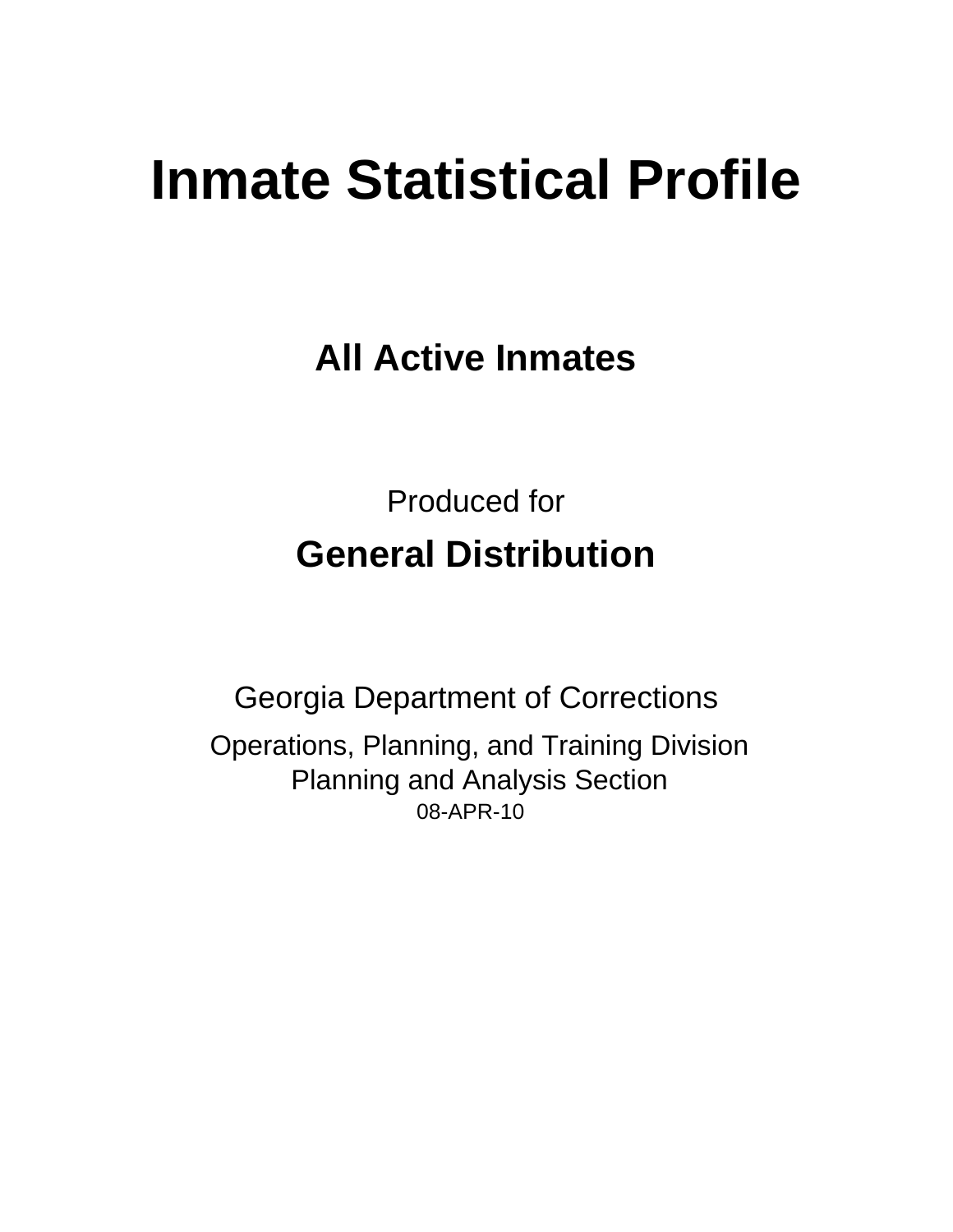Inmate Statistical Profile 08-APR-10

Contents

**All Active Inmates** 

Produced for General Distribution

## **Table of Contents**

|    | <b>Demographic information</b>                                       |  |  |  |  |  |  |
|----|----------------------------------------------------------------------|--|--|--|--|--|--|
|    | 5 Current age, broken out in ten year age groups                     |  |  |  |  |  |  |
|    | 6 Race group                                                         |  |  |  |  |  |  |
|    | 7 Hispanic Origin                                                    |  |  |  |  |  |  |
|    | 8 Marital status, self-reported at entry to prison                   |  |  |  |  |  |  |
|    | 9 Number of children, self-reported at entry to prison               |  |  |  |  |  |  |
|    | 10 Religious affiliation, self-reported at entry to prison           |  |  |  |  |  |  |
|    | 11 Home county - self-reported at entry to prison                    |  |  |  |  |  |  |
|    | 16 Socioeconomic class, self-reported at entry to prison             |  |  |  |  |  |  |
|    | 17 Environment to age 16, self-reported at entry to prison           |  |  |  |  |  |  |
|    | 18 Guardian status to age 16, self-reported at entry to prison       |  |  |  |  |  |  |
|    | 19 Employment status before prison, self-reported at entry to prison |  |  |  |  |  |  |
|    | 20 Age at admission                                                  |  |  |  |  |  |  |
|    | 22 Height, measured at entry to prison                               |  |  |  |  |  |  |
|    | 23 Weight, measured at entry to prison                               |  |  |  |  |  |  |
|    | 25 Military service                                                  |  |  |  |  |  |  |
|    | <b>Correctional information</b>                                      |  |  |  |  |  |  |
|    | 26 Type of admission to prison                                       |  |  |  |  |  |  |
|    | 27 Current / last security status                                    |  |  |  |  |  |  |
|    | 28 Current / last institution type                                   |  |  |  |  |  |  |
|    | 29 Institution type - transitional centers                           |  |  |  |  |  |  |
|    | 30 Institution type - mental hospitals                               |  |  |  |  |  |  |
|    | 31 Institution type - county prisons                                 |  |  |  |  |  |  |
|    | 32 Institution type - state prisons                                  |  |  |  |  |  |  |
|    | 33 Institution type - state prisons                                  |  |  |  |  |  |  |
|    | 35 Institution type - private prisons                                |  |  |  |  |  |  |
|    | 36 Institution type - prison annexes                                 |  |  |  |  |  |  |
| 37 | Institution type - pre-release centers                               |  |  |  |  |  |  |
|    | 38 Institution type - inmate boot camp                               |  |  |  |  |  |  |
|    | 39 Number of disciplinary reports                                    |  |  |  |  |  |  |
|    | 40 Number of transfers                                               |  |  |  |  |  |  |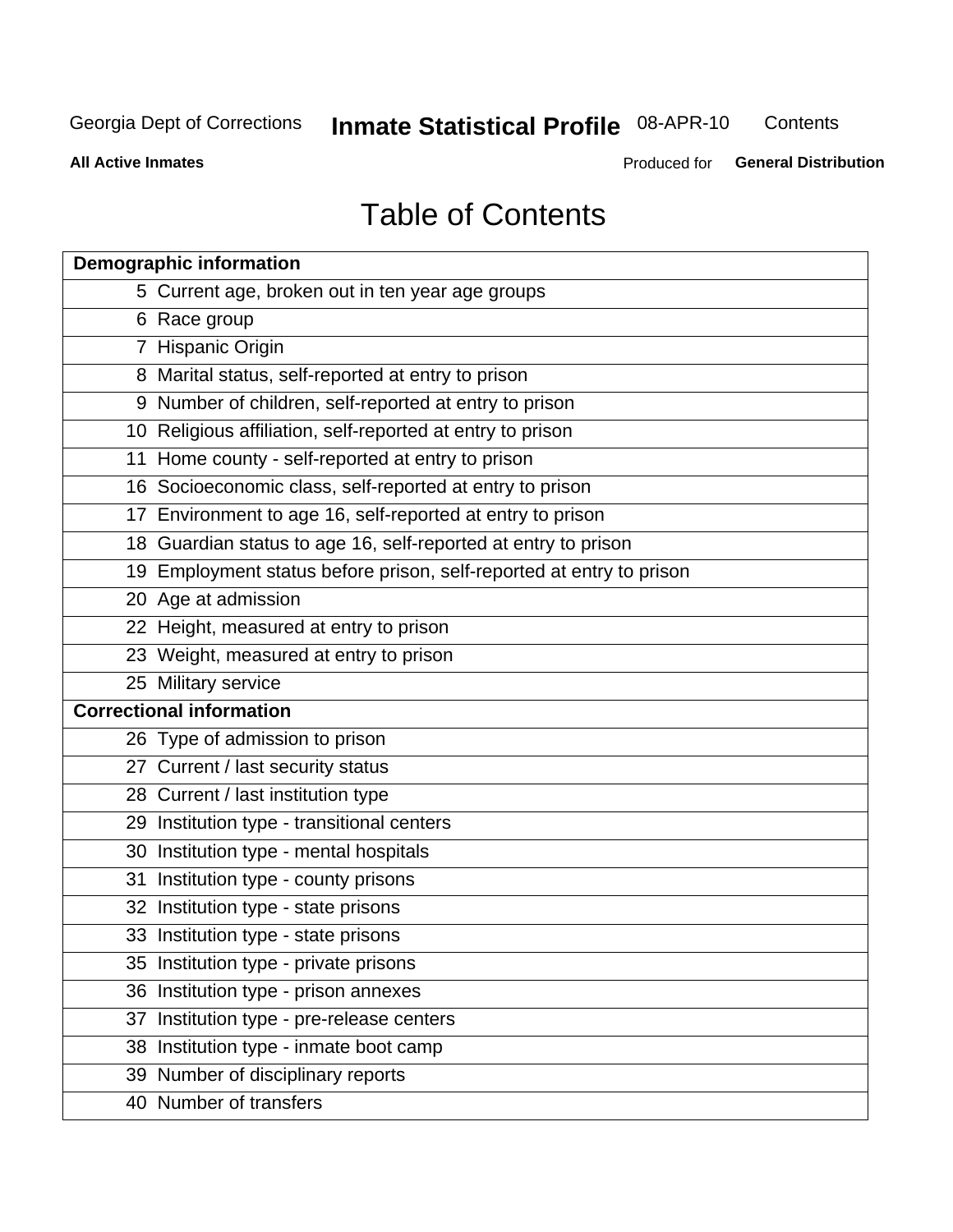## Inmate Statistical Profile 08-APR-10

Contents

**All Active Inmates** 

Produced for General Distribution

## **Table of Contents**

| <b>Correctional information</b>                                  |
|------------------------------------------------------------------|
| 41 Number of escapes                                             |
| 43 Probable future release type of still active inmates          |
| 44 Time served in current (or last) institution                  |
| <b>Educational, psychological and physical information</b>       |
| 42 Culture fair IQ scores                                        |
| 45 Highest grade level attained                                  |
| 46 Culture fair IQ scores                                        |
| 47 Wide Range Achievement Test (WRAT) reading score              |
| 48 Wide Range Achievement Test (WRAT) math score                 |
| 49 Wide Range Achievement Test (WRAT) spelling score             |
| 50 Scope of substance abuse - summary                            |
| 51 Scope of substance abuse - detail                             |
| 52 Current / last mental health treatment level                  |
| 53 PULHESDWIT medical scale - 'P' overall condition ('P'hysical) |
| 54 PULHESDWIT medical scale - 'U' upper body                     |
| 55 PULHESDWIT medical scale - 'L' lower body                     |
| 56 PULHESDWIT medical scale - 'H' hearing                        |
| 57 PULHESDWIT medical scale - 'E' vision                         |
| 58 PULHESDWIT medical scale -'S' psychiatric                     |
| 59 PULHESDWIT medical scale - 'D' dental                         |
| 60 PULHESDWIT medical scale - 'W' work ability                   |
| 61 PULHESDWIT medical scale - 'I' impairment                     |
| 62 PULHESDWIT medical scale - 'T' transportability               |
| 63 Criminality in family, self-reported                          |
| 64 Alcoholism in family, self-reported                           |
| Drug abuse in family, self-reported<br>65                        |
| 66 Subjected to frequent beatings, self-reported                 |
| Father absent during inmate's childhood<br>67                    |
| 68 Mother absent during inmate's childhood                       |
| 69 Inmate diagnosed as manipulative                              |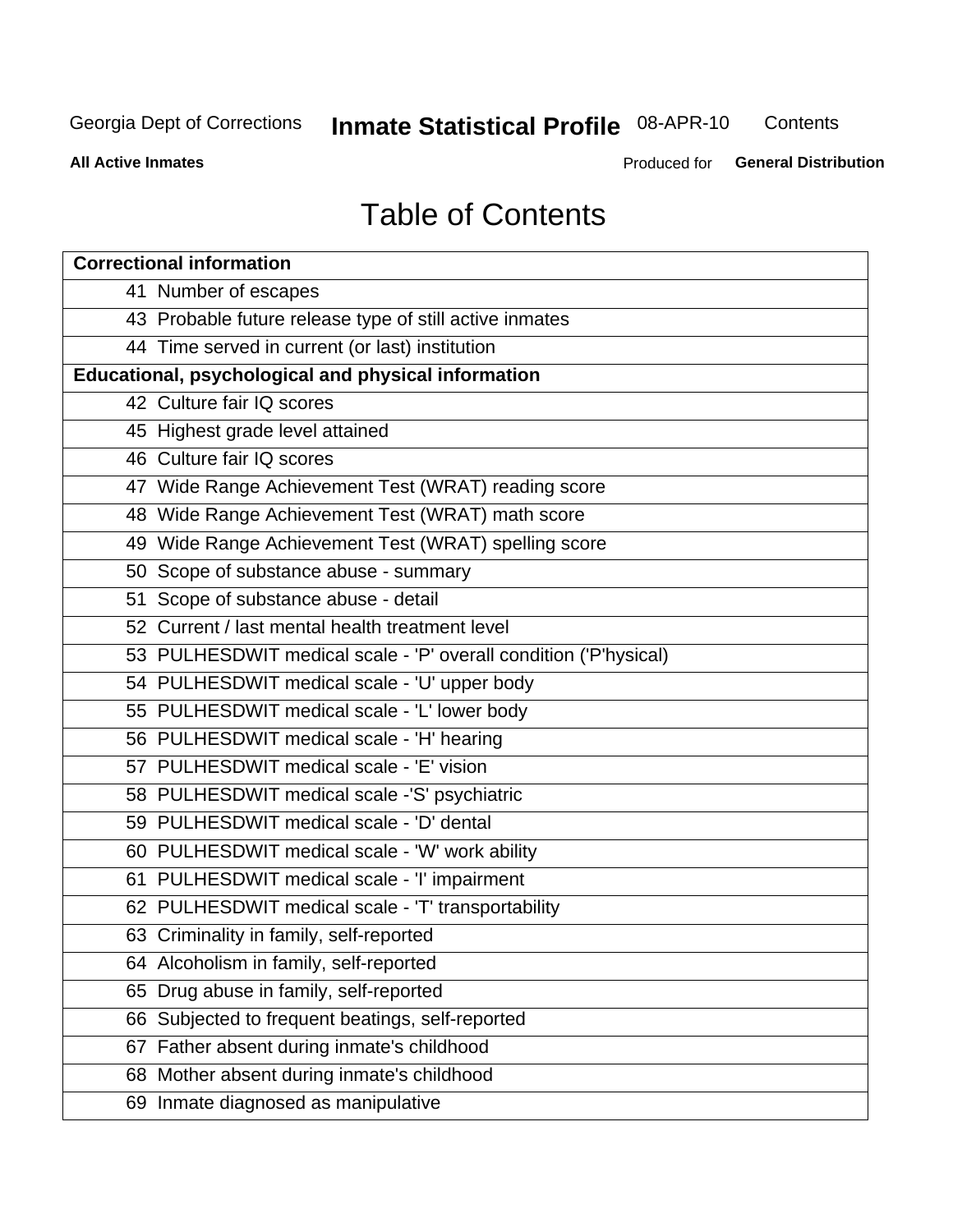## Inmate Statistical Profile 08-APR-10

Contents

**All Active Inmates** 

Produced for General Distribution

## **Table of Contents**

| Educational, psychological and physical information            |  |  |  |  |  |
|----------------------------------------------------------------|--|--|--|--|--|
| 70 Inmate diagnosed as assaultive                              |  |  |  |  |  |
| <b>Crimes and criminal history information</b>                 |  |  |  |  |  |
| 71 Number of prior Georgia incarcerations                      |  |  |  |  |  |
| 72 Prison sentence in years                                    |  |  |  |  |  |
| 73 Primary offense, broken out into felonies vs misdemeanors   |  |  |  |  |  |
| 74 Primary offense, broken out into six broad crime categories |  |  |  |  |  |
| 75 Primary offense, detailed offense code                      |  |  |  |  |  |
| 83 County of conviction of primary offense                     |  |  |  |  |  |
| 88 Circuit of conviction of primary offense                    |  |  |  |  |  |
| 90 Years served (jail + prison) in this incarceration          |  |  |  |  |  |
| <b>Medical information</b>                                     |  |  |  |  |  |
| 91 Results of most recent HIV test                             |  |  |  |  |  |
| 92 Results of most recent tuberculosis test                    |  |  |  |  |  |
| 93 Results of most recent syphilis test                        |  |  |  |  |  |
| 94 Results of most recent Hepatitis-C test                     |  |  |  |  |  |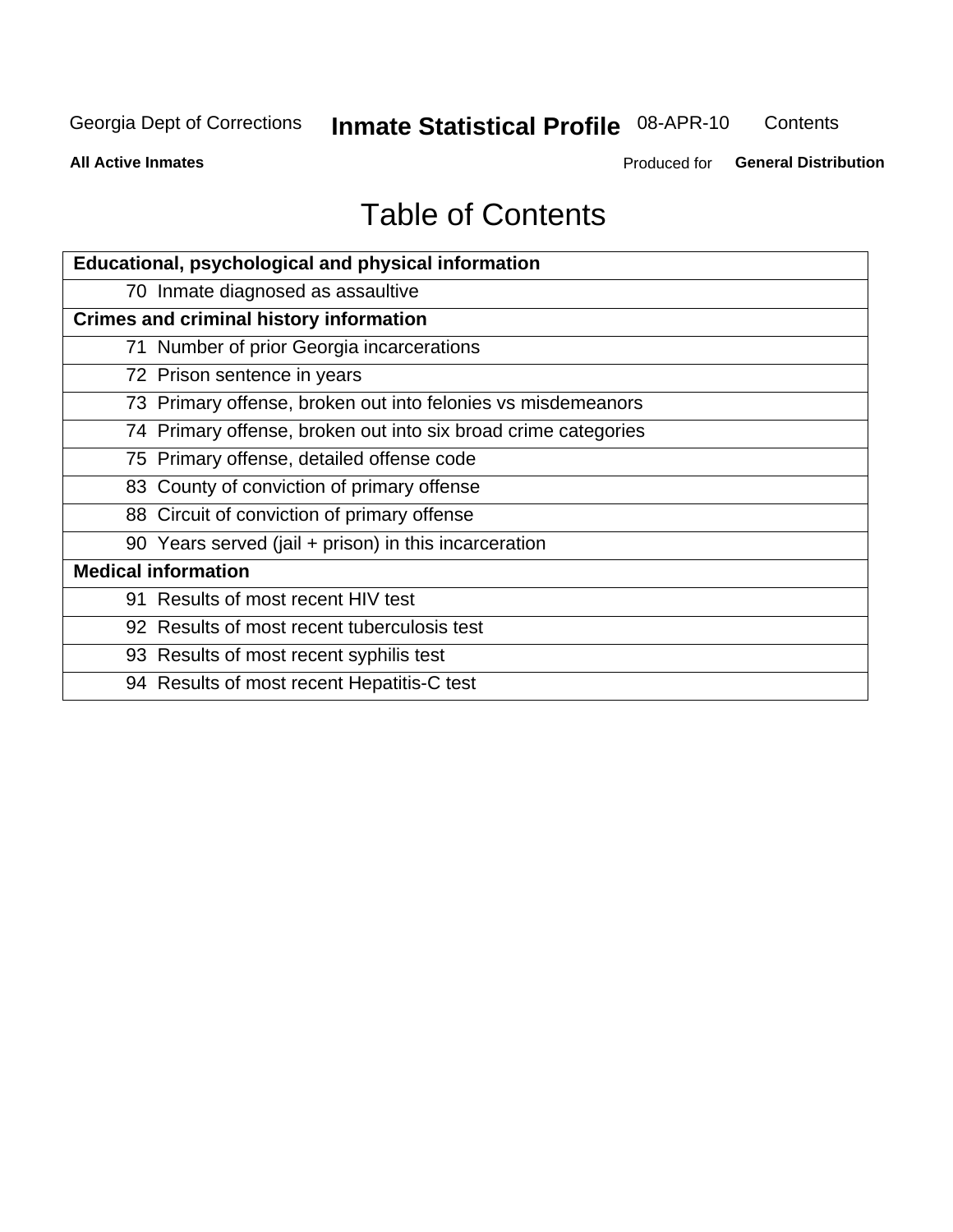## **All Active Inmates**

## Produced for General Distribution

## Current age, broken out in ten-year age groups

COL % - percent each COUNT is of its particular column

|                          |              | <b>Male</b> |        |                 | <b>Female</b> |       | <b>Total</b> |               |
|--------------------------|--------------|-------------|--------|-----------------|---------------|-------|--------------|---------------|
| <b>Current Age</b>       | <b>Count</b> | Col %       | Row %  | <b>Count</b>    | Col %         | Row % | <b>Total</b> | Col %         |
| <b>Teens (1-19)</b>      | 1,042        | 2.10%       | 96.66% | 36 <sub>1</sub> | 0.98%         | 3.34% | 1,078        | 2.02%         |
| <b>Twenties (20-29)</b>  | 15,523       | 31.29%      | 93.75% | 1,034           | 28.24%        | 6.25% | 16.557       | 31.08%        |
| <b>Thirties (30-39)</b>  | 14,680       | 29.59%      | 92.62% | 1,169           | 31.93%        | 7.38% |              | 15,849 29.75% |
| <b>Forties (40-49)</b>   | 11,309       | 22.79%      | 91.89% | 998             | 27.26%        | 8.11% |              | 12,307 23.10% |
| <b>Fifties (50-59)</b>   | 5,503        | 11.09%      | 93.86% | 360             | 9.83%         | 6.14% | 5.863        | 11.00%        |
| <b>Sixties (60-69)</b>   | 1,350        | 2.72%       | 96.22% | 53              | 1.45%         | 3.78% | 1,403        | 2.63%         |
| Seventy + (70 and above) | 211          | 0.43%       | 95.05% | 11              | $0.30\%$      | 4.95% | 222          | 0.42%         |
| <b>Total Reported</b>    | 49,618       | 100%        | 93.13% | 3,661           | 100%          | 6.87% | 53,279       | 100%          |

| <b>Not Reported</b> |              |                   |        |
|---------------------|--------------|-------------------|--------|
| Total               | <b>49618</b> | 3.66 <sup>4</sup> | מדה הי |

| Mean<br>(average)       | 36.37 | 36.66 | 36.39 |
|-------------------------|-------|-------|-------|
| <b>Median (middle)</b>  | 35    | 36    | 35    |
| Mode<br>(most frequent) | 30    | 29    | 30    |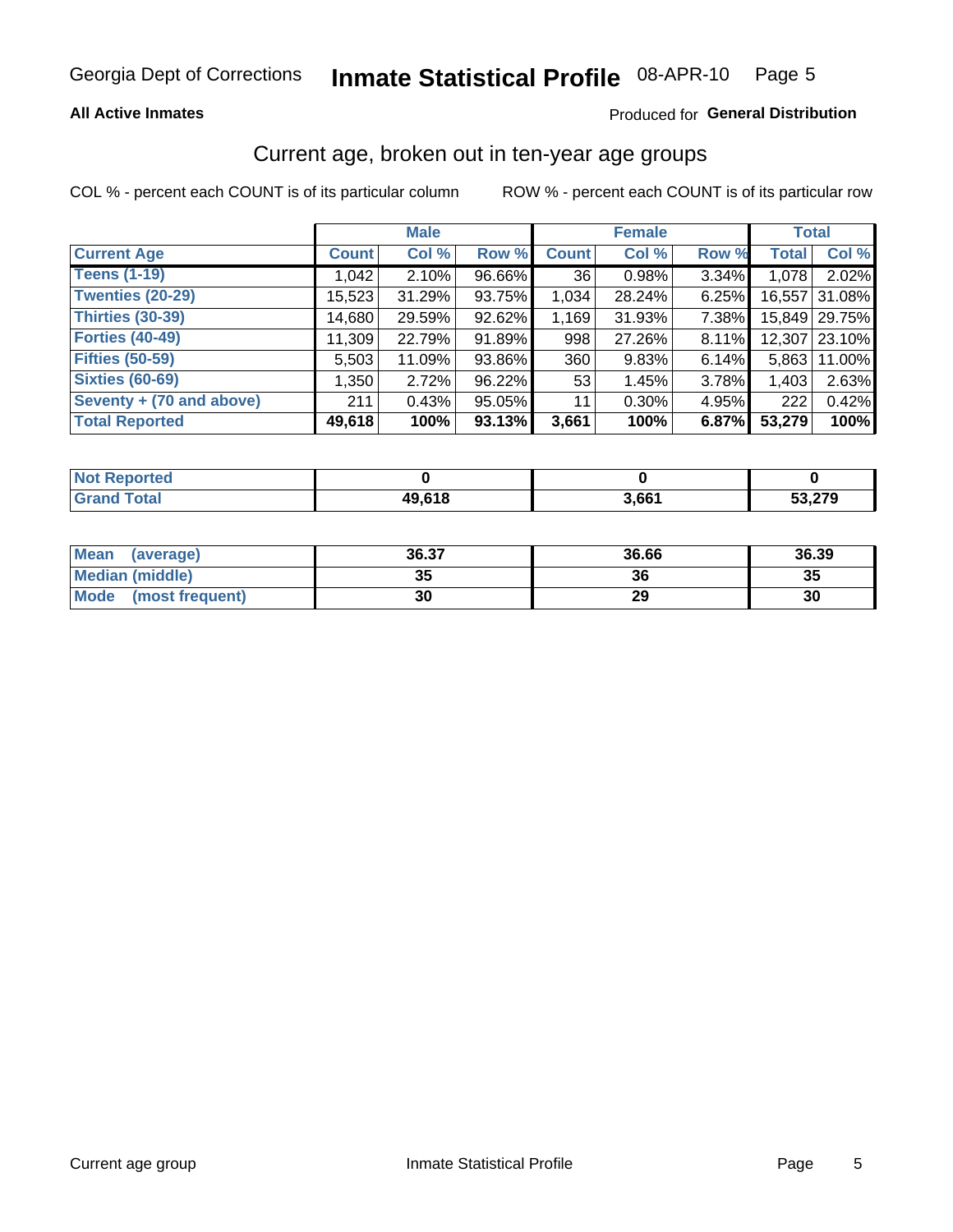#### Inmate Statistical Profile 08-APR-10 Page 6

### **All Active Inmates**

## **Produced for General Distribution**

## Race group

COL % - percent each COUNT is of its particular column

|         |                        | <b>Male</b>     |         |         | <b>Female</b>       |        |        | <b>Total</b> |        |
|---------|------------------------|-----------------|---------|---------|---------------------|--------|--------|--------------|--------|
|         | <b>Race Group</b>      | <b>Count</b>    | Col %   |         | Row % Count         | Col %  | Row %  | <b>Total</b> | Col %  |
|         | <b>White</b>           | 15,681          | 31.60%  | 89.34%  | $,871$ <sup>1</sup> | 51.11% | 10.66% | 17,552       | 32.94% |
| 2       | <b>Black</b>           | 31,724          | 63.94%  | 94.79%  | 1,745               | 47.66% | 5.21%  | 33,469       | 62.82% |
| 5.      | <b>Other</b>           | 50 <sub>1</sub> | .10%    | 100.00% |                     |        |        | 50           | .09%   |
| 6       | <b>Asian</b>           | 99              | .20%    | 95.19%  | 5                   | .14%   | 4.81%  | 104          | .20%   |
| 9       | <b>Unknown</b>         | 3               | $.01\%$ | 100.00% |                     |        |        | 3            | .01%   |
| 10      | <b>Hispanic</b>        | 2,018           | 4.07%   | 98.10%  | 39                  | 1.07%  | 1.90%  | 2,057        | 3.86%  |
| 11      | <b>Racially Mixed</b>  | 11              | $.02\%$ | 100.00% |                     |        |        | 11           | .02%   |
| $12 \,$ | <b>Native American</b> | 32              | $.06\%$ | 96.97%  |                     | .03%   | 3.03%  | 33           | .06%   |
|         | <b>Total Reported</b>  | 49,618          | 100%    | 93.13%  | 3,661               | 100%   | 6.87%  | 53,279       | 100%   |

| Reported<br><b>NOT</b> |        |       |        |
|------------------------|--------|-------|--------|
| <b>Total</b>           | 49,618 | 3,661 | 53,279 |

| Mode (most frequent) | Black | White | Black |
|----------------------|-------|-------|-------|
|                      |       |       |       |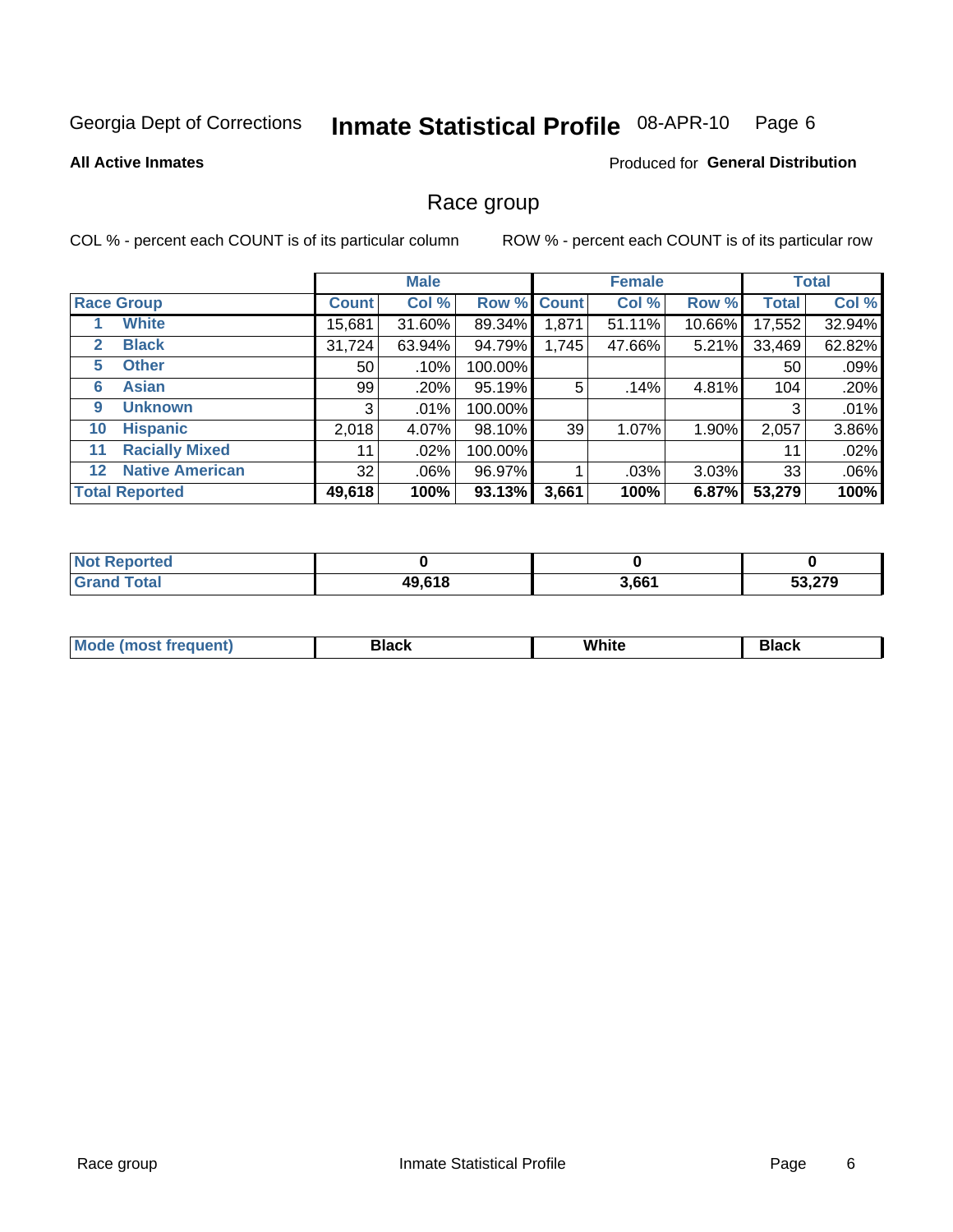#### Inmate Statistical Profile 08-APR-10 Page 7

**All Active Inmates** 

Produced for General Distribution

## **Hispanic Origin**

COL % - percent each COUNT is of its particular column

ROW % - percent each COUNT is of its particular row

|                        |              | <b>Male</b> |                    |       | <b>Female</b> |          |        | <b>Total</b> |
|------------------------|--------------|-------------|--------------------|-------|---------------|----------|--------|--------------|
| <b>Hispanic Origin</b> | <b>Count</b> | Col %       | <b>Row % Count</b> |       | Col %         | Row %    | Total  | Col %        |
| <b>Non Hispanic</b>    | 47,600       | 95.93%      | 92.92%             | 3,622 | 98.93%        | 7.07%    | 51,225 | 96.14%       |
| <b>Hispanic</b>        | 2,018        | 4.07%       | 98.10% <b>I</b>    | 39    | $1.07\%$      | $1.90\%$ | 2.057  | 3.86%        |
| <b>Total Reported</b>  | 49,618       | 100%        | $93.12\%$ 3,661    |       | 100%          | $6.87\%$ | 53,282 | 100%         |

An inmate is counted as Hispanic if

(a) he self-reported as Hispanic during the diagnostic process, or

(b) his primary language is Spanish, or

(c) he claimed birth or citizenship in Spain or a Latin American country, or

(d) he had a common Spanish surname such as Lopez or Garcia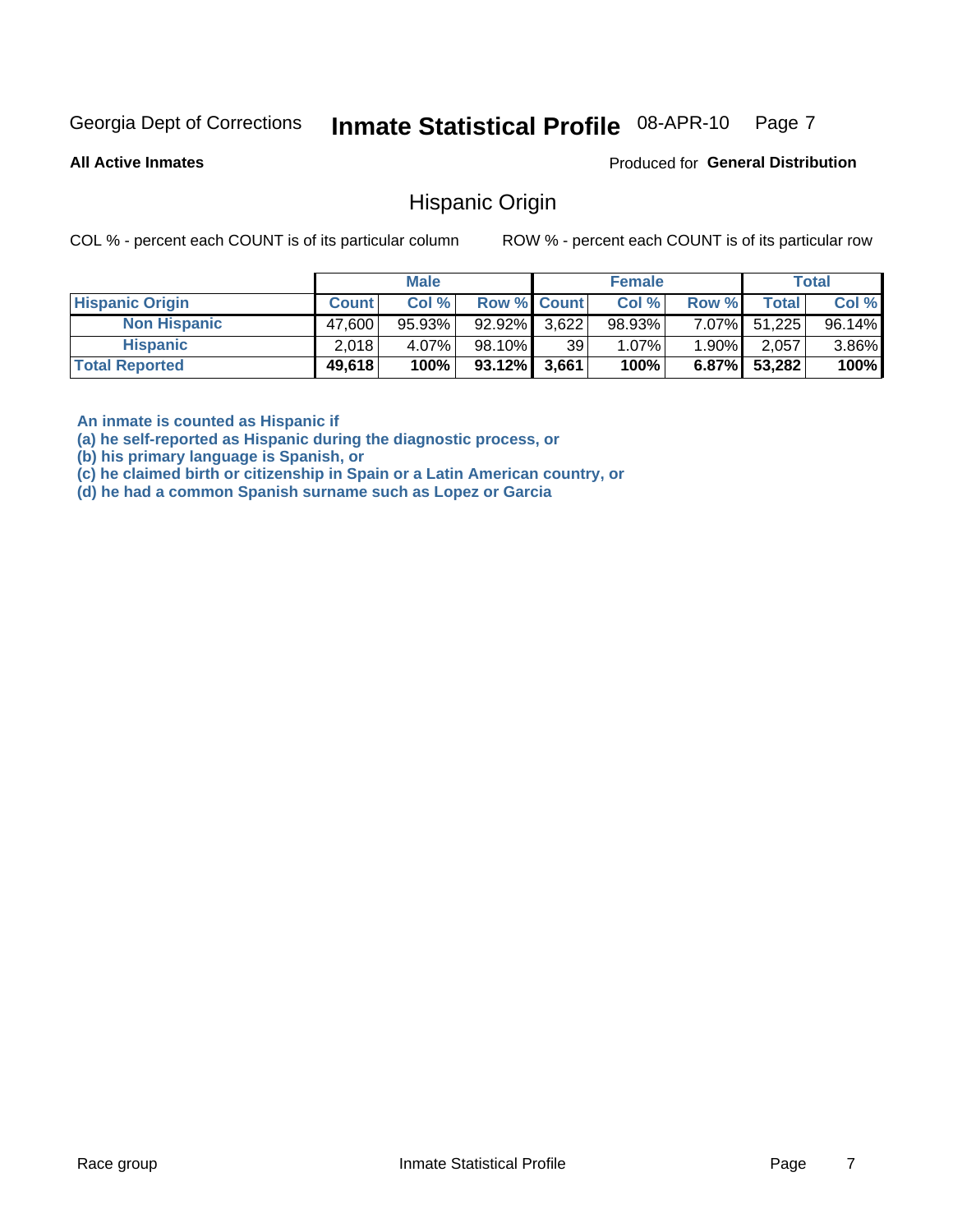#### Inmate Statistical Profile 08-APR-10 Page 8

**All Active Inmates** 

## Produced for General Distribution

## Marital status, self-reported at entry to prison

COL % - percent each COUNT is of its particular column

|                            | <b>Male</b>  |         |        | <b>Female</b> |        |        | <b>Total</b> |        |
|----------------------------|--------------|---------|--------|---------------|--------|--------|--------------|--------|
| <b>Marital Status</b>      | <b>Count</b> | Col %   | Row %  | <b>Count</b>  | Col %  | Row %  | <b>Total</b> | Col %  |
| <b>Unknown</b><br>$\bf{0}$ | 127          | .26%    | 83.01% | 26            | .71%   | 16.99% | 153          | .29%   |
| <b>Divorced</b><br>D       | 4,858        | 9.79%   | 89.07% | 596           | 16.28% | 10.93% | 5,454        | 10.24% |
| <b>Married</b><br>М        | 6,515        | 13.13%  | 91.22% | 625           | 17.07% | 8.75%  | 7,142        | 13.40% |
| <b>Separated</b><br>S.     | 1,811        | 3.65%   | 86.12% | 292           | 7.98%  | 13.88% | 2,103        | 3.95%  |
| <b>Unmarried</b><br>U      | 35,883       | 72.32%  | 94.71% | 2,003         | 54.71% | 5.29%  | 37,887       | 71.11% |
| <b>Widow</b><br>W          | 424          | $.85\%$ | 78.08% | 119           | 3.25%  | 21.92% | 543          | 1.02%  |
| <b>Total Reported</b>      | 49,618       | 100%    | 93.12% | 3,661         | 100%   | 6.87%  | 53,282       | 100%   |

| orted<br>NOT     |              |       |        |
|------------------|--------------|-------|--------|
| $i$ ntal<br>. Gr | <b>10612</b> | s cc4 | 53,282 |

|--|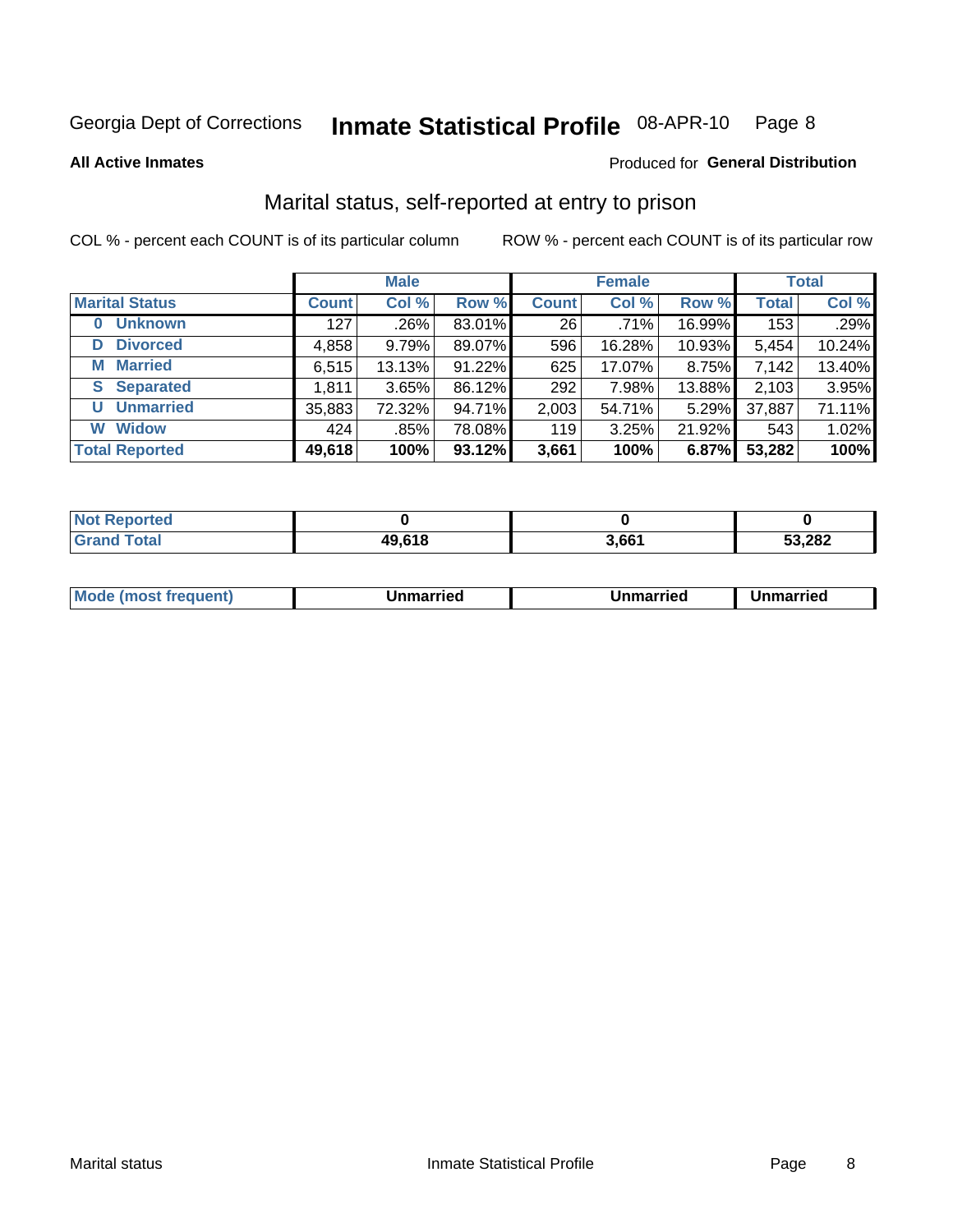#### Inmate Statistical Profile 08-APR-10 Page 9

### **All Active Inmates**

## **Produced for General Distribution**

## Number of children, self reported at entry to prison

COL % - percent each COUNT is of its particular column

|                           | <b>Male</b>  |        |        |              | <b>Female</b> |        | <b>Total</b> |        |
|---------------------------|--------------|--------|--------|--------------|---------------|--------|--------------|--------|
| <b>Number of Children</b> | <b>Count</b> | Col %  | Row %  | <b>Count</b> | Col %         | Row %  | <b>Total</b> | Col %  |
| $\bf{0}$                  | 20,517       | 41.61% | 94.99% | 1,081        | 29.58%        | 5.00%  | 21,599       | 40.78% |
|                           | 11,226       | 22.77% | 94.30% | 678          | 18.55%        | 5.70%  | 11,904       | 22.48% |
| $\overline{2}$            | 8,200        | 16.63% | 90.83% | 827          | 22.63%        | 9.16%  | 9,028        | 17.05% |
| 3                         | 4,727        | 9.59%  | 88.87% | 592          | 16.20%        | 11.13% | 5,319        | 10.04% |
| 4                         | 2,354        | 4.77%  | 90.05% | 259          | 7.09%         | 9.91%  | 2,614        | 4.94%  |
| 5                         | 1,159        | 2.35%  | 90.48% | 122          | 3.34%         | 9.52%  | 1,281        | 2.42%  |
| 6                         | 568          | 1.15%  | 89.87% | 64           | 1.75%         | 10.13% | 632          | 1.19%  |
| 7                         | 237          | 0.48%  | 95.18% | 12           | 0.33%         | 4.82%  | 249          | 0.47%  |
| 8                         | 126          | 0.26%  | 94.74% | 7            | 0.19%         | 5.26%  | 133          | 0.25%  |
| $\boldsymbol{9}$          | 82           | 0.17%  | 93.18% | 6            | 0.16%         | 6.82%  | 88           | 0.17%  |
| 10                        | 42           | 0.09%  | 91.30% | 4            | 0.11%         | 8.70%  | 46           | 0.09%  |
| Over 10                   | 68           | 0.14%  | 95.77% | 3            | 0.08%         | 4.23%  | 71           | 0.13%  |
| <b>Total Reported</b>     | 49,306       | 100%   | 93.09% | 3,655        | 100%          | 6.90%  | 52,964       | 100.0% |

| N | O.A.<br>₩. |       | 247<br><u>.</u> |
|---|------------|-------|-----------------|
|   | $AQ$ $617$ | 3.661 | 53,281          |

| <b>Mean</b><br>(average)       | .32 | . 75 | 1.35 |
|--------------------------------|-----|------|------|
| <b>Median (middle)</b>         |     |      |      |
| <b>Mode</b><br>(most frequent) |     |      |      |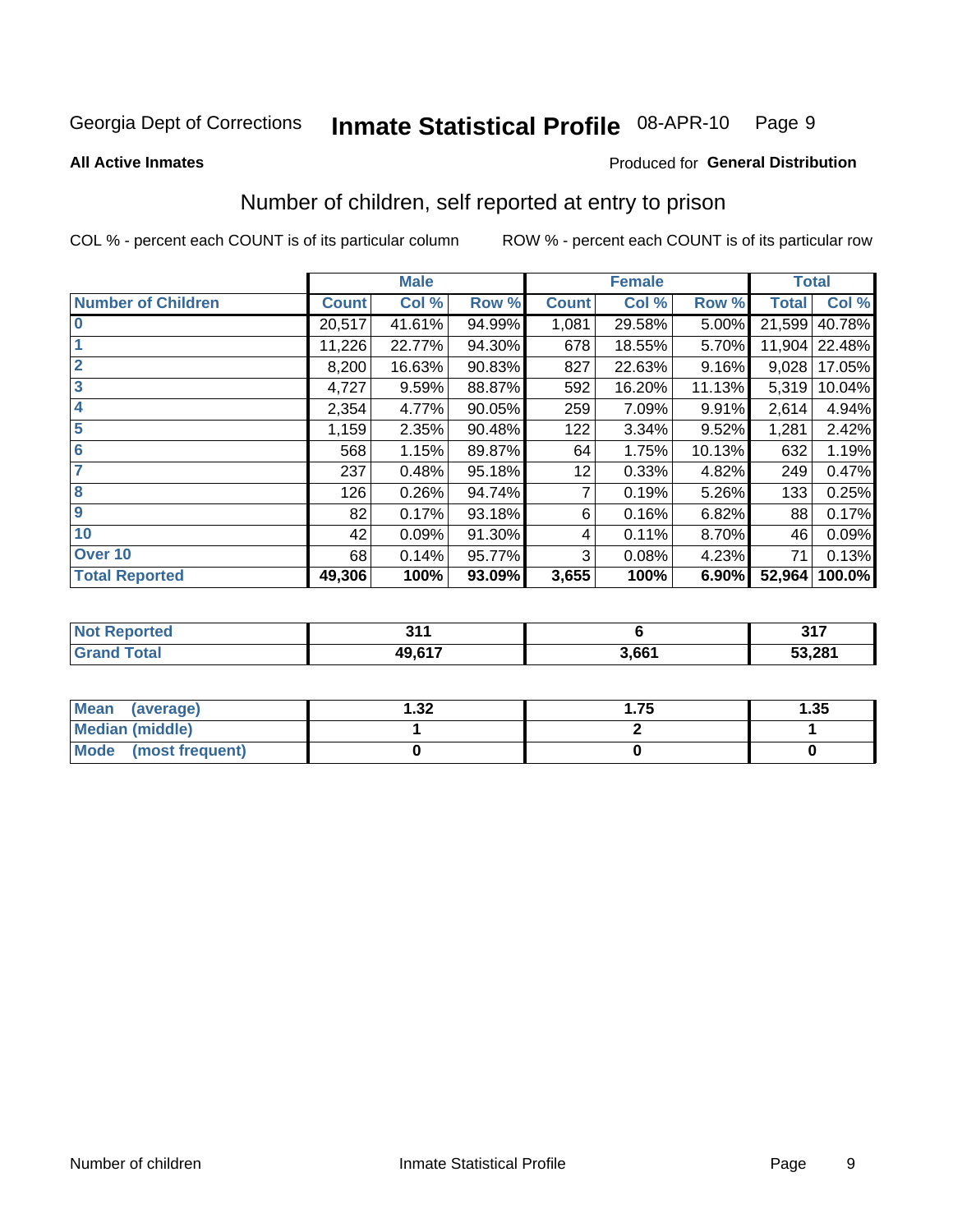#### Inmate Statistical Profile 08-APR-10 Page 10

**All Active Inmates** 

### Produced for General Distribution

## Religious affiliation, self-reported at entry to prison

COL % - percent each COUNT is of its particular column

| <b>Male</b>           |                              |                |        | <b>Female</b> |                |                           | <b>Total</b> |              |        |
|-----------------------|------------------------------|----------------|--------|---------------|----------------|---------------------------|--------------|--------------|--------|
|                       | <b>Religious Affiliation</b> | <b>Count</b>   | Col %  | Row %         | <b>Count</b>   | $\overline{\text{Col}}$ % | Row %        | <b>Total</b> | Col %  |
| 1                     | <b>Islam</b>                 | 1,472          | 3.61%  | 97.94%        | 30             | .93%                      | 2.00%        | 1,503        | 3.41%  |
| $\overline{2}$        | <b>Catholic</b>              | 2,159          | 5.29%  | 92.70%        | 169            | 5.24%                     | 7.26%        | 2,329        | 5.29%  |
| 3                     | <b>Baptist</b>               | 19,401         | 47.53% | 91.02%        | 1,913          | 59.35%                    | 8.98%        | 21,314       | 48.39% |
| 4                     | <b>Methodist</b>             | 795            | 1.95%  | 88.33%        | 105            | 3.26%                     | 11.67%       | 900          | 2.04%  |
| 5                     | <b>EpiscopIn</b>             | 69             | .17%   | 89.61%        | 8              | .25%                      | 10.39%       | 77           | .17%   |
| 6                     | <b>Presbytrn</b>             | 99             | .24%   | 91.67%        | 9              | .28%                      | 8.33%        | 108          | .25%   |
| 7                     | <b>Chc Of God</b>            | 508            | 1.24%  | 82.87%        | 105            | 3.26%                     | 17.13%       | 613          | 1.39%  |
| 8                     | <b>Holiness</b>              | 1,350          | 3.31%  | 78.40%        | 372            | 11.54%                    | 21.60%       | 1,722        | 3.91%  |
| 9                     | <b>Jewish</b>                | 51             | .12%   | 96.23%        | $\overline{2}$ | .06%                      | 3.77%        | 53           | .12%   |
| 10                    | <b>Anglican</b>              | 9              | .02%   | 81.82%        | $\overline{2}$ | .06%                      | 18.18%       | 11           | .02%   |
| 11                    | <b>Grk Orthdx</b>            | 4              | .01%   | 80.00%        | 1              | .03%                      | 20.00%       | 5            | .01%   |
| 12                    | <b>Hindu</b>                 | 9              | .02%   | 100.00%       |                |                           |              | 9            | .02%   |
| 13                    | <b>Buddhist</b>              | 52             | .13%   | 92.86%        | 4              | .12%                      | 7.14%        | 56           | .13%   |
| 14                    | <b>Taoist</b>                | 3              | .01%   | 100.00%       |                |                           |              | 3            | .01%   |
| 15                    | <b>Shintoist</b>             | 4              | .01%   | 100.00%       |                |                           |              | 4            | .01%   |
| 16                    | <b>Seven D Ad</b>            | 136            | .33%   | 90.67%        | 14             | .43%                      | 9.33%        | 150          | .34%   |
| 17                    | <b>Jehovah Wt</b>            | 468            | 1.15%  | 93.60%        | 32             | .99%                      | 6.40%        | 500          | 1.14%  |
| 18                    | <b>Latr Day S</b>            | 53             | .13%   | 94.64%        | 3              | .09%                      | 5.36%        | 56           | .13%   |
| 19                    | Quaker                       | $\overline{2}$ | .01%   | 100.00%       |                |                           |              | 2            | .01%   |
| 20                    | <b>Other Prot</b>            | 6,986          | 17.11% | 95.65%        | 317            | 9.84%                     | 4.34%        | 7,304        | 16.58% |
| 96                    | <b>None</b>                  | 7,192          | 17.62% | 98.13%        | 137            | 4.25%                     | 1.87%        | 7,329        | 16.64% |
| <b>Total Reported</b> |                              | 40,822         | 100%   | 92.68%        | 3,223          | 100%                      | 7.32%        | 44,048       | 100%   |

| Reported<br>∵N∩t∶ | 8,796  | 438   | 9,234  |
|-------------------|--------|-------|--------|
| Total             | 49,618 | 3,661 | 53,282 |

| Mode<br>: (most frequent) | }aptist | 3aptist<br>____<br>__ | 3aptist |
|---------------------------|---------|-----------------------|---------|
|                           |         |                       |         |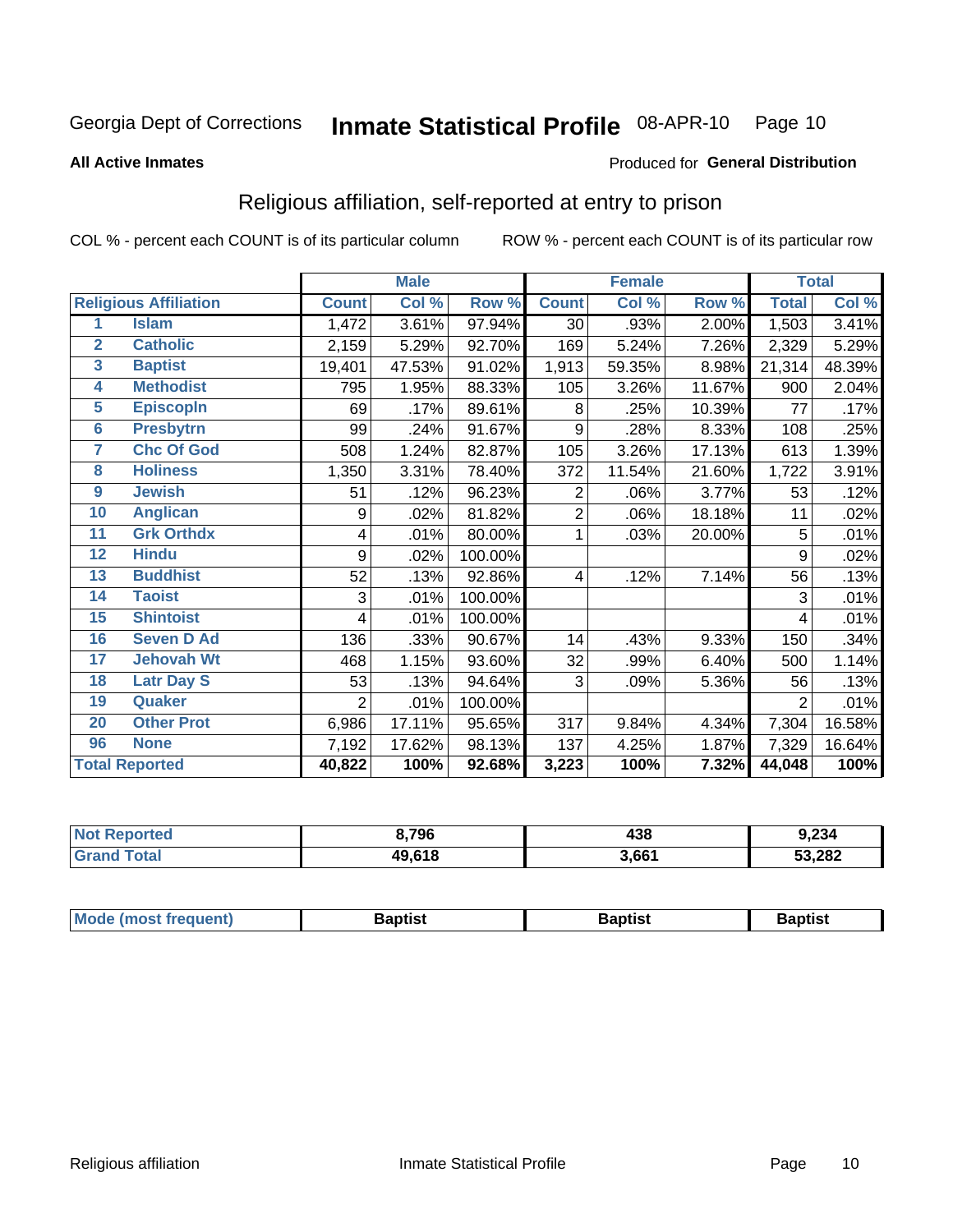#### Inmate Statistical Profile 08-APR-10 Page 11

### **All Active Inmates**

## Produced for General Distribution

## Home county, self-reported at entry to prison

COL % - percent each COUNT is of its particular column

|                         |                      |              | <b>Male</b> |         |                         | <b>Female</b> |        | <b>Total</b> |       |
|-------------------------|----------------------|--------------|-------------|---------|-------------------------|---------------|--------|--------------|-------|
|                         | <b>Home County</b>   | <b>Count</b> | Col %       | Row %   | <b>Count</b>            | Col %         | Row %  | <b>Total</b> | Col % |
| 1                       | <b>Appling</b>       | 120          | .26%        | 93.02%  | 9                       | .25%          | 6.98%  | 129          | .26%  |
| $\overline{2}$          | <b>Atkinson</b>      | 37           | .08%        | 100.00% |                         |               |        | 37           | .07%  |
| $\overline{\mathbf{3}}$ | <b>Bacon</b>         | 60           | .13%        | 98.36%  | 1                       | .03%          | 1.64%  | 61           | .12%  |
| 4                       | <b>Baker</b>         | 21           | .04%        | 95.45%  | $\mathbf{1}$            | .03%          | 4.55%  | 22           | .04%  |
| 5                       | <b>Baldwin</b>       | 268          | .57%        | 95.04%  | 14                      | .39%          | 4.96%  | 282          | .56%  |
| $6\phantom{a}$          | <b>Banks</b>         | 45           | .10%        | 86.54%  | $\overline{7}$          | .20%          | 13.46% | 52           | .10%  |
| $\overline{\mathbf{7}}$ | <b>Barrow</b>        | 264          | .56%        | 93.62%  | 18                      | .51%          | 6.38%  | 282          | .56%  |
| 8                       | <b>Bartow</b>        | 571          | 1.22%       | 90.35%  | 60                      | 1.69%         | 9.49%  | 632          | 1.25% |
| $\overline{9}$          | <b>Ben Hill</b>      | 225          | .48%        | 93.75%  | 15                      | .42%          | 6.25%  | 240          | .48%  |
| 10                      | <b>Berrien</b>       | 79           | .17%        | 94.05%  | 5                       | .14%          | 5.95%  | 84           | .17%  |
| $\overline{11}$         | <b>Bibb</b>          | 1,141        | 2.43%       | 95.00%  | 60                      | 1.69%         | 5.00%  | 1,201        | 2.38% |
| $\overline{12}$         | <b>Bleckley</b>      | 63           | .13%        | 91.30%  | $\,6$                   | .17%          | 8.70%  | 69           | .14%  |
| 13                      | <b>Brantley</b>      | 41           | .09%        | 93.18%  | 3                       | .08%          | 6.82%  | 44           | .09%  |
| 14                      | <b>Brooks</b>        | 82           | .17%        | 94.25%  | $\overline{5}$          | .14%          | 5.75%  | 87           | .17%  |
| 15                      | <b>Bryan</b>         | 94           | .20%        | 91.26%  | 9                       | .25%          | 8.74%  | 103          | .20%  |
| 16                      | <b>Bulloch</b>       | 365          | .78%        | 91.94%  | 32                      | .90%          | 8.06%  | 397          | .79%  |
| 17                      | <b>Burke</b>         | 192          | .41%        | 96.97%  | 6                       | .17%          | 3.03%  | 198          | .39%  |
| 18                      | <b>Butts</b>         | 133          | .28%        | 95.00%  | $\overline{7}$          | .20%          | 5.00%  | 140          | .28%  |
| 19                      | <b>Calhoun</b>       | 52           | .11%        | 98.11%  | $\mathbf 1$             | .03%          | 1.89%  | 53           | .10%  |
| 20                      | <b>Camden</b>        | 120          | .26%        | 92.31%  | 10                      | .28%          | 7.69%  | 130          | .26%  |
| $\overline{21}$         | <b>Candler</b>       | 90           | .19%        | 90.00%  | 10                      | .28%          | 10.00% | 100          | .20%  |
| $\overline{22}$         | <b>Carroll</b>       | 531          | 1.13%       | 89.54%  | 62                      | 1.74%         | 10.46% | 593          | 1.17% |
| 23                      | <b>Catoosa</b>       | 203          | .43%        | 88.26%  | 27                      | .76%          | 11.74% | 230          | .46%  |
| $\overline{24}$         | <b>Charlton</b>      | 40           | .09%        | 93.02%  | 3                       | .08%          | 6.98%  | 43           | .09%  |
| 25                      | <b>Chatham</b>       | 2,222        | 4.73%       | 95.49%  | 105                     | 2.95%         | 4.51%  | 2,327        | 4.61% |
| 26                      | <b>Chattahoochee</b> | 31           | .07%        | 93.94%  | $\overline{c}$          | .06%          | 6.06%  | 33           | .07%  |
| $\overline{27}$         | <b>Chattooga</b>     | 221          | .47%        | 92.08%  | 19                      | .53%          | 7.92%  | 240          | .48%  |
| 28                      | <b>Cherokee</b>      | 409          | .87%        | 86.84%  | 62                      | 1.74%         | 13.16% | 471          | .93%  |
| 29                      | <b>Clarke</b>        | 435          | .93%        | 93.75%  | 29                      | .82%          | 6.25%  | 464          | .92%  |
| 30                      | <b>Clay</b>          | 29           | .06%        | 87.88%  | $\overline{\mathbf{4}}$ | .11%          | 12.12% | 33           | .07%  |
| $\overline{31}$         | <b>Clayton</b>       | 1,380        | 2.94%       | 93.18%  | 101                     | 2.84%         | 6.82%  | 1,481        | 2.93% |
| 32                      | <b>Clinch</b>        | 56           | .12%        | 96.55%  | 2                       | .06%          | 3.45%  | 58           | .11%  |
| 33                      | <b>Cobb</b>          | 2,188        | 4.66%       | 92.40%  | 180                     | 5.06%         | 7.60%  | 2,368        | 4.69% |
| 34                      | <b>Coffee</b>        | 257          | .55%        | 91.46%  | 24                      | .67%          | 8.54%  | 281          | .56%  |
| 35                      | <b>Colquitt</b>      | 279          | .59%        | 95.55%  | 13                      | .37%          | 4.45%  | 292          | .58%  |
| 36                      | <b>Columbia</b>      | 202          | .43%        | 91.40%  | 19                      | .53%          | 8.60%  | 221          | .44%  |
| 37                      | <b>Cook</b>          | 127          | .27%        | 94.78%  | $\overline{7}$          | .20%          | 5.22%  | 134          | .27%  |
| 38                      | <b>Coweta</b>        | 429          | .91%        | 91.67%  | 39                      | 1.10%         | 8.33%  | 468          | .93%  |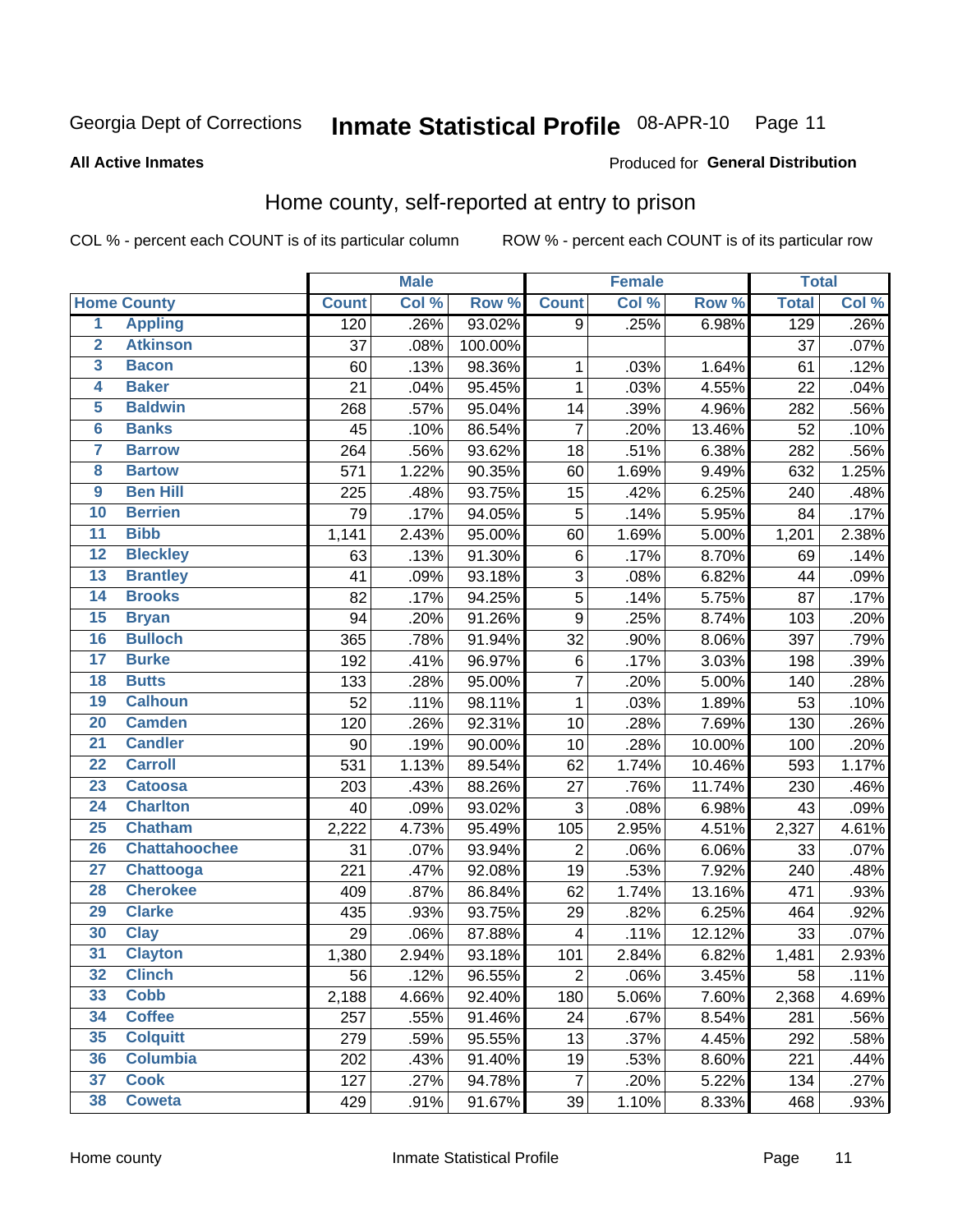#### Inmate Statistical Profile 08-APR-10 Page 12

**All Active Inmates** 

## Produced for General Distribution

## Home county, self-reported at entry to prison

COL % - percent each COUNT is of its particular column

|                 |                    |                  | <b>Male</b> |         |                 | <b>Female</b> |        | <b>Total</b>    |        |
|-----------------|--------------------|------------------|-------------|---------|-----------------|---------------|--------|-----------------|--------|
|                 | <b>Home County</b> | <b>Count</b>     | Col %       | Row %   | <b>Count</b>    | Col %         | Row %  | <b>Total</b>    | Col %  |
| 39              | <b>Crawford</b>    | $\overline{22}$  | .05%        | 78.57%  | 6               | .17%          | 21.43% | $\overline{28}$ | .06%   |
| 40              | <b>Crisp</b>       | 242              | .52%        | 92.02%  | 21              | .59%          | 7.98%  | 263             | .52%   |
| 41              | <b>Dade</b>        | 72               | .15%        | 93.51%  | 5               | .14%          | 6.49%  | 77              | .15%   |
| 42              | <b>Dawson</b>      | 91               | .19%        | 91.00%  | 9               | .25%          | 9.00%  | 100             | .20%   |
| 43              | <b>Decatur</b>     | 316              | .67%        | 94.05%  | 20              | .56%          | 5.95%  | 336             | .67%   |
| 44              | <b>Dekalb</b>      | 2,829            | 6.03%       | 94.02%  | 180             | 5.06%         | 5.98%  | 3,009           | 5.96%  |
| 45              | <b>Dodge</b>       | 142              | .30%        | 90.45%  | 15              | .42%          | 9.55%  | 157             | .31%   |
| 46              | <b>Dooly</b>       | 80               | .17%        | 93.02%  | 6               | .17%          | 6.98%  | 86              | .17%   |
| 47              | <b>Dougherty</b>   | 925              | 1.97%       | 93.72%  | 62              | 1.74%         | 6.28%  | 987             | 1.95%  |
| 48              | <b>Douglas</b>     | 614              | 1.31%       | 91.37%  | 58              | 1.63%         | 8.63%  | 672             | 1.33%  |
| 49              | <b>Early</b>       | 74               | .16%        | 92.50%  | $\,6$           | .17%          | 7.50%  | 80              | .16%   |
| 50              | <b>Echols</b>      | $\boldsymbol{9}$ | .02%        | 81.82%  | $\overline{2}$  | .06%          | 18.18% | 11              | .02%   |
| 51              | <b>Effingham</b>   | 157              | .33%        | 92.35%  | 13              | .37%          | 7.65%  | 170             | .34%   |
| 52              | <b>Elbert</b>      | 145              | .31%        | 95.39%  | $\overline{7}$  | .20%          | 4.61%  | 152             | .30%   |
| 53              | <b>Emanuel</b>     | 156              | .33%        | 93.41%  | 11              | .31%          | 6.59%  | 167             | .33%   |
| 54              | <b>Evans</b>       | 83               | .18%        | 94.32%  | 5               | .14%          | 5.68%  | 88              | .17%   |
| 55              | <b>Fannin</b>      | 92               | .20%        | 91.09%  | 9               | .25%          | 8.91%  | 101             | .20%   |
| 56              | <b>Fayette</b>     | 152              | .32%        | 91.02%  | 15              | .42%          | 8.98%  | 167             | .33%   |
| 57              | <b>Floyd</b>       | 712              | 1.52%       | 90.13%  | $\overline{78}$ | 2.19%         | 9.87%  | 790             | 1.56%  |
| 58              | <b>Forsyth</b>     | 213              | .45%        | 89.12%  | 26              | .73%          | 10.88% | 239             | .47%   |
| 59              | <b>Franklin</b>    | 129              | .27%        | 94.85%  | $\overline{7}$  | .20%          | 5.15%  | 136             | .27%   |
| 60              | <b>Fulton</b>      | 5,564            | 11.85%      | 94.80%  | 304             | 8.54%         | 5.18%  | 5,869           | 11.62% |
| 61              | Gilmer             | 118              | .25%        | 93.65%  | 8               | .22%          | 6.35%  | 126             | .25%   |
| 62              | <b>Glascock</b>    | 8                | .02%        | 100.00% |                 |               |        | 8               | .02%   |
| 63              | <b>Glynn</b>       | 364              | .78%        | 94.79%  | 20              | .56%          | 5.21%  | 384             | .76%   |
| 64              | <b>Gordon</b>      | 265              | .56%        | 91.07%  | 26              | .73%          | 8.93%  | 291             | .58%   |
| 65              | <b>Grady</b>       | 175              | .37%        | 95.63%  | $\bf 8$         | .22%          | 4.37%  | 183             | .36%   |
| 66              | <b>Greene</b>      | 105              | .22%        | 93.75%  | $\overline{7}$  | .20%          | 6.25%  | 112             | .22%   |
| 67              | <b>Gwinnett</b>    | 1,657            | 3.53%       | 92.31%  | 138             | 3.88%         | 7.69%  | 1,795           | 3.55%  |
| 68              | <b>Habersham</b>   | 119              | .25%        | 97.54%  | 3               | .08%          | 2.46%  | 122             | .24%   |
| 69              | <b>Hall</b>        | 632              | 1.35%       | 90.94%  | 63              | 1.77%         | 9.06%  | 695             | 1.38%  |
| 70              | <b>Hancock</b>     | 56               | .12%        | 94.92%  | 3               | .08%          | 5.08%  | 59              | .12%   |
| $\overline{71}$ | <b>Haralson</b>    | 122              | .26%        | 93.85%  | 8               | .22%          | 6.15%  | 130             | .26%   |
| 72              | <b>Harris</b>      | 86               | .18%        | 91.49%  | $\bf 8$         | .22%          | 8.51%  | 94              | .19%   |
| 73              | <b>Hart</b>        | 107              | .23%        | 97.27%  | $\overline{3}$  | .08%          | 2.73%  | 110             | .22%   |
| 74              | <b>Heard</b>       | 70               | .15%        | 92.11%  | $\,6$           | .17%          | 7.89%  | 76              | .15%   |
| 75              | <b>Henry</b>       | 499              | 1.06%       | 89.27%  | 60              | 1.69%         | 10.73% | 559             | 1.11%  |
| 76              | <b>Houston</b>     | 523              | 1.11%       | 92.57%  | 42              | 1.18%         | 7.43%  | 565             | 1.12%  |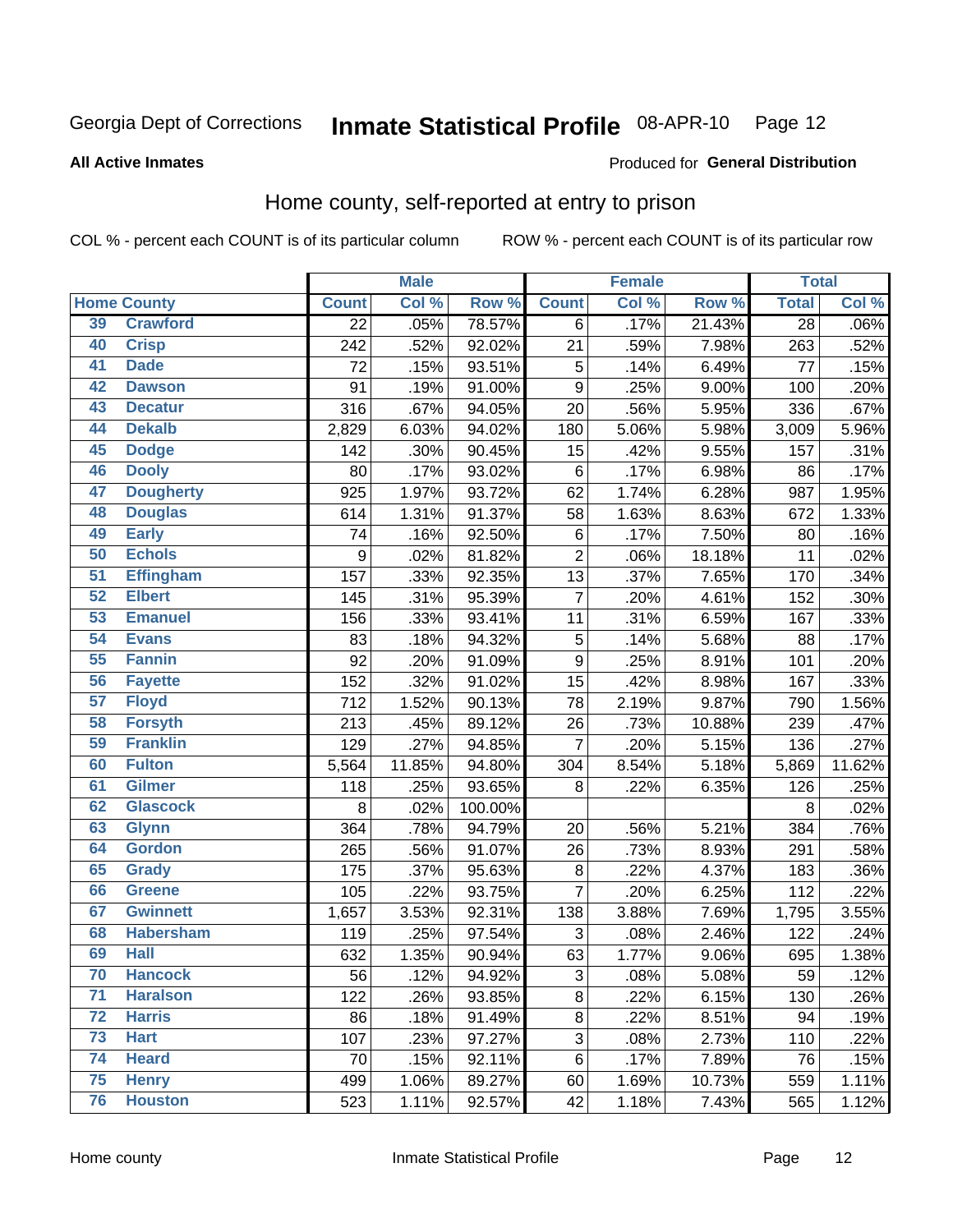#### Inmate Statistical Profile 08-APR-10 Page 13

### **All Active Inmates**

### Produced for General Distribution

## Home county, self-reported at entry to prison

COL % - percent each COUNT is of its particular column

|     |                    |                 | <b>Male</b> |        |                         | <b>Female</b> |        | <b>Total</b>    |       |
|-----|--------------------|-----------------|-------------|--------|-------------------------|---------------|--------|-----------------|-------|
|     | <b>Home County</b> | <b>Count</b>    | Col %       | Row %  | <b>Count</b>            | Col %         | Row %  | <b>Total</b>    | Col % |
| 77  | <b>Irwin</b>       | $\overline{71}$ | .15%        | 95.95% | $\overline{3}$          | .08%          | 4.05%  | $\overline{74}$ | .15%  |
| 78  | <b>Jackson</b>     | 179             | .38%        | 95.21% | $\boldsymbol{9}$        | .25%          | 4.79%  | 188             | .37%  |
| 79  | <b>Jasper</b>      | 63              | .13%        | 95.45% | $\overline{3}$          | .08%          | 4.55%  | 66              | .13%  |
| 80  | <b>Jeff Davis</b>  | 79              | .17%        | 91.86% | $\overline{7}$          | .20%          | 8.14%  | 86              | .17%  |
| 81  | <b>Jefferson</b>   | 140             | .30%        | 97.90% | $\sqrt{3}$              | .08%          | 2.10%  | 143             | .28%  |
| 82  | <b>Jenkins</b>     | 74              | .16%        | 94.87% | $\overline{\mathbf{4}}$ | .11%          | 5.13%  | 78              | .15%  |
| 83  | <b>Johnson</b>     | 41              | .09%        | 89.13% | $\overline{5}$          | .14%          | 10.87% | 46              | .09%  |
| 84  | <b>Jones</b>       | 93              | .20%        | 96.88% | 3                       | .08%          | 3.13%  | 96              | .19%  |
| 85  | <b>Lamar</b>       | 66              | .14%        | 94.29% | 4                       | .11%          | 5.71%  | 70              | .14%  |
| 86  | Lanier             | 38              | .08%        | 92.68% | $\overline{3}$          | .08%          | 7.32%  | 41              | .08%  |
| 87  | <b>Laurens</b>     | 309             | .66%        | 92.51% | 25                      | .70%          | 7.49%  | 334             | .66%  |
| 88  | <b>Lee</b>         | 71              | .15%        | 92.21% | 6                       | .17%          | 7.79%  | 77              | .15%  |
| 89  | <b>Liberty</b>     | 266             | .57%        | 92.04% | 23                      | .65%          | 7.96%  | 289             | .57%  |
| 90  | <b>Lincoln</b>     | 36              | .08%        | 94.74% | $\overline{2}$          | .06%          | 5.26%  | 38              | .08%  |
| 91  | Long               | 49              | .10%        | 84.48% | $\overline{9}$          | .25%          | 15.52% | 58              | .11%  |
| 92  | <b>Lowndes</b>     | 477             | 1.02%       | 93.35% | 34                      | .96%          | 6.65%  | 511             | 1.01% |
| 93  | <b>Lumpkin</b>     | 90              | .19%        | 90.00% | 10                      | .28%          | 10.00% | 100             | .20%  |
| 94  | <b>Macon</b>       | 87              | .19%        | 95.60% | 4                       | .11%          | 4.40%  | 91              | .18%  |
| 95  | <b>Madison</b>     | 109             | .23%        | 89.34% | 13                      | .37%          | 10.66% | 122             | .24%  |
| 96  | <b>Marion</b>      | 38              | .08%        | 92.68% | $\mathbf{3}$            | .08%          | 7.32%  | 41              | .08%  |
| 97  | <b>Mcduffie</b>    | 151             | .32%        | 96.18% | $\,6$                   | .17%          | 3.82%  | 157             | .31%  |
| 98  | <b>Mcintosh</b>    | 58              | .12%        | 95.08% | 3                       | .08%          | 4.92%  | 61              | .12%  |
| 99  | <b>Meriwether</b>  | 186             | .40%        | 91.18% | 18                      | .51%          | 8.82%  | 204             | .40%  |
| 100 | <b>Miller</b>      | 28              | .06%        | 87.50% | 4                       | .11%          | 12.50% | 32              | .06%  |
| 101 | <b>Mitchell</b>    | 195             | .42%        | 92.42% | 16                      | .45%          | 7.58%  | 211             | .42%  |
| 102 | <b>Monroe</b>      | 113             | .24%        | 93.39% | $\bf 8$                 | .22%          | 6.61%  | 121             | .24%  |
| 103 | <b>Montgomery</b>  | 56              | .12%        | 91.80% | $\overline{5}$          | .14%          | 8.20%  | 61              | .12%  |
| 104 | <b>Morgan</b>      | 97              | .21%        | 94.17% | $\,6$                   | .17%          | 5.83%  | 103             | .20%  |
| 105 | <b>Murray</b>      | 168             | .36%        | 88.42% | 22                      | .62%          | 11.58% | 190             | .38%  |
| 106 | <b>Muscogee</b>    | 1,569           | 3.34%       | 94.46% | 92                      | 2.59%         | 5.54%  | 1,661           | 3.29% |
| 107 | <b>Newton</b>      | 537             | 1.14%       | 90.71% | 55                      | 1.55%         | 9.29%  | 592             | 1.17% |
| 108 | <b>Oconee</b>      | 39              | .08%        | 88.64% | $\sqrt{5}$              | .14%          | 11.36% | 44              | .09%  |
| 109 | <b>Oglethorpe</b>  | 48              | .10%        | 94.12% | 3                       | .08%          | 5.88%  | 51              | .10%  |
| 110 | <b>Paulding</b>    | 277             | .59%        | 87.38% | 40                      | 1.12%         | 12.62% | 317             | .63%  |
| 111 | <b>Peach</b>       | 123             | .26%        | 96.85% | 4                       | .11%          | 3.15%  | 127             | .25%  |
| 112 | <b>Pickens</b>     | 111             | .24%        | 88.80% | 14                      | .39%          | 11.20% | 125             | .25%  |
| 113 | <b>Pierce</b>      | 73              | .16%        | 93.59% | 5                       | .14%          | 6.41%  | 78              | .15%  |
| 114 | <b>Pike</b>        | 50              | .11%        | 87.72% | $\overline{7}$          | .20%          | 12.28% | 57              | .11%  |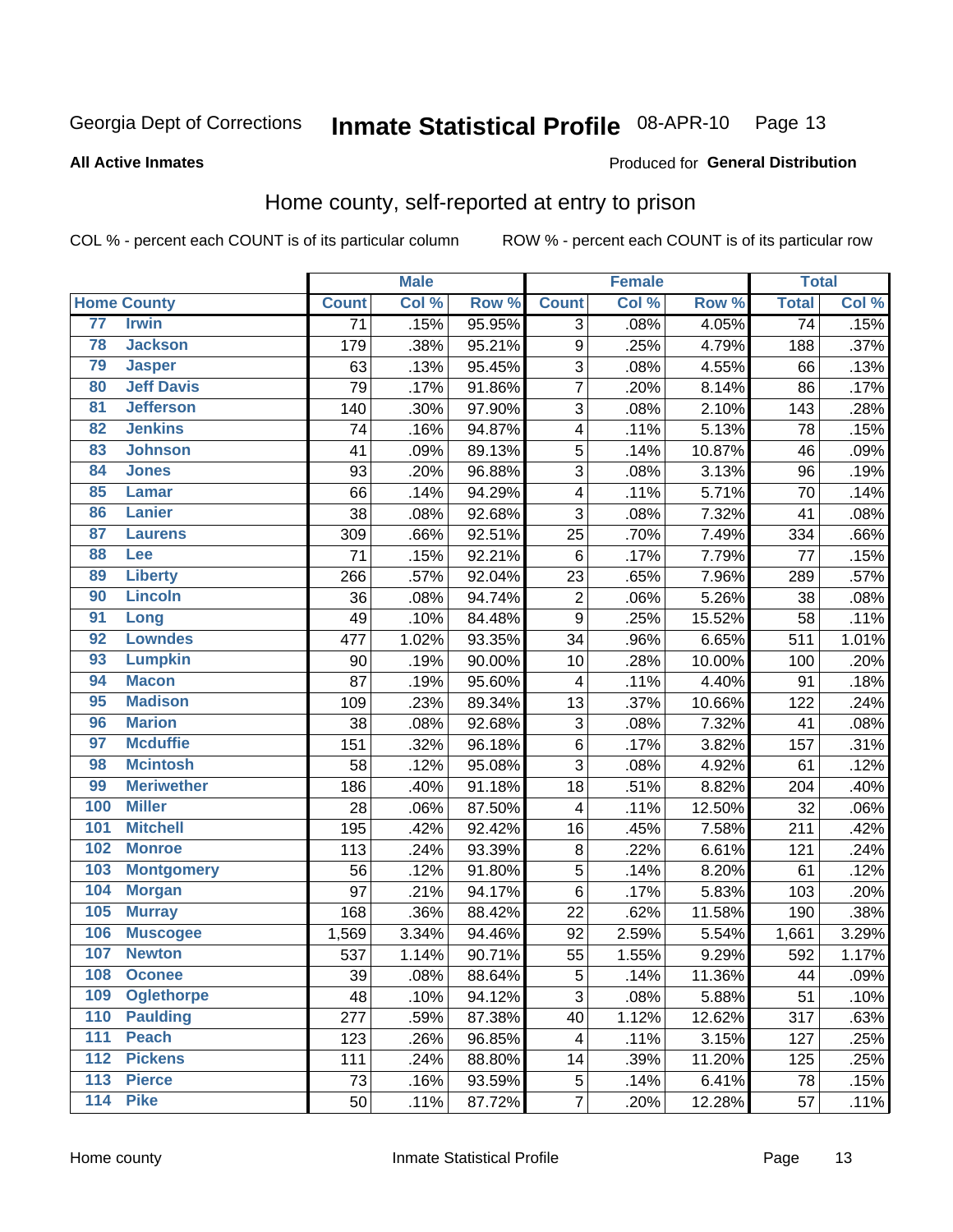#### Inmate Statistical Profile 08-APR-10 Page 14

### **All Active Inmates**

### Produced for General Distribution

## Home county, self-reported at entry to prison

COL % - percent each COUNT is of its particular column

|                  |                    |                  | <b>Male</b> |         |                           | <b>Female</b> |        | <b>Total</b>   |       |
|------------------|--------------------|------------------|-------------|---------|---------------------------|---------------|--------|----------------|-------|
|                  | <b>Home County</b> | <b>Count</b>     | Col %       | Row %   | <b>Count</b>              | Col %         | Row %  | <b>Total</b>   | Col % |
|                  | 115 Polk           | 214              | .46%        | 89.92%  | 24                        | .67%          | 10.08% | 238            | .47%  |
| $\overline{116}$ | <b>Pulaski</b>     | 82               | .17%        | 86.32%  | 13                        | .37%          | 13.68% | 95             | .19%  |
| 117              | <b>Putnam</b>      | 123              | .26%        | 94.62%  | $\overline{7}$            | .20%          | 5.38%  | 130            | .26%  |
| 118              | Quitman            | 16               | .03%        | 94.12%  | $\mathbf 1$               | .03%          | 5.88%  | 17             | .03%  |
| 119              | <b>Rabun</b>       | 47               | .10%        | 78.33%  | 13                        | .37%          | 21.67% | 60             | .12%  |
| 120              | <b>Randolph</b>    | 56               | .12%        | 93.33%  | 4                         | .11%          | 6.67%  | 60             | .12%  |
| 121              | <b>Richmond</b>    | 1,653            | 3.52%       | 93.97%  | 106                       | 2.98%         | 6.03%  | 1,759          | 3.48% |
| 122              | <b>Rockdale</b>    | 335              | .71%        | 89.81%  | 37                        | 1.04%         | 9.92%  | 373            | .74%  |
| 123              | <b>Schley</b>      | 28               | .06%        | 96.55%  | 1                         | .03%          | 3.45%  | 29             | .06%  |
| 124              | <b>Screven</b>     | 102              | .22%        | 90.27%  | 11                        | .31%          | 9.73%  | 113            | .22%  |
| 125              | <b>Seminole</b>    | 61               | .13%        | 88.41%  | $\, 8$                    | .22%          | 11.59% | 69             | .14%  |
| 126              | <b>Spalding</b>    | 539              | 1.15%       | 91.98%  | 47                        | 1.32%         | 8.02%  | 586            | 1.16% |
| 127              | <b>Stephens</b>    | 164              | .35%        | 92.66%  | 13                        | .37%          | 7.34%  | 177            | .35%  |
| 128              | <b>Stewart</b>     | 30               | .06%        | 93.75%  | $\overline{\mathbf{c}}$   | .06%          | 6.25%  | 32             | .06%  |
| 129              | <b>Sumter</b>      | 233              | .50%        | 96.68%  | $\bf8$                    | .22%          | 3.32%  | 241            | .48%  |
| 130              | <b>Talbot</b>      | 62               | .13%        | 93.94%  | 4                         | .11%          | 6.06%  | 66             | .13%  |
| 131              | <b>Taliaferro</b>  | $\boldsymbol{9}$ | .02%        | 100.00% |                           |               |        | 9              | .02%  |
| 132              | <b>Tattnall</b>    | 159              | .34%        | 90.34%  | 17                        | .48%          | 9.66%  | 176            | .35%  |
| 133              | <b>Taylor</b>      | 80               | .17%        | 96.39%  | $\ensuremath{\mathsf{3}}$ | .08%          | 3.61%  | 83             | .16%  |
| 134              | <b>Telfair</b>     | 105              | .22%        | 91.30%  | 10                        | .28%          | 8.70%  | 115            | .23%  |
| 135              | <b>Terrell</b>     | 71               | .15%        | 95.95%  | 3                         | .08%          | 4.05%  | 74             | .15%  |
| 136              | <b>Thomas</b>      | 261              | .56%        | 94.22%  | 16                        | .45%          | 5.78%  | 277            | .55%  |
| 137              | <b>Tift</b>        | 289              | .62%        | 94.44%  | 17                        | .48%          | 5.56%  | 306            | .61%  |
| 138              | <b>Toombs</b>      | 281              | .60%        | 93.36%  | 20                        | .56%          | 6.64%  | 301            | .60%  |
| 139              | <b>Towns</b>       | 32               | .07%        | 91.43%  | 3                         | .08%          | 8.57%  | 35             | .07%  |
| 140              | <b>Treutlen</b>    | 65               | .14%        | 86.67%  | 10                        | .28%          | 13.33% | 75             | .15%  |
| 141              | <b>Troup</b>       | 524              | 1.12%       | 90.81%  | 53                        | 1.49%         | 9.19%  | 577            | 1.14% |
| 142              | <b>Turner</b>      | 73               | .16%        | 97.33%  | $\overline{2}$            | .06%          | 2.67%  | 75             | .15%  |
| $\overline{143}$ | <b>Twiggs</b>      | 57               | .12%        | 89.06%  | $\overline{7}$            | .20%          | 10.94% | 64             | .13%  |
| 144              | <b>Union</b>       | 67               | .14%        | 83.75%  | 13                        | .37%          | 16.25% | 80             | .16%  |
| 145              | <b>Upson</b>       | 188              | .40%        | 94.47%  | 11                        | .31%          | 5.53%  | 199            | .39%  |
| 146              | <b>Walker</b>      | 359              | .76%        | 91.58%  | 33                        | .93%          | 8.42%  | 392            | .78%  |
| 147              | <b>Walton</b>      | 379              | .81%        | 91.99%  | 33                        | .93%          | 8.01%  | 412            | .82%  |
| 148              | <b>Ware</b>        | 267              | .57%        | 95.02%  | 14                        | .39%          | 4.98%  | 281            | .56%  |
| 149              | <b>Warren</b>      | 36               | .08%        | 90.00%  | 4                         | .11%          | 10.00% | 40             | .08%  |
| 150              | <b>Washington</b>  | 146              | .31%        | 92.99%  | 11                        | .31%          | 7.01%  | 157            | .31%  |
| 151              | <b>Wayne</b>       | 176              | .37%        | 89.80%  | 20                        | .56%          | 10.20% | 196            | .39%  |
| 152              | <b>Webster</b>     | $\overline{7}$   | .01%        | 100.00% |                           |               |        | $\overline{7}$ | .01%  |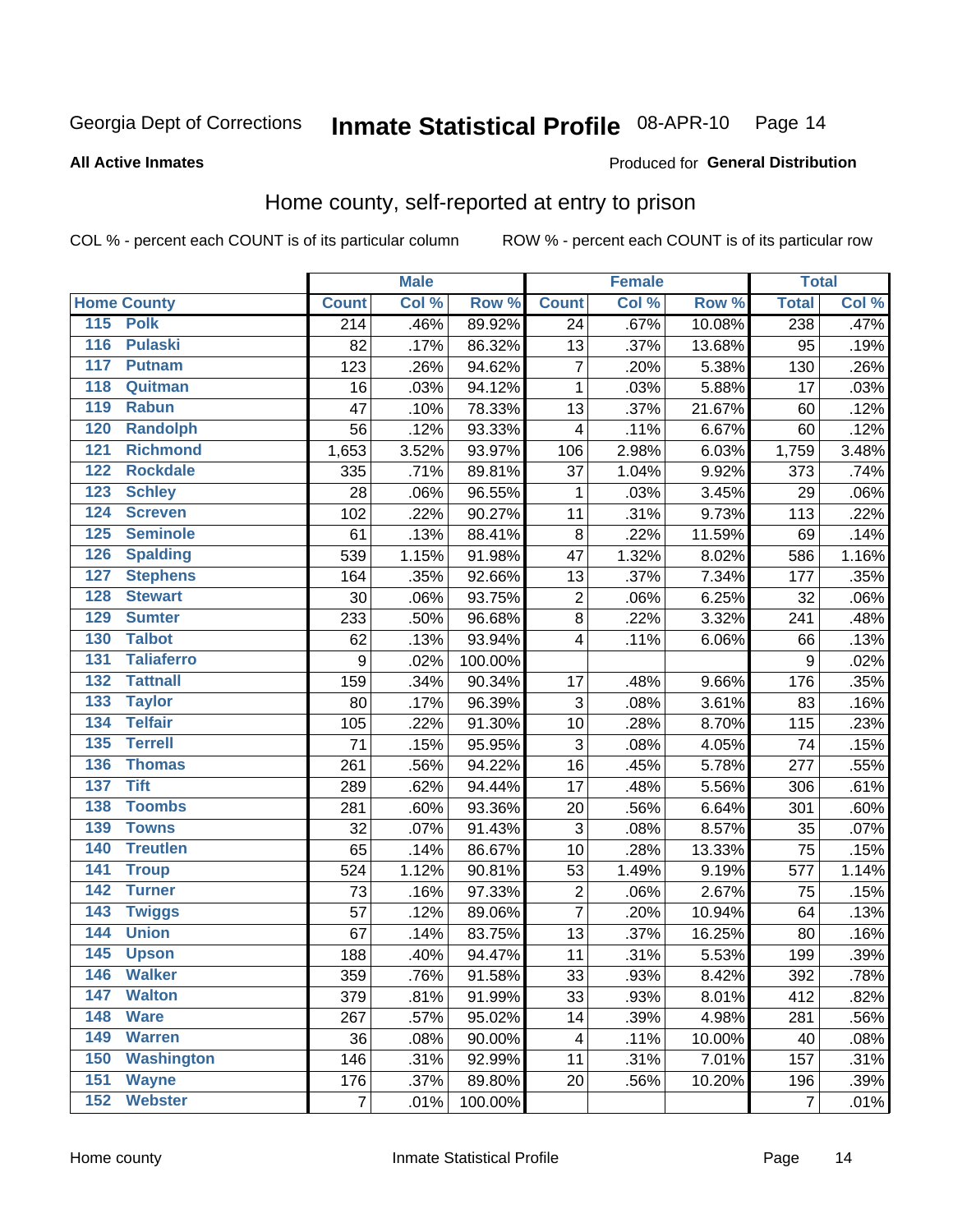#### Inmate Statistical Profile 08-APR-10 Page 15

**All Active Inmates** 

## Produced for General Distribution

## Home county, self-reported at entry to prison

COL % - percent each COUNT is of its particular column

|                         |              | <b>Male</b> |        |                 | <b>Female</b> |        | <b>Total</b> |       |  |
|-------------------------|--------------|-------------|--------|-----------------|---------------|--------|--------------|-------|--|
| <b>Home County</b>      | <b>Count</b> | Col %       | Row %  | <b>Count</b>    | Col %         | Row %  | <b>Total</b> | Col % |  |
| <b>Wheeler</b><br>153   | 26           | $.06\%$     | 83.87% | 5               | .14%          | 16.13% | 31           | .06%  |  |
| <b>White</b><br>154     | 81           | $.17\%$     | 85.26% | 14 <sub>1</sub> | .39%          | 14.74% | 95           | .19%  |  |
| <b>Whitfield</b><br>155 | 511          | 1.09%       | 87.65% | 72              | 2.02%         | 12.35% | 583          | 1.15% |  |
| <b>Wilcox</b><br>156    | 58           | .12%        | 85.29% | 10 <sup>1</sup> | .28%          | 14.71% | 68           | .13%  |  |
| <b>Wilkes</b><br>157    | 65           | .14%        | 94.20% | 4               | .11%          | 5.80%  | 69           | .14%  |  |
| <b>Wilkinson</b><br>158 | 60           | .13%        | 96.77% | $\overline{2}$  | $.06\%$       | 3.23%  | 62           | .12%  |  |
| 159<br><b>Worth</b>     | 110          | .23%        | 92.44% | 9               | .25%          | 7.56%  | 119          | .24%  |  |
| <b>Unknown</b><br>160   | 1,585        | 3.38%       | 93.40% | 112             | 3.15%         | 6.60%  | 1,697        | 3.36% |  |
| <b>Total Rported</b>    | 46,954       | 100%        | 92.95% | 3,558           | 100%          | 7.04%  | 50,515       | 100%  |  |

| rted<br>-N. | 2,664  | 103   | 2,767  |
|-------------|--------|-------|--------|
| <b>otal</b> | 49,618 | 3,661 | 53,282 |

|  | Mode | ™ulton | ∶ulton | ™ulton |
|--|------|--------|--------|--------|
|--|------|--------|--------|--------|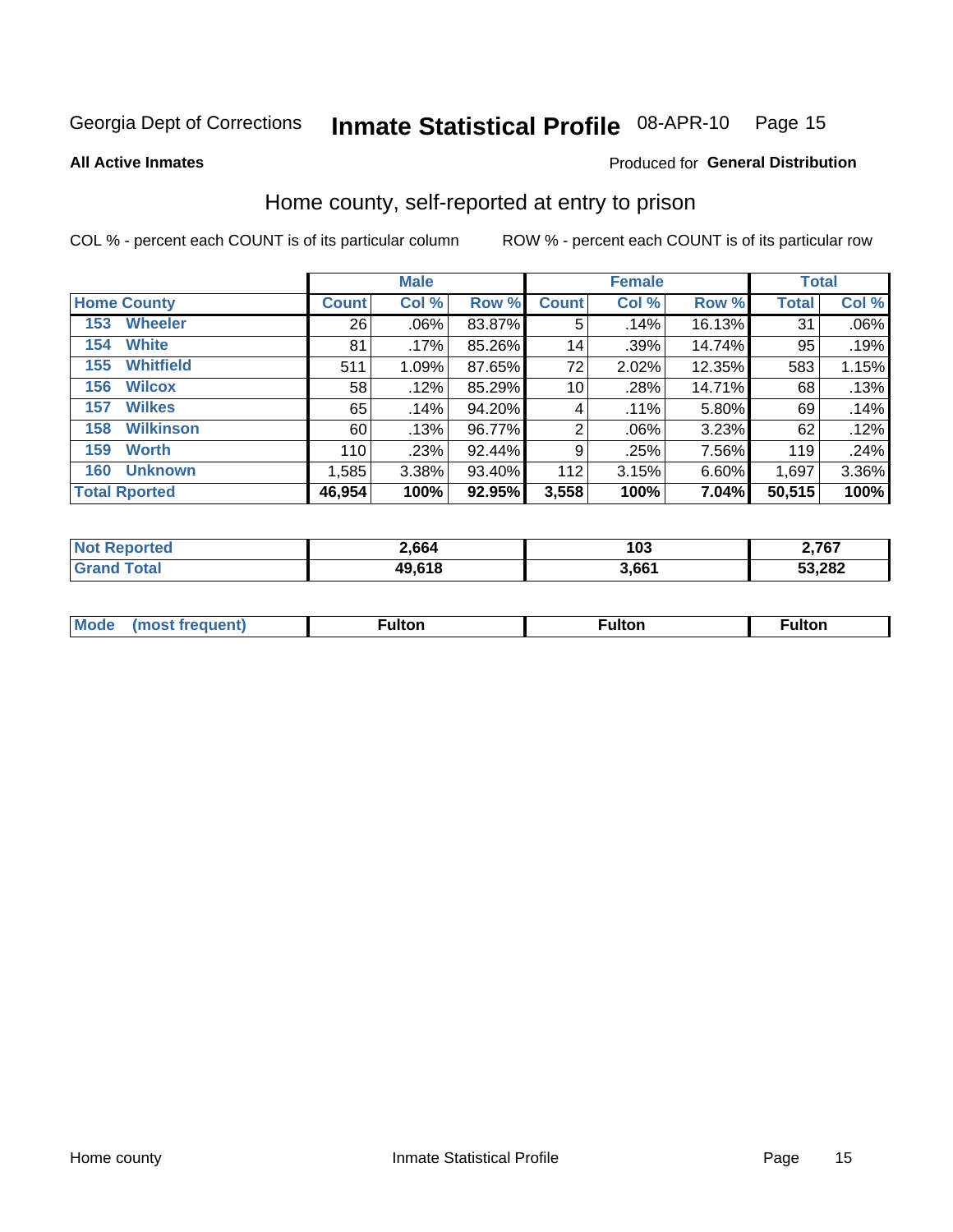## Inmate Statistical Profile 08-APR-10 Page 16

**All Active Inmates** 

## **Produced for General Distribution**

## Socioeconomic class, self-reported at entry to prison

COL % - percent each COUNT is of its particular column

|                       |                   | <b>Male</b> |        |              | <b>Female</b> |          |        | <b>Total</b> |
|-----------------------|-------------------|-------------|--------|--------------|---------------|----------|--------|--------------|
| Socioeconomic Class   | <b>Count</b>      | Col %       | Row %  | <b>Count</b> | Col %         | Row %    | Total  | Col %        |
| <b>Welfare</b>        | 4,068             | 9.88%       | 93.91% | 263          | 9.64%         | 6.07%    | 4,332  | 9.87%        |
| <b>Occ Employ</b>     | .390 <sup>1</sup> | 3.38%       | 98.03% | 28           | 1.03%         | 1.97%    | 1,418  | 3.23%        |
| <b>Minimum Std</b>    | 16,267            | 39.52%      | 95.13% | 832          | 30.49%        | $4.87\%$ | 17,100 | 38.96%       |
| <b>Middle</b><br>4    | 19.439            | 47.22%      | 92.36% | .606 ا       | 58.85%        | 7.63%    | 21,046 | 47.95%       |
| <b>Total Reported</b> | 41,164            | 100%        | 93.78% | 2,729        | 100%          | 6.22%    | 43,896 | 100%         |

| <b>Not Repo</b><br>onteo | გ.453      | 932   | 9,385  |
|--------------------------|------------|-------|--------|
|                          | $AQ$ $617$ | . 661 | 53,281 |

| Mo<br>'dle<br>Middle<br>Mid<br><b>Middle</b><br>____<br>____<br>____ |
|----------------------------------------------------------------------|
|----------------------------------------------------------------------|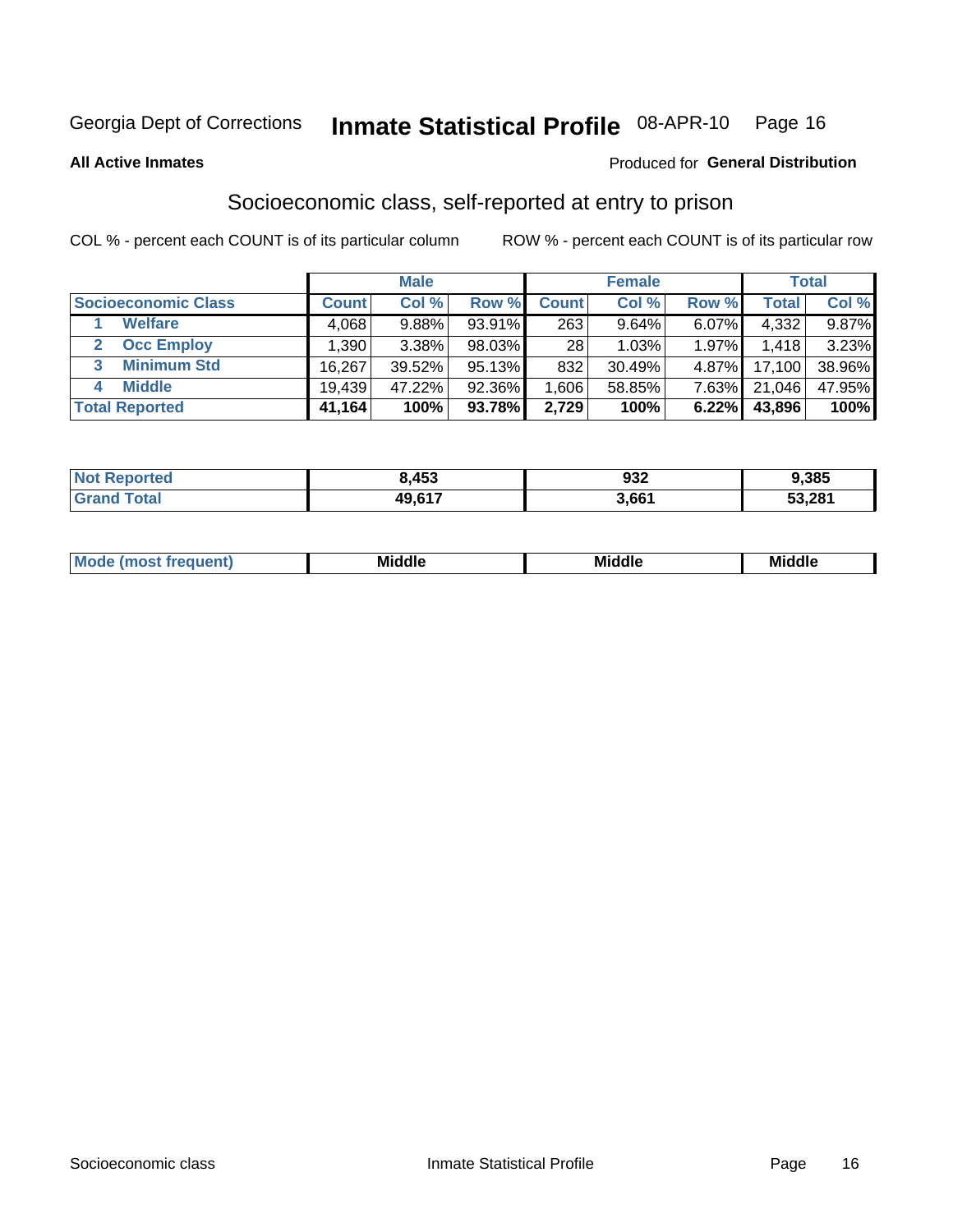## Inmate Statistical Profile 08-APR-10 Page 17

Produced for General Distribution

### **All Active Inmates**

## Environment to age 16, self-reported at entry to prison

COL % - percent each COUNT is of its particular column

|                                    |              | <b>Male</b> |           |              | <b>Female</b> |          |              | <b>Total</b> |
|------------------------------------|--------------|-------------|-----------|--------------|---------------|----------|--------------|--------------|
| <b>Environment to age 16</b>       | <b>Count</b> | Col %       | Row %     | <b>Count</b> | Col %         | Row %    | <b>Total</b> | Col %        |
| <b>Rural/Farm</b>                  | 1,619        | 3.91%       | 95.29%    | 80           | 2.95%         | 4.71%    | 1,699        | 3.85%        |
| <b>Rural/Nfarm</b><br>$\mathbf{2}$ | 2,317        | $5.60\%$    | 88.67%    | 296          | 10.92%        | 11.33%   | 2,613        | 5.93%        |
| S.M.S.A<br>3                       | 13,966       | 33.75%      | 96.50%    | 506          | 18.67%        | $3.50\%$ | 14,473       | 32.82%       |
| <b>Urban</b><br>4                  | 9,087        | 21.96%      | 90.72%    | 928          | 34.24%        | 9.27%    | 10,016       | 22.71%       |
| <b>Small Town</b><br>5.            | 14.394       | 34.78%      | $94.11\%$ | 900          | 33.21%        | 5.88%    | 15,295       | 34.69%       |
| <b>Total Reported</b>              | 41,383       | 100%        | 93.85%    | 2,710        | 100%          | 6.15%    | 44,096       | 100%         |

| <b>Not Reported</b> | 8,235  | 951   | 9,186  |
|---------------------|--------|-------|--------|
| <b>Grand Total</b>  | 49,618 | 3,661 | 53,282 |

| <b>Mode</b><br>auent)<br>ns. | owr<br>Small | Jrban<br>____ | <b>TOWE</b><br>51 |
|------------------------------|--------------|---------------|-------------------|
|                              |              |               |                   |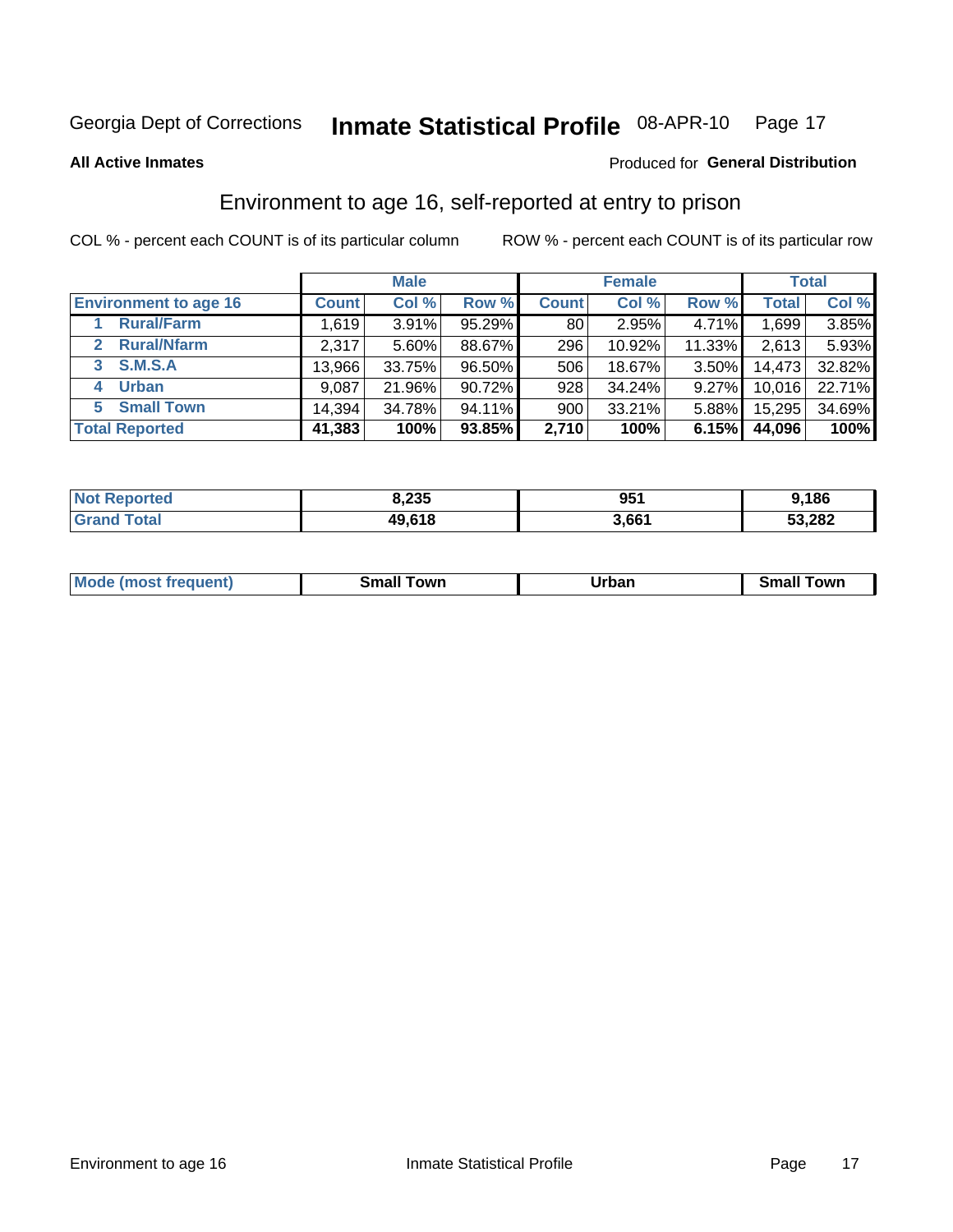## Inmate Statistical Profile 08-APR-10 Page 18

### **All Active Inmates**

## Produced for General Distribution

## Guardian status to age 16, self-reported at entry to prison

COL % - percent each COUNT is of its particular column

|                                  |              | <b>Male</b> |         |                 | <b>Female</b> |          |        | <b>Total</b> |
|----------------------------------|--------------|-------------|---------|-----------------|---------------|----------|--------|--------------|
| <b>Guardian Status To Age 16</b> | <b>Count</b> | Col %       | Row %   | <b>Count</b>    | Col %         | Row %    | Total  | Col %        |
| 1 Orphanage                      | 29           | .12%        | 96.67%  |                 | .16%          | 3.33%    | 30     | .13%         |
| 2 Father Only                    | 695          | 2.98%       | 97.48%  | 18              | 2.82%         | 2.52%    | 713    | 2.98%        |
| <b>3 Both Parents</b>            | 9,190        | 39.43%      | 97.14%  | 271             | 42.41%        | 2.86%    | 9,461  | 39.51%       |
| <b>4 Mother Only</b>             | 10,124       | 43.44%      | 98.03%  | 203             | 31.77%        | 1.97%    | 10,327 | 43.12%       |
| <b>6 Oth Female</b>              | 602          | 2.58%       | 96.78%  | 20 <sub>1</sub> | 3.13%         | 3.22%    | 622    | 2.60%        |
| <b>7 Oth Male</b>                | 97           | .42%        | 97.00%  | 3               | .47%          | $3.00\%$ | 100    | .42%         |
| 8 Step-Parents                   | 220          | .94%        | 100.00% |                 |               |          | 220    | $.92\%$      |
| 9 Foster Home                    | 373          | 1.60%       | 96.13%  | 15              | 2.35%         | 3.87%    | 388    | 1.62%        |
| <b>10 Grand Parents</b>          | 1,978        | 8.49%       | 94.82%  | 108             | 16.90%        | 5.18%    | 2,086  | 8.71%        |
| <b>Total Reported</b>            | 23,308       | 100%        | 97.33%  | 639             | 100%          | 2.67%    | 23,947 | 100%         |

| <b>Not</b><br><b>Reported</b> | 26,309        | 3,022 | 29,331 |
|-------------------------------|---------------|-------|--------|
| ™otai                         | <b>49.617</b> | 3,661 | 53,278 |

| Mode | วทIv<br>Mot | <b>Both Parents</b><br>Parents | lM.<br>Only<br>. |
|------|-------------|--------------------------------|------------------|
|      |             |                                |                  |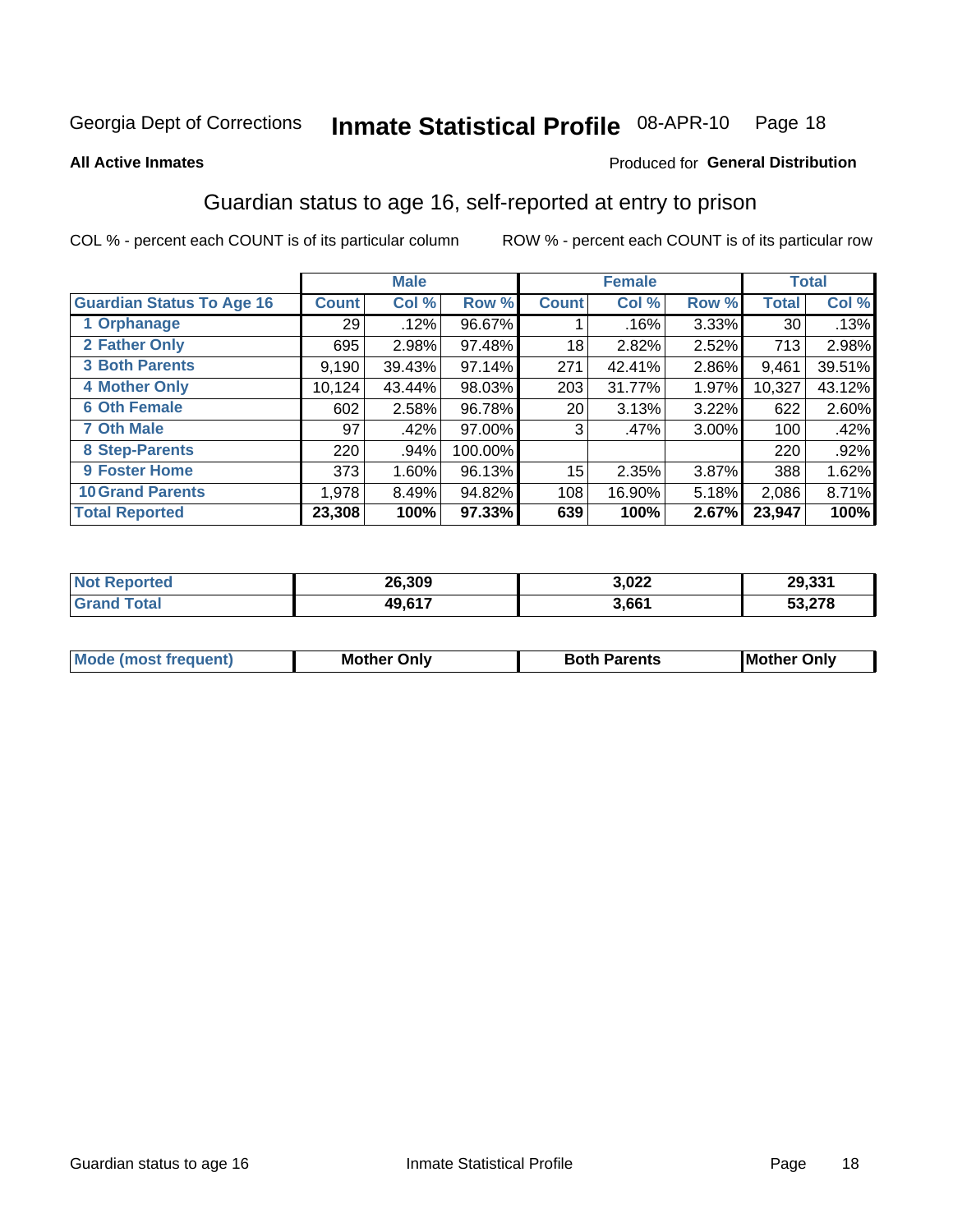#### Inmate Statistical Profile 08-APR-10 Page 19

## **All Active Inmates**

## Produced for General Distribution

## Employment status before prison, self-reported at entry to prison

COL % - percent each COUNT is of its particular column

|                                  |              | <b>Male</b> |        |              | <b>Female</b> |          |              | <b>Total</b> |
|----------------------------------|--------------|-------------|--------|--------------|---------------|----------|--------------|--------------|
| <b>Employment Status</b>         | <b>Count</b> | Col %       | Row %  | <b>Count</b> | Col %         | Row %    | <b>Total</b> | Col %        |
| <b>Full Time</b>                 | 21,793       | 50.56%      | 95.65% | 988          | 46.25%        | 4.34%    | 22,783       | 50.36%       |
| <b>Part Time</b><br>$\mathbf{2}$ | 3,411        | 7.91%       | 97.07% | 103          | 4.82%         | $2.93\%$ | 3,514        | 7.77%        |
| Unempl $<$ 6m<br>3               | 4,412        | 10.24%      | 97.44% | 116          | 5.43%         | 2.56%    | 4,528        | 10.01%       |
| Unempl > 6m<br>4                 | 8,018        | 18.60%      | 94.31% | 484          | 22.66%        | 5.69%    | 8,502        | 18.79%       |
| <b>Never Workd</b><br>5          | 3,493        | 8.10%       | 96.31% | 134          | 6.27%         | 3.69%    | 3,627        | 8.02%        |
| <b>Student</b><br>6              | 473          | 1.10%       | 86.16% | 76           | 3.56%         | 13.84%   | 549          | 1.21%        |
| <b>Incapable</b>                 | 1,499        | 3.48%       | 86.45% | 235          | 11.00%        | 13.55%   | 1,734        | 3.83%        |
| <b>Total Reported</b>            | 43,099       | 100%        | 95.27% | 2,136        | 100%          | 4.72%    | 45,237       | 100%         |

| <b>orteo</b><br><b>NOT</b> | ა.518                | ,525  | ,043   |
|----------------------------|----------------------|-------|--------|
| int<br>Grr                 | <b>49617</b><br>4Y.O | 3,661 | 53,280 |

| Mc | ∴ull | ----<br>ıme<br>w |
|----|------|------------------|
|    |      |                  |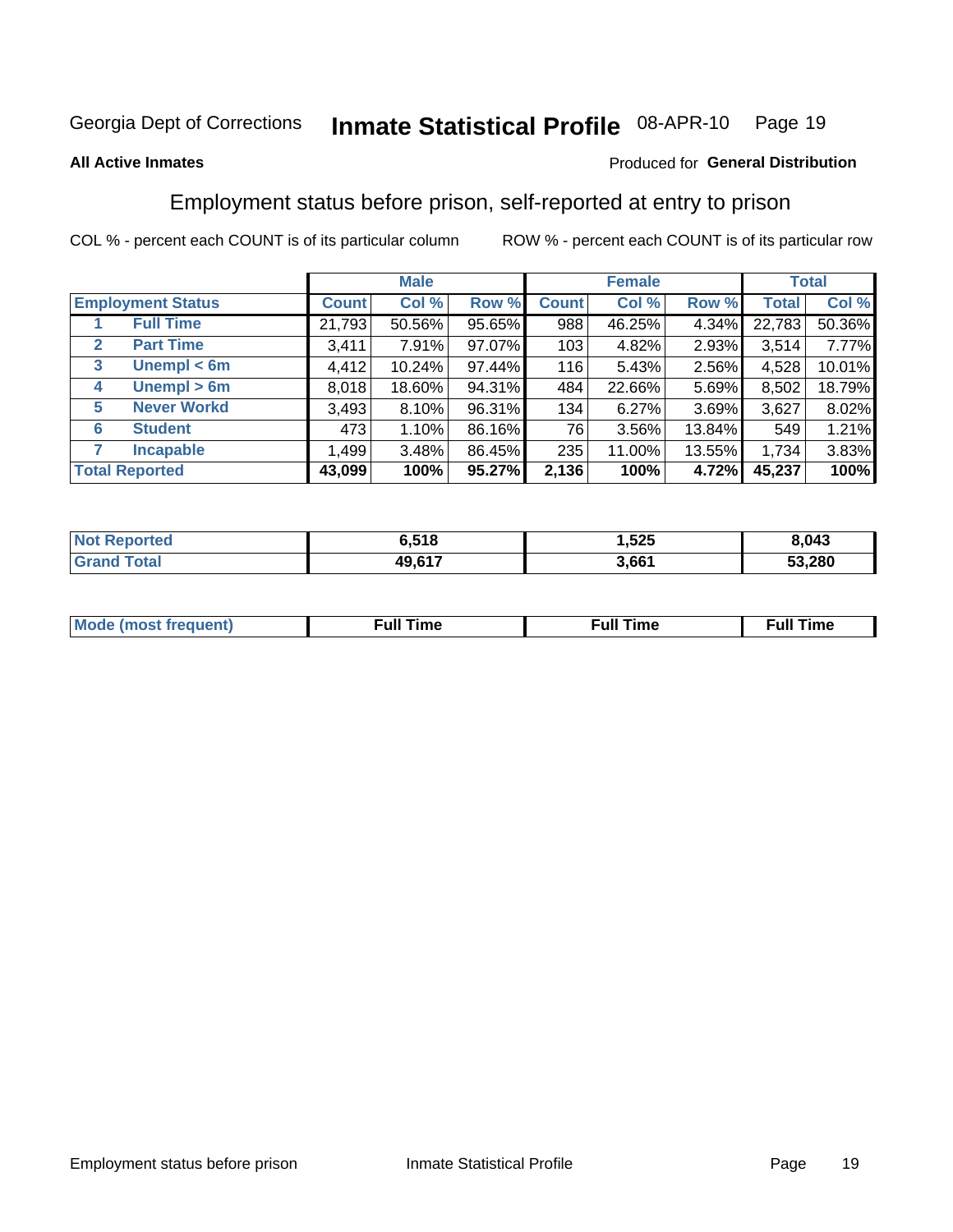## **All Active Inmates**

Produced for General Distribution

## Age at admission

COL % - percent each COUNT is of its particular column

|                         |              | <b>Male</b> |         |              | <b>Female</b> |        |              | <b>Total</b> |
|-------------------------|--------------|-------------|---------|--------------|---------------|--------|--------------|--------------|
| <b>Age At Admission</b> | <b>Count</b> | Col %       | Row %   | <b>Count</b> | Col %         | Row %  | <b>Total</b> | Col %        |
| 13                      | 1            | 0.01%       | 100.00% |              |               |        | 1            | 0.01%        |
| $\overline{14}$         | 15           | 0.03%       | 93.75%  | 1            | 0.03%         | 6.25%  | 16           | 0.03%        |
| 15                      | 62           | 0.12%       | 98.41%  | 1            | 0.03%         | 1.59%  | 63           | 0.12%        |
| 16                      | 181          | 0.36%       | 95.26%  | 9            | 0.25%         | 4.74%  | 190          | 0.36%        |
| $\overline{17}$         | 765          | 1.54%       | 96.96%  | 24           | 0.66%         | 3.04%  | 789          | 1.48%        |
| 18                      | 1,620        | 3.26%       | 97.47%  | 42           | 1.15%         | 2.53%  | 1,662        | 3.12%        |
| 19                      | 2,181        | 4.40%       | 96.33%  | 83           | 2.27%         | 3.67%  | 2,264        | 4.25%        |
| $\overline{20}$         | 2,181        | 4.40%       | 94.70%  | 122          | 3.33%         | 5.30%  | 2,303        | 4.32%        |
| $\overline{21}$         | 2,148        | 4.33%       | 95.17%  | 109          | 2.98%         | 4.83%  | 2,257        | 4.24%        |
| $\overline{22}$         | 2,163        | 4.36%       | 94.79%  | 119          | 3.25%         | 5.21%  | 2,282        | 4.28%        |
| 23                      | 2,106        | 4.24%       | 94.02%  | 134          | 3.66%         | 5.98%  | 2,240        | 4.20%        |
| $\overline{24}$         | 2,027        | 4.09%       | 93.63%  | 138          | 3.77%         | 6.37%  | 2,165        | 4.06%        |
| $\overline{25}$         | 1,900        | 3.83%       | 93.87%  | 124          | 3.39%         | 6.13%  | 2,024        | 3.80%        |
| 26                      | 1,826        | 3.68%       | 93.26%  | 132          | 3.61%         | 6.74%  | 1,958        | 3.67%        |
| 27                      | 1,846        | 3.72%       | 94.23%  | 113          | 3.09%         | 5.77%  | 1,959        | 3.68%        |
| 28                      | 1,821        | 3.67%       | 93.53%  | 126          | 3.44%         | 6.47%  | 1,947        | 3.65%        |
| 29                      | 1,716        | 3.46%       | 92.86%  | 132          | 3.61%         | 7.14%  | 1,848        | 3.47%        |
| 30                      | 1,633        | 3.29%       | 92.78%  | 127          | 3.47%         | 7.22%  | 1,760        | 3.30%        |
| 31                      | 1,505        | 3.03%       | 92.22%  | 127          | 3.47%         | 7.78%  | 1,632        | 3.06%        |
| $\overline{32}$         | 1,370        | 2.76%       | 93.45%  | 96           | 2.62%         | 6.55%  | 1,466        | 2.75%        |
| 33                      | 1,318        | 2.66%       | 93.01%  | 99           | 2.70%         | 6.99%  | 1,417        | 2.66%        |
| 34                      | 1,278        | 2.58%       | 92.34%  | 106          | 2.90%         | 7.66%  | 1,384        | 2.60%        |
| 35                      | 1,263        | 2.55%       | 92.66%  | 100          | 2.73%         | 7.34%  | 1,363        | 2.56%        |
| 36                      | 1,251        | 2.52%       | 92.39%  | 103          | 2.81%         | 7.61%  | 1,354        | 2.54%        |
| $\overline{37}$         | 1,227        | 2.47%       | 91.29%  | 117          | 3.20%         | 8.71%  | 1,344        | 2.52%        |
| 38                      | 1,133        | 2.28%       | 91.08%  | 111          | 3.03%         | 8.92%  | 1,244        | 2.33%        |
| 39                      | 1,118        | 2.25%       | 90.60%  | 116          | 3.17%         | 9.40%  | 1,234        | 2.32%        |
| 40                      | 1,115        | 2.25%       | 91.32%  | 106          | 2.90%         | 8.68%  | 1,221        | 2.29%        |
| 41                      | 1,026        | 2.07%       | 90.48%  | 108          | 2.95%         | 9.52%  | 1,134        | 2.13%        |
| 42                      | 976          | 1.97%       | 89.30%  | 117          | 3.20%         | 10.70% | 1,093        | 2.05%        |
| 43                      | 935          | 1.88%       | 90.86%  | 94           | 2.57%         | 9.14%  | 1,029        | 1.93%        |
| 44                      | 913          | 1.84%       | 91.03%  | 90           | 2.46%         | 8.97%  | 1,003        | 1.88%        |
| 45                      | 835          | 1.68%       | 90.86%  | 84           | 2.29%         | 9.14%  | 919          | 1.72%        |
| 46                      | 774          | 1.56%       | 88.86%  | 97           | 2.65%         | 11.14% | 871          | 1.63%        |
| 47                      | 720          | 1.45%       | 91.49%  | 67           | 1.83%         | 8.51%  | 787          | 1.48%        |
| 48                      | 645          | 1.30%       | 89.34%  | 77           | 2.10%         | 10.66% | 722          | 1.36%        |
| 49                      | 620          | 1.25%       | 93.51%  | 43           | 1.17%         | 6.49%  | 663          | 1.24%        |
| 50                      | 485          | 0.98%       | 89.65%  | 56           | 1.53%         | 10.35% | 541          | 1.02%        |
| 51                      | 454          | 0.91%       | 92.84%  | 35           | 0.96%         | 7.16%  | 489          | 0.92%        |
| 52                      | 412          | 0.83%       | 91.96%  | 36           | 0.98%         | 8.04%  | 448          | 0.84%        |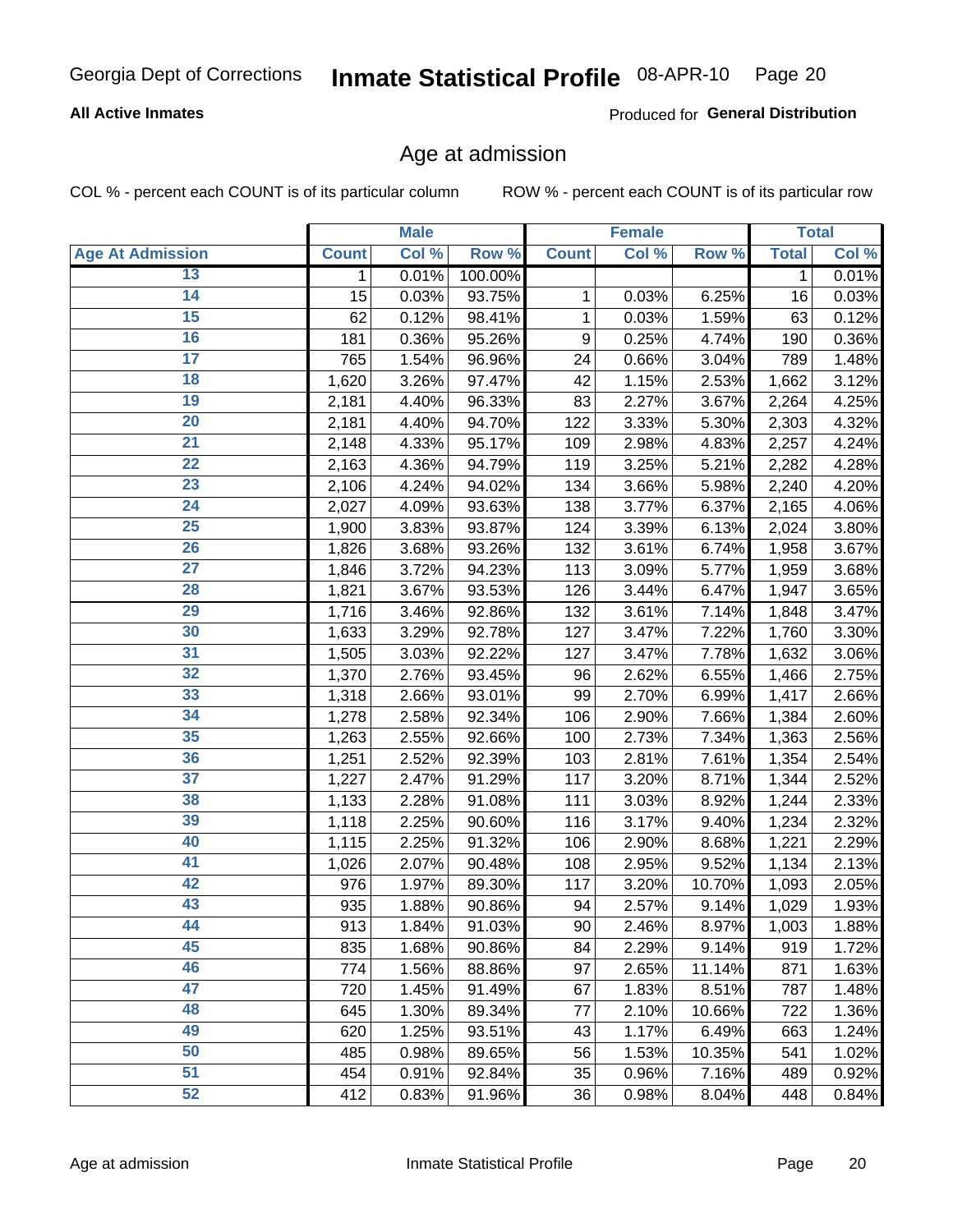## **All Active Inmates**

Produced for General Distribution

## Age at admission

COL % - percent each COUNT is of its particular column

|                         |                         | <b>Male</b> |         |                         | <b>Female</b> |        |                         | <b>Total</b> |
|-------------------------|-------------------------|-------------|---------|-------------------------|---------------|--------|-------------------------|--------------|
| <b>Age At Admission</b> | <b>Count</b>            | Col %       | Row %   | <b>Count</b>            | Col %         | Row %  | <b>Total</b>            | Col %        |
| 53                      | 345                     | 0.70%       | 89.84%  | 39                      | 1.07%         | 10.16% | 384                     | 0.72%        |
| 54                      | 248                     | 0.50%       | 93.94%  | 16                      | 0.44%         | 6.06%  | 264                     | 0.50%        |
| $\overline{55}$         | 272                     | 0.55%       | 93.15%  | 20                      | 0.55%         | 6.85%  | 292                     | 0.55%        |
| 56                      | 200                     | 0.40%       | 93.46%  | 14                      | 0.38%         | 6.54%  | 214                     | 0.40%        |
| 57                      | 174                     | 0.35%       | 95.08%  | 9                       | 0.25%         | 4.92%  | 183                     | 0.34%        |
| 58                      | 139                     | 0.28%       | 92.05%  | 12                      | 0.33%         | 7.95%  | 151                     | 0.28%        |
| 59                      | 143                     | 0.29%       | 94.70%  | 8                       | 0.22%         | 5.30%  | 151                     | 0.28%        |
| 60                      | 97                      | 0.20%       | 96.04%  | $\overline{\mathbf{4}}$ | 0.11%         | 3.96%  | 101                     | 0.19%        |
| 61                      | 70                      | 0.14%       | 95.89%  | 3                       | 0.08%         | 4.11%  | 73                      | 0.14%        |
| 62                      | 64                      | 0.13%       | 96.97%  | $\overline{2}$          | 0.05%         | 3.03%  | 66                      | 0.12%        |
| 63                      | 58                      | 0.12%       | 96.67%  | $\overline{2}$          | 0.05%         | 3.33%  | 60                      | 0.11%        |
| 64                      | 45                      | 0.09%       | 95.74%  | $\overline{2}$          | 0.05%         | 4.26%  | 47                      | 0.09%        |
| 65                      | 35                      | 0.07%       | 100.00% |                         |               |        | 35                      | 0.07%        |
| 66                      | 24                      | 0.05%       | 96.00%  | 1                       | 0.03%         | 4.00%  | 25                      | 0.05%        |
| 67                      | 23                      | 0.05%       | 88.46%  | 3                       | 0.08%         | 11.54% | 26                      | 0.05%        |
| 68                      | 24                      | 0.05%       | 96.00%  | 1                       | 0.03%         | 4.00%  | 25                      | 0.05%        |
| 69                      | 28                      | 0.06%       | 100.00% |                         |               |        | 28                      | 0.05%        |
| 70                      | 13                      | 0.03%       | 86.67%  | $\overline{2}$          | 0.05%         | 13.33% | 15                      | 0.03%        |
| $\overline{71}$         | 5                       | 0.01%       | 100.00% |                         |               |        | 5                       | 0.01%        |
| $\overline{72}$         | 9                       | 0.02%       | 100.00% |                         |               |        | 9                       | 0.02%        |
| $\overline{73}$         | $\overline{7}$          | 0.01%       | 100.00% |                         |               |        | $\overline{7}$          | 0.01%        |
| 74                      | $\overline{\mathbf{4}}$ | 0.01%       | 100.00% |                         |               |        | $\overline{\mathbf{4}}$ | 0.01%        |
| 75                      | $\overline{7}$          | 0.01%       | 100.00% |                         |               |        | $\overline{7}$          | 0.01%        |
| 76                      | $\overline{7}$          | 0.01%       | 100.00% |                         |               |        | $\overline{7}$          | 0.01%        |
| 77                      | $\overline{2}$          | 0.01%       | 66.67%  | 1                       | 0.03%         | 33.33% | 3                       | 0.01%        |
| 78                      | 1                       | 0.01%       | 100.00% |                         |               |        | $\mathbf{1}$            | 0.01%        |
| 79                      | 5                       | 0.01%       | 83.33%  | 1                       | 0.03%         | 16.67% | 6                       | 0.01%        |
| 80                      | 3                       | 0.01%       | 100.00% |                         |               |        | $\overline{3}$          | 0.01%        |
| $\overline{81}$         | 1                       | 0.01%       | 100.00% |                         |               |        | 1                       | 0.01%        |
| <b>Total Reported</b>   | 49,618                  | 100%        | 93.13%  | 3,661                   | 100%          | 6.87%  | 53,279                  | 100%         |

| <b>Not</b><br>ported |            |       |        |
|----------------------|------------|-------|--------|
| <b>Total</b>         | $AQ$ $619$ | 3,661 | 53,279 |

| Mean (average)         | 31.81 | 34.07   | 31.96 |
|------------------------|-------|---------|-------|
| <b>Median (middle)</b> | 30    | ົ<br>دد | 30    |
| Mode (most frequent)   |       |         | 20    |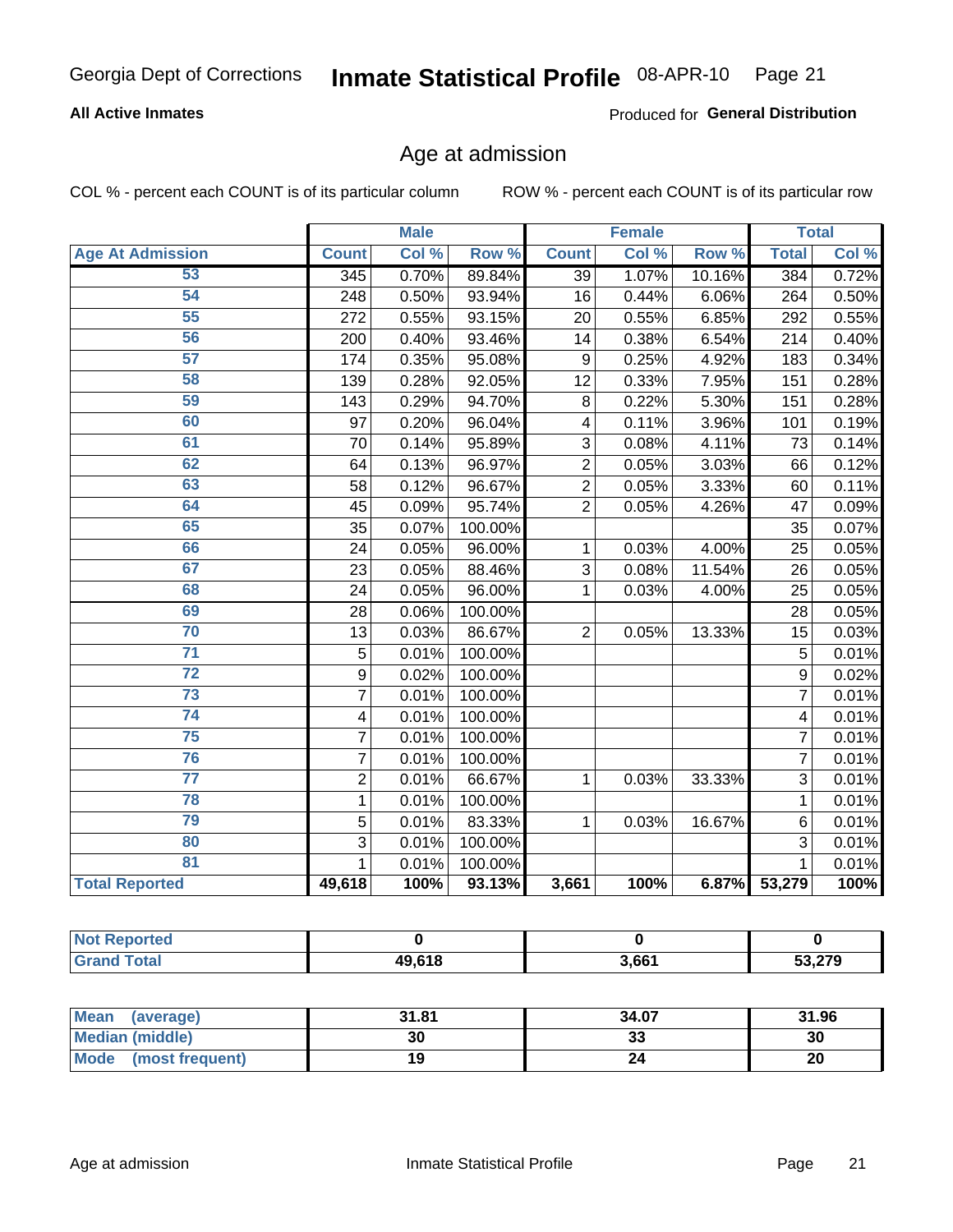## **All Active Inmates**

## Produced for General Distribution

## Height, measured at entry to prison

COL % - percent each COUNT is of its particular column

|                       |                | <b>Male</b> |         |              | <b>Female</b> |        | <b>Total</b>   |        |
|-----------------------|----------------|-------------|---------|--------------|---------------|--------|----------------|--------|
| <b>Height</b>         | <b>Count</b>   | Col %       | Row %   | <b>Count</b> | Col %         | Row %  | <b>Total</b>   | Col %  |
| 4'10"                 | $\overline{2}$ | 0.02%       | 16.67%  | 10           | 4.85%         | 83.33% | 12             | 0.10%  |
| 4'11''                | 12             | 0.10%       | 15.79%  | 64           | 31.07%        | 84.21% | 76             | 0.62%  |
| 5'01''                |                |             |         |              |               |        | 1              | 0.01%  |
| 5'02''                | $\mathbf 2$    | 0.02%       | 100.00% |              |               |        | $\overline{2}$ | 0.02%  |
| 5'03''                | $\overline{c}$ | 0.02%       | 100.00% |              |               |        | $\overline{2}$ | 0.02%  |
| 5'04''                | $\overline{2}$ | 0.02%       | 100.00% |              |               |        | $\overline{2}$ | 0.02%  |
| 5'05''                | 13             | 0.11%       | 100.00% |              |               |        | 13             | 0.11%  |
| 5'06''                | 15             | 0.12%       | 100.00% |              |               |        | 15             | 0.12%  |
| 5'07''                | 25             | 0.21%       | 96.15%  |              |               |        | 26             | 0.21%  |
| 5'08''                | 30             | 0.25%       | 100.00% |              |               |        | 30             | 0.24%  |
| 5'09''                | 35             | 0.29%       | 100.00% |              |               |        | 35             | 0.28%  |
| 5'10''                | 5,851          | 48.21%      | 98.75%  | 74           | 35.92%        | 1.25%  | 5,925          | 48.00% |
| 5'11''                | 6,041          | 49.78%      | 99.03%  | 58           | 28.16%        | 0.95%  | 6,100          | 49.41% |
| 6'00''                | 25             | 0.21%       | 100.00% |              |               |        | 25             | 0.20%  |
| 6'01''                | 20             | 0.16%       | 100.00% |              |               |        | 20             | 0.16%  |
| 6'02''                | 17             | 0.14%       | 100.00% |              |               |        | 17             | 0.14%  |
| 6'03''                | $\sqrt{5}$     | 0.04%       | 100.00% |              |               |        | 5              | 0.04%  |
| 6'04''                | 6              | 0.05%       | 100.00% |              |               |        | 6              | 0.05%  |
| 6'05''                | 3              | 0.02%       | 100.00% |              |               |        | 3              | 0.02%  |
| 6'06''                | $\overline{2}$ | 0.02%       | 100.00% |              |               |        | $\overline{2}$ | 0.02%  |
| 6'07''                | 1              | 0.01%       | 100.00% |              |               |        | 1              | 0.01%  |
| 6'10''                | 8              | 0.07%       | 100.00% |              |               |        | 8              | 0.06%  |
| 6'11''                | 18             | 0.15%       | 100.00% |              |               |        | 18             | 0.15%  |
| Seven feet +          | 1              | 0.01%       | 100.00% |              |               |        | 1              | 0.01%  |
| <b>Total Reported</b> | 12,136         | 100%        | 98.31%  | 206          | 100%          | 1.67%  | 12,345         | 100%   |

| <b>o</b> rted<br>NO. | .482<br>57 | 3,455 | 40,937 |
|----------------------|------------|-------|--------|
| <b>Tota</b><br>Gra   | 49,618     | 3,661 | 53,282 |

| <b>Mean</b><br>(average) | 5'11" | 5'06" | 5'10"  |
|--------------------------|-------|-------|--------|
| Median (middle)          | 544"  | 5'10" | 5'11'' |
| Mode<br>(most frequent)  | 5'11" | 5'10" | 5'11"  |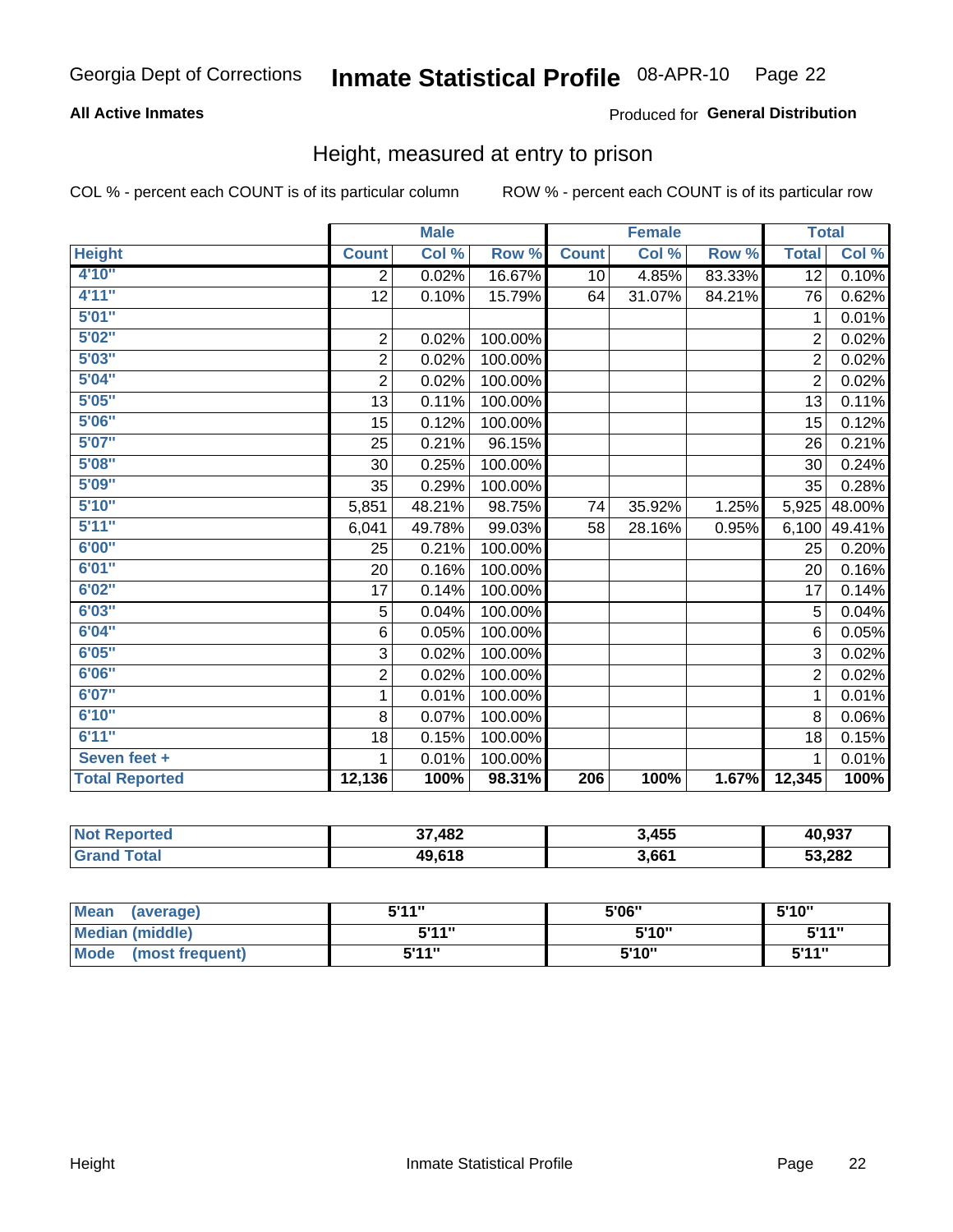## **All Active Inmates**

## Produced for General Distribution

## Weight, measured at entry to prison

COL % - percent each COUNT is of its particular column

|                        |                 | <b>Male</b> |         |                         | <b>Female</b> |        | <b>Total</b>    |        |
|------------------------|-----------------|-------------|---------|-------------------------|---------------|--------|-----------------|--------|
| <b>Weight</b>          | <b>Count</b>    | Col %       | Row %   | <b>Count</b>            | Col %         | Row %  | <b>Total</b>    | Col %  |
| <b>Under 80 pounds</b> | $\overline{34}$ | 0.07%       | 91.89%  | $\overline{3}$          | 0.08%         | 8.11%  | $\overline{37}$ | 0.07%  |
| 80 - 89 pounds         | 12              | 0.02%       | 85.71%  | $\overline{2}$          | 0.05%         | 14.29% | 14              | 0.03%  |
| 90 - 99 pounds         | 5               | 0.01%       | 26.32%  | 14                      | 0.38%         | 73.68% | 19              | 0.04%  |
| 100 - 109 pounds       | 10              | 0.02%       | 15.38%  | 55                      | 1.50%         | 84.62% | 65              | 0.12%  |
| 110 - 119 pounds       | 87              | 0.18%       | 33.72%  | 171                     | 4.67%         | 66.28% | 258             | 0.49%  |
| 120 - 129 pounds       | 439             | 0.89%       | 58.85%  | 307                     | 8.39%         | 41.15% | 746             | 1.41%  |
| 130 - 139 pounds       | 1,362           | 2.76%       | 75.67%  | 438                     | 11.96%        | 24.33% | 1,800           | 3.40%  |
| 140 - 149 pounds       | 3,355           | 6.80%       | 88.41%  | 440                     | 12.02%        | 11.59% | 3,795           | 7.16%  |
| 150 - 159 pounds       | 4,610           | 9.34%       | 92.20%  | 390                     | 10.65%        | 7.80%  | 5,000           | 9.43%  |
| 160 - 169 pounds       | 7,101           | 14.39%      | 94.44%  | 418                     | 11.42%        | 5.56%  | 7,519           | 14.19% |
| 170 - 179 pounds       | 6,139           | 12.44%      | 95.30%  | 303                     | 8.28%         | 4.70%  | 6,442           | 12.15% |
| 180 - 189 pounds       | 6,946           | 14.08%      | 95.98%  | 291                     | 7.95%         | 4.02%  | 7,237           | 13.65% |
| 190 - 199 pounds       | 4,479           | 9.08%       | 96.32%  | 171                     | 4.67%         | 3.68%  | 4,650           | 8.77%  |
| 200 - 209 pounds       | 4,072           | 8.25%       | 96.17%  | 162                     | 4.43%         | 3.83%  | 4,234           | 7.99%  |
| 210 - 219 pounds       | 2,834           | 5.74%       | 96.43%  | 105                     | 2.87%         | 3.57%  | 2,939           | 5.55%  |
| 220 - 229 pounds       | 2,607           | 5.28%       | 96.52%  | 94                      | 2.57%         | 3.48%  | 2,701           | 5.10%  |
| 230 - 239 pounds       | 1,529           | 3.10%       | 94.85%  | 83                      | 2.27%         | 5.15%  | 1,612           | 3.04%  |
| 240 - 249 pounds       | 1,251           | 2.54%       | 95.42%  | 60                      | 1.64%         | 4.58%  | 1,311           | 2.47%  |
| 250 - 259 pounds       | 795             | 1.61%       | 94.98%  | 42                      | 1.15%         | 5.02%  | 837             | 1.58%  |
| 260 - 269 pounds       | 588             | 1.19%       | 94.53%  | 34                      | 0.93%         | 5.47%  | 622             | 1.17%  |
| 270 - 279 pounds       | 331             | 0.67%       | 93.77%  | 22                      | 0.60%         | 6.23%  | 353             | 0.67%  |
| 280 - 289 pounds       | 283             | 0.57%       | 95.61%  | 13                      | 0.36%         | 4.39%  | 296             | 0.56%  |
| 290 - 299 pounds       | 119             | 0.24%       | 94.44%  | 7                       | 0.19%         | 5.56%  | 126             | 0.24%  |
| 300 - 309 pounds       | 114             | 0.23%       | 88.37%  | 15                      | 0.41%         | 11.63% | 129             | 0.24%  |
| 310 - 319 pounds       | 54              | 0.11%       | 93.10%  | 4                       | 0.11%         | 6.90%  | 58              | 0.11%  |
| 320 - 329 pounds       | 67              | 0.14%       | 93.06%  | 5                       | 0.14%         | 6.94%  | 72              | 0.14%  |
| 330 - 339 pounds       | 30              | 0.06%       | 100.00% |                         |               |        | 30              | 0.06%  |
| 340 - 349 pounds       | 10              | 0.02%       | 76.92%  | 3                       | 0.08%         | 23.08% | 13              | 0.02%  |
| 350 - 359 pounds       | 25              | 0.05%       | 86.21%  | $\overline{\mathbf{4}}$ | 0.11%         | 13.79% | 29              | 0.05%  |
| 360 - 369 pounds       | 15              | 0.03%       | 83.33%  | 3                       | 0.08%         | 16.67% | 18              | 0.03%  |
| 370 - 379 pounds       | 15              | 0.03%       | 100.00% |                         |               |        | 15              | 0.03%  |
| 380 - 389 pounds       | 5               | 0.01%       | 83.33%  | $\mathbf{1}$            | 0.03%         | 16.67% | $\,6$           | 0.01%  |
| 390 - 399 pounds       | 3               | 0.01%       | 100.00% |                         |               |        | 3               | 0.01%  |
| 400 pounds and over    | 13              | 0.03%       | 92.86%  | $\mathbf{1}$            | 0.03%         | 7.14%  | 14              | 0.03%  |
| <b>Total Reported</b>  | 49,339          | 100%        | 93.09%  | 3,661                   | 100%          | 6.91%  | 53,000          | 100.0% |

| <b>Not</b><br>oorted | 270<br>21 J |       | 279    |
|----------------------|-------------|-------|--------|
|                      | 49,618      | 3,661 | 53,279 |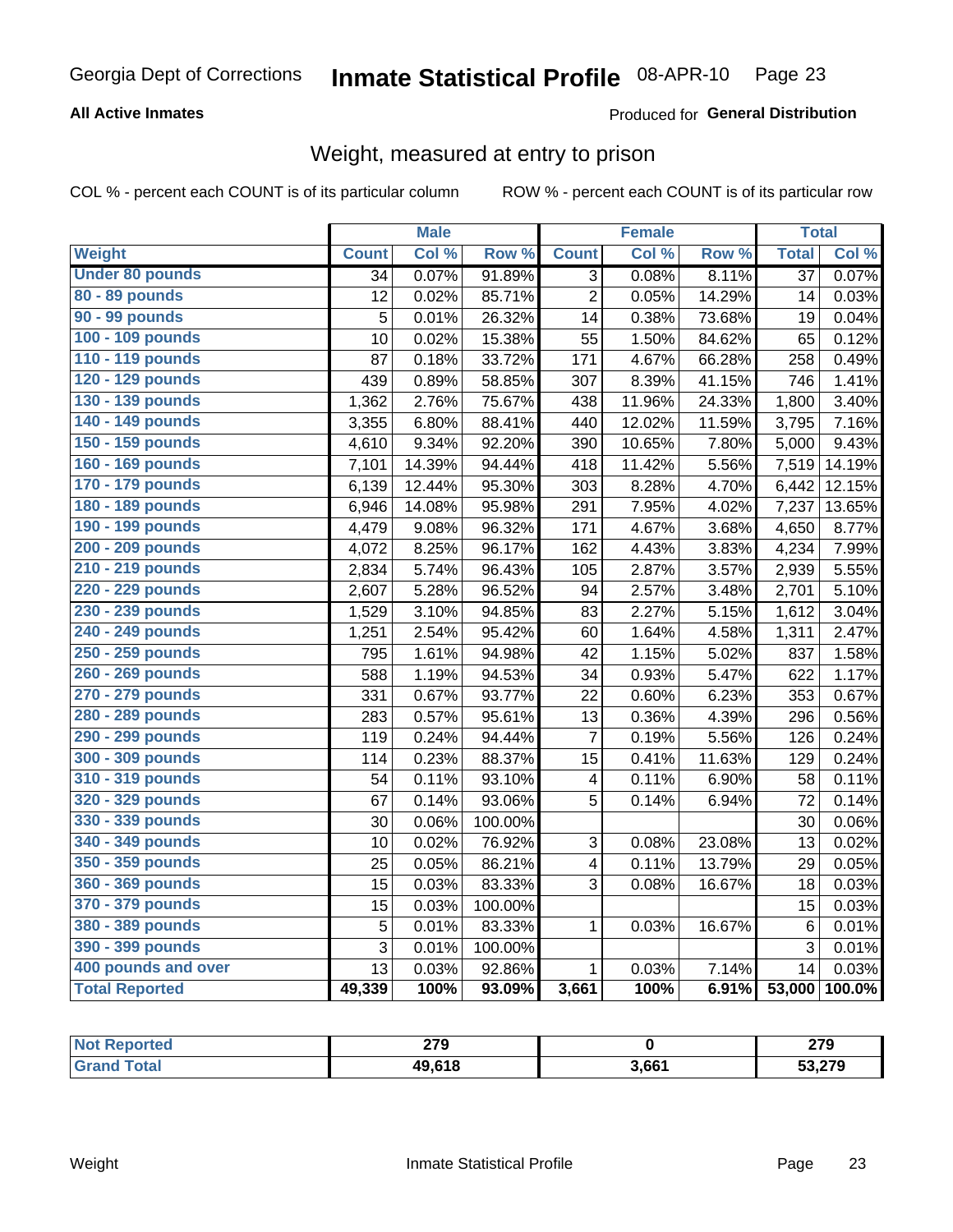## **All Active Inmates**

## Produced for General Distribution

## Weight, measured at entry to prison

COL % - percent each COUNT is of its particular column

|                          | <b>Male</b> | <b>Female</b> | Total |
|--------------------------|-------------|---------------|-------|
| <b>Mean</b><br>(average) | 185         | 165           | 183   |
| <b>Median (middle)</b>   | 180         | 160           | 180   |
| Mode<br>(most frequent)  | 180         | 160           | 180   |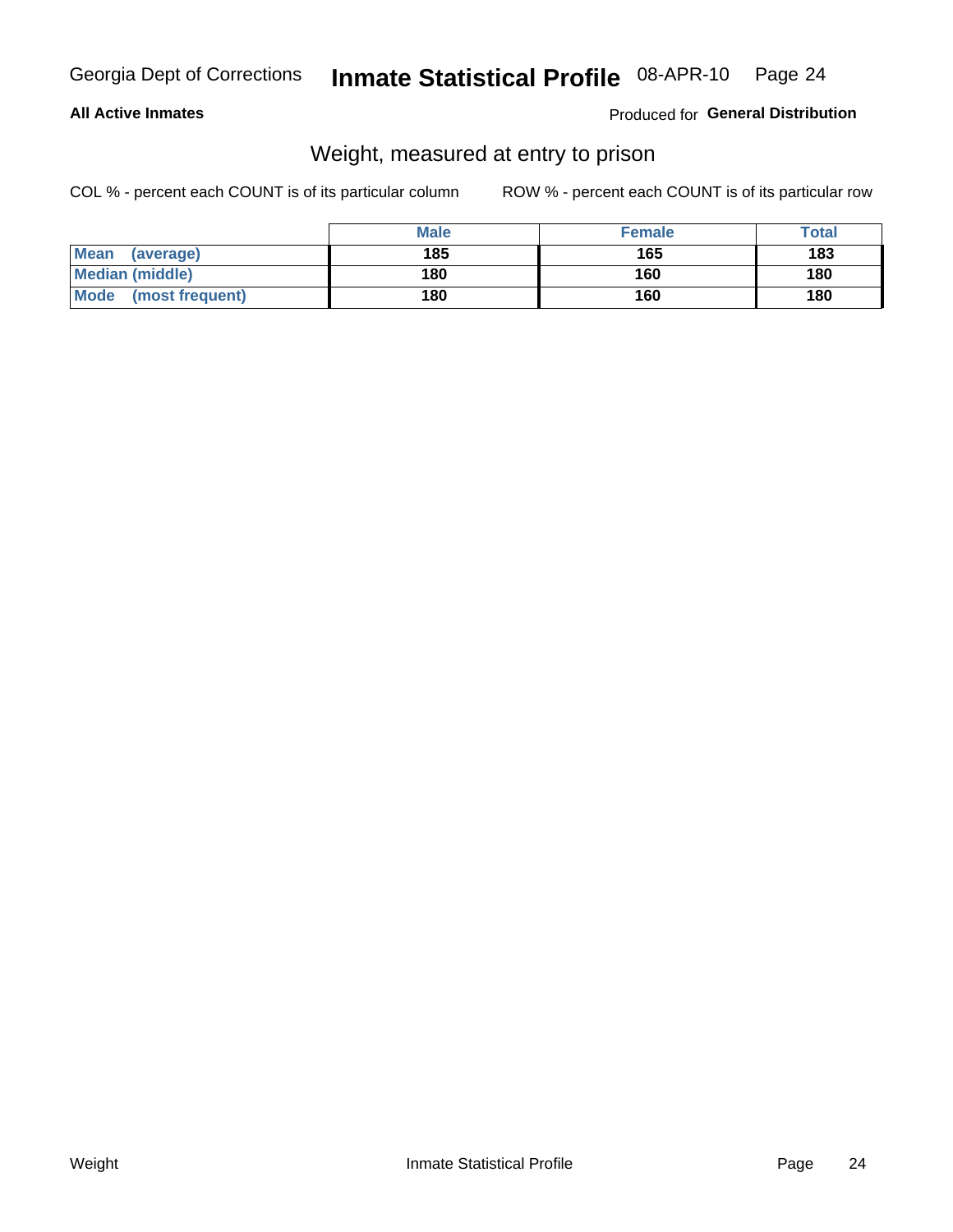#### Inmate Statistical Profile 08-APR-10 Page 25

## **All Active Inmates**

**Produced for General Distribution** 

## Military service

COL % - percent each COUNT is of its particular column

|                             |              | <b>Male</b> |                    |       | <b>Female</b> |          |              | <b>Total</b> |
|-----------------------------|--------------|-------------|--------------------|-------|---------------|----------|--------------|--------------|
| <b>Military service</b>     | <b>Count</b> | Col %       | <b>Row % Count</b> |       | Col %         | Row %    | <b>Total</b> | Col %        |
| <b>Air Force</b>            | .939         | 4.78%       | 98.28%             | 34    | $1.00\%$      | 1.72%    | 1,973        | 4.48%        |
| $\mathbf{2}$<br><b>Army</b> | 309          | .76%        | 96.87%             | 10    | .29%          | 3.13%    | 319          | .72%         |
| <b>Navy</b><br>3            | 632          | 1.56%       | 97.98%             | 13    | .38%          | 2.02%    | 645          | 1.47%        |
| <b>Marines</b><br>4         | 30           | $.07\%$     | 100.00%            |       |               |          | 30           | .07%         |
| <b>Coast Guard</b><br>5.    | 441          | 1.09%       | 99.77%             |       | .03%          | .23%     | 442          | 1.00%        |
| <b>None</b><br>96           | 37,246       | 91.75%      | 91.75%             | 3,346 | 98.30%        | $8.24\%$ | 40,595       | 92.25%       |
| <b>Total Reported</b>       | 40,597       | 100%        | $92.26\%$          | 3,404 | 100%          | 7.74%    | 44,004       | 100%         |

| "teo<br>N             | a no+  | 257   | ,278   |
|-----------------------|--------|-------|--------|
| <b>otal</b><br>''Gra. | 49.618 | 3,661 | 53,282 |

| <b>Mode (most frequent)</b><br>Force<br><b>Force</b><br>orce<br>Aır |
|---------------------------------------------------------------------|
|---------------------------------------------------------------------|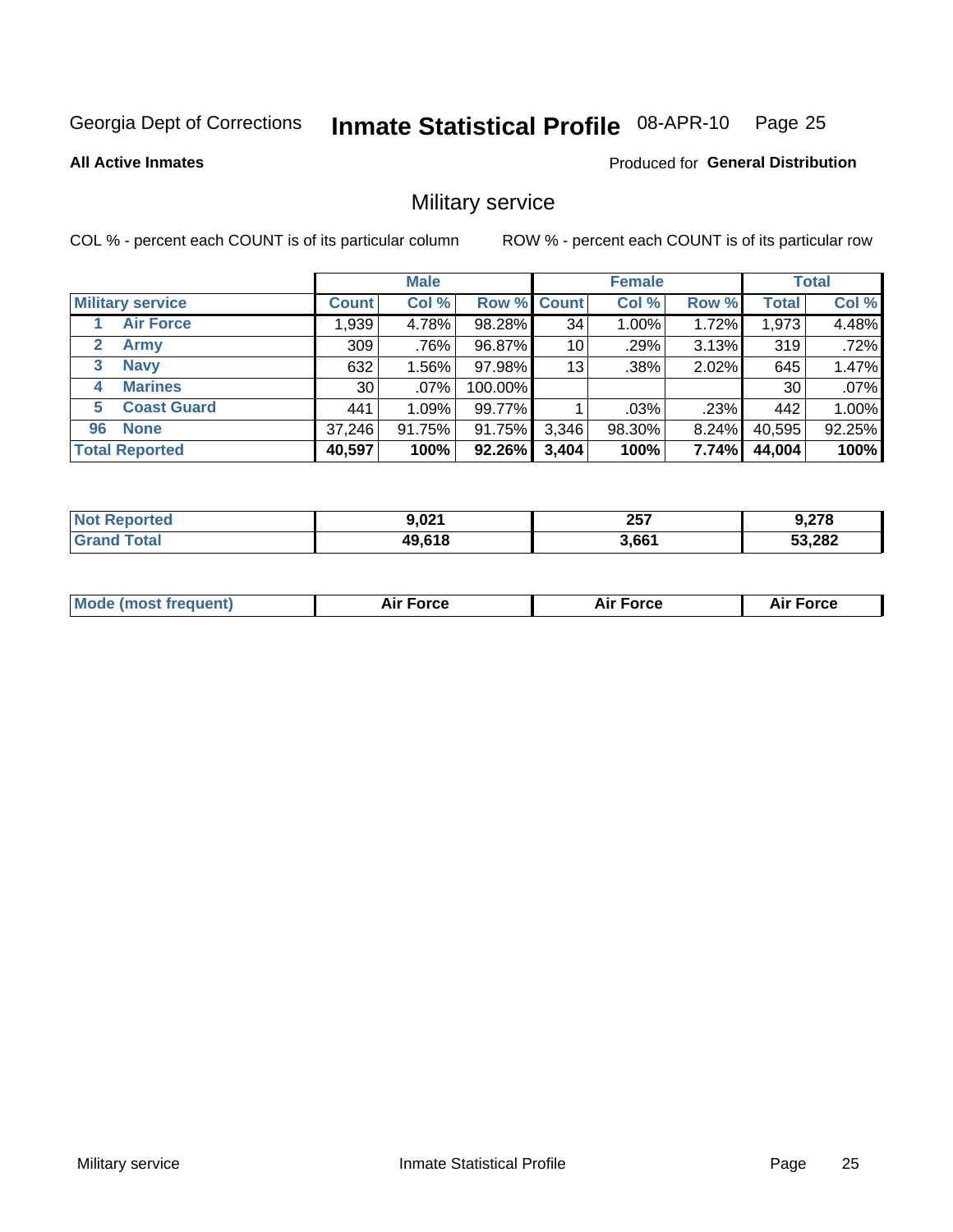#### Inmate Statistical Profile 08-APR-10 Page 26

**All Active Inmates** 

### Produced for General Distribution

## Type of admission to prison

COL % - percent each COUNT is of its particular column

|                |                             |                | <b>Male</b> |                    |     | <b>Female</b> |       |                | <b>Total</b> |
|----------------|-----------------------------|----------------|-------------|--------------------|-----|---------------|-------|----------------|--------------|
|                | <b>Type of Admission</b>    | <b>Count</b>   | Col %       | <b>Row % Count</b> |     | Col %         | Row % | <b>Total</b>   | Col %        |
| 1              | <b>Committed From Court</b> | 43,855         | 88.49%      | 92.99% 3,301       |     | 90.19%        | 7.00% | 47,159         | 88.60%       |
| $\overline{2}$ | <b>Return Appeal/Bond</b>   | 5              | .01%        | 100.00%            |     |               |       | 5              | .01%         |
| 3              | <b>Parole Rev/New Sent</b>  | 2,092          | 4.22%       | 95.53%             | 98  | 2.68%         | 4.47% | 2,190          | 4.11%        |
| 4              | Par Rev/No New Sent         | 786            | 1.59%       | 92.25%             | 66  | 1.80%         | 7.75% | 852            | 1.60%        |
| 5              | <b>Prob Viol/Total Rev</b>  |                | .01%        | 100.00%            |     |               |       |                | .01%         |
| 6              | <b>Prob Viol/Partial</b>    | 937            | 1.89%       | 91.95%             | 82  | 2.24%         | 8.05% | 1,019          | 1.91%        |
| 7              | <b>Admit Fm Other Cust</b>  | 10             | $.02\%$     | 100.00%            |     |               |       | 10             | .02%         |
| 9              | <b>Prob Rev/Remainder</b>   | 1,502          | 3.03%       | 93.23%             | 109 | 2.98%         | 6.77% | 1,611          | 3.03%        |
| 10             | <b>New Sent/Par Rev Pnd</b> | 20             | .04%        | 100.00%            |     |               |       | 20             | .04%         |
| 11             | <b>Life W/O Parole</b>      | 251            | .51%        | 98.43%             | 4   | .11%          | 1.57% | 255            | .48%         |
| 30             | <b>Par Rev/Rsn Unknown</b>  | 51             | .10%        | 100.00%            |     |               |       | 51             | .10%         |
| 32             | <b>Pb Parole Rescinded</b>  | 4              | .01%        | 100.00%            |     |               |       | 4              | .01%         |
| 33             | <b>Prob Revoc/Spec Cond</b> | 14             | .03%        | 100.00%            |     |               |       | 14             | .03%         |
| 40             | <b>Par Rev/Revoc Center</b> | 24             | .05%        | 100.00%            |     |               |       | 24             | .05%         |
| 44             | <b>Whitworth Detention</b>  | 2              | .01%        | 100.00%            |     |               |       | $\overline{2}$ | .01%         |
| 50             | <b>Dcys At Risk</b>         | $\overline{c}$ | .01%        | 100.00%            |     |               |       | 2              | .01%         |
| 97             | <b>Other</b>                | 6              | .01%        | 100.00%            |     |               |       | 6              | .01%         |
|                | <b>Total Reported</b>       | 49,562         | 100%        | $93.12\%$ 3,660    |     | 100%          | 6.88% | 53,225         | 100%         |

| <b>Not</b><br>Reported | 56     |       | --<br><br>J1 |
|------------------------|--------|-------|--------------|
| <b>Total</b><br>'Grano | 49.618 | 3,661 | 53,282       |

| <b>Mode (most frequent)</b> | Court Cmmt | <b>Court Cmmt</b> | Court Cmmt |
|-----------------------------|------------|-------------------|------------|
|                             |            |                   |            |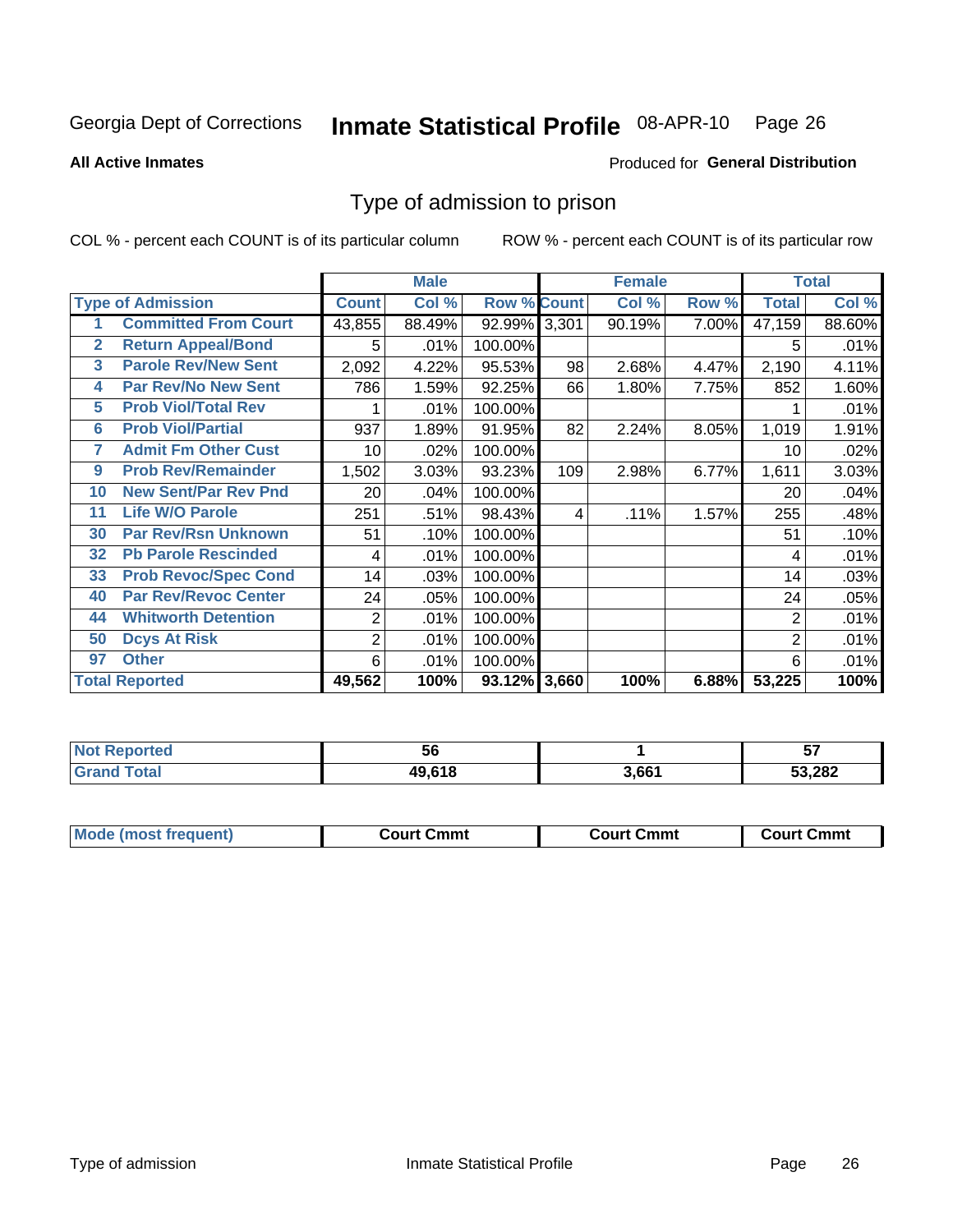## Inmate Statistical Profile 08-APR-10 Page 27

### **All Active Inmates**

## Produced for General Distribution

## Current / last security status

COL % - percent each COUNT is of its particular column

|                        |         | <b>Male</b> |             |       | <b>Female</b> |          |              | <b>Total</b> |
|------------------------|---------|-------------|-------------|-------|---------------|----------|--------------|--------------|
| <b>Security Status</b> | Count l | Col %       | Row % Count |       | Col %         | Row %    | <b>Total</b> | Col %        |
| 0 Diag Incom           |         | .01%        | 25.00%      | 3     | .09%          | 75.00%   | 4            | .01%         |
| 1 Wrk Releas           | 8       | .02%        | 100.00%     |       | $.00\%$       |          | 8            | .02%         |
| 2 Trusty               | 29      | $.06\%$     | 96.67%      |       | .03%          | 3.33%    | 30           | $.06\%$      |
| 3 Minimum              | 12,734  | 26.56%      | 85.99%      | 2,073 | 59.42%        | 14.00%   | 14,809       | 28.79%       |
| 4 Medium               | 27,727  | 57.82%      | 95.84%      | 1,201 | 34.42%        | 4.15%    | 28,929       | 56.23%       |
| 5 Close                | 7,357   | 15.34%      | 97.22%      | 210   | 6.02%         | 2.78%    | 7,567        | 14.71%       |
| <b>Maximum</b><br>6.   | 96      | .20%        | 98.97%      |       | .03%          | $1.03\%$ | 97           | .19%         |
| <b>Total Reported</b>  | 47,952  | 100%        | 93.21%      | 3,489 | 100%          | 6.78%    | 51,444       | 100%         |

| <b>Still being diagnosed</b> | 0.666  | ィフク   | 1,838  |
|------------------------------|--------|-------|--------|
| <b>Not Reported</b>          |        |       |        |
| <b>Grand Total</b>           | 49,618 | 3,661 | 53,282 |

| <b>Mode</b><br>`reauent) | <b>Medium</b> | <b>BRID</b><br>num | Mer<br>dium |
|--------------------------|---------------|--------------------|-------------|
|                          |               |                    |             |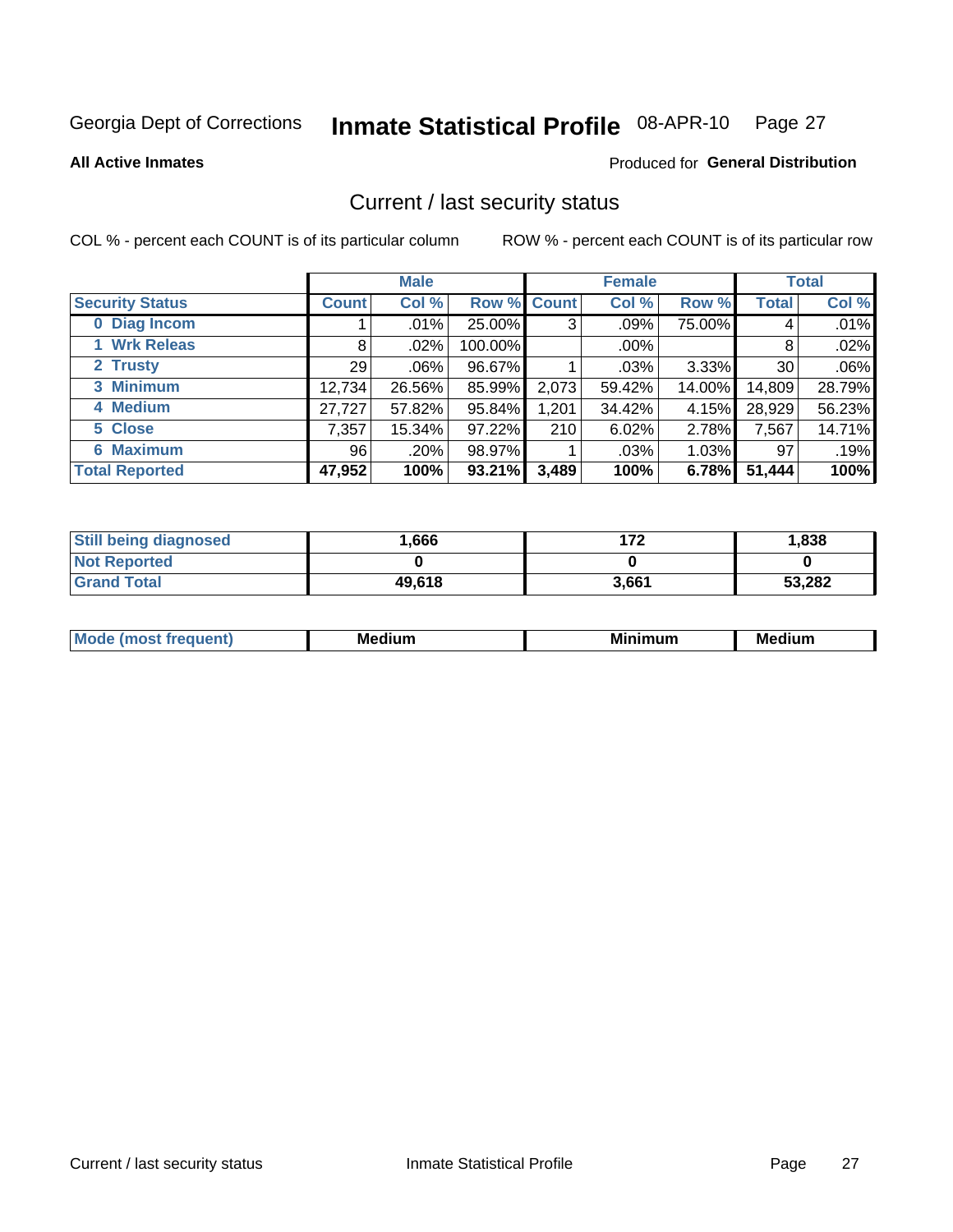#### Inmate Statistical Profile 08-APR-10 Page 28

**All Active Inmates** 

## Produced for General Distribution

## Current / last type of institution

COL % - percent each COUNT is of its particular column

|                            |                | <b>Male</b> |             |       | <b>Female</b> |        |              | <b>Total</b> |
|----------------------------|----------------|-------------|-------------|-------|---------------|--------|--------------|--------------|
| <b>Type of Institution</b> | <b>Count</b>   | Col %       | Row % Count |       | Col %         | Row %  | <b>Total</b> | Col %        |
| <b>Transitional Center</b> | 2,308          | 4.68%       | 91.15%      | 224   | 6.15%         | 8.85%  | 2,532        | 4.78%        |
| <b>County Camp</b>         | 4,808          | 9.75%       | 99.98%      |       |               |        | 4,809        | 9.08%        |
| <b>State Prison</b>        | 35,807         | 72.62%      | 91.71%      | 3,233 | 88.72%        | 8.28%  | 39,042       | 73.73%       |
| <b>Private Prison</b>      | 5,357          | 10.86%      | 100.00%     |       |               |        | 5,357        | 10.12%       |
| <b>Pre Release Center</b>  | 1,026          | 2.08%       | 84.58%      | 187   | 5.13%         | 15.42% | 1,213        | 2.29%        |
| <b>Detention Center</b>    |                | $.01\%$     | 100.00%     |       |               |        |              | .01%         |
| <b>Parole Revoc Center</b> | 2 <sub>1</sub> | $.01\%$     | 100.00%     |       |               |        | 2            | .01%         |
| <b>Total Reported</b>      | 49,309         | 100%        | 93.11%      | 3,644 | 100%          | 6.88%  | 52,956       | 100%         |

| 'N (<br>тео | 309     | . .   | つつぐ<br>J∠O |
|-------------|---------|-------|------------|
|             | 49 61 P | 3.661 | 53,282     |

| <b>Mode (most frequent)</b> | <b>State Prison</b> | <b>State Prison</b> | <b>State Prison</b> |
|-----------------------------|---------------------|---------------------|---------------------|
|                             |                     |                     |                     |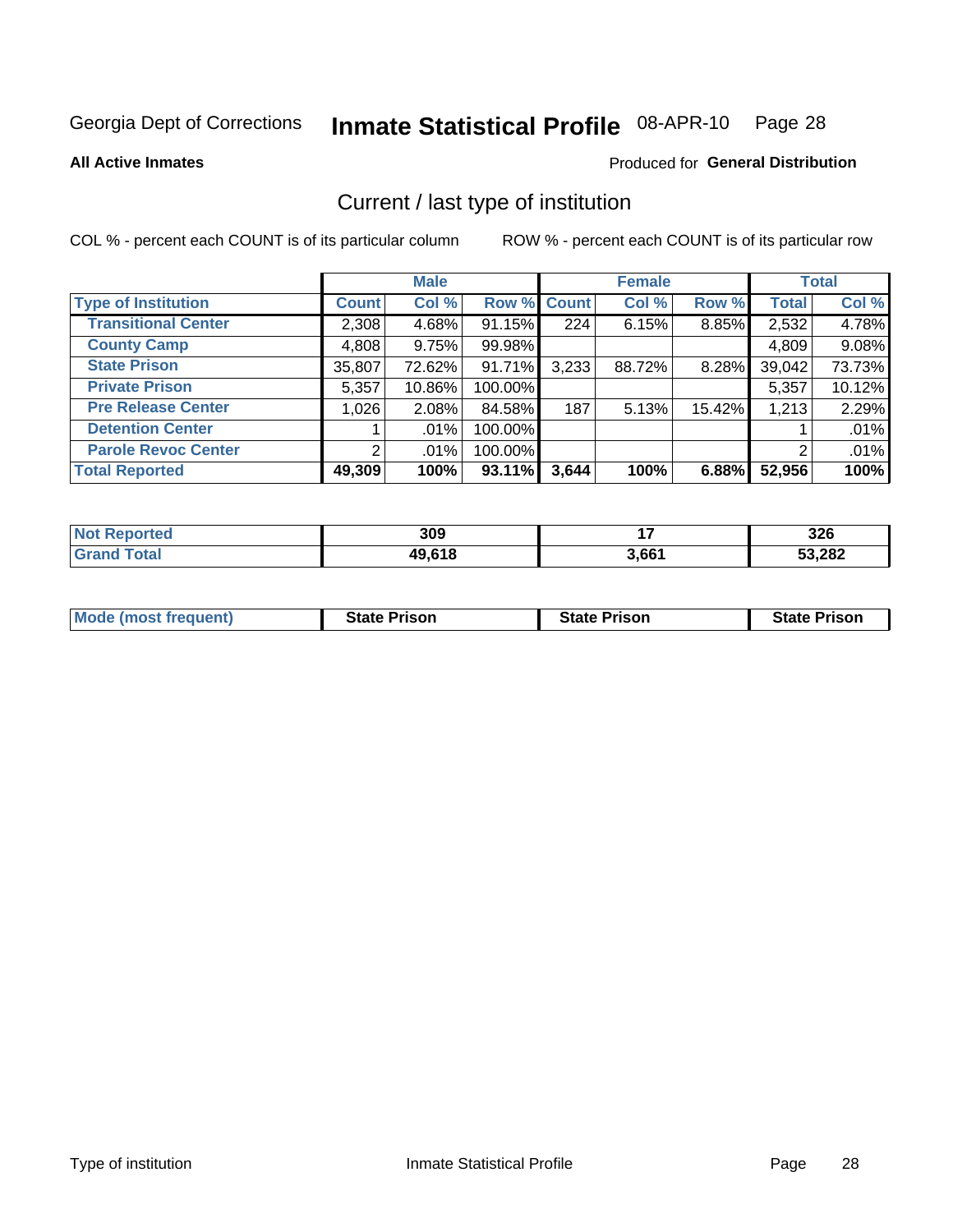#### Inmate Statistical Profile 08-APR-10 Page 29

**All Active Inmates** 

## Produced for General Distribution

## Institution type - transitional centers

COL % - percent each COUNT is of its particular column

|     |                                          |              | <b>Male</b> |         |              | <b>Female</b> |         |              | <b>Total</b> |
|-----|------------------------------------------|--------------|-------------|---------|--------------|---------------|---------|--------------|--------------|
|     | <b>Institution Type - Trans. Centers</b> | <b>Count</b> | Col %       | Row %   | <b>Count</b> | Col %         | Row %   | <b>Total</b> | Col %        |
| 220 | <b>Albany Trans-Ctr</b>                  | 155          | 6.72%       | 100.00% |              |               |         | 155          | 6.12%        |
| 223 | <b>Atlanta Male Trans-Ctr</b>            | 255          | 11.05%      | 100.00% |              |               |         | 255          | 10.07%       |
| 246 | <b>Augusta Trans-Ctr</b>                 | 204          | 8.84%       | 100.00% |              |               |         | 204          | 8.06%        |
| 249 | <b>Clayton Transitional Ctr</b>          | 332          | 14.38%      | 100.00% |              |               |         | 332          | 13.11%       |
| 247 | <b>Coastal Transitional Ctr</b>          | 258          | 11.18%      | 100.00% |              |               |         | 258          | 10.19%       |
| 225 | <b>Columbus Trans-Ctr</b>                | 181          | 7.84%       | 100.00% |              |               |         | 181          | 7.15%        |
| 252 | <b>Emanuel-Swainsboro Tc</b>             | 211          | 9.14%       | 100.00% |              |               |         | 211          | 8.33%        |
| 250 | <b>Helms Trans-Ctr</b>                   | 105          | 4.55%       | 100.00% |              |               |         | 105          | 4.15%        |
| 248 | <b>Lagrange Trans Ctr</b>                | 154          | 6.67%       | 100.00% |              |               |         | 154          | 6.08%        |
| 231 | <b>Macon Male Trans-Ctr</b>              | 154          | 6.67%       | 100.00% |              |               |         | 154          | 6.08%        |
| 235 | <b>Metro Womens Trans-Ctr</b>            |              |             |         | 224          | 100.00%       | 100.00% | 224          | 8.85%        |
| 253 | <b>Smith Trans-Ctr</b>                   | 196          | 8.49%       | 100.00% |              |               |         | 196          | 7.74%        |
| 230 | <b>Valdosta Trans-Ctr</b>                | 103          | 4.46%       | 100.00% |              |               |         | 103          | 4.07%        |
|     | <b>Total Reported</b>                    | 2,308        | 100%        | 91.15%  | 224          | 100%          | 8.85%   | 2,532        | 100%         |

| <b>rteo</b><br>m. |       |            |       |
|-------------------|-------|------------|-------|
|                   | 2,308 | ົດດມ<br>44 | 2,532 |

| Mode (most frequent) | 249 Clayton Transitional Ctr 235 Metro Womens Trans- | Ctr | 249 Clayton<br>Transitional Ctr |
|----------------------|------------------------------------------------------|-----|---------------------------------|
|                      |                                                      |     |                                 |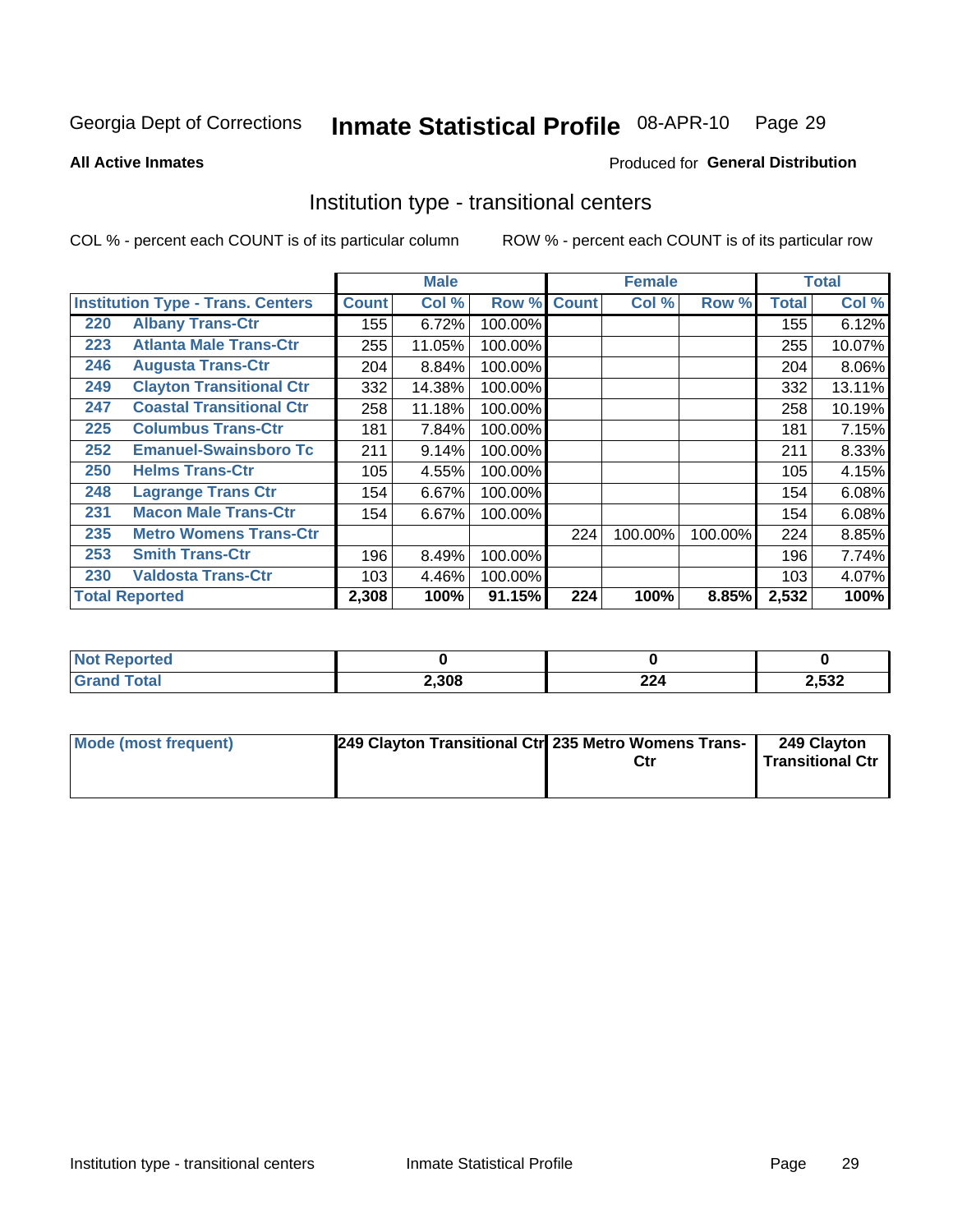#### Inmate Statistical Profile 08-APR-10 Page 30

### **All Active Inmates**

## **Produced for General Distribution**

## Institution type - mental hospitals

COL % - percent each COUNT is of its particular column

|                                                  | Male  |                    | <b>Female</b> |                   | <b>Total</b> |
|--------------------------------------------------|-------|--------------------|---------------|-------------------|--------------|
| <b>Institution Type - Mental Hospitals Count</b> | Col % | <b>Row % Count</b> |               | Col % Row % Total | Col %        |
| <b>Total Reported</b>                            |       |                    |               |                   |              |

| <b>Not Reported</b>                     |  |  |
|-----------------------------------------|--|--|
| <b>otal</b><br>C <sub>r</sub><br>______ |  |  |

| Mode.<br>frequent) | <b>Nul</b><br>_____ | <b>Null</b> | <b>Null</b> |
|--------------------|---------------------|-------------|-------------|
|                    |                     |             |             |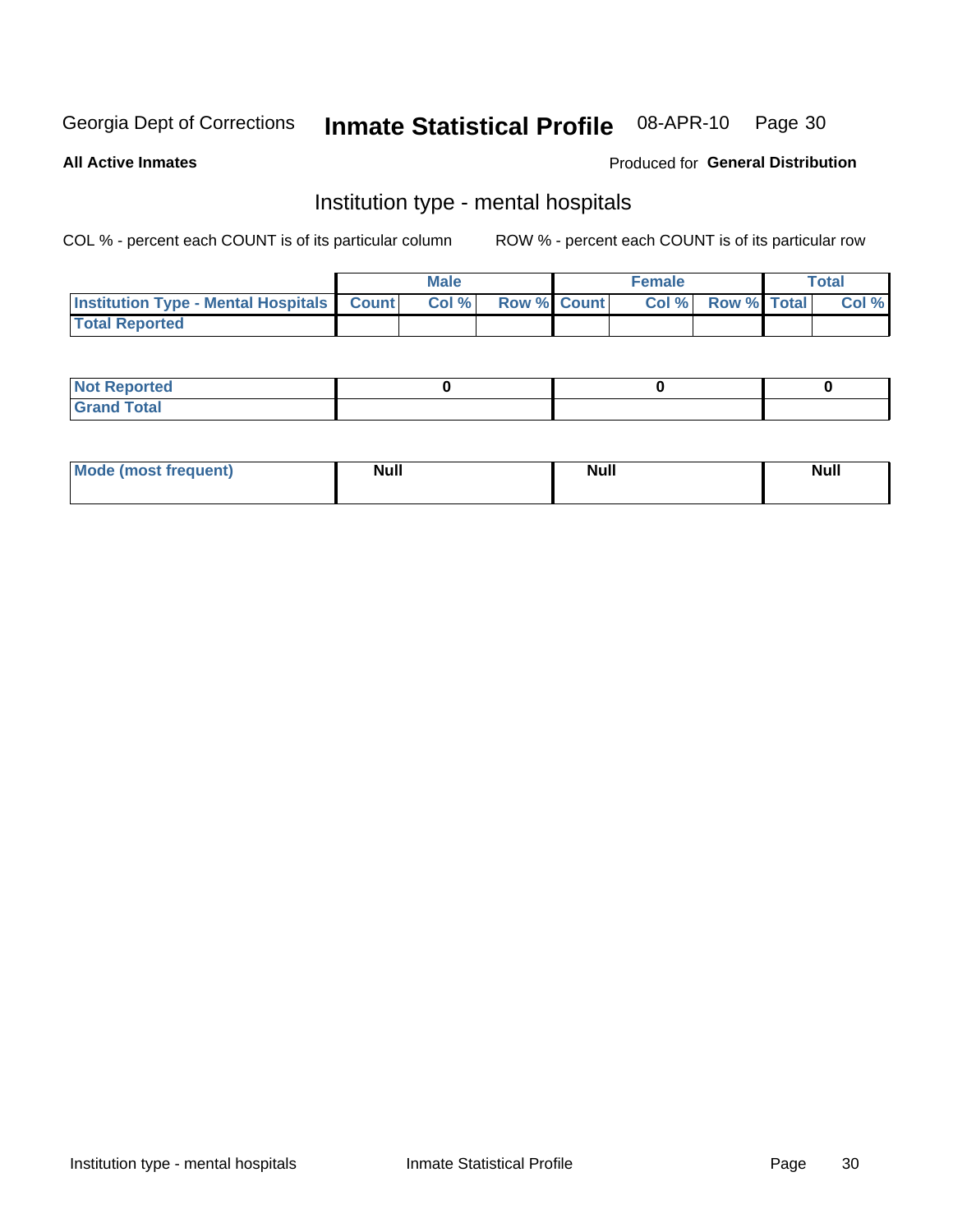#### Inmate Statistical Profile 08-APR-10 Page 31

### **All Active Inmates**

### Produced for General Distribution

## Institution type - county prisons

COL % - percent each COUNT is of its particular column

|                                          |              | <b>Male</b> |         |              | <b>Female</b> |                          |              | <b>Total</b>               |
|------------------------------------------|--------------|-------------|---------|--------------|---------------|--------------------------|--------------|----------------------------|
| <b>Institution Type - County Prisons</b> | <b>Count</b> | Col %       | Row %   | <b>Count</b> | Col %         | Row %                    | <b>Total</b> | $\overline{\text{Col }\%}$ |
| <b>Bulloch County Ci</b><br>402          | 138          | 2.87%       | 100.00% |              |               |                          | 138          | 2.87%                      |
| <b>Carroll County Ci</b><br>404          | 212          | 4.41%       | 100.00% |              |               |                          | 212          | 4.41%                      |
| <b>Clarke County Ci</b><br>406           | 103          | 2.14%       | 100.00% |              |               |                          | 103          | 2.14%                      |
| <b>Clayton County Ci</b><br>456          | 215          | 4.47%       | 99.54%  |              |               |                          | 216          | 4.49%                      |
| <b>Colquitt County Ci</b><br>407         | 175          | 3.64%       | 100.00% |              |               |                          | 175          | 3.64%                      |
| <b>Coweta County Ci</b><br>409           | 198          | 4.12%       | 100.00% |              |               |                          | 198          | 4.12%                      |
| <b>Decatur County Ci</b><br>411          | 200          | 4.16%       | 100.00% |              |               |                          | 200          | 4.16%                      |
| <b>Effingham County Ci</b><br>413        | 239          | 4.97%       | 100.00% |              |               |                          | 239          | 4.97%                      |
| <b>Floyd County Ci</b><br>415            | 339          | 7.05%       | 100.00% |              |               |                          | 339          | 7.05%                      |
| <b>Gwinnett County Ci</b><br>419         | 126          | 2.62%       | 100.00% |              |               |                          | 126          | 2.62%                      |
| <b>Hall County Ci</b><br>420             | 148          | 3.08%       | 100.00% |              |               |                          | 148          | 3.08%                      |
| <b>Harris County Ci</b><br>422           | 104          | 2.16%       | 100.00% |              |               |                          | 104          | 2.16%                      |
| <b>Jackson County Ci</b><br>426          | 166          | 3.45%       | 100.00% |              |               |                          | 166          | 3.45%                      |
| <b>Jefferson County Ci</b><br>428        | 180          | 3.74%       | 100.00% |              |               |                          | 180          | 3.74%                      |
| <b>Mitchell County Ci</b><br>433         | 114          | 2.37%       | 100.00% |              |               |                          | 114          | 2.37%                      |
| <b>Muscogee County Ci</b><br>435         | 523          | 10.88%      | 100.00% |              |               |                          | 523          | 10.88%                     |
| <b>Richmond County Ci</b><br>439         | 203          | 4.22%       | 100.00% |              |               |                          | 203          | 4.22%                      |
| <b>Screven County Prison</b><br>440      | 141          | 2.93%       | 100.00% |              |               |                          | 141          | 2.93%                      |
| <b>Spalding County Ci</b><br>441         | 380          | 7.90%       | 100.00% |              |               |                          | 380          | 7.90%                      |
| <b>Sumter County Ci</b><br>443           | 334          | 6.95%       | 100.00% |              |               |                          | 334          | 6.95%                      |
| <b>Terrell County Ci</b><br>444          | 134          | 2.79%       | 100.00% |              |               |                          | 134          | 2.79%                      |
| <b>Thomas County Ci</b><br>445           | 163          | 3.39%       | 100.00% |              |               |                          | 163          | 3.39%                      |
| <b>Troup County Ci</b><br>447            | 273          | 5.68%       | 100.00% |              |               |                          | 273          | 5.68%                      |
| <b>Total Reported</b>                    | 4,808        | 100%        | 99.98%  |              |               | $\overline{\frac{9}{6}}$ | 4,809        | 100%                       |

| <b>Not Reported</b>       |       |       |
|---------------------------|-------|-------|
| Total<br>' Grand <b>`</b> | 4.808 | l,809 |

| <b>Mode (most frequent)</b> | 435 Muscogee County Ci | <b>Null</b> | 435 Muscogee<br><b>County Ci</b> |
|-----------------------------|------------------------|-------------|----------------------------------|
|                             |                        |             |                                  |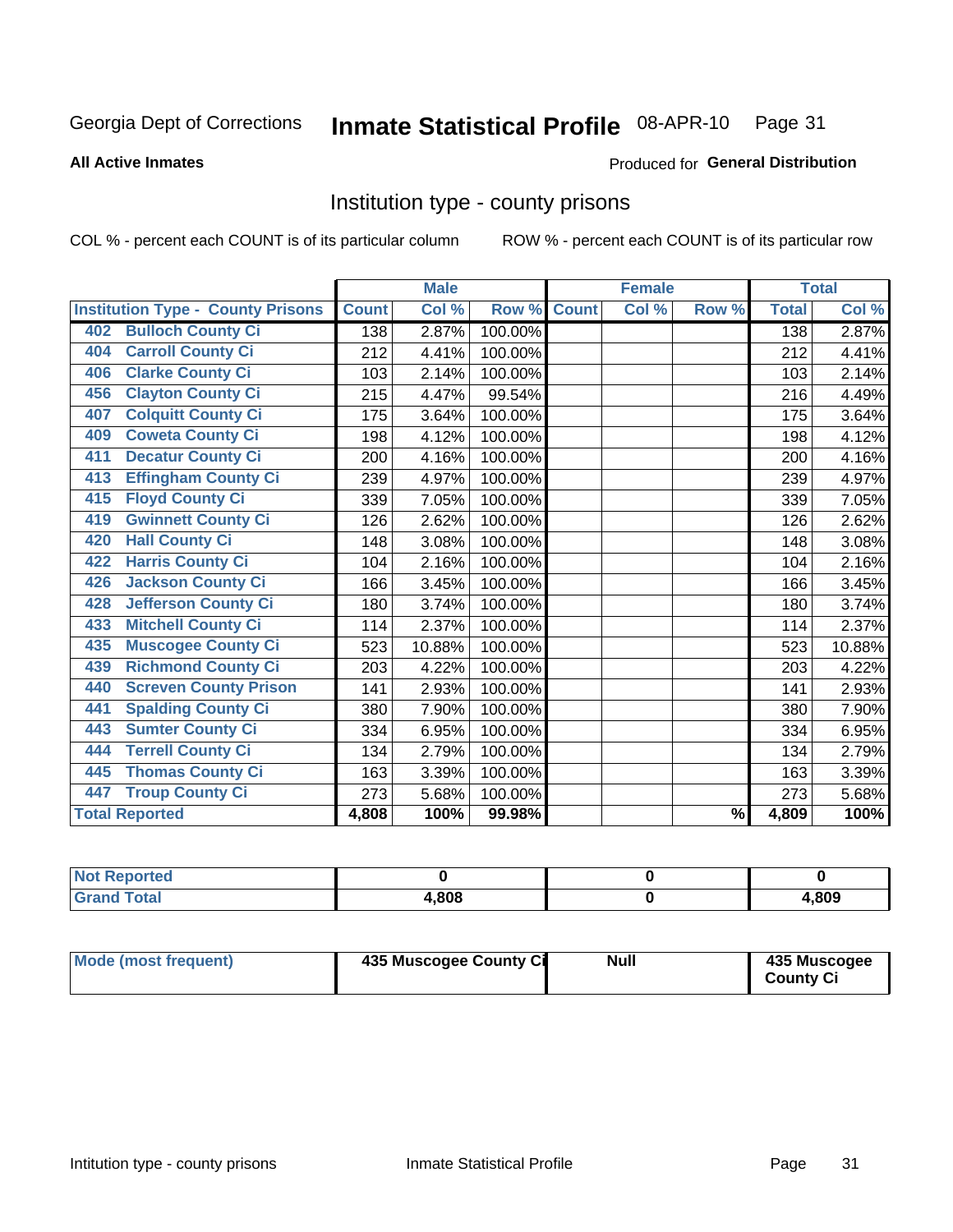#### Inmate Statistical Profile 08-APR-10 Page 32

### **All Active Inmates**

## Produced for General Distribution

## Institution type - state prisons

COL % - percent each COUNT is of its particular column

|                                                 |              | <b>Male</b>         |                  |                | <b>Female</b> |         | <b>Total</b> |       |
|-------------------------------------------------|--------------|---------------------|------------------|----------------|---------------|---------|--------------|-------|
| <b>Institution Type - State Prisons</b>         | <b>Count</b> | Col %               | Row <sup>%</sup> | <b>Count</b>   | Col %         | Row %   | <b>Total</b> | Col % |
| <b>508 Arrendale State Prison</b>               |              |                     |                  | 1,358          | 42.00%        | 100.00% | 1,358        | 3.48% |
| 532 Augusta State Med.                          | 1,121        | 3.13%               | 99.38%           | $\overline{7}$ | .22%          | .62%    | 1,128        | 2.89% |
| <b>Prison</b>                                   |              |                     |                  |                |               |         |              |       |
| <b>Autry State Prison</b><br>543                | 1,650        | 4.61%               | 100.00%          |                |               |         | 1,650        | 4.23% |
| <b>Baldwin State Prison</b><br>553              | 899          | 2.51%               | 100.00%          |                |               |         | 899          | 2.30% |
| <b>Bostick State Prison</b><br>536              | 293          | .82%                | 100.00%          |                |               |         | 293          | .75%  |
| <b>Burrus Corr Trn Cntr</b><br>534              | 666          | 1.86%               | 100.00%          |                |               |         | 666          | 1.71% |
| <b>Calhoun State Prison</b><br>$\overline{547}$ | 1,636        | 4.57%               | 100.00%          |                |               |         | 1,636        | 4.19% |
| <b>Central State Prison</b><br>531              | 864          | 2.41%               | 100.00%          |                |               |         | 864          | 2.21% |
| 523<br><b>Coastal State Prison</b>              | 1,605        | 4.48%               | 100.00%          |                |               |         | 1,605        | 4.11% |
| <b>Dodge State Prison</b><br>503                | 1,221        | 3.41%               | 100.00%          |                |               |         | 1,221        | 3.13% |
| <b>Dooly State Prison</b><br>548                | 1,698        | 4.74%               | 100.00%          |                |               |         | 1,698        | 4.35% |
| <b>Ga Diag &amp; Class Pris</b><br>521          | 1,867        | 5.21%               | 100.00%          |                |               |         | 1,867        | 4.78% |
| <b>Ga State Prison</b><br>517                   | 1,491        | 4.16%               | 100.00%          |                |               |         | 1,491        | 3.82% |
| <b>Hancock State Prison</b><br>541              | 1,310        | 3.66%               | 100.00%          |                |               |         | 1,310        | 3.36% |
| <b>Hays State Prison</b><br>540                 | 1,664        | 4.65%               | 99.94%           |                |               |         | 1,665        | 4.26% |
| <b>Johnson State Prison</b><br>545              | 1,532        | 4.28%               | 100.00%          |                |               |         | 1,532        | 3.92% |
| <b>Lee State Prison</b><br>510                  | 643          | 1.80%               | 100.00%          |                |               |         | 643          | 1.65% |
| <b>Long State Prison</b><br>564                 | 224          | .63%                | 100.00%          |                |               |         | 224          | .57%  |
| 549<br><b>Macon State Prison</b>                | 1,757        | 4.91%               | 100.00%          |                |               |         | 1,757        | 4.50% |
| <b>Men'S State Prison</b><br>519                | 667          | 1.86%               | 100.00%          |                |               |         | 667          | 1.71% |
| 554<br><b>Metro State Prison (W)</b>            | 6            | .02%                | .85%             | 700            | 21.65%        | 99.15%  | 706          | 1.81% |
| <b>Montgomery State Prison</b><br>509           | 403          | 1.13%               | 100.00%          |                |               |         | 403          | 1.03% |
| <b>Phillips State Prison</b><br>505             | 1,094        | 3.06%               | 100.00%          |                |               |         | 1,094        | 2.80% |
| 557<br><b>Pulaski State Prison (W)</b>          |              |                     |                  | 1,168          | 36.13%        | 99.91%  | 1,169        | 2.99% |
| <b>Rogers State Prison</b><br>533               | 1,509        | 4.21%               | 100.00%          |                |               |         | 1,509        | 3.87% |
| <b>Rutledge State Prison</b><br>530             | 582          | 1.63%               | 100.00%          |                |               |         | 582          | 1.49% |
| 550<br><b>Smith State Prison</b>                | 1,602        | $\overline{4.47\%}$ | 100.00%          |                |               |         | 1,602        | 4.10% |
| 542<br><b>Telfair State Prison</b>              | 1,145        | 3.20%               | 100.00%          |                |               |         | 1,145        | 2.93% |
| 537<br><b>Valdosta State Prison</b>             | 1,347        | 3.76%               | 100.00%          |                |               |         | 1,347        | 3.45% |
| <b>Walker State Prison</b><br>506               | 415          | 1.16%               | 100.00%          |                |               |         | 415          | 1.06% |
| <b>Ware State Prison</b><br>501                 | 1,506        | 4.21%               | 100.00%          |                |               |         | 1,506        | 3.86% |
| 552<br><b>Washington Sp</b>                     | 1,548        | 4.32%               | 100.00%          |                |               |         | 1,548        | 3.96% |
| <b>Wilcox State Prison</b><br>546               | 1,842        | 5.14%               | 100.00%          |                |               |         | 1,842        | 4.72% |
| <b>Total Reported</b>                           | 35,807       | 100%                | 91.71%           | 3,233          | 100%          | 8.28%   | 39,042       | 100%  |

| <b>Not Reported</b> |  |  |  |
|---------------------|--|--|--|
|---------------------|--|--|--|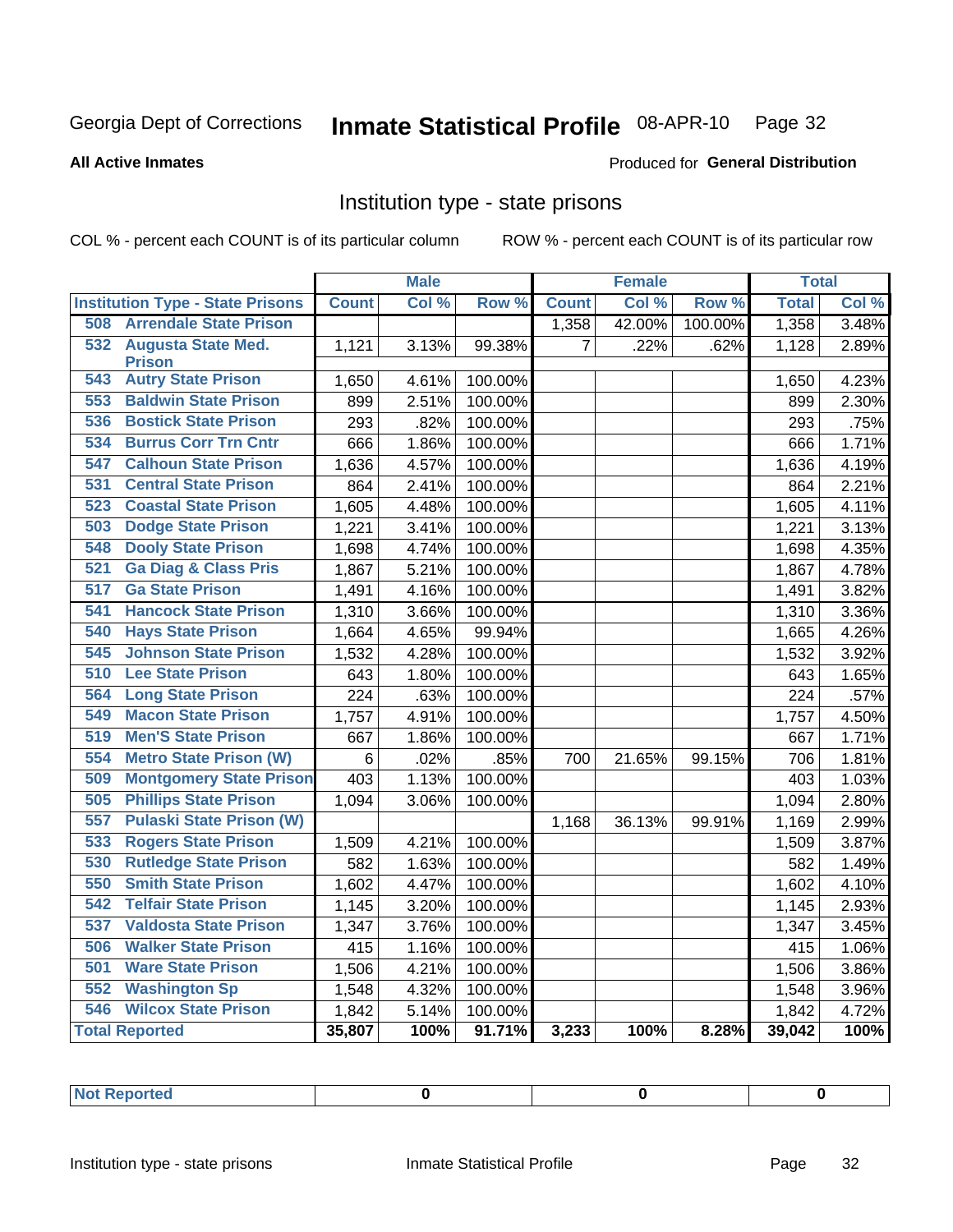## Inmate Statistical Profile 08-APR-10 Page 33

**All Active Inmates** 

Produced for General Distribution

## Institution type - state prisons

COL % - percent each COUNT is of its particular column

|                    | <b>Male</b> | <sup>∈</sup> emale | Total  |
|--------------------|-------------|--------------------|--------|
| <b>Grand Total</b> | 35,807      | 3,233              | 39,042 |
|                    |             |                    |        |

| Mode (most frequent) | 521 Ga Diag & Class Pris | <b>508 Arrendale State Prison</b> | 521 Ga Diag &<br><b>Class Pris</b> |
|----------------------|--------------------------|-----------------------------------|------------------------------------|
|----------------------|--------------------------|-----------------------------------|------------------------------------|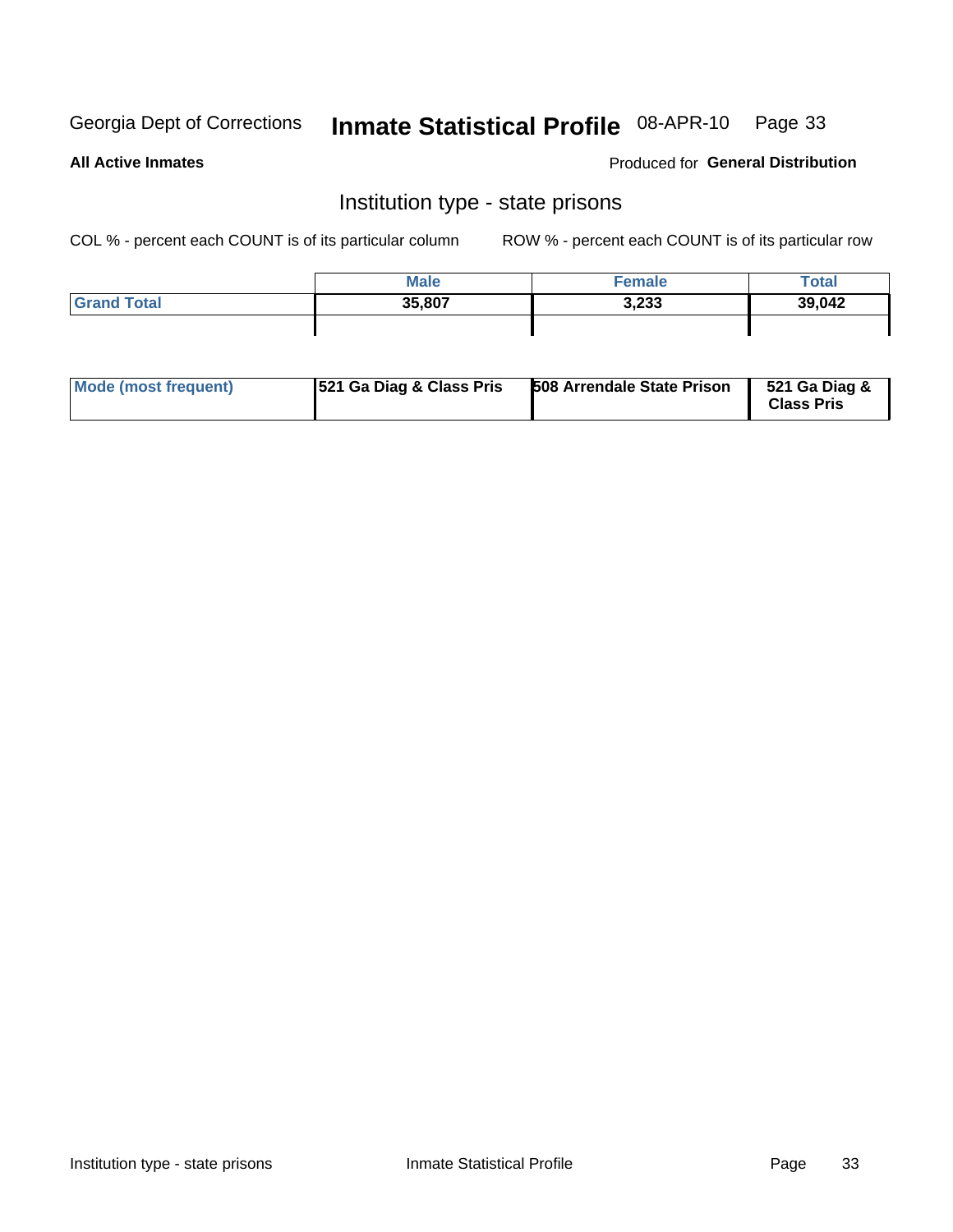## Inmate Statistical Profile 08-APR-10 Page 35

**All Active Inmates** 

## Produced for General Distribution

## Institution type - private prisons

COL % - percent each COUNT is of its particular column

|                                           |              | <b>Male</b> |                    | <b>Female</b> |       |              | <b>Total</b> |
|-------------------------------------------|--------------|-------------|--------------------|---------------|-------|--------------|--------------|
| <b>Institution Type - Private Prisons</b> | <b>Count</b> | Col %       | <b>Row % Count</b> | Col %         | Row % | <b>Total</b> | Col %        |
| <b>Coffee Corr Facility</b><br>569        | 1,971        | 36.79%      | 100.00%            |               |       | 1,971        | 36.79%       |
| 567 D Ray James Corr Fac                  | 1,440        | 26.88%      | 100.00%            |               |       | 1.440        | 26.88%       |
| <b>Wheeler Corr Facility</b><br>571       | 1.946        | 36.33%      | 100.00%            |               |       | 1.946        | 36.33%       |
| <b>Total Reported</b>                     | 5,357        | 100%        | $100\%$            |               | %I    | 5,357        | 100%         |

| Reported |                      |               |
|----------|----------------------|---------------|
| Total    | <b>5 257</b><br>J,JJ | ・っこフ<br>.၁၁ ၊ |

| <b>Mode (most frequent)</b> | 569 Coffee Corr Facility | <b>Null</b> | 569 Coffee Corr<br><b>Facility</b> |
|-----------------------------|--------------------------|-------------|------------------------------------|
|-----------------------------|--------------------------|-------------|------------------------------------|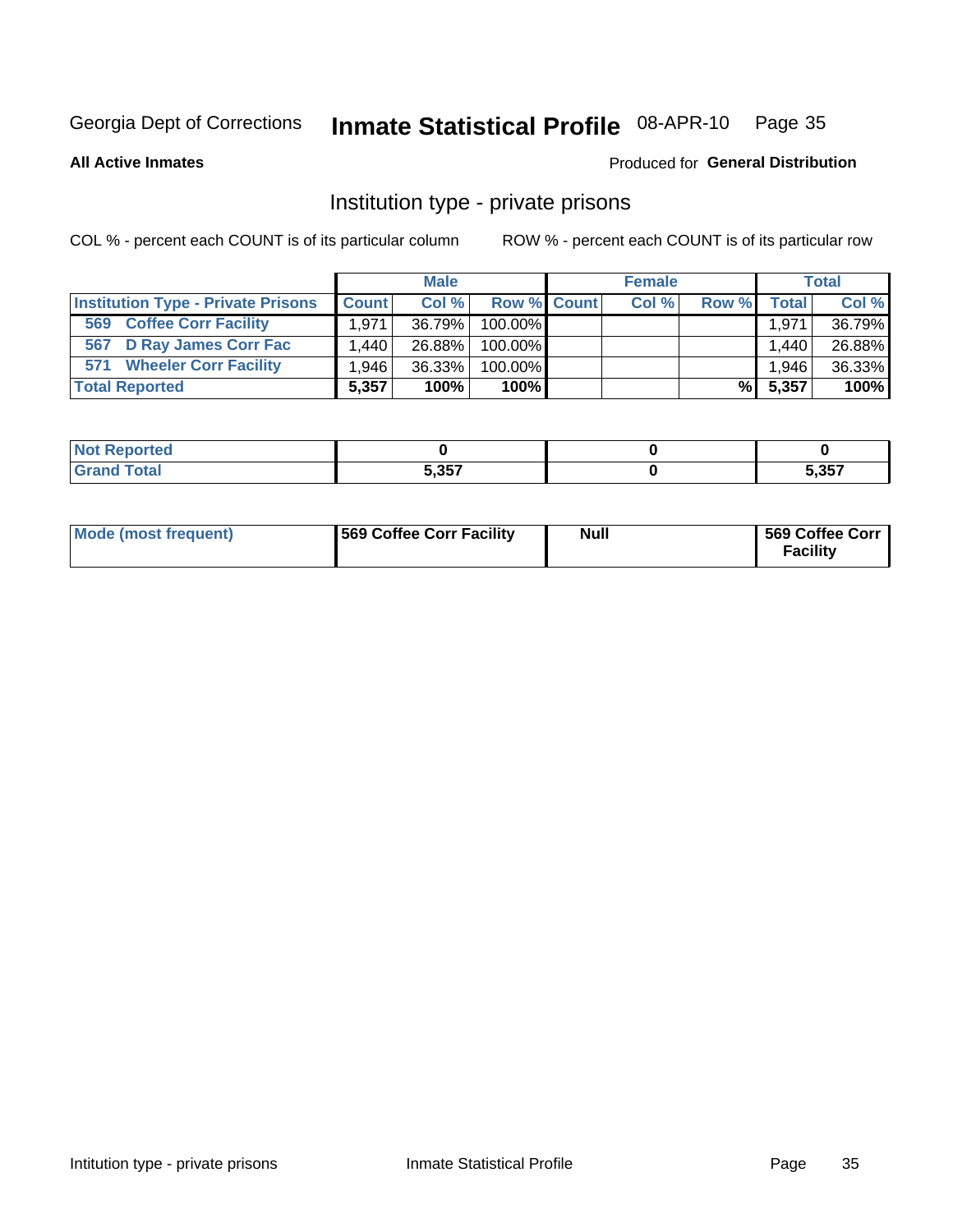## Inmate Statistical Profile 08-APR-10 Page 36

**All Active Inmates** 

Produced for General Distribution

## Institution type - prison annexes

COL % - percent each COUNT is of its particular column

|                                                   | <b>Male</b> |                    | <b>Female</b> |             | <b>Total</b> |
|---------------------------------------------------|-------------|--------------------|---------------|-------------|--------------|
| <b>Institution Type - Prison Annexe   Count  </b> | Col %       | <b>Row % Count</b> | Col %         | Row % Total | Col %        |
| <b>Total Reported</b>                             |             |                    |               |             |              |

| <b>Reported</b><br>I NOT |  |  |
|--------------------------|--|--|
| <b>Total</b><br>$C$ ren  |  |  |

| <b>Mo</b><br>frequent)<br>(most | <b>Null</b> | <b>Null</b> | <b>Null</b> |
|---------------------------------|-------------|-------------|-------------|
|                                 |             |             |             |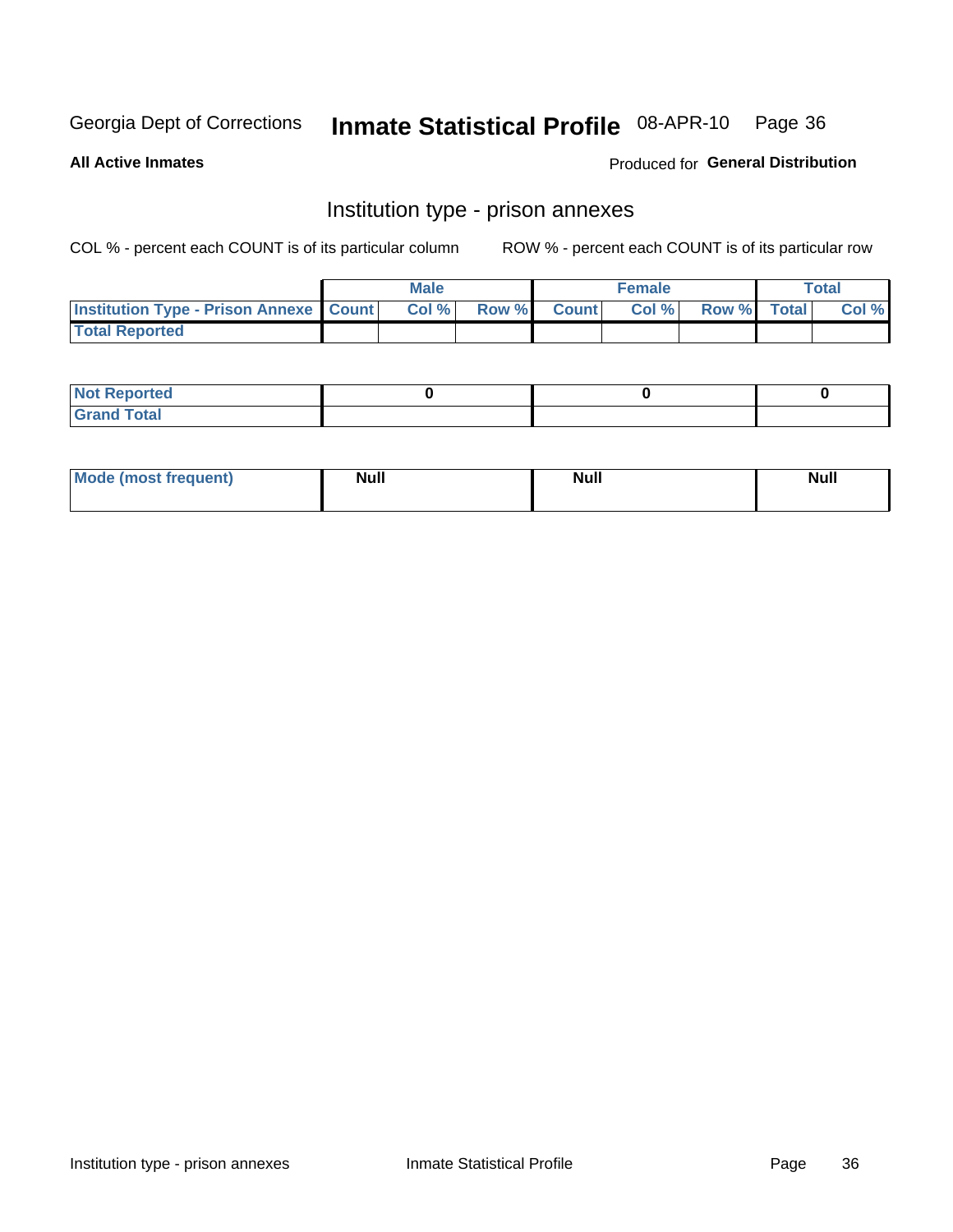## Inmate Statistical Profile 08-APR-10 Page 37

**All Active Inmates** 

Produced for General Distribution

## Institution type - pre-release centers

COL % - percent each COUNT is of its particular column

|                                         |              | <b>Male</b> |         |              | <b>Female</b> |         |              | <b>Total</b> |
|-----------------------------------------|--------------|-------------|---------|--------------|---------------|---------|--------------|--------------|
| <b>Institution Type - Prison Annexe</b> | <b>Count</b> | Col %       | Row %   | <b>Count</b> | Col %         | Row %   | <b>Total</b> | Col %        |
| 7507 Appling Pre-Release Ctr            | 205          | 19.98%      | 100.00% |              |               |         | 205          | 16.90%       |
| 7521 Lamar Pre-Release Center           | 196          | 19.10%      | 100.00% |              |               |         | 196          | 16.16%       |
| <b>7546 Turner Pre-Release</b>          | 208          | 20.27%      | 100.00% |              |               |         | 208          | 17.15%       |
| <b>Center</b>                           |              |             |         |              |               |         |              |              |
| 7538 W Central Pre-Release Ctr          |              |             |         | 187          | 100.00%       | 100.00% | 187          | 15.42%       |
| 556 Western Pre-Release Cntr            | 205          | 19.98%      | 100.00% |              |               |         | 205          | 16.90%       |
| 7572 Wilkes Pre-Release                 | 212          | 20.66%      | 100.00% |              |               |         | 212          | 17.48%       |
| <b>Center</b>                           |              |             |         |              |               |         |              |              |
| <b>Total Reported</b>                   | 1,026        | 100%        | 84.58%  | 187          | 100%          | 15.42%  | 1,213        | 100%         |

| <b>Reported</b> |        |     |              |
|-----------------|--------|-----|--------------|
| Total           | 026, ا | 187 | 242<br>1.ZIJ |

| Mode (most frequent) |        | 7572 Wilkes Pre-Release   7538 W Central Pre-Release   7572 Wilkes Pre- |                       |  |  |
|----------------------|--------|-------------------------------------------------------------------------|-----------------------|--|--|
|                      | こenter | Ctr                                                                     | <b>Release Center</b> |  |  |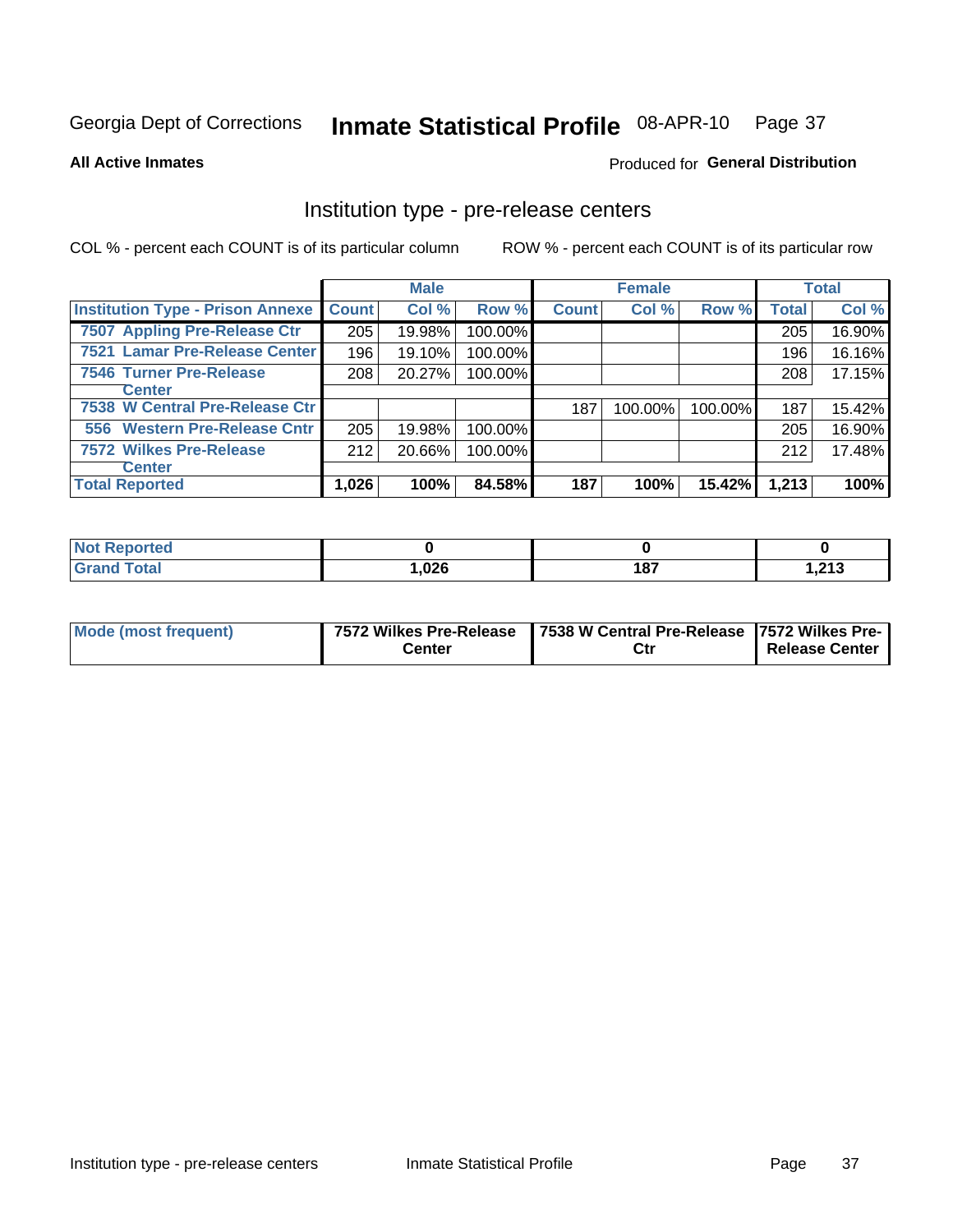#### Inmate Statistical Profile 08-APR-10 Page 38

**All Active Inmates** 

### Produced for General Distribution

# Institution type - inmate boot camp

COL % - percent each COUNT is of its particular column

|                                      |              | <b>Male</b> |               |              | <b>Female</b> |             | <b>Total</b> |
|--------------------------------------|--------------|-------------|---------------|--------------|---------------|-------------|--------------|
| <b>Institution Type - Boot Camps</b> | <b>Count</b> | Col %       | <b>Row %I</b> | <b>Count</b> | Col %         | Row % Total | Col %        |
| <b>Total Rported</b>                 |              |             |               |              |               |             |              |

| <b>Not Reported</b>            |  |  |
|--------------------------------|--|--|
| <b>Total</b><br>C <sub>r</sub> |  |  |

| <b>I Mode (most frequent)</b> | <b>Null</b> | <b>Null</b> | <b>Null</b> |
|-------------------------------|-------------|-------------|-------------|
|                               |             |             |             |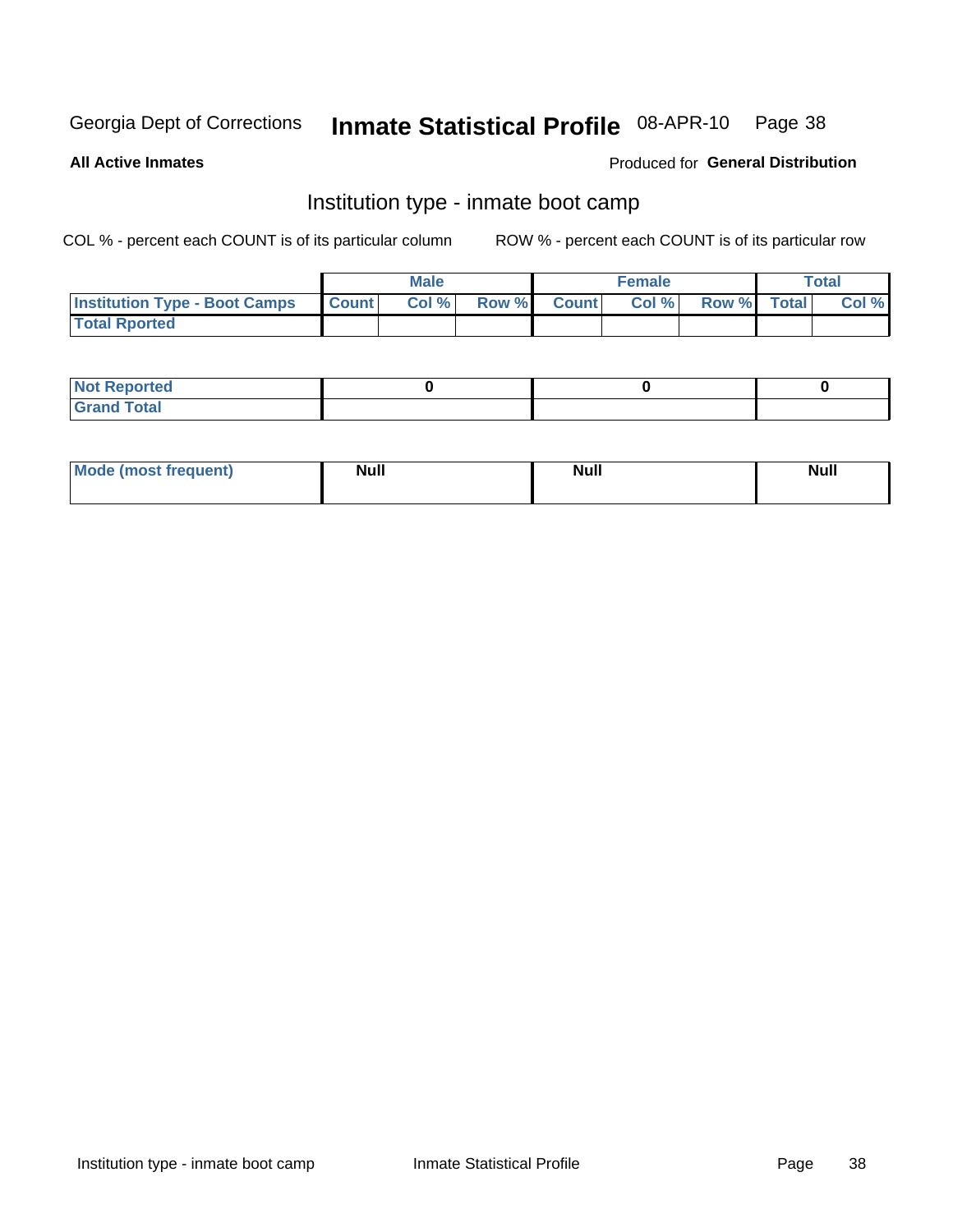### Inmate Statistical Profile 08-APR-10 Page 39

### **All Active Inmates**

### Produced for General Distribution

# Number of disciplinary reports

COL % - percent each COUNT is of its particular column

|                                       |              | <b>Male</b> |        |              | <b>Female</b> |          |              | <b>Total</b> |
|---------------------------------------|--------------|-------------|--------|--------------|---------------|----------|--------------|--------------|
| <b>Number of Disciplinary Reports</b> | <b>Count</b> | Col %       | Row %  | <b>Count</b> | Col %         | Row %    | <b>Total</b> | Col %        |
|                                       | 21,014       | 42.35%      | 90.44% | 2,219        | 60.61%        | 9.55%    | 23,236       | 43.61%       |
|                                       | 2,872        | 5.79%       | 94.35% | 172          | 4.70%         | 5.65%    | 3,044        | 5.71%        |
| $\mathbf{2}$                          | 5,825        | 11.74%      | 93.33% | 416          | 11.36%        | $6.67\%$ | 6,241        | 11.71%       |
| 3                                     | 2,000        | 4.03%       | 95.24% | 100          | 2.73%         | 4.76%    | 2,100        | 3.94%        |
| 4                                     | 2,824        | 5.69%       | 94.26% | 172          | 4.70%         | 5.74%    | 2,996        | 5.62%        |
| 5                                     | 1,438        | $2.90\%$    | 95.93% | 61           | 1.67%         | 4.07%    | 1,499        | 2.81%        |
| <b>More Than 5</b>                    | 13,645       | 27.50%      | 96.32% | 521          | 14.23%        | $3.68\%$ | 14,166       | 26.59%       |
| <b>Total Reported</b>                 | 49,618       | 100%        | 93.12% | 3,661        | 100%          | 6.87%    | 53,282       | 100%         |

| <b>Not Reported</b> |        |       |        |
|---------------------|--------|-------|--------|
| <b>Total</b>        | 49.618 | 3,661 | 53,282 |

| Mean (average)         | 5.90 | 2.85 | 5.69 |
|------------------------|------|------|------|
| <b>Median (middle)</b> |      |      |      |
| Mode (most frequent)   |      |      |      |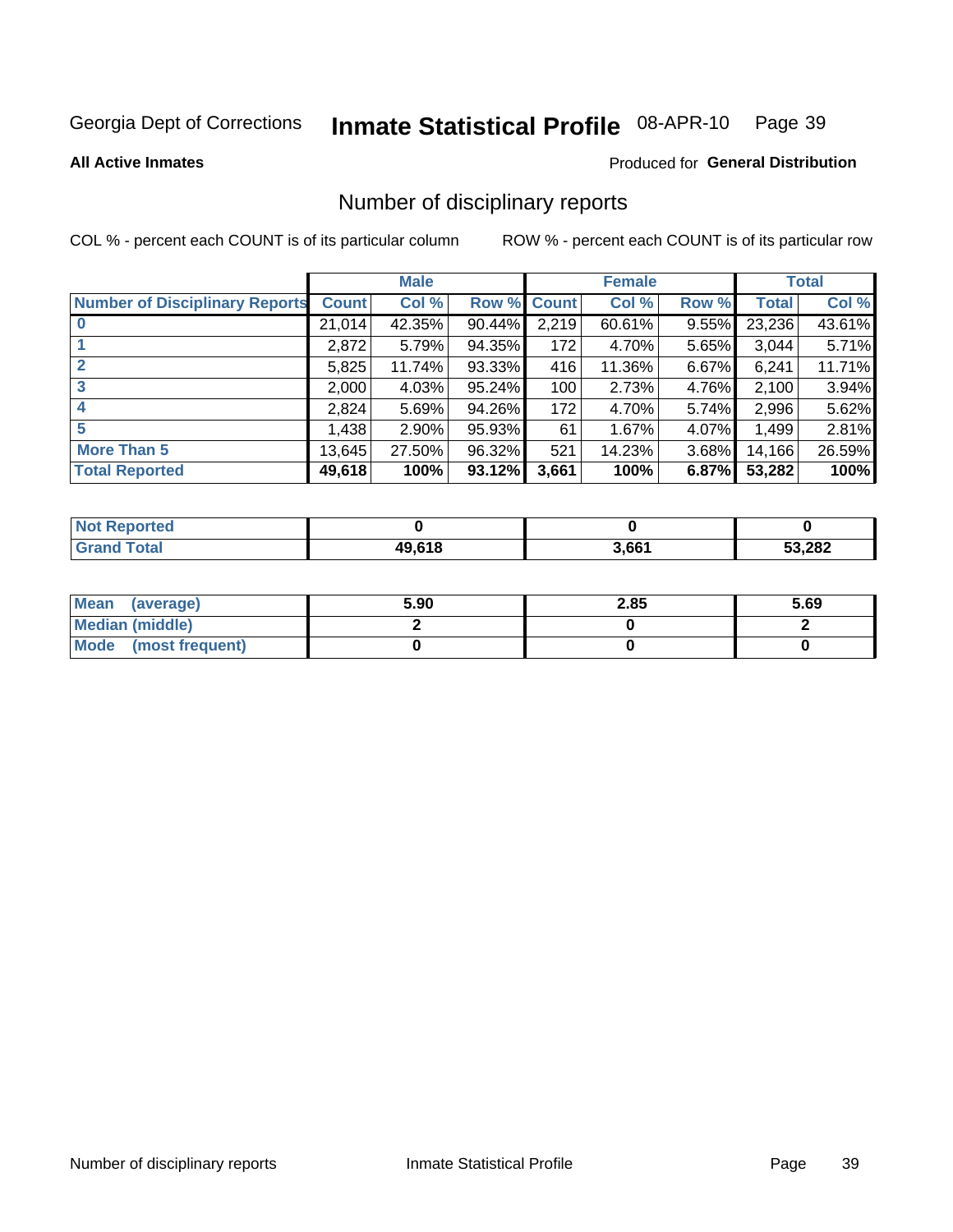### Inmate Statistical Profile 08-APR-10 Page 40

**All Active Inmates** 

# **Produced for General Distribution**

# Number of transfers

COL % - percent each COUNT is of its particular column

|                            |         | <b>Male</b> |                    |       | <b>Female</b> |          |              | <b>Total</b> |
|----------------------------|---------|-------------|--------------------|-------|---------------|----------|--------------|--------------|
| <b>Number of Transfers</b> | Count l | Col %       | <b>Row % Count</b> |       | Col %         | Row %    | <b>Total</b> | Col %        |
|                            | 2,687   | 5.42%       | 87.16%             | 396   | 10.82%        | 12.84%   | 3,083        | 5.79%        |
|                            | 6,555   | 13.21%      | 90.55%             | 683   | 18.66%        | 9.44%    | 7,239        | 13.59%       |
| $\mathbf{2}$               | 12,105  | 24.40%      | 90.12%             | 1,325 | 36.19%        | 9.86%    | 13,432       | 25.21%       |
| 3                          | 8.964   | 18.07%      | 92.66%             | 710   | 19.39%        | $7.34\%$ | 9,674        | 18.16%       |
| 4                          | 5,226   | 10.53%      | 96.17%             | 208   | 5.68%         | 3.83%    | 5,434        | 10.20%       |
| 5                          | 4,893   | $9.86\%$    | 96.00%             | 204   | 5.57%         | 4.00%    | 5,097        | 9.57%        |
| <b>More Than 5</b>         | 9,188   | 18.52%      | 98.55%             | 135   | 3.69%         | $1.45\%$ | 9,323        | 17.50%       |
| <b>Total Reported</b>      | 49,618  | 100%        | 93.12%             | 3,661 | 100%          | 6.87%    | 53,282       | 100.0%       |

| Reported<br>Not F |                   |       |        |
|-------------------|-------------------|-------|--------|
| <b>Total</b>      | <b>49618</b><br>. | 3,661 | 53,282 |

| Mean (average)       | 3.66 | 2.26 | 3.56 |
|----------------------|------|------|------|
| Median (middle)      |      |      |      |
| Mode (most frequent) |      |      |      |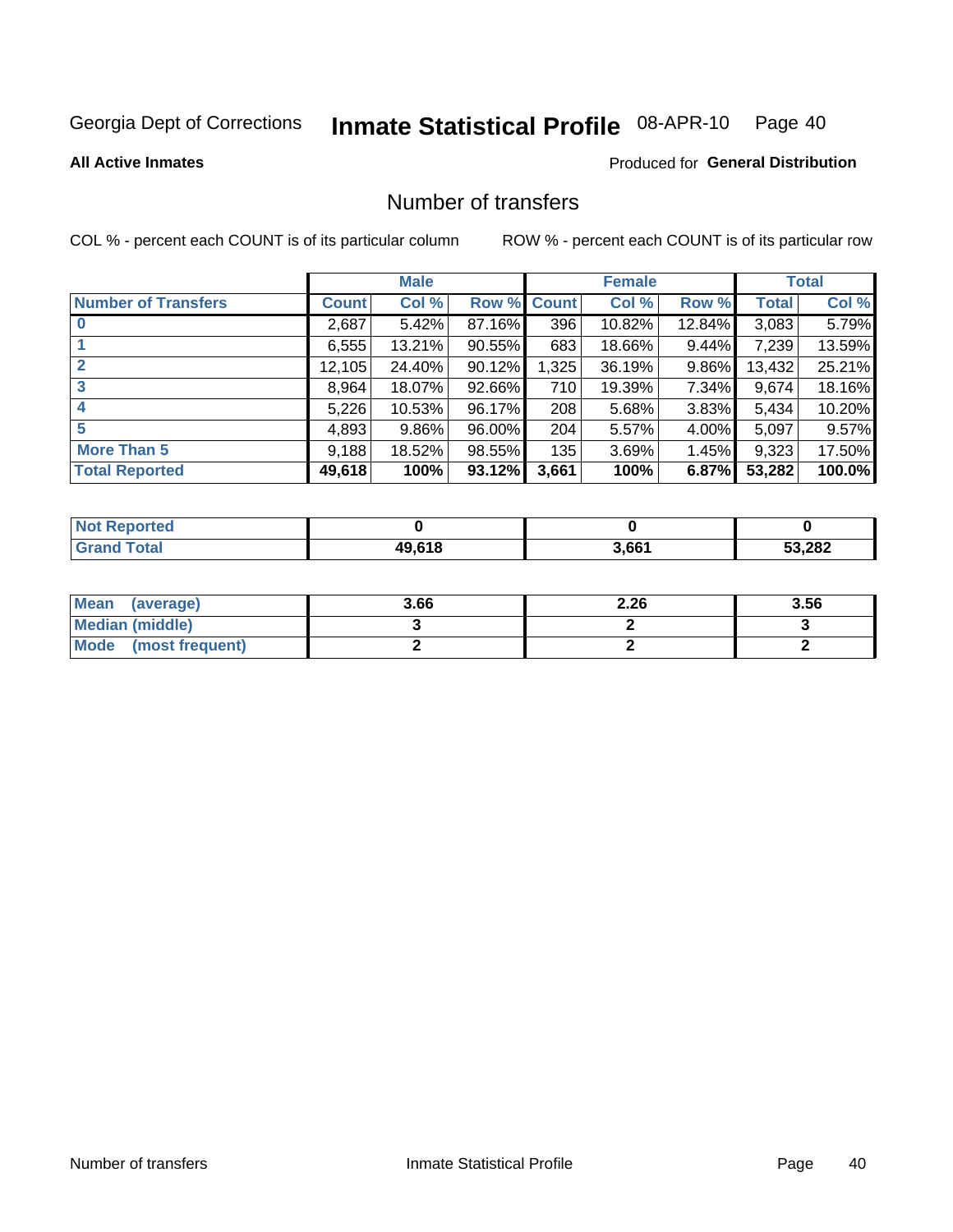### Inmate Statistical Profile 08-APR-10 Page 41

**All Active Inmates** 

# Produced for General Distribution

# Number of escapes

COL % - percent each COUNT is of its particular column

|                          |              | <b>Male</b> |             |       | <b>Female</b> |          |        | <b>Total</b> |
|--------------------------|--------------|-------------|-------------|-------|---------------|----------|--------|--------------|
| <b>Number of Escapes</b> | <b>Count</b> | Col %       | Row % Count |       | Col %         | Row %    | Total  | Col %        |
|                          | 49,287       | 99.33%      | 93.09%      | 3,653 | 99.78%        | $6.90\%$ | 52,943 | 99.36%       |
|                          | 150          | 0.30%       | 99.34%      |       | 0.03%         | 0.66%    | 151    | 0.28%        |
|                          | 165          | 0.33%       | 95.93%      |       | 0.19%         | 4.07%    | 172    | 0.32%        |
|                          | 13           | 0.03%       | 100.00%     |       |               |          | 13     | 0.02%        |
|                          | 3            | 0.01%       | 100.00%     |       |               |          | 3      | 0.01%        |
| <b>Total Reported</b>    | 49,618       | 100%        | 93.12%      | 3,661 | 100%          | $6.87\%$ | 53,282 | 100%         |

| <b>Not Reported</b> |        |       |        |
|---------------------|--------|-------|--------|
| <b>Total</b>        | 49.618 | 3,661 | 53,282 |

| Mean (average)         |  | .0 <sup>4</sup> |
|------------------------|--|-----------------|
| <b>Median (middle)</b> |  |                 |
| Mode (most frequent)   |  |                 |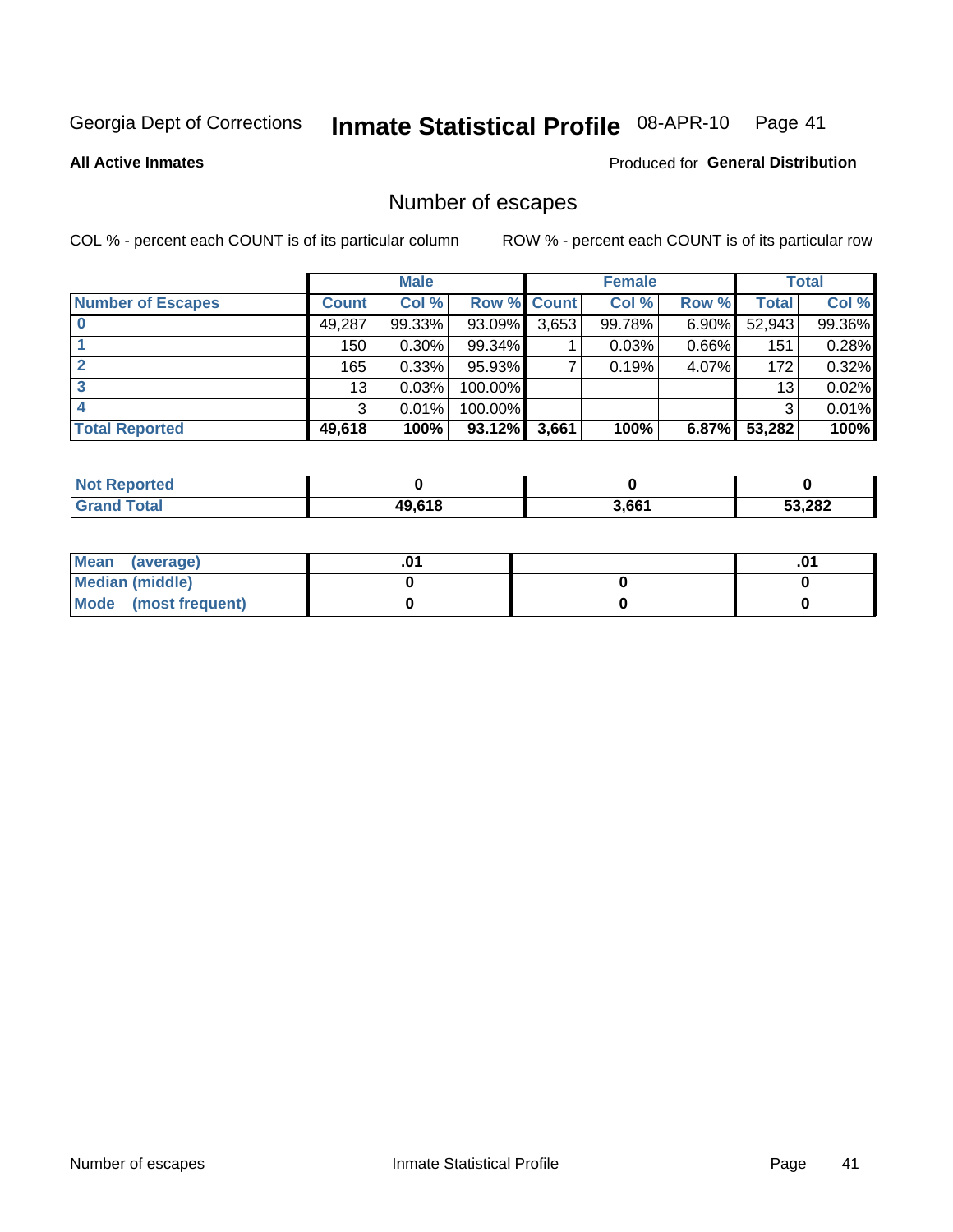### Inmate Statistical Profile 08-APR-10 Page 42

**All Active Inmates** 

### Produced for General Distribution

# Split sentences - Probation to follow

COL % - percent each COUNT is of its particular column

|                            |              | <b>Male</b> |                    |       | <b>Female</b> |          |                 | <b>Total</b> |
|----------------------------|--------------|-------------|--------------------|-------|---------------|----------|-----------------|--------------|
| <b>Probation to follow</b> | <b>Count</b> | Col%        | <b>Row % Count</b> |       | Col %         | Row %    | <b>Total</b>    | Col %        |
| <b>Yes</b>                 | 17.197       | 34.66%      | 94.08% I           | 1,080 | 29.50%        | $5.91\%$ | 18,279          | 34.31%       |
| <b>No</b>                  | 32.421       | 65.34%      | 92.62% 2,581       |       | 70.50%        |          | 7.37% 35,003    | 65.69%       |
| <b>Total Reported</b>      | 49,618       | 100%        | $93.12\%$ 3,661    |       | 100%          |          | $6.87\%$ 53,282 | 100%         |

| ,,,,,<br>лυ | 1.66' | 53,282 |
|-------------|-------|--------|
|             |       |        |

| $M$ ode<br>uent).<br>.<br><b>No</b><br><b>NC</b><br><b>NO</b> |
|---------------------------------------------------------------|
|---------------------------------------------------------------|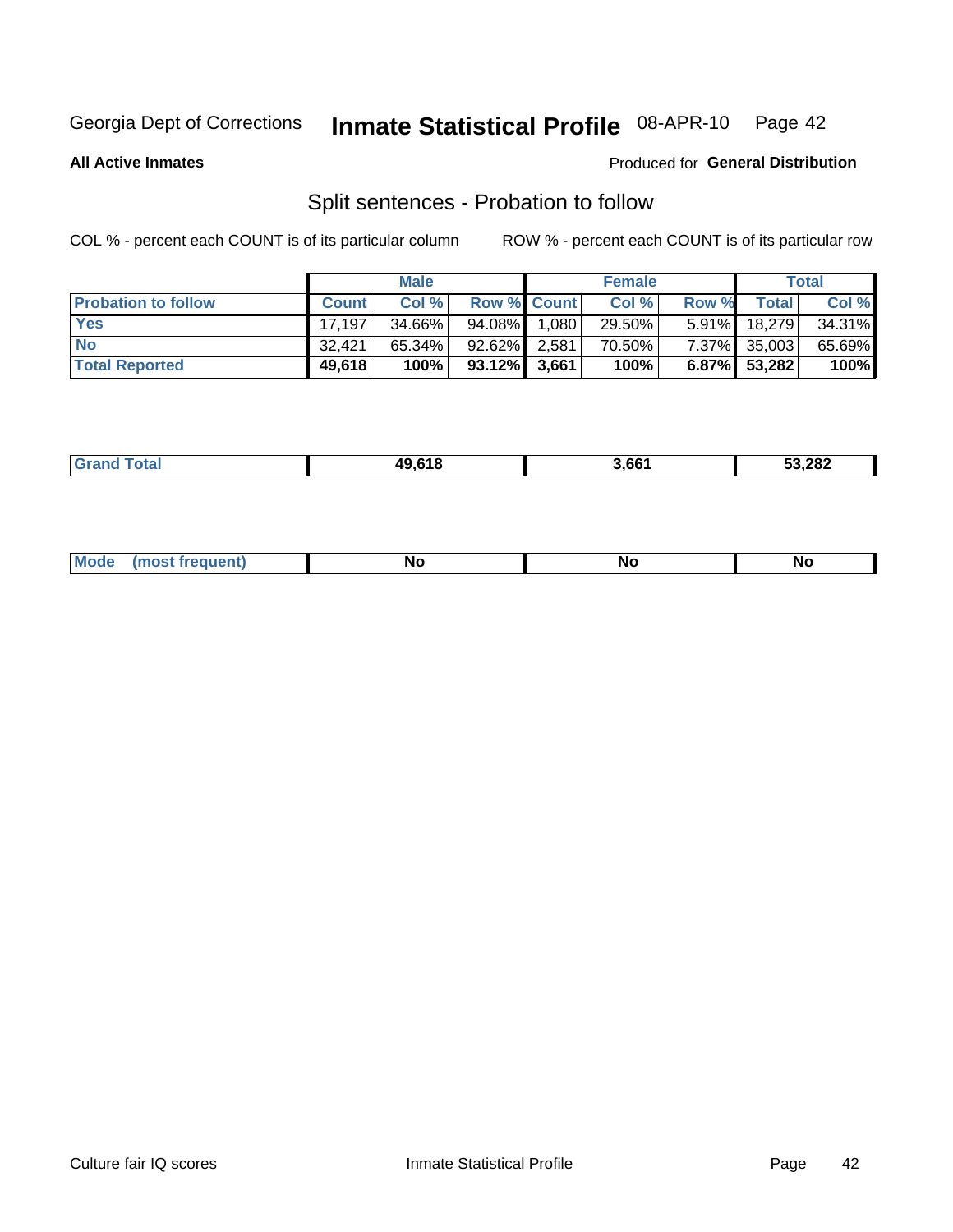### Inmate Statistical Profile 08-APR-10 Page 43

**All Active Inmates** 

### Produced for General Distribution

# Probable future release type of still active inmates

COL % - percent each COUNT is of its particular column

|                                         |              | <b>Male</b> |                    |     | <b>Female</b> |       | <b>Total</b> |        |
|-----------------------------------------|--------------|-------------|--------------------|-----|---------------|-------|--------------|--------|
| <b>Probable Future Release Type</b>     | <b>Count</b> | Col %       | <b>Row % Count</b> |     | Col %         | Row % | <b>Total</b> | Col %  |
| <b>Paroled with probation to follow</b> | 6,396        | 12.89%      | 93.65%             | 434 | 11.86%        | 6.35% | 6,830        | 12.82% |
| Paroled w/o probation to follow         | 6,452        | 13.01%      | 93.24%             | 467 | 12.76%        | 6.75% | 6,920        | 12.99% |
| <b>Maxout with probation to follow</b>  | 10.317       | 20.80%      | 94.16%             | 638 | 17.44%        | 5.82% | 10,957       | 20.57% |
| <b>Maxout w/o probation to follow</b>   | 19,230       | 38.77%      | 91.39% 1.812       |     | 49.52%        | 8.61% | 21,042       | 39.51% |
| Life, LWOP or death sentence            | 7.207        | 14.53%      | 95.90%             | 308 | 8.42%         | 4.10% | 7,515        | 14.11% |
| <b>Total Reported</b>                   | 49,602       | 100%        | $93.12\%$ 3,659    |     | 100%          | 6.87% | 53,264       | 100%   |

| .eleased    |        |       |        |
|-------------|--------|-------|--------|
| <b>otal</b> | 49,602 | 3.659 | 53,264 |

| <b>Mode (most frequent)</b> | Maxout w/o PROB follow   Maxout w/o PROB follow   Maxout w/o PROB |        |  |
|-----------------------------|-------------------------------------------------------------------|--------|--|
|                             |                                                                   | follow |  |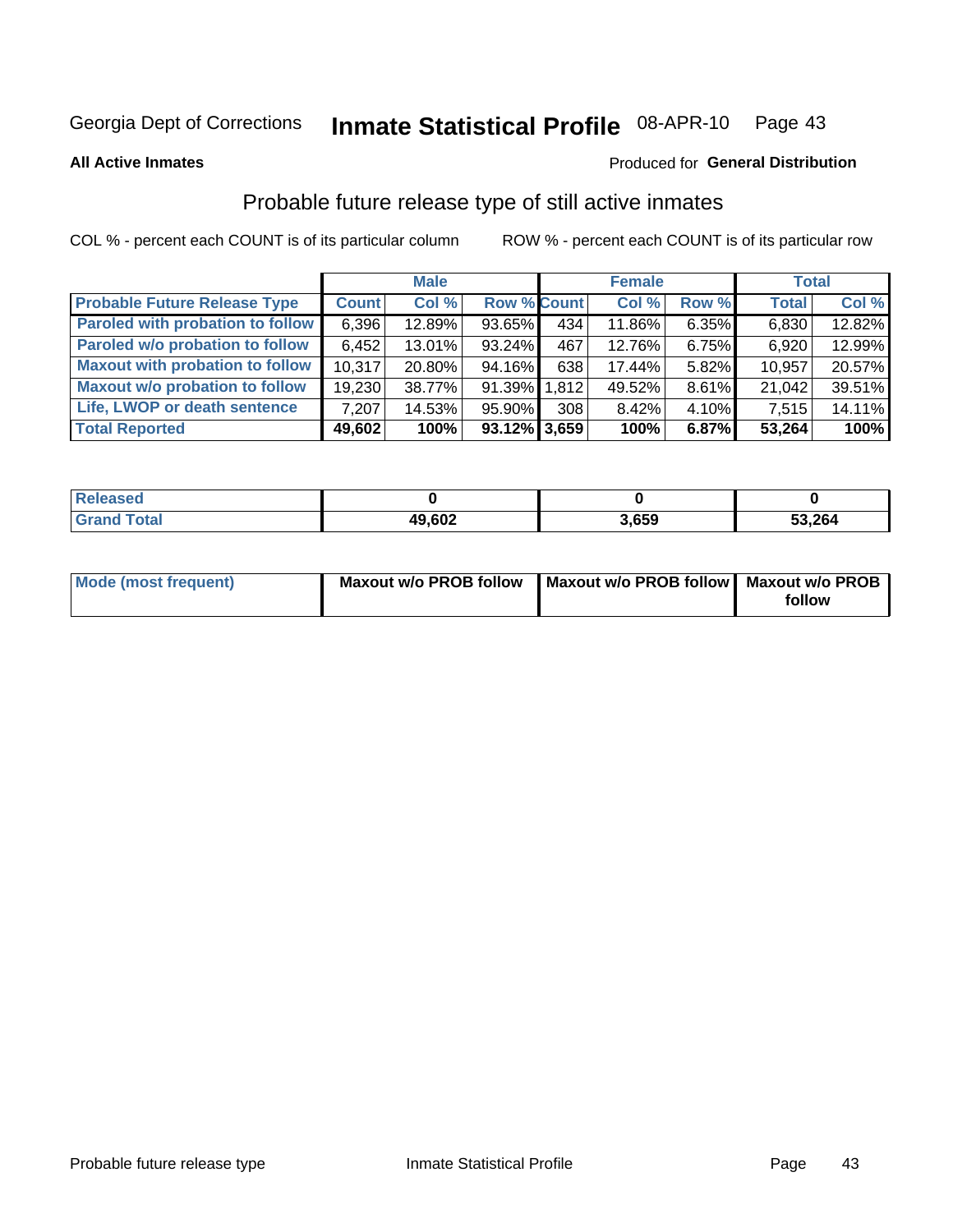# **All Active Inmates**

# **Produced for General Distribution**

# Time served in current (or last) institution

COL % - percent each COUNT is of its particular column

|                            |              | <b>Male</b> |        |              | <b>Female</b> |       |              | <b>Total</b> |
|----------------------------|--------------|-------------|--------|--------------|---------------|-------|--------------|--------------|
| <b>Time In Institution</b> | <b>Count</b> | Col %       | Row %  | <b>Count</b> | Col %         | Row % | <b>Total</b> | Col %        |
| 0 to 3 months              | 12,199       | 24.59%      | 92.55% | 982          | 26.82%        | 7.45% | 13,181       | 24.74%       |
| 3.01 to 6 months           | 7,033        | 14.17%      | 92.26% | 590          | 16.12%        | 7.74% | 7,623        | 14.31%       |
| 6.01 to 9 months           | 6,366        | 12.83%      | 93.62% | 432          | 11.80%        | 6.35% | 6,800        | 12.76%       |
| 9.01 to 12 months          | 4,540        | 9.15%       | 93.20% | 330          | 9.01%         | 6.77% | 4,871        | 9.14%        |
| 12.01 to 18 months         | 6,456        | 13.01%      | 93.97% | 414          | 11.31%        | 6.03% | 6,870        | 12.89%       |
| <b>18.01 to 24 months</b>  | 3,645        | 7.35%       | 90.78% | 370          | 10.11%        | 9.22% | 4,015        | 7.54%        |
| $2.01$ to 3 years          | 3,497        | 7.05%       | 95.23% | 175          | 4.78%         | 4.77% | 3,672        | 6.89%        |
| 3.01 to 4 years            | 1,648        | 3.32%       | 94.28% | 100          | 2.73%         | 5.72% | 1,748        | 3.28%        |
| $4.01$ to 5 years          | 1,194        | 2.41%       | 90.18% | 130          | 3.55%         | 9.82% | 1,324        | 2.48%        |
| 5.01 to 6 years            | 672          | 1.35%       | 93.59% | 46           | 1.26%         | 6.41% | 718          | 1.35%        |
| $6.01$ to 7 years          | 530          | 1.07%       | 96.89% | 17           | 0.46%         | 3.11% | 547          | 1.03%        |
| 7.01 to 8 years            | 414          | 0.83%       | 97.41% | 11           | 0.30%         | 2.59% | 425          | 0.80%        |
| $8.01$ to 9 years          | 325          | 0.66%       | 94.20% | 20           | 0.55%         | 5.80% | 345          | 0.65%        |
| 9.01 to 10 years           | 234          | 0.47%       | 95.51% | 11           | 0.30%         | 4.49% | 245          | 0.46%        |
| Over 10 years              | 865          | 1.74%       | 96.33% | 33           | 0.90%         | 3.67% | 898          | 1.69%        |
| <b>Total Reported</b>      | 49,618       | 100%        | 93.12% | 3,661        | 100%          | 6.87% | 53,282       | 100.0%       |

| Renorted<br><b>Not</b> |        |       |        |
|------------------------|--------|-------|--------|
| Total                  | 49,618 | 3.66' | 53.282 |

| <b>Mean</b><br>(average) | 25 months | 15 months | 24 months |  |
|--------------------------|-----------|-----------|-----------|--|
| Median (middle)          | 9 months  | 8 months  | 9 months  |  |
| Mode<br>(most frequent)  | 0 months  | months    | ∖ months  |  |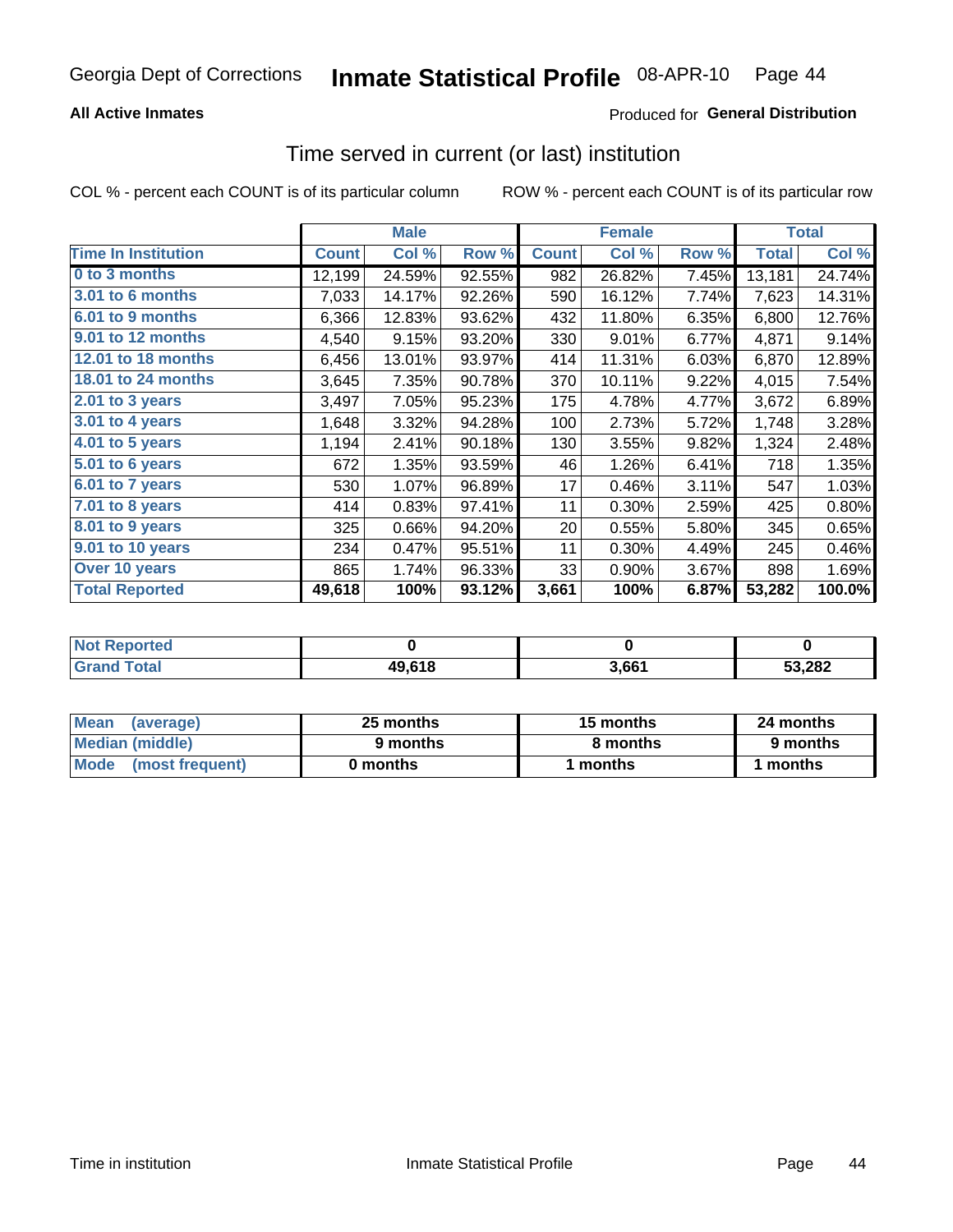### Inmate Statistical Profile 08-APR-10 Page 45

### **All Active Inmates**

### Produced for General Distribution

# Highest grade level attained

COL % - percent each COUNT is of its particular column

|                              |              | <b>Male</b> |         |                | <b>Female</b> |        |              | <b>Total</b> |
|------------------------------|--------------|-------------|---------|----------------|---------------|--------|--------------|--------------|
| <b>Grade Level</b>           | <b>Count</b> | Col %       | Row %   | <b>Count</b>   | Col %         | Row %  | <b>Total</b> | Col %        |
| No school at all             | 37           | 0.08%       | 97.37%  | 1              | 0.03%         | 2.63%  | 38           | 0.07%        |
| <b>Grade 1</b>               | 47           | 0.10%       | 95.92%  | $\overline{2}$ | 0.06%         | 4.08%  | 49           | 0.09%        |
| Grade 2                      | 81           | 0.17%       | 98.78%  | 1              | 0.03%         | 1.22%  | 82           | 0.16%        |
| Grade 3                      | 125          | 0.25%       | 95.42%  | $\,6$          | 0.17%         | 4.58%  | 131          | 0.25%        |
| Grade 4                      | 161          | 0.33%       | 95.83%  | $\overline{7}$ | 0.19%         | 4.17%  | 168          | 0.32%        |
| Grade 5                      | 199          | 0.41%       | 90.05%  | 22             | 0.61%         | 9.95%  | 221          | 0.42%        |
| Grade 6                      | 748          | 1.52%       | 95.90%  | 32             | 0.89%         | 4.10%  | 780          | 1.48%        |
| <b>Grade 7</b>               | 1,055        | 2.15%       | 94.79%  | 57             | 1.58%         | 5.12%  | 1,113        | 2.11%        |
| Grade 8                      | 3,848        | 7.84%       | 93.53%  | 266            | 7.38%         | 6.47%  | 4,114        | 7.81%        |
| Grade 9                      | 6,682        | 13.61%      | 94.35%  | 399            | 11.07%        | 5.63%  | 7,082        | 13.44%       |
| Grade 10                     | 8,949        | 18.23%      | 95.27%  | 444            | 12.32%        | 4.73%  | 9,393        | 17.82%       |
| Grade 11                     | 8,598        | 17.51%      | 94.78%  | 474            | 13.16%        | 5.22%  | 9,072        | 17.22%       |
| <b>Grade 12 or GED</b>       | 13,359       | 27.21%      | 92.14%  | 1,139          | 31.61%        | 7.86%  | 14,498       | 27.51%       |
| Some tech school             | 353          | 0.72%       | 88.47%  | 46             | 1.28%         | 11.53% | 399          | 0.76%        |
| <b>Completed tech school</b> | 442          | 0.90%       | 85.99%  | 71             | 1.97%         | 13.81% | 514          | 0.98%        |
| College, 1 year              | 1,344        | 2.74%       | 86.99%  | 201            | 5.58%         | 13.01% | 1,545        | 2.93%        |
| College, 2 year              | 1,805        | 3.68%       | 87.83%  | 250            | 6.94%         | 12.17% | 2,055        | 3.90%        |
| College, 3 year              | 480          | 0.98%       | 90.06%  | 53             | 1.47%         | 9.94%  | 533          | 1.01%        |
| <b>Bachelor's degree</b>     | 621          | 1.27%       | 85.30%  | 107            | 2.97%         | 14.70% | 728          | 1.38%        |
| <b>Master's degree</b>       | 113          | 0.23%       | 84.33%  | 21             | 0.58%         | 15.67% | 134          | 0.25%        |
| Ph.D. degree                 | 18           | 0.04%       | 94.74%  | 1              | 0.03%         | 5.26%  | 19           | 0.04%        |
| Law degree                   | 15           | 0.03%       | 83.33%  | 3              | 0.08%         | 16.67% | 18           | 0.03%        |
| <b>Medical degree</b>        | 10           | 0.02%       | 100.00% |                |               |        | 10           | 0.02%        |
| <b>Total Reported</b>        | 49,090       | 100%        | 93.16%  | 3,603          | 100%          | 6.84%  | 52,696       | 100%         |

| meo | につの<br>ว∠๐ | 58    | 586    |
|-----|------------|-------|--------|
|     | 10 61 P    | 3.661 | 53,282 |

| Mean<br>(average)              | 10.65           | 11.23           | 10.69                    |
|--------------------------------|-----------------|-----------------|--------------------------|
| Median (middle)                | Grade 11        | Grade 12 or GED | Grade 11                 |
| <b>Mode</b><br>(most frequent) | Grade 12 or GED | Grade 12 or GED | <b>I</b> Grade 12 or GED |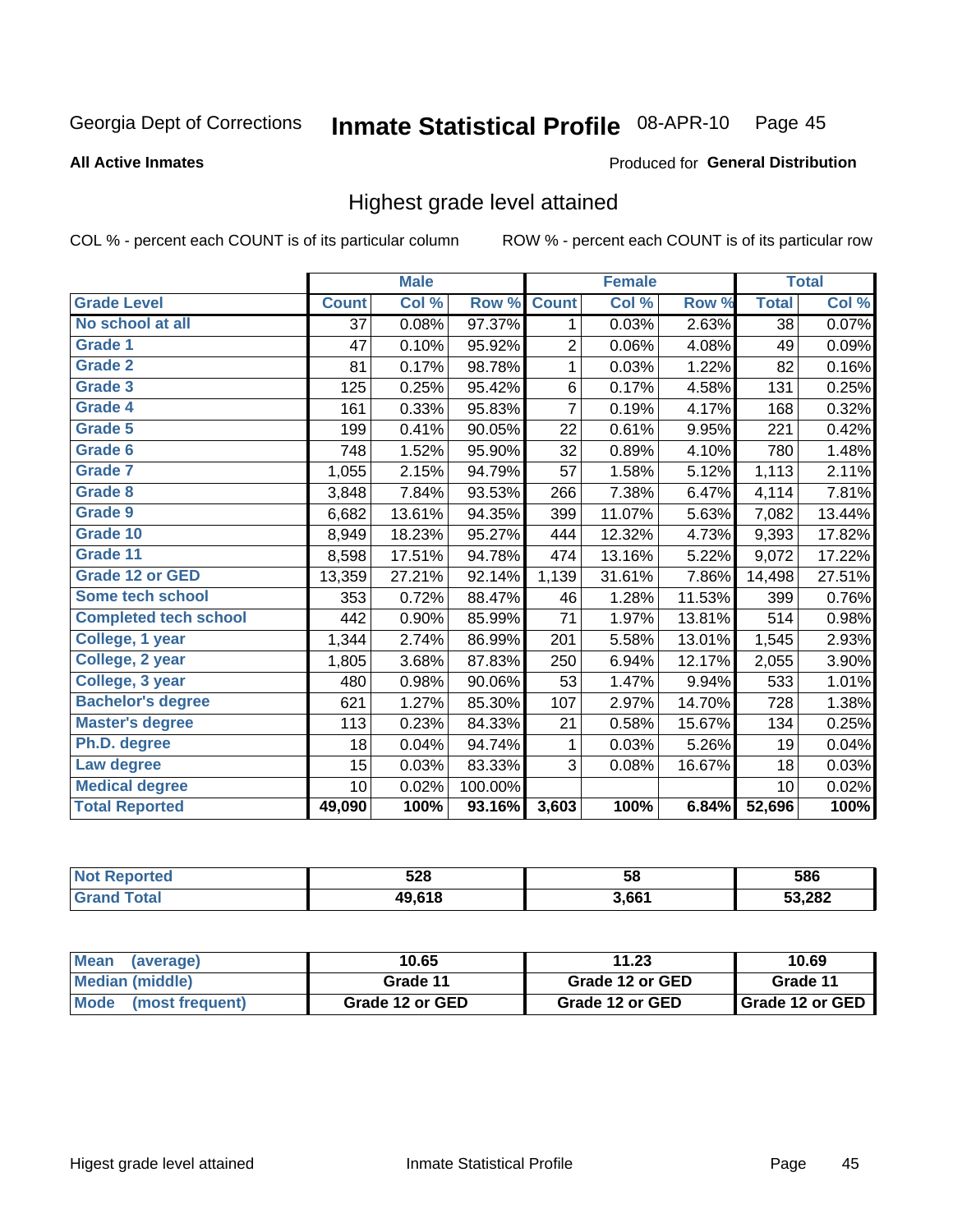### Inmate Statistical Profile 08-APR-10 Page 46

**All Active Inmates** 

### Produced for General Distribution

# Culture fair IQ scores

COL % - percent each COUNT is of its particular column

|                       |                 | <b>Male</b> |             |       | <b>Female</b> |        |        | <b>Total</b> |
|-----------------------|-----------------|-------------|-------------|-------|---------------|--------|--------|--------------|
| <b>IQ Scores</b>      | <b>Count</b>    | Col %       | Row % Count |       | Col %         | Row %  | Total  | Col %        |
| $60 - 69$             | ,461            | 3.17%       | 94.44%      | 86    | 2.86%         | 5.56%  | 1,547  | 3.15%        |
| $70 - 79$             | 3,727           | 8.10%       | 93.22%      | 271   | 9.01%         | 6.78%  | 3,998  | 8.15%        |
| $80 - 89$             | 7,135           | 15.50%      | 90.50%      | 749   | 24.91%        | 9.50%  | 7,884  | 16.08%       |
| $90 - 99$             | 12,121          | 26.34%      | 92.15%      | 1,030 | 34.25%        | 7.83%  | 13,153 | 26.82%       |
| $100 - 109$           | 12,293          | 26.71%      | 96.63%      | 428   | 14.23%        | 3.36%  | 12,722 | 25.94%       |
| $110 - 119$           | 7,645           | 16.61%      | 97.23%      | 218   | 7.25%         | 2.77%  | 7,863  | 16.04%       |
| $120 - 129$           | ,561            | 3.39%       | 92.59%      | 125   | 4.16%         | 7.41%  | 1,686  | 3.44%        |
| $130 - 139$           | 64              | 0.14%       | 48.85%      | 67    | 2.23%         | 51.15% | 131    | 0.27%        |
| 140 & Up              | 18 <sup>1</sup> | 0.04%       | 35.29%      | 33    | 1.10%         | 64.71% | 51     | 0.10%        |
| <b>Total Reported</b> | 46,025          | 100%        | 93.86%      | 3,007 | 100%          | 6.13%  | 49,035 | 100%         |

| <b>Not Reported</b>         | 2,910  | 418   | 3,328  |
|-----------------------------|--------|-------|--------|
| <b>Not Valid (under 60)</b> | 683    | 236   | 919    |
| <b>Grand Total</b>          | 49,618 | 3,661 | 53,282 |

| <b>Mean</b><br>(average) | 98  | 96 | 97 |
|--------------------------|-----|----|----|
| <b>Median (middle)</b>   | 99  | 94 | 99 |
| Mode<br>(most frequent)  | 103 | 94 | 99 |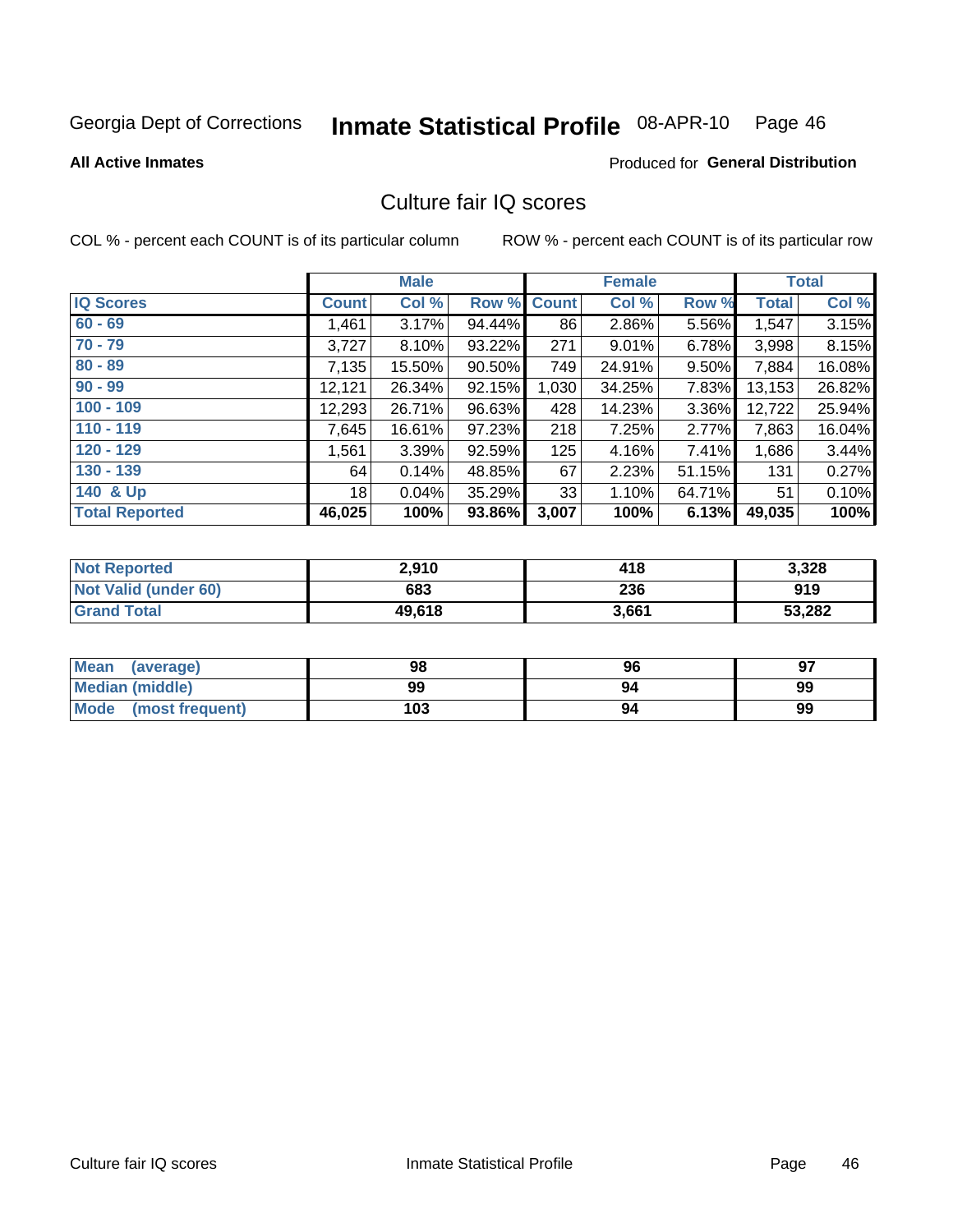### Inmate Statistical Profile 08-APR-10 Page 47

**All Active Inmates** 

### Produced for General Distribution

# Wide Range Achievement Test (WRAT) reading score

COL % - percent each COUNT is of its particular column

|                           |              | <b>Male</b> |        |              | <b>Female</b> |        |              | <b>Total</b> |
|---------------------------|--------------|-------------|--------|--------------|---------------|--------|--------------|--------------|
| <b>WRAT Reading Score</b> | <b>Count</b> | Col %       | Row %  | <b>Count</b> | Col %         | Row %  | <b>Total</b> | Col %        |
| $0.1$ to $0.9$            | 965          | 2.07%       | 98.37% | 16           | 0.49%         | 1.63%  | 981          | 1.96%        |
| 1.0 to 1.9                | 1,205        | 2.58%       | 97.41% | 32           | 0.98%         | 2.59%  | 1,237        | 2.48%        |
| 2.0 to 2.9                | 2,156        | 4.62%       | 96.21% | 85           | 2.62%         | 3.79%  | 2,241        | 4.49%        |
| 3.0 to 3.9                | 3,811        | 8.16%       | 95.39% | 184          | 5.66%         | 4.61%  | 3,995        | 8.00%        |
| 4.0 to 4.9                | 4,461        | 9.56%       | 94.73% | 248          | 7.63%         | 5.27%  | 4,709        | 9.43%        |
| 5.0 t0 5.9                | 3,858        | 8.26%       | 95.02% | 202          | 6.22%         | 4.98%  | 4,060        | 8.13%        |
| 6.0 to 6.9                | 4,107        | 8.80%       | 93.94% | 265          | 8.16%         | 6.06%  | 4,372        | 8.75%        |
| 7.0 to 7.9                | 1,851        | 3.96%       | 93.72% | 124          | 3.82%         | 6.28%  | 1,975        | 3.95%        |
| 8.0 to 8.9                | 3,719        | 7.97%       | 94.03% | 236          | 7.26%         | 5.97%  | 3,955        | 7.92%        |
| 9.0 to 9.9                | 2,850        | 6.10%       | 95.00% | 150          | 4.62%         | 5.00%  | 3,000        | 6.01%        |
| 10.0 to 10.9              | 2,673        | 5.73%       | 92.52% | 215          | 6.62%         | 7.44%  | 2,889        | 5.79%        |
| 11.0 to 11.9              | 3,298        | 7.06%       | 90.75% | 336          | 10.34%        | 9.25%  | 3,634        | 7.28%        |
| 12.0 to 12.9              | 9,789        | 20.97%      | 91.25% | 937          | 28.84%        | 8.73%  | 10,728       | 21.48%       |
| 13                        | 1,943        | 4.16%       | 89.87% | 219          | 6.74%         | 10.13% | 2,162        | 4.33%        |
| <b>Total Reported</b>     | 46,686       | 100%        | 93.49% | 3,249        | 100%          | 6.51%  | 49,938       | 100%         |

| `ortea∶<br>' NOT L | 2,932  | $\mathbf{A}$<br>T I 4 | 3,344  |
|--------------------|--------|-----------------------|--------|
| $F0$ tal           | 49.618 | 3,661                 | 53,282 |

| Mean<br>(average)    | 8.05       | 9.26 | 8.13 |
|----------------------|------------|------|------|
| Median (middle)      | י ה<br>0.Z | 10.2 | 0.Z  |
| Mode (most frequent) | 12.9       | 12.9 | 12.9 |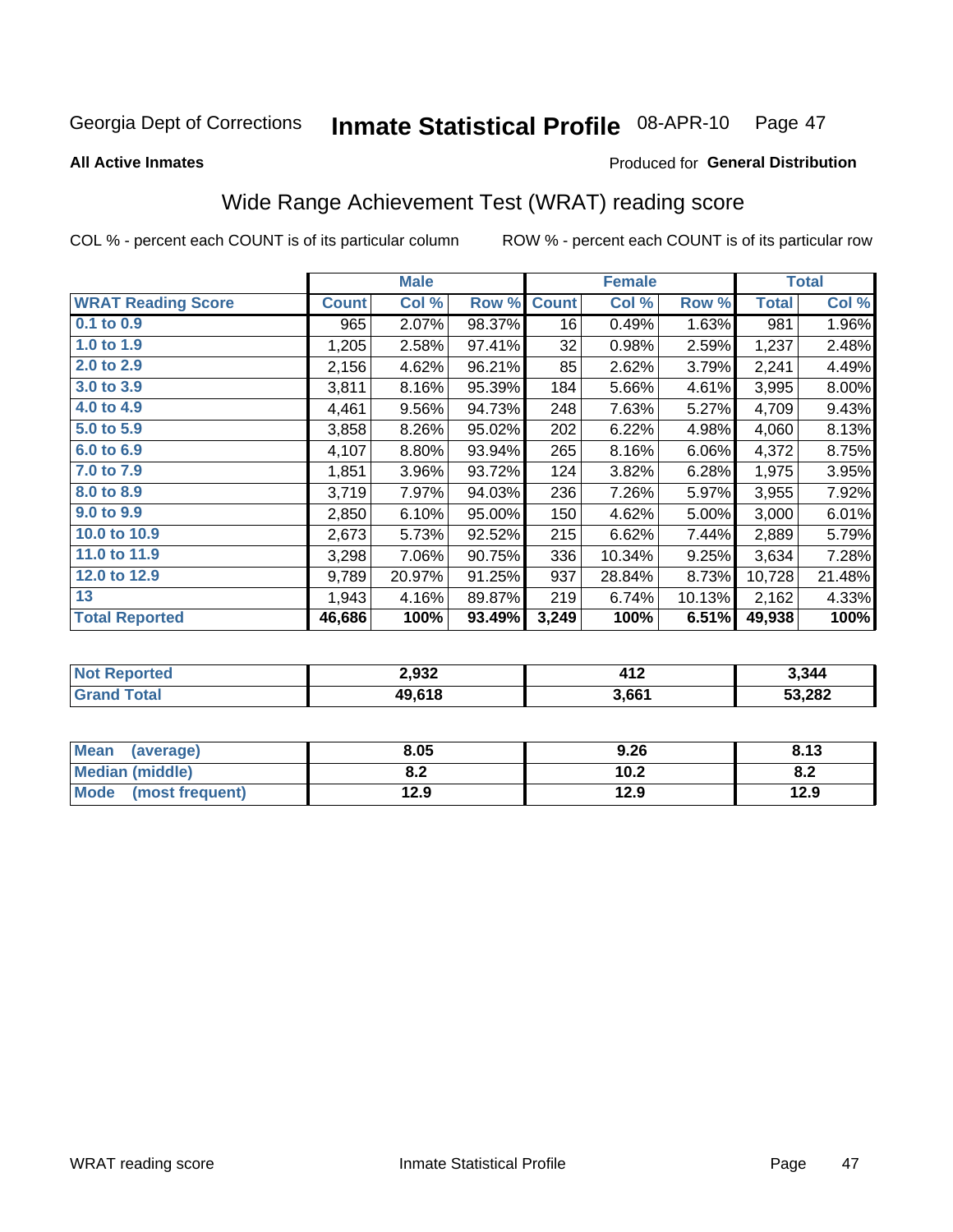### Inmate Statistical Profile 08-APR-10 Page 48

**All Active Inmates** 

### Produced for General Distribution

# Wide Range Achievement Test (WRAT) math score

COL % - percent each COUNT is of its particular column

|                              |              | <b>Male</b> |        |              | <b>Female</b> |        |              | <b>Total</b>       |
|------------------------------|--------------|-------------|--------|--------------|---------------|--------|--------------|--------------------|
| <b>WRAT Mathematic Score</b> | <b>Count</b> | Col %       | Row %  | <b>Count</b> | Col %         | Row %  | <b>Total</b> | Col %              |
| $0.1$ to $0.9$               | 128          | 0.27%       | 97.71% | 3            | 0.09%         | 2.29%  | 131          | 0.26%              |
| 1.0 to 1.9                   | 311          | 0.67%       | 95.99% | 13           | 0.40%         | 4.01%  | 324          | 0.65%              |
| 2.0 to 2.9                   | 1,163        | 2.49%       | 94.94% | 62           | 1.91%         | 5.06%  | 1,225        | 2.45%              |
| 3.0 to 3.9                   | 2,773        | 5.94%       | 96.12% | 112          | 3.45%         | 3.88%  | 2,885        | 5.78%              |
| 4.0 to 4.9                   | 5,554        | 11.89%      | 95.25% | 277          | 8.53%         | 4.75%  | 5,831        | 11.67%             |
| 5.0 to 5.9                   | 6,966        | 14.92%      | 94.74% | 386          | 11.88%        | 5.25%  | 7,353        | 14.72%             |
| 6.0 to 6.9                   | 10,199       | 21.84%      | 94.22% | 626          | 19.27%        | 5.78%  | 10,825       | 21.67%             |
| 7.0 to 7.9                   | 5,128        | 10.98%      | 94.61% | 292          | 8.99%         | 5.39%  | 5,420        | 10.85%             |
| 8.0 to 8.9                   | 4,089        | 8.76%       | 90.44% | 431          | 13.27%        | 9.53%  | 4,521        | 9.05%              |
| 9.0 to 9.9                   | 3,079        | 6.59%       | 93.36% | 219          | 6.74%         | 6.64%  | 3,298        | 6.60%              |
| 10.0 to 10.9                 | 1,355        | 2.90%       | 96.65% | 47           | 1.45%         | 3.35%  | 1,402        | 2.81%              |
| 11.0 to 11.9                 | 1,701        | 3.64%       | 90.96% | 169          | 5.20%         | 9.04%  | 1,870        | 3.74%              |
| 12.0 to 12.9                 | 4,015        | 8.60%       | 87.45% | 575          | 17.70%        | 12.52% | 4,591        | 9.19%              |
| 13                           | 236          | 0.51%       | 86.76% | 36           | 1.11%         | 13.24% | 272          | 0.54%              |
| <b>Total Reported</b>        | 46,697       | 100%        | 93.49% | 3,248        | 100%          | 6.50%  | 49,948       | $\overline{100\%}$ |
|                              |              |             |        |              |               |        |              |                    |

| <b>Not Reported</b> | 2,921  | $\mathbf{A}$<br>4 I J | 3,334  |
|---------------------|--------|-----------------------|--------|
| <b>Grand Total</b>  | 49,618 | 3,661                 | 53,282 |

| Mean (average)         | 7.13 | 8.04 | 7.19 |
|------------------------|------|------|------|
| <b>Median (middle)</b> | ง. ว | 74   | o.o  |
| Mode (most frequent)   | 6.9  | 12.9 | 6.9  |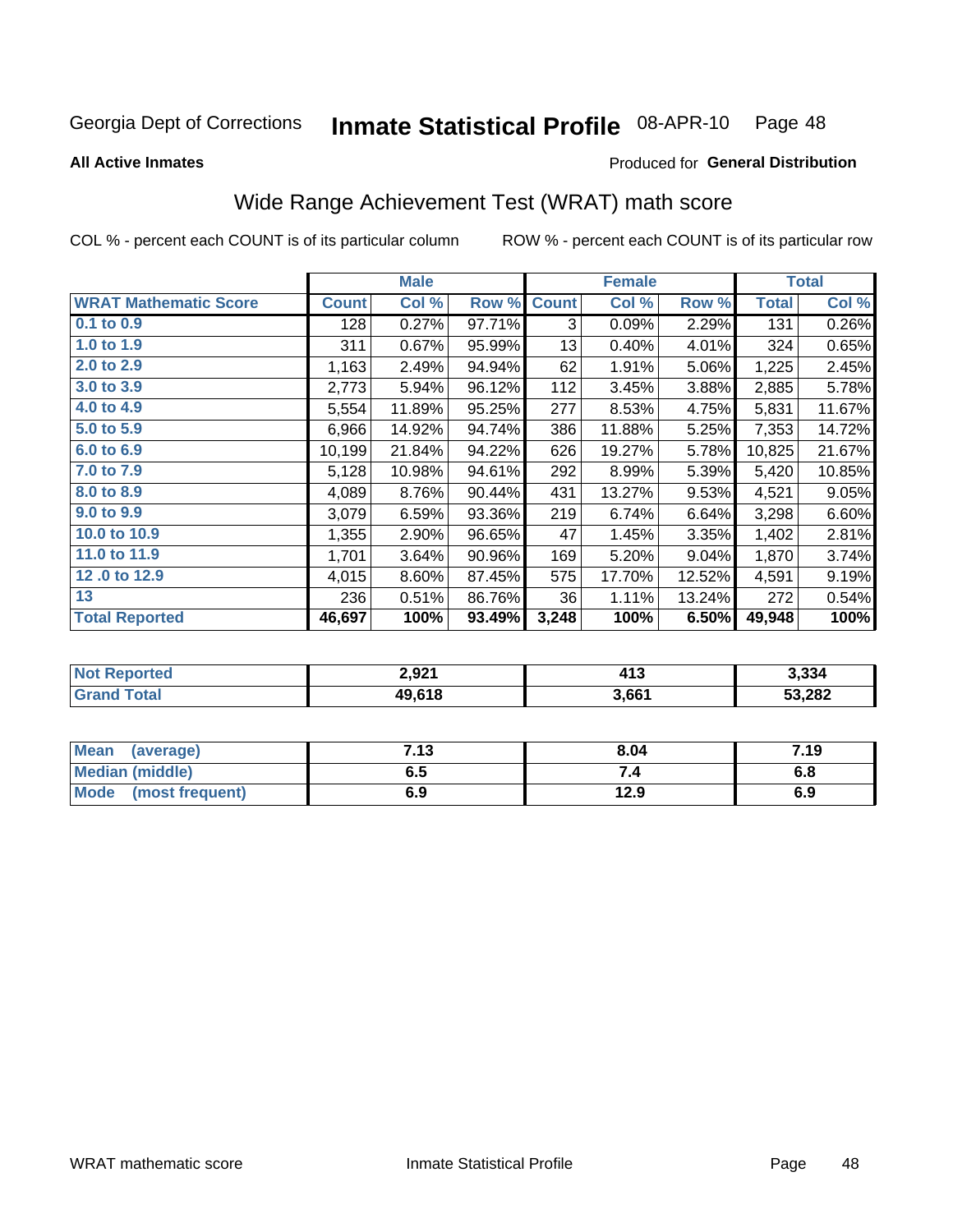### Inmate Statistical Profile 08-APR-10 Page 49

### **All Active Inmates**

### Produced for General Distribution

# Wide Range Achievement Test (WRAT) spelling score

COL % - percent each COUNT is of its particular column

|                            |              | <b>Male</b> |        |              | <b>Female</b> |        |              | <b>Total</b> |
|----------------------------|--------------|-------------|--------|--------------|---------------|--------|--------------|--------------|
| <b>WRAT Spelling Score</b> | <b>Count</b> | Col %       | Row %  | <b>Count</b> | Col %         | Row %  | <b>Total</b> | Col %        |
| $0.1$ to $0.9$             | 1,076        | 2.30%       | 98.18% | 20           | 0.62%         | 1.82%  | 1,096        | 2.19%        |
| 1.0 to 1.9                 | 1,816        | 3.89%       | 98.32% | 31           | 0.95%         | 1.68%  | 1,847        | 3.70%        |
| 2.0 to 2.9                 | 3,098        | 6.63%       | 97.91% | 65           | 2.00%         | 2.05%  | 3,164        | 6.33%        |
| 3.0 to 3.9                 | 3,837        | 8.22%       | 96.67% | 132          | 4.06%         | 3.33%  | 3,969        | 7.95%        |
| 4.0 to 4.9                 | 3,898        | 8.35%       | 96.51% | 141          | 4.34%         | 3.49%  | 4,039        | 8.09%        |
| 5.0 to 5.9                 | 5,453        | 11.68%      | 94.98% | 288          | 8.86%         | 5.02%  | 5,741        | 11.49%       |
| 6.0 to 6.9                 | 4,961        | 10.62%      | 94.95% | 264          | 8.12%         | 5.05%  | 5,225        | 10.46%       |
| 7.0 to 7.9                 | 3,938        | 8.43%       | 93.19% | 288          | 8.86%         | 6.81%  | 4,226        | 8.46%        |
| 8.0 to 8.9                 | 3,695        | 7.91%       | 92.70% | 291          | 8.95%         | 7.30%  | 3,986        | 7.98%        |
| 9.0 to 9.9                 | 2,701        | 5.78%       | 93.46% | 189          | 5.82%         | 6.54%  | 2,890        | 5.79%        |
| 10.0 to 10.9               | 2,586        | 5.54%       | 93.32% | 184          | 5.66%         | 6.64%  | 2,771        | 5.55%        |
| 11.0 to 11.9               | 2,587        | 5.54%       | 90.42% | 274          | 8.43%         | 9.58%  | 2,861        | 5.73%        |
| 12.0 to 12.9               | 6,128        | 13.12%      | 86.55% | 951          | 29.26%        | 13.43% | 7,080        | 14.17%       |
| 13                         | 921          | 1.97%       | 87.46% | 132          | 4.06%         | 12.54% | 1,053        | 2.11%        |
| <b>Total Reported</b>      | 46,695       | 100%        | 93.49% | 3,250        | 100%          | 6.51%  | 49,948       | 100%         |

| <b>Not Reported</b> | 2,923  | .     | 3,334  |
|---------------------|--------|-------|--------|
| <b>Grand Total</b>  | 49,618 | 3,661 | 53,282 |

| <b>Mean</b><br>(average) | 7.04<br>.Z I | 9.20 | 7.34 |
|--------------------------|--------------|------|------|
| Median (middle)          |              | 9.6  | ν.,  |
| Mode<br>(most frequent)  | 12.9         | 12.9 | 12.9 |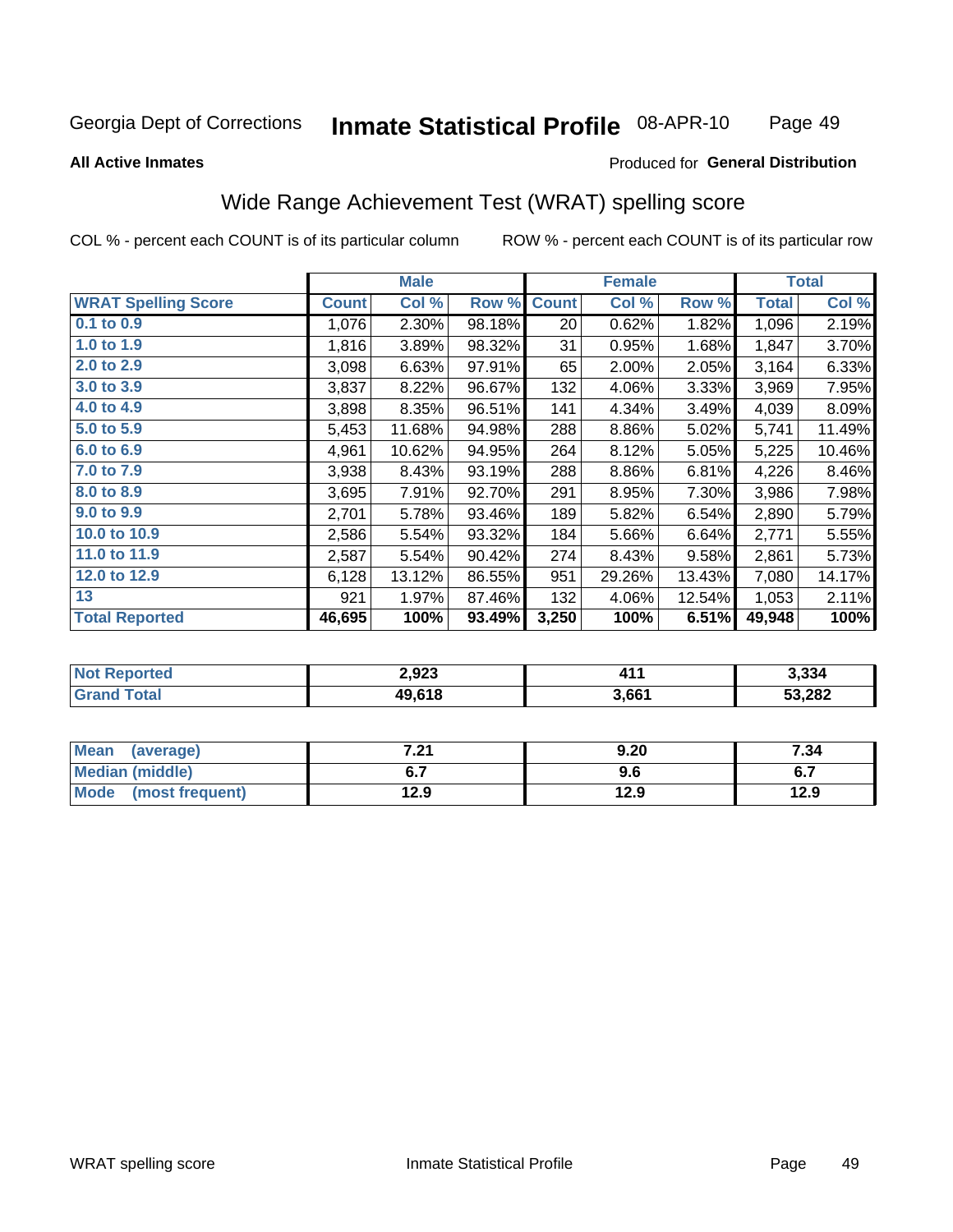## **All Active Inmates**

## Produced for General Distribution

# Scope of substance abuse - summary

COL % - percent each COUNT is of its particular column

|                        |              | <b>Male</b> |           |              | <b>Female</b> |          |              | <b>Total</b> |
|------------------------|--------------|-------------|-----------|--------------|---------------|----------|--------------|--------------|
| <b>Substance Abuse</b> | <b>Count</b> | Col %       | Row %     | <b>Count</b> | Col %         | Row %    | <b>Total</b> | Col %        |
| <b>None</b>            | 22,137       | 44.61%      | 92.58%    | 1,773        | 48.43%        | $7.41\%$ | 23,912       | 44.88%       |
| <b>Drugs only</b>      | 15,177       | 30.59%      | 90.63%    | .568         | 42.83%        | $9.36\%$ | 16,746       | 31.43%       |
| <b>Alcohol only</b>    | 2.973        | $5.99\%$    | $97.92\%$ | 63           | 1.72%         | $2.08\%$ | 3,036        | 5.70%        |
| Drugs and alcohol      | 9,331        | 18.81%      | 97.32%    | 257          | 7.02%         | 2.68%    | 9,588        | 17.99%       |
| <b>Total Reported</b>  | 49,618       | 100%        | $93.12\%$ | 3,661        | 100%          | 6.87%    | 53,282       | 100%         |

| <b>Not Reported</b> |        |       |        |
|---------------------|--------|-------|--------|
| <b>Grand Total</b>  | 49.618 | 3,661 | 53,282 |

|  | M<br>nuemi | None | <b>IODE</b><br>NIJ | None |
|--|------------|------|--------------------|------|
|--|------------|------|--------------------|------|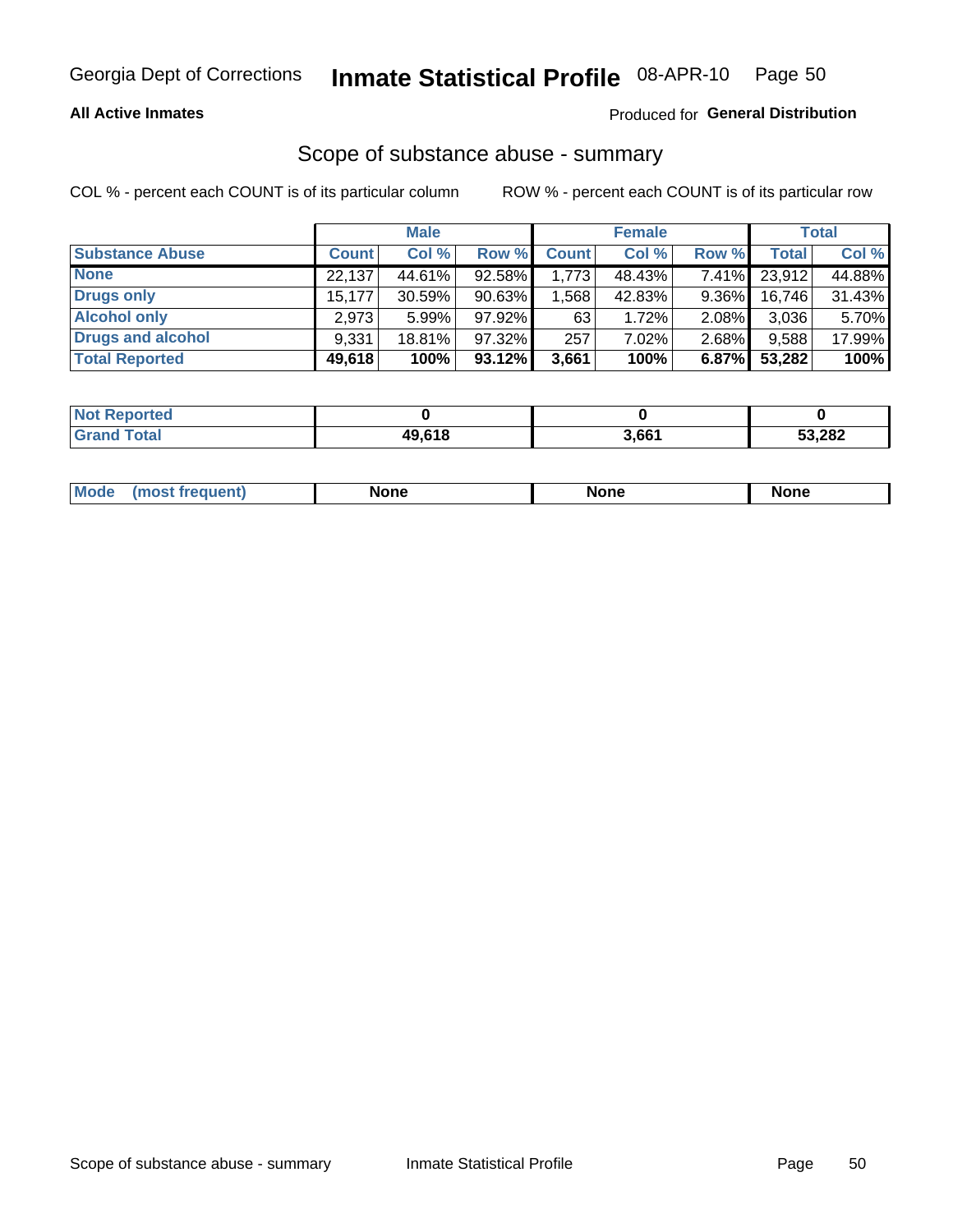# **All Active Inmates**

# **Produced for General Distribution**

# Scope of substance abuse - detail

COL % - percent each COUNT is of its particular column

|                                      |              | <b>Male</b> |        |              | <b>Female</b> |        |              | <b>Total</b> |
|--------------------------------------|--------------|-------------|--------|--------------|---------------|--------|--------------|--------------|
| <b>Substance Abuse</b>               | <b>Count</b> | Col %       | Row %  | <b>Count</b> | Col %         | Row %  | <b>Total</b> | Col %        |
| No drug or alcohol problems          | 22,137       | 44.61%      | 92.58% | 1,773        | 48.43%        | 7.41%  | 23,912       | 44.88%       |
| Drug addiction but no alcohol        | 246          | 0.50%       | 80.92% | 58           | 1.58%         | 19.08% | 304          | 0.57%        |
| <b>Drug addiction and alcohol</b>    | 105          | 0.21%       | 98.13% | 2            | 0.05%         | 1.87%  | 107          | 0.20%        |
| <b>labuse</b>                        |              |             |        |              |               |        |              |              |
| <b>Drug addiction and alcoholism</b> | 68           | 0.14%       | 93.15% | 5            | 0.14%         | 6.85%  | 73           | 0.14%        |
| No drug problem but alcohol          | 2,457        | 4.95%       | 98.83% | 29           | 0.79%         | 1.17%  | 2,486        | 4.67%        |
| <b>labuse</b>                        |              |             |        |              |               |        |              |              |
| No drug problem but alcoholism       | 516          | 1.04%       | 93.82% | 34           | 0.93%         | 6.18%  | 550          | 1.03%        |
| Drug experiment but no alcohol       | 7,016        | 14.14%      | 95.91% | 299          | 8.17%         | 4.09%  | 7,315        | 13.73%       |
| <b>Drug experiment &amp; alcohol</b> | 1,330        | 2.68%       | 98.59% | 19           | 0.52%         | 1.41%  | 1,349        | 2.53%        |
| abuse                                |              |             |        |              |               |        |              |              |
| Drug experiment & alcoholism         | 453          | 0.91%       | 95.57% | 21           | 0.57%         | 4.43%  | 474          | 0.89%        |
| Drug abuse but no alcohol            | 7,915        | 15.95%      | 86.72% | 1,211        | 33.08%        | 13.27% | 9,127        | 17.13%       |
| Drug abuse and alcohol abuse         | 6,309        | 12.72%      | 98.53% | 94           | 2.57%         | 1.47%  | 6,403        | 12.02%       |
| <b>Drug abuse and alcoholism</b>     | 1,066        | 2.15%       | 90.19% | 116          | 3.17%         | 9.81%  | 1,182        | 2.22%        |
| <b>Total Reported</b>                | 49,618       | 100%        | 93.12% | 3,661        | 100%          | 6.87%  | 53,282       | 100.0%       |

| Reported<br>NOT |        |       |        |
|-----------------|--------|-------|--------|
| <b>Total</b>    | 49.618 | 3,661 | 53,282 |

| Mode (most frequent) | No drug or alcohol problems No drug or alcohol problems No drug or alcohol |          |
|----------------------|----------------------------------------------------------------------------|----------|
|                      |                                                                            | problems |
|                      |                                                                            |          |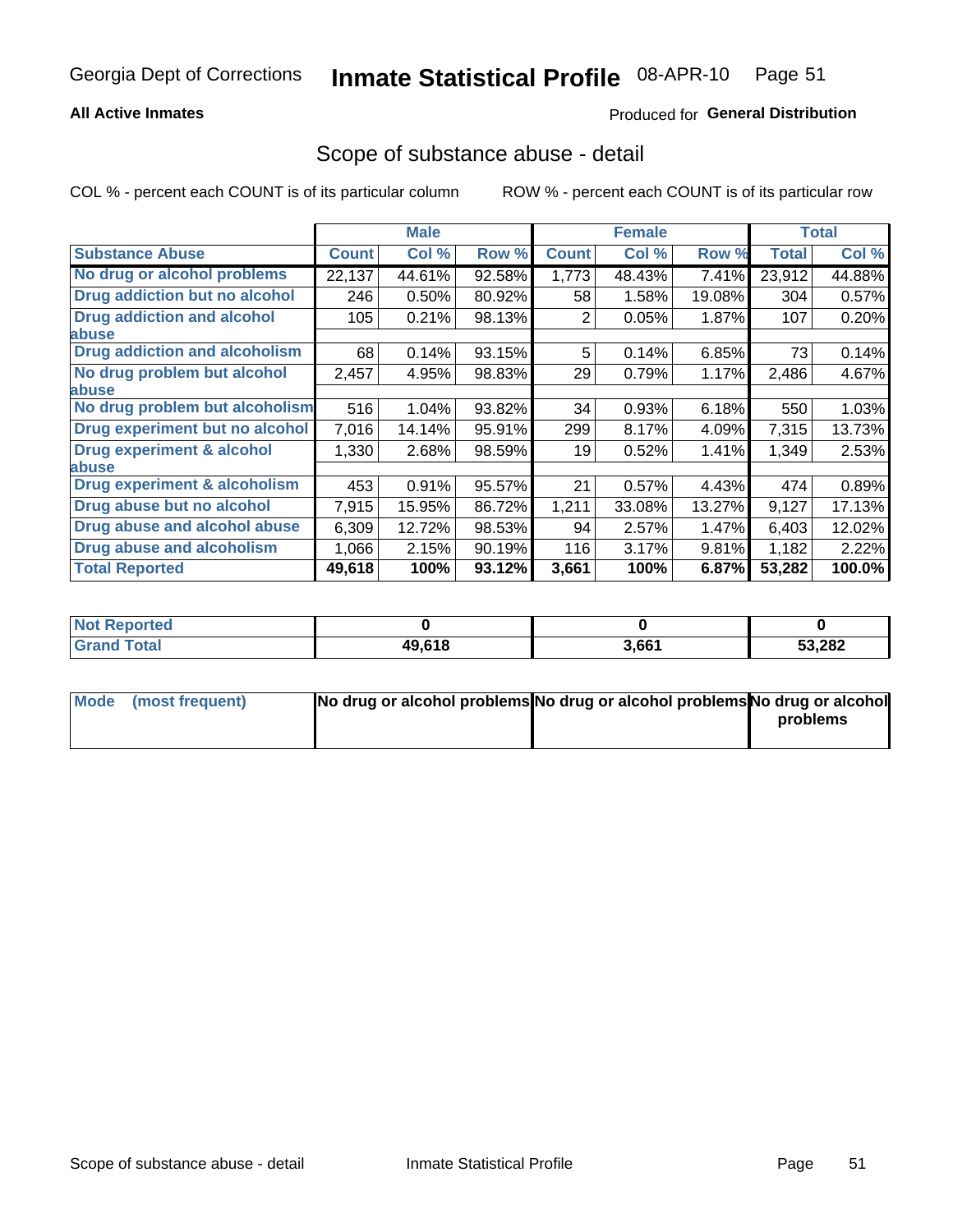# Inmate Statistical Profile 08-APR-10 Page 52

**All Active Inmates** 

# **Produced for General Distribution**

# Current / last mental health treatment level

COL % - percent each COUNT is of its particular column

|                                    |                 | <b>Male</b> |         |              | <b>Female</b> |          |        | <b>Total</b> |
|------------------------------------|-----------------|-------------|---------|--------------|---------------|----------|--------|--------------|
| <b>Mental Health Treatment Lev</b> | <b>Count</b>    | Col%        | Row %   | <b>Count</b> | Col %         | Row %    | Total  | Col %        |
| 1 No problem at current time       | 2,488           | 19.95%      | 96.66%  | 86           | 3.87%         | $3.34\%$ | 2,574  | 17.52%       |
| <b>2 Receiving outpatient</b>      | 7,964           | 63.85%      | 79.29%  | 2,079        | 93.61%        | 20.70%   | 10,044 | 68.35%       |
| <b>Treatment</b>                   |                 |             |         |              |               |          |        |              |
| 3 Inpatient, moderate              | 1,530           | 12.27%      | 97.51%  | 39           | 1.76%         | 2.49%    | 1,569  | 10.68%       |
| <b>Treatment</b>                   |                 |             |         |              |               |          |        |              |
| 4 Inpatient, intensive             | 373             | 2.99%       | 96.13%  | 15           | 0.68%         | 3.87%    | 388    | 2.64%        |
| <b>Treatment</b>                   |                 |             |         |              |               |          |        |              |
| <b>5 Undergoing crisis</b>         | 20 <sub>1</sub> | 0.16%       | 100.00% |              |               |          | 20     | 0.14%        |
| <b>stabilization</b>               |                 |             |         |              |               |          |        |              |
| <b>6 Hospital for criminally</b>   | 98              | 0.79%       | 98.00%  | 2            | 0.09%         | 2.00%    | 100    | 0.68%        |
| <b>Tinsane</b>                     |                 |             |         |              |               |          |        |              |
| <b>Total Evaluated</b>             | 12,473          | 100%        | 84.88%  | 2,221        | 100%          | 15.11%   | 14,695 | 100.0%       |

| Never had MH evaluation | 37,145 | 440،، | 38,585 |
|-------------------------|--------|-------|--------|
| <b>Grand Total</b>      | 49,618 | 3,661 | 53,280 |

| <b>Median (middle)</b>         | <b>Receiving outpatient</b><br>treatment | <b>Receiving outpatient</b><br>treatment | <b>Receiving</b><br>outpatient<br>treatment |
|--------------------------------|------------------------------------------|------------------------------------------|---------------------------------------------|
| <b>Mode</b><br>(most frequent) | <b>Receiving outpatient</b><br>treatment | <b>Receiving outpatient</b><br>treatment | Receiving<br>outpatient<br>treatment        |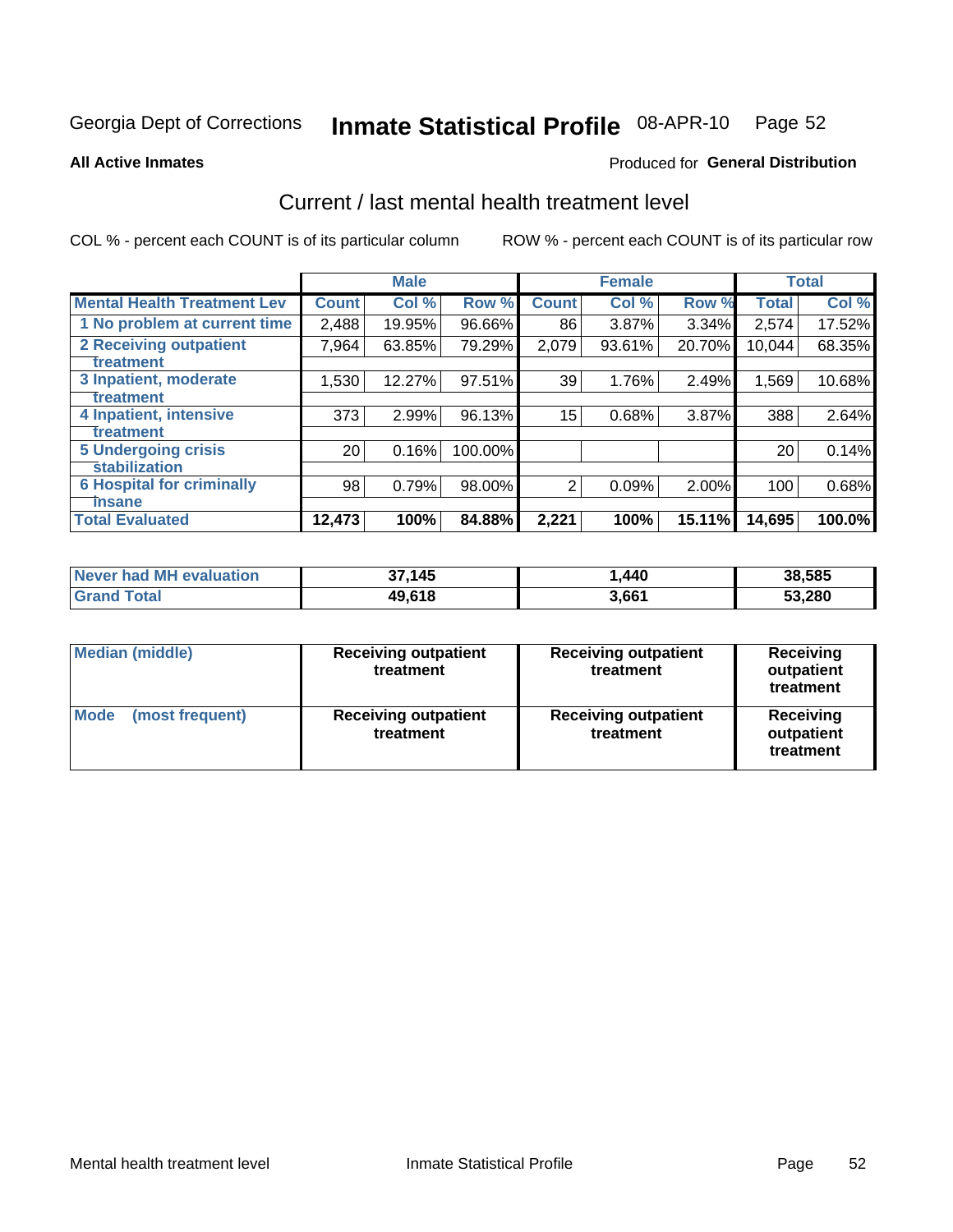## **All Active Inmates**

# Produced for General Distribution

# PULHESDWIT medical scale - 'P' overall condition ('P'hysical)

COL % - percent each COUNT is of its particular column

|                                  |              | <b>Male</b> |        |                 | <b>Female</b> |         |              | <b>Total</b> |
|----------------------------------|--------------|-------------|--------|-----------------|---------------|---------|--------------|--------------|
| <b>P' Overall Condition</b>      | <b>Count</b> | Col %       | Row %  | <b>Count</b>    | Col %         | Row %   | <b>Total</b> | Col %        |
| 1 No medical illness             | 35,712       | 74.78%      | 94.60% | 2,038           | 57.39%        | 5.40%   | 37,752       | 73.57%       |
| 2 Well-controlled chronic        | 10,252       | 21.47%      | 88.46% | 1,337           | 37.65%        | 11.54%  | 11,589       | 22.59%       |
| <b>illness</b>                   |              |             |        |                 |               |         |              |              |
| 3 Poorly-controlled chronic      | 1,586        | $3.32\%$    | 93.24% | 115             | 3.24%         | 6.76%   | 1,701        | 3.32%        |
| <b>illness</b>                   |              |             |        |                 |               |         |              |              |
| 4 Significant problems requiring | 202          | 0.42%       | 91.82% | 18              | 0.51%         | 8.18%   | 220          | 0.43%        |
| special housing                  |              |             |        |                 |               |         |              |              |
| 5 Terminal illness, < 6 months   | 6            | 0.01%       | 85.71% |                 | 0.03%         | 14.29%  | 7            | 0.01%        |
| to live                          |              |             |        |                 |               |         |              |              |
| 6 Inmate is pregnant             |              |             |        | 42 <sup>1</sup> | 1.18%         | 100.00% | 42           | 0.08%        |
| <b>Total Reported</b>            | 47,758       | 100%        | 93.08% | 3,551           | 100%          | 6.92%   | 51,311       | 100%         |

| eported       | ,860   | 10    | .970   |
|---------------|--------|-------|--------|
| <b>c</b> otal | 49.618 | 3,661 | 53,281 |

| Mode<br>(most frequent) |  | <sup>1</sup> No medical illness | 1 No medical illness | 1 No medical<br>illness |
|-------------------------|--|---------------------------------|----------------------|-------------------------|
|-------------------------|--|---------------------------------|----------------------|-------------------------|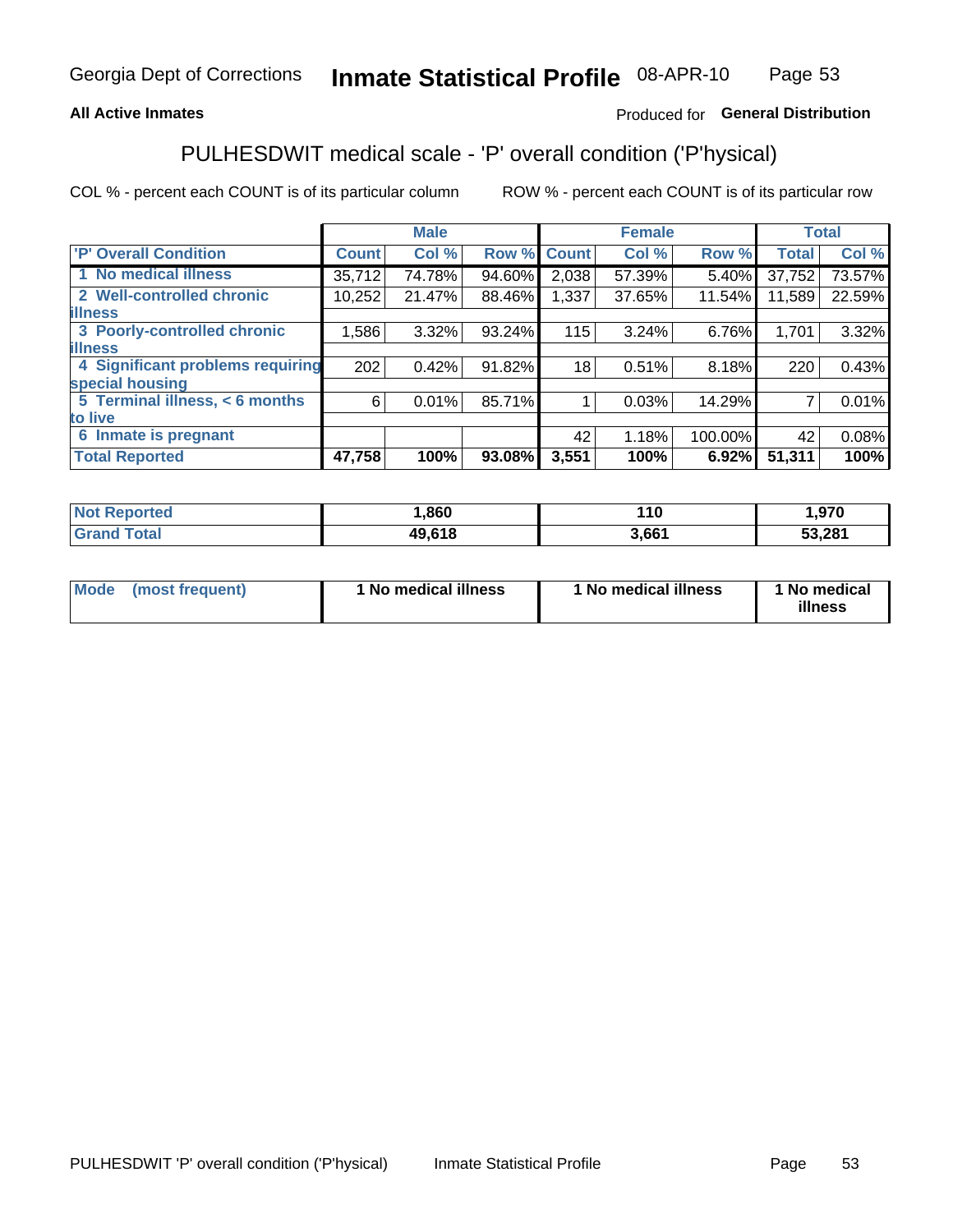### **All Active Inmates**

# Produced for General Distribution

# PULHESDWIT medical scale - 'U' upper body

COL % - percent each COUNT is of its particular column

|                              |                | <b>Male</b> |         |                | <b>Female</b> |        |              | <b>Total</b> |
|------------------------------|----------------|-------------|---------|----------------|---------------|--------|--------------|--------------|
| <b>U' Upper Body</b>         | <b>Count</b>   | Col %       | Row %   | <b>Count</b>   | Col %         | Row %  | <b>Total</b> | Col %        |
| 1 Upper bones, joints,       | 45,837         | 96.10%      | 93.32%  | 3,278          | 92.23%        | 6.67%  | 49,117       | 95.83%       |
| muscles all OK               |                |             |         |                |               |        |              |              |
| 2 One or both arms minimally | 1,580          | 3.31%       | 85.78%  | 262            | 7.37%         | 14.22% | 1,842        | 3.59%        |
| limited                      |                |             |         |                |               |        |              |              |
| 3 One or both arms           | 229            | 0.48%       | 95.02%  | 12             | 0.34%         | 4.98%  | 241          | 0.47%        |
| <b>moderately limited</b>    |                |             |         |                |               |        |              |              |
| 4 One arm disabled,          | 48             | 0.10%       | 96.00%  | $\overline{2}$ | 0.06%         | 4.00%  | 50           | 0.10%        |
| paralyzed, or amputated      |                |             |         |                |               |        |              |              |
| 5 Both arms disabled,        | $\overline{2}$ | 0.01%       | 100.00% |                |               |        | 2            | 0.01%        |
| paralyzed, or amputated      |                |             |         |                |               |        |              |              |
| <b>Total Reported</b>        | 47,696         | 100%        | 93.06%  | 3,554          | 100%          | 6.93%  | 51,252       | 100%         |

| <b>Not Reported</b> | 922. ا | 107   | 2,029  |
|---------------------|--------|-------|--------|
| <b>Grand Total</b>  | 49,618 | 3,661 | 53,281 |

| Mode<br>(most frequent) | 1 Upper bones, joints,<br>muscles all OK | 1 Upper bones, joints,<br>muscles all OK | 1 Upper bones,<br>joints, muscles all<br>ΟK |
|-------------------------|------------------------------------------|------------------------------------------|---------------------------------------------|
|-------------------------|------------------------------------------|------------------------------------------|---------------------------------------------|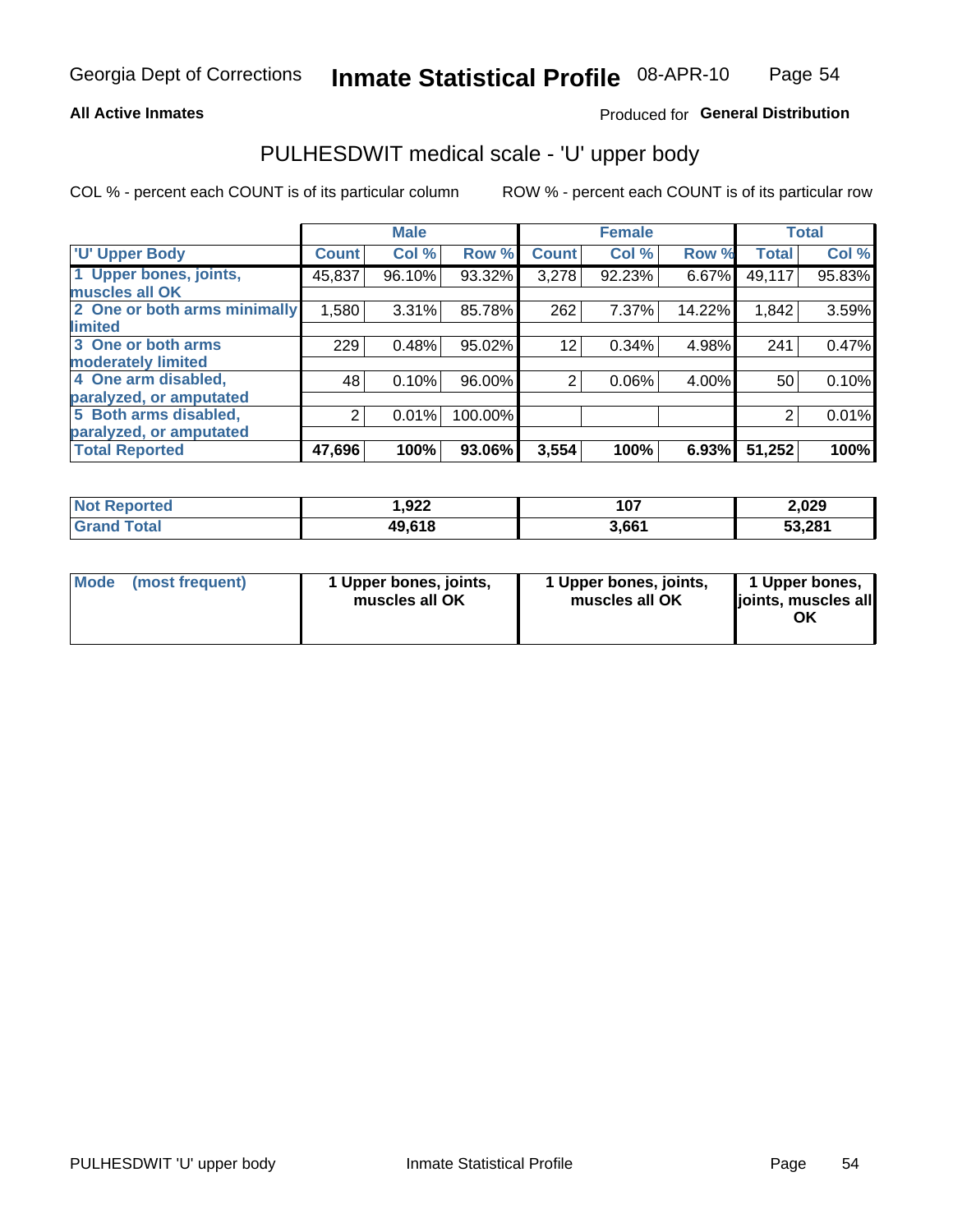### **All Active Inmates**

# Produced for General Distribution

# PULHESDWIT medical scale - 'L' lower body

COL % - percent each COUNT is of its particular column

|                                |                 | <b>Male</b> |        |              | <b>Female</b> |        |              | <b>Total</b> |
|--------------------------------|-----------------|-------------|--------|--------------|---------------|--------|--------------|--------------|
| 'L' Lower Body                 | <b>Count</b>    | Col %       | Row %  | <b>Count</b> | Col %         | Row %  | <b>Total</b> | Col %        |
| 1 Lower bones, joints,         | 42,525          | 89.16%      | 94.13% | 2,652        | 74.62%        | 5.87%  | 45,178       | 88.15%       |
| muscles all OK                 |                 |             |        |              |               |        |              |              |
| 2 One or both legs minimally   | 4,371           | 9.16%       | 83.59% | 857          | 24.11%        | 16.39% | 5,229        | 10.20%       |
| limited                        |                 |             |        |              |               |        |              |              |
| 3 One or both legs             | 661             | 1.39%       | 95.11% | 34           | 0.96%         | 4.89%  | 695          | 1.36%        |
| moderately limited             |                 |             |        |              |               |        |              |              |
| 4 One leg disabled, paralyzed, | 125             | 0.26%       | 93.28% | 9            | 0.25%         | 6.72%  | 134          | 0.26%        |
| or amputated                   |                 |             |        |              |               |        |              |              |
| 5 Both legs disabled,          | 12 <sub>2</sub> | 0.03%       | 85.71% | 2            | 0.06%         | 14.29% | 14           | 0.03%        |
| paralyzed, or amputated        |                 |             |        |              |               |        |              |              |
| <b>Total Reported</b>          | 47,694          | 100%        | 93.06% | 3,554        | 100%          | 6.93%  | 51,250       | 100%         |

| <b>Not Reported</b> | 1,924  | 107   | 2,031  |
|---------------------|--------|-------|--------|
| <b>Grand Total</b>  | 49,618 | 3,661 | 53,281 |

| Mode | (most frequent) | 1 Lower bones, joints,<br>muscles all OK | 1 Lower bones, joints,<br>muscles all OK | 1 Lower bones,<br>joints, muscles all<br>ΟK |
|------|-----------------|------------------------------------------|------------------------------------------|---------------------------------------------|
|------|-----------------|------------------------------------------|------------------------------------------|---------------------------------------------|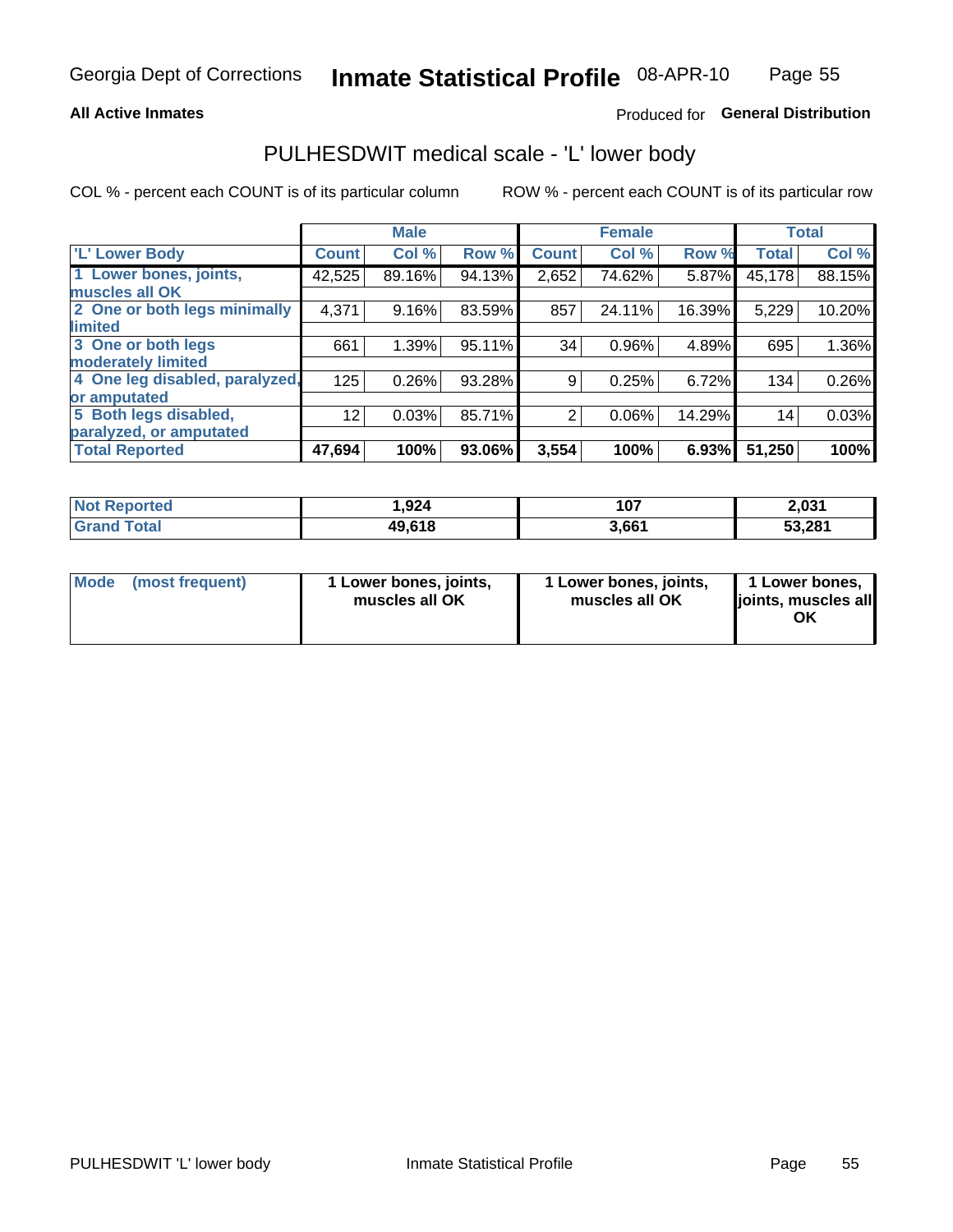### **All Active Inmates**

## Produced for General Distribution

# PULHESDWIT medical scale - 'H' hearing

COL % - percent each COUNT is of its particular column

|                                |              | <b>Male</b> |             |       | <b>Female</b> |          | <b>Total</b> |        |
|--------------------------------|--------------|-------------|-------------|-------|---------------|----------|--------------|--------|
| <b>'H' Hearing</b>             | <b>Count</b> | Col %       | Row % Count |       | Col %         | Row %    | <b>Total</b> | Col %  |
| 1 Normal hearing both ears     | 47,183       | 98.97%      | 93.06%      | 3,515 | 98.87%        | 6.93%    | 50,700       | 98.96% |
| 2 Some loss in one ear with    | 374          | 0.78%       | 91.67%      | 34    | 0.96%         | 8.33%    | 408          | 0.80%  |
| other OK, or mild loss in both |              |             |             |       |               |          |              |        |
| 3 Total loss in one ear with   | 76           | 0.16%       | 96.20%      | 3     | 0.08%         | 3.80%    | 79           | 0.15%  |
| mild loss in other             |              |             |             |       |               |          |              |        |
| 4 Severe loss in both ears     | 26           | 0.05%       | 100.00%     |       |               |          | 26           | 0.05%  |
| 5 Total loss in both ears,     | 16           | 0.03%       | 84.21%      | 3     | 0.08%         | 15.79%   | 19           | 0.04%  |
| requiring special housing      |              |             |             |       |               |          |              |        |
| <b>Total Reported</b>          | 47,675       | 100%        | 93.06%      | 3,555 | 100%          | $6.94\%$ | 51,232       | 100%   |

| $N$ of $F$<br>anorted and | 943,ا      | 106   | 2,049  |
|---------------------------|------------|-------|--------|
| Total                     | $AQ$ $619$ | 3,661 | 53,281 |

| Mode (most frequent) | 1 Normal hearing both ears 11 Normal hearing both ears 1 Normal hearing |           |
|----------------------|-------------------------------------------------------------------------|-----------|
|                      |                                                                         | both ears |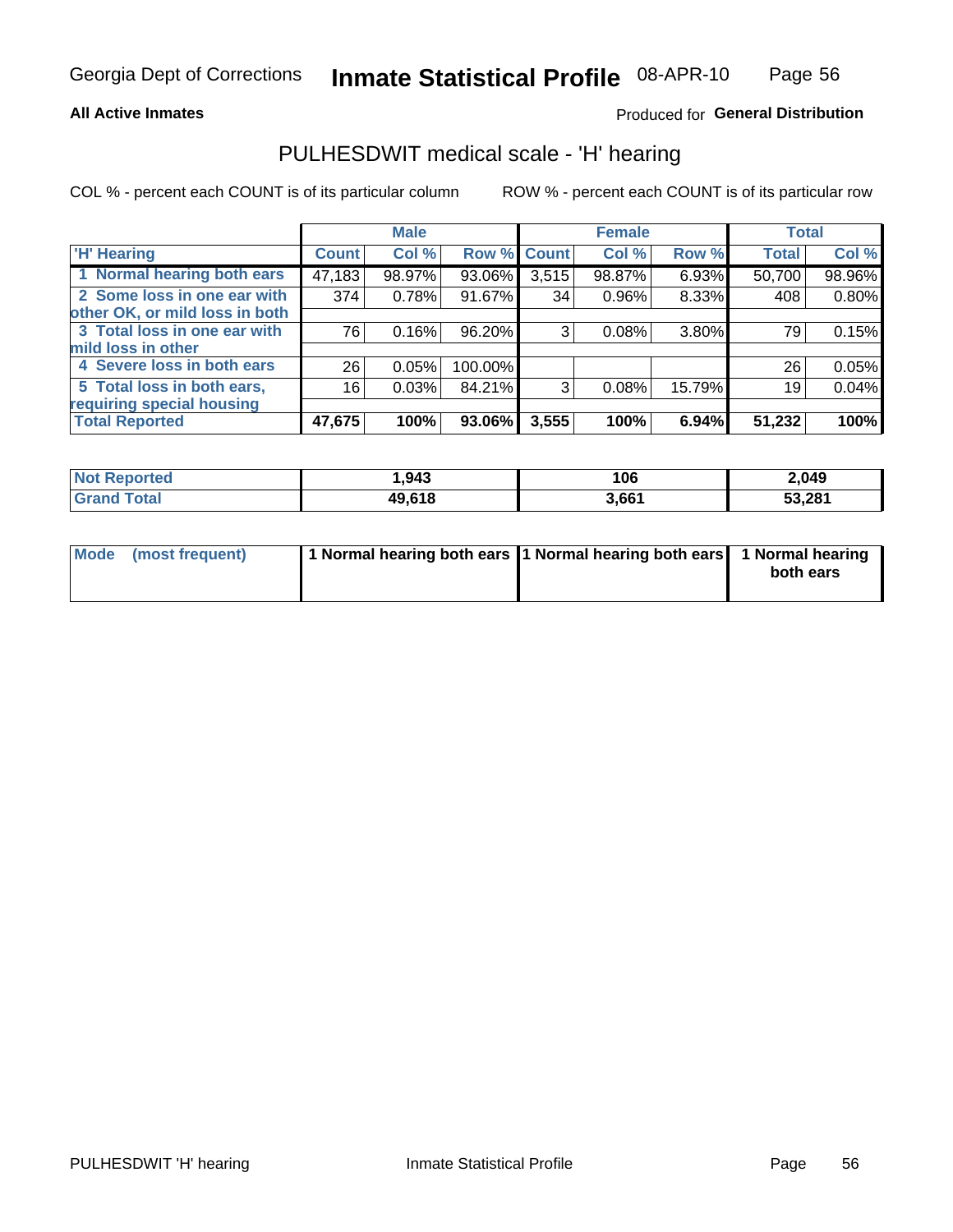### **All Active Inmates**

# Produced for General Distribution

# PULHESDWIT medical scale - 'E' vision

COL % - percent each COUNT is of its particular column

|                                 |                    | <b>Male</b> |         |              | <b>Female</b> |          |              | <b>Total</b> |
|---------------------------------|--------------------|-------------|---------|--------------|---------------|----------|--------------|--------------|
| 'E' Vision                      | Count <sup>'</sup> | Col %       | Row %   | <b>Count</b> | Col %         | Row %    | <b>Total</b> | Col %        |
| 1 Correctable to 20/40 in both  | 39,994             | 85.03%      | 94.62%  | 2,272        | 63.93%        | 5.38%    | 42,268       | 83.55%       |
| eyes                            |                    |             |         |              |               |          |              |              |
| 2 Correctable to 20/70 in one   | 6,288              | 13.37%      | 84.32%  | .169         | 32.89%        | 15.68%   | 7,457        | 14.74%       |
| leye, may be blind in other     |                    |             |         |              |               |          |              |              |
| 3 Correctable to 20/200 in one  | 629                | 1.34%       | 84.89%  | 112          | 3.15%         | 15.11%   | 741          | 1.46%        |
| leye, may be blind in other     |                    |             |         |              |               |          |              |              |
| 4 One eye not correctable to    | 112                | 0.24%       | 99.12%  |              | 0.03%         | 0.88%    | 113          | 0.22%        |
| 20/200, other may be blind      |                    |             |         |              |               |          |              |              |
| 5 Blind in both eyes, requiring | 12                 | 0.03%       | 100.00% |              |               |          | 12           | 0.02%        |
| special housing                 |                    |             |         |              |               |          |              |              |
| <b>Total Reported</b>           | 47,035             | 100%        | 92.97%  | 3,554        | 100%          | $7.02\%$ | 50,591       | 100%         |

| <b>Not Reported</b>   | 2,583  | 107   | 2,690  |
|-----------------------|--------|-------|--------|
| <b>Total</b><br>Grand | 49,618 | 3,661 | 53,281 |

| Mode (most frequent) | 1 Correctable to 20/40 in both<br>eves | 1 Correctable to 20/40 in   1 Correctable to  <br>both eves | 20/40 in both eyes |
|----------------------|----------------------------------------|-------------------------------------------------------------|--------------------|
|                      |                                        |                                                             |                    |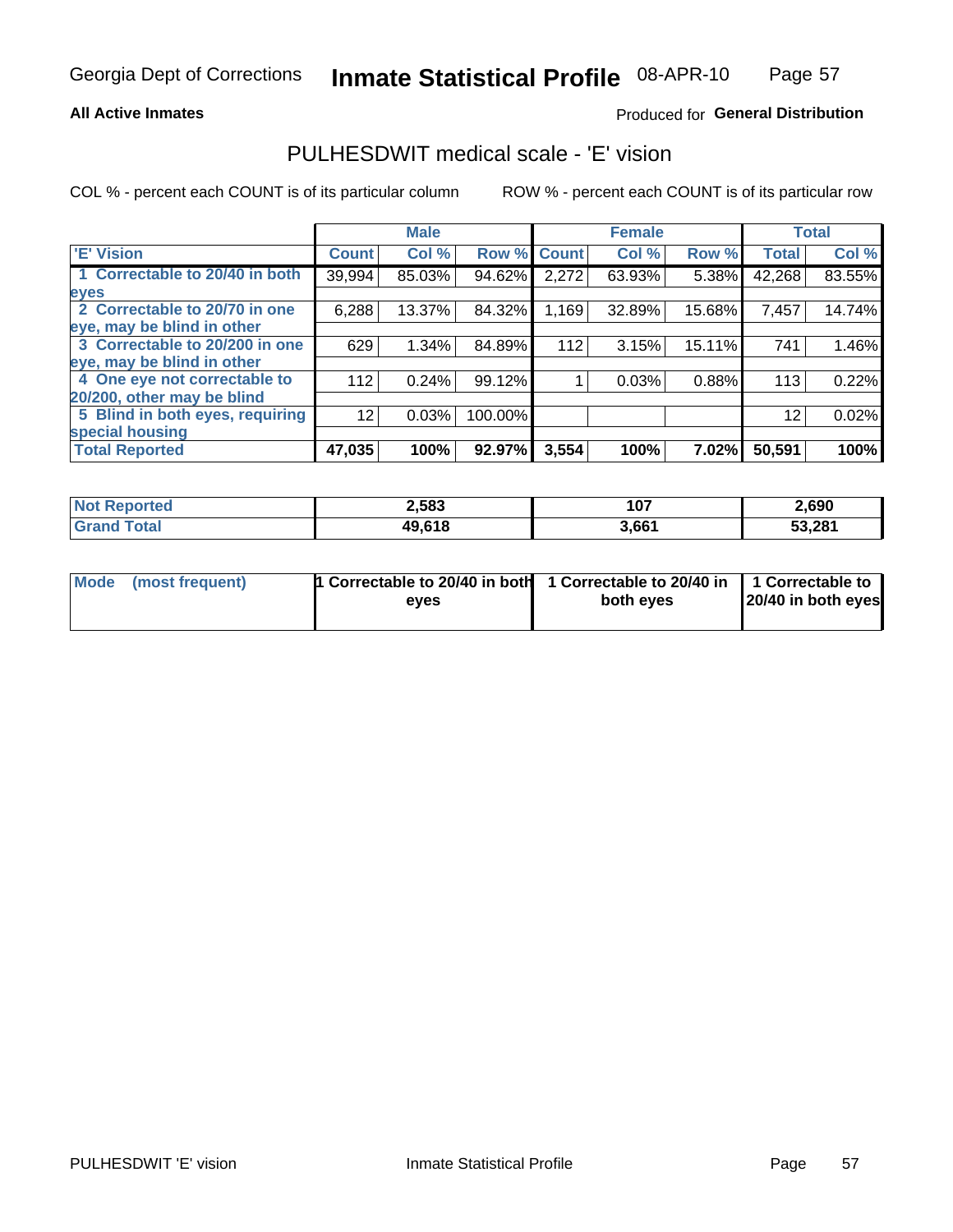## **All Active Inmates**

# Produced for General Distribution

# PULHESDWIT medical scale - 'S' pSychiatric

COL % - percent each COUNT is of its particular column

|                                        |              | <b>Male</b> |         |              | <b>Female</b> |        |              | <b>Total</b> |
|----------------------------------------|--------------|-------------|---------|--------------|---------------|--------|--------------|--------------|
| 'S' pSychiatric                        | <b>Count</b> | Col %       | Row %   | <b>Count</b> | Col %         | Row %  | <b>Total</b> | Col %        |
| 1 No impairment or disorders           | 40,800       | 87.20%      | 95.15%  | 2,077        | 60.24%        | 4.84%  | 42,878       | 85.35%       |
| 2 Stable, or in remission, or          | 4,506        | 9.63%       | 77.18%  | 1,331        | 38.60%        | 22.80% | 5,838        | 11.62%       |
| mild impairment or retardation         |              |             |         |              |               |        |              |              |
| 3 Requires moderate inpatient          | 1,248        | 2.67%       | 97.88%  | 27           | 0.78%         | 2.12%  | 1,275        | 2.54%        |
| treatment                              |              |             |         |              |               |        |              |              |
| 4 Requires intensive inpatient         | 208          | 0.44%       | 94.12%  | 13           | 0.38%         | 5.88%  | 221          | 0.44%        |
| treatment                              |              |             |         |              |               |        |              |              |
| <b>5 Requires Crisis Stabilization</b> | 27           | $0.06\%$    | 100.00% |              |               |        | 27           | 0.05%        |
| Unit (CSU) inpatient care              |              |             |         |              |               |        |              |              |
| <b>Total Reported</b>                  | 46,789       | 100%        | 93.13%  | 3,448        | 100%          | 6.86%  | 50,239       | 100%         |

| <b>Not Reported</b> | 2,829  | <b>049</b><br><b>ZIJ</b> | 3,042  |
|---------------------|--------|--------------------------|--------|
| $\tau$ otal         | 49,618 | 3,661                    | 53,281 |

| <b>Mode</b> | (most frequent) | <b>1 No impairment or disorders</b> | 1 No impairment or<br>disorders | 11 No impairment or<br>disorders |
|-------------|-----------------|-------------------------------------|---------------------------------|----------------------------------|
|-------------|-----------------|-------------------------------------|---------------------------------|----------------------------------|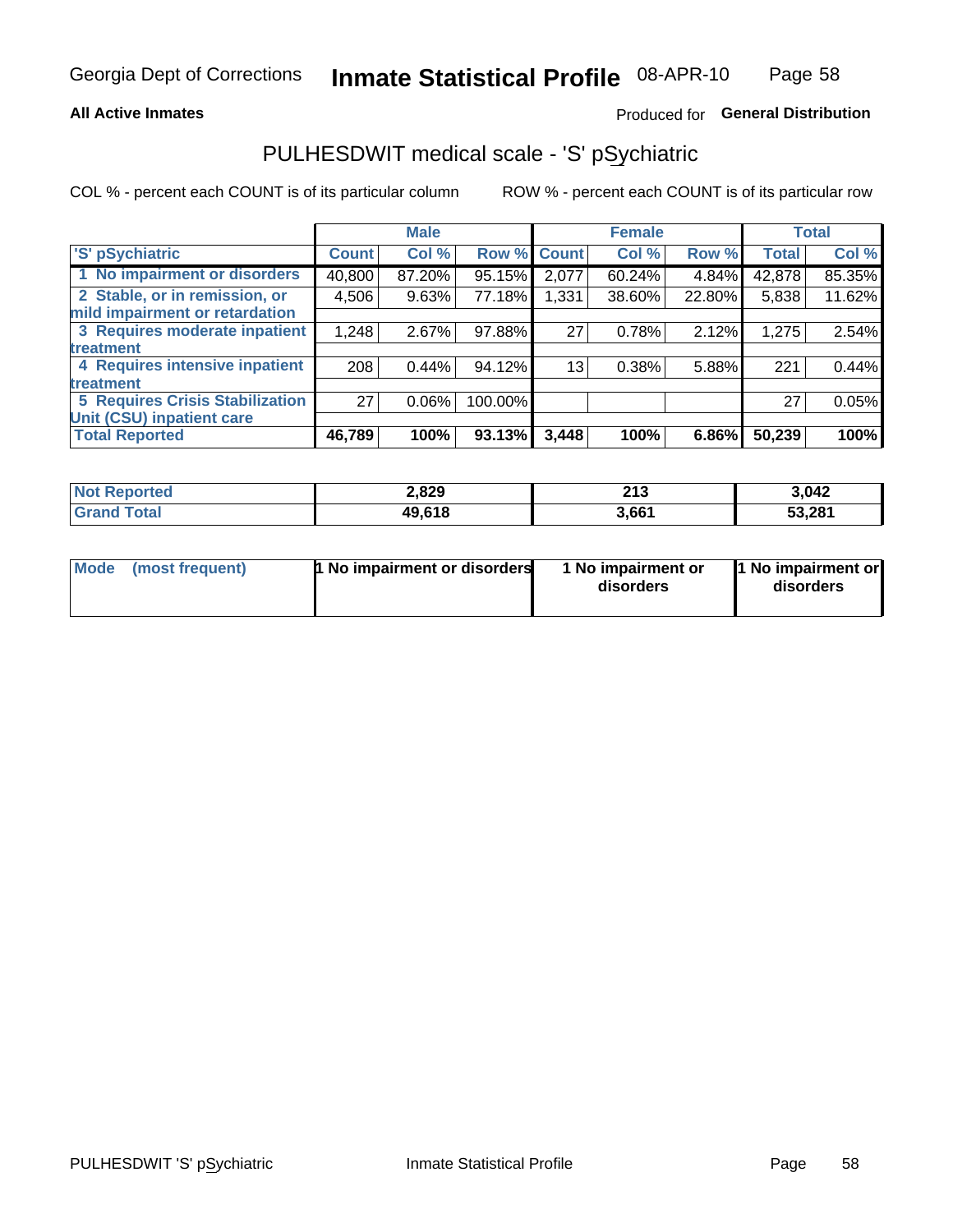### **All Active Inmates**

# Produced for General Distribution

# PULHESDWIT medical scale - 'D' dental

COL % - percent each COUNT is of its particular column

|                                 |              | <b>Male</b> |         |              | <b>Female</b> |        |              | <b>Total</b> |
|---------------------------------|--------------|-------------|---------|--------------|---------------|--------|--------------|--------------|
| <b>D'</b> Dental                | <b>Count</b> | Col %       | Row %   | <b>Count</b> | Col %         | Row %  | <b>Total</b> | Col %        |
| 1 Minimal routine dental health | 17,249       | 38.09%      | 89.99%  | 1,918        | 55.66%        | 10.01% | 19,167       | 39.34%       |
| <b>needs</b>                    |              |             |         |              |               |        |              |              |
| 2 Moderate cavities and/or gum  | 17,783       | 39.27%      | 93.32%  | 1,272        | 36.91%        | 6.68%  | 19,056       | 39.11%       |
| disease                         |              |             |         |              |               |        |              |              |
| 3 Extensive gum disease         | 10,213       | 22.56%      | 97.55%  | 256          | 7.43%         | 2.45%  | 10,470       | 21.49%       |
| and/or widespread decay         |              |             |         |              |               |        |              |              |
| 4 Urgent need for dental        | 33           | 0.07%       | 100.00% |              |               |        | 33           | 0.07%        |
| <b>services</b>                 |              |             |         |              |               |        |              |              |
| 5 Life-threatening disease or   |              | 0.01%       | 100.00% |              |               |        |              | 0.01%        |
| extreme pain or infection       |              |             |         |              |               |        |              |              |
| <b>Total Reported</b>           | 45,279       | 100%        | 92.92%  | 3,446        | 100%          | 7.07%  | 48,727       | 100.0%       |

| <b>Not Reported</b> | 4,339  | 24F<br>2 I J | 4,554  |
|---------------------|--------|--------------|--------|
| <b>Grand Total</b>  | 49,618 | 3,661        | 53,281 |

| Mode | (most frequent) | 2 Moderate cavities and/or<br>qum disease | 1 Minimal routine dental 1 Minimal routine<br>health needs | dental health<br>needs |
|------|-----------------|-------------------------------------------|------------------------------------------------------------|------------------------|
|      |                 |                                           |                                                            |                        |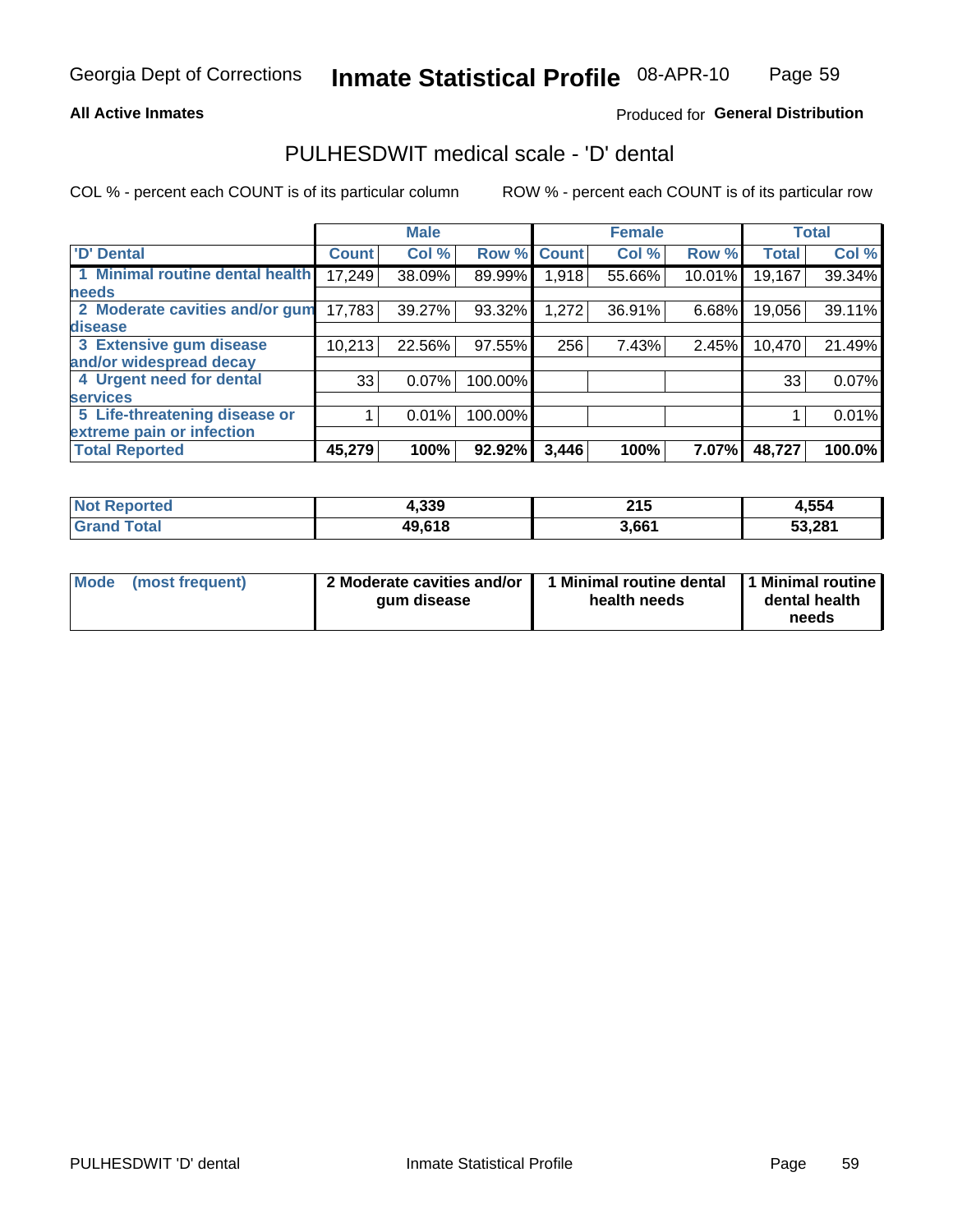## **All Active Inmates**

# Produced for General Distribution

# PULHESDWIT medical scale - 'W' work ability

COL % - percent each COUNT is of its particular column

|                                 |              | <b>Male</b> |             |       | <b>Female</b> |        |              | <b>Total</b> |
|---------------------------------|--------------|-------------|-------------|-------|---------------|--------|--------------|--------------|
| 'W' work ability                | <b>Count</b> | Col %       | Row % Count |       | Col %         | Row %  | <b>Total</b> | Col %        |
| 1 Unrestricted work or activity | 39,753       | 83.36%      | 93.31%      | 2,847 | 80.08%        | 6.68%  | 42,602       | 83.13%       |
| 2 Minor restrictions on type of | 6,220        | 13.04%      | 92.22%      | 525   | 14.77%        | 7.78%  | 6,745        | 13.16%       |
| <b>work</b>                     |              |             |             |       |               |        |              |              |
| 3 Moderate restrictions on type | 1,147        | 2.41%       | 91.03%      | 113   | 3.18%         | 8.97%  | 1,260        | 2.46%        |
| lof work                        |              |             |             |       |               |        |              |              |
| 4 Major restrictions on type of | 456          | $0.96\%$    | 87.36%      | 66    | 1.86%         | 12.64% | 522          | 1.02%        |
| <b>work</b>                     |              |             |             |       |               |        |              |              |
| 5 Cannot work under any         | 113          | 0.24%       | 96.58%      | 4     | 0.11%         | 3.42%  | 117          | 0.23%        |
| <b>circumstances</b>            |              |             |             |       |               |        |              |              |
| <b>Total Reported</b>           | 47,689       | 100%        | 93.06%      | 3,555 | 100%          | 6.94%  | 51,246       | 100%         |

| <b>Not Reported</b>     | ,929   | 106   | 2,035  |
|-------------------------|--------|-------|--------|
| <b>Total</b><br>'Grand. | 49,618 | 3,661 | 53,281 |

| Mode            | 1 Unrestricted work or | 1 Unrestricted work or | 1 Unrestricted   |
|-----------------|------------------------|------------------------|------------------|
| (most frequent) | activity               | activity               | work or activity |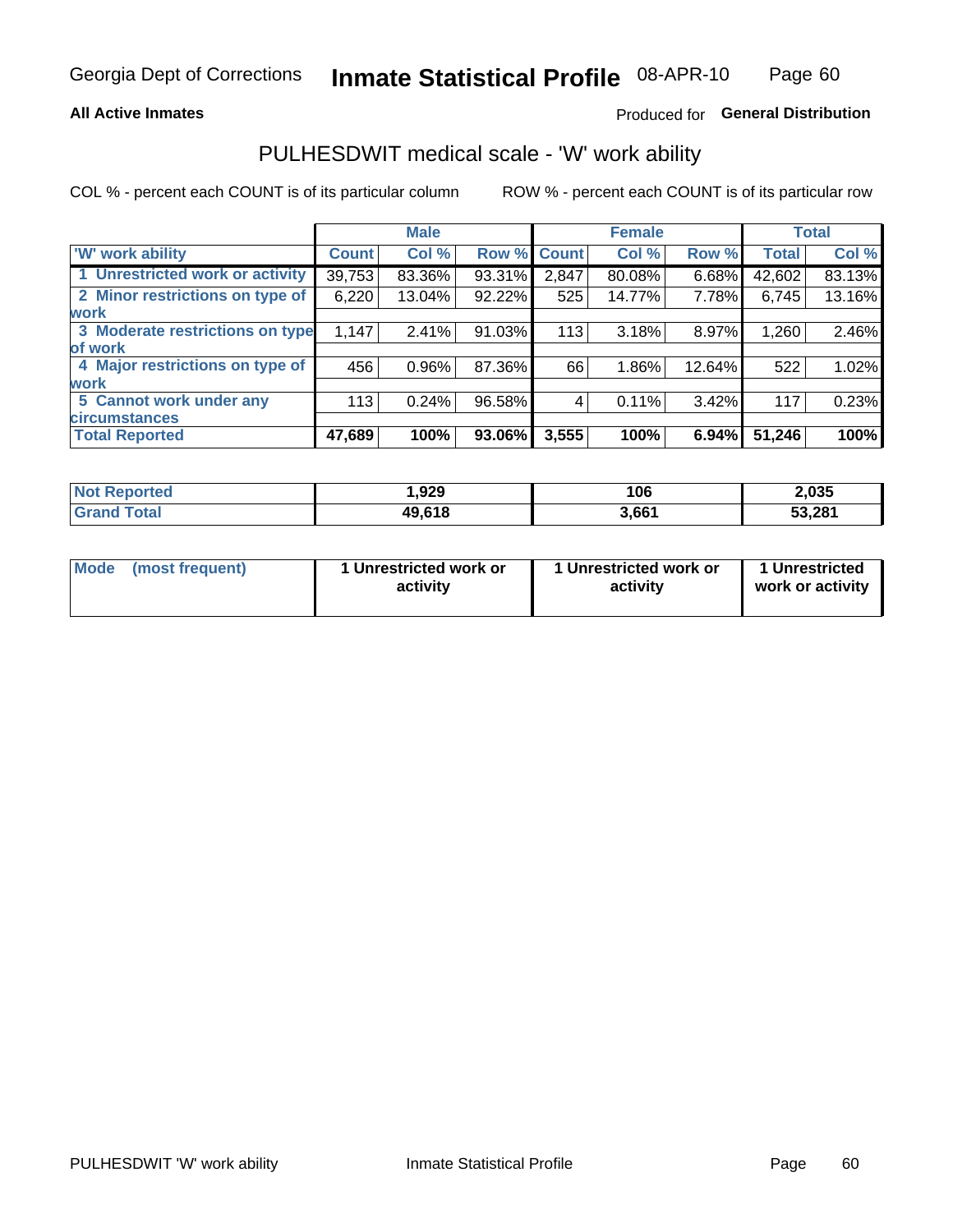### **All Active Inmates**

# Produced for General Distribution

# PULHESDWIT medical scale - 'I' impairment

COL % - percent each COUNT is of its particular column

|                                                              |              | <b>Male</b> |         |             | <b>Female</b> |        |              | <b>Total</b> |
|--------------------------------------------------------------|--------------|-------------|---------|-------------|---------------|--------|--------------|--------------|
| <b>T' Impairment</b>                                         | <b>Count</b> | Col %       |         | Row % Count | Col %         | Row %  | <b>Total</b> | Col %        |
| 1 No impairments or<br>disabilities                          | 47,375       | 99.42%      | 93.05%  | 3,539       | 99.61%        | 6.95%  | 50,916       | 99.43%       |
| 2 Wheelchair-bound but<br>otherwise OK                       | 161          | 0.34%       | 96.41%  | 6           | 0.17%         | 3.59%  | 167          | 0.33%        |
| <b>3 Needs low-level Assisted</b><br>Living (level I)        | 36           | 0.08%       | 90.00%  | 4           | 0.11%         | 10.00% | 40           | 0.08%        |
| 4 Needs moderate Assisted<br><b>Living (level II)</b>        | 15           | 0.03%       | 100.00% |             |               |        | 15           | 0.03%        |
| <b>5 Needs maximal Assisted</b><br><b>Living (level III)</b> | 64           | 0.13%       | 94.12%  | 4           | 0.11%         | 5.88%  | 68           | 0.13%        |
| <b>Total Reported</b>                                        | 47,651       | 100%        | 93.06%  | 3,553       | 100%          | 6.94%  | 51,206       | 100%         |

| Not F<br>Reported      | 967,،  | 108   | 2,075  |
|------------------------|--------|-------|--------|
| <b>Total</b><br>'Grand | 49,618 | 3,661 | 53,281 |

| Mode | (most frequent) | 1 No impairments or<br>disabilities | 1 No impairments or<br>disabilities | 1 No impairments<br>or disabilities |
|------|-----------------|-------------------------------------|-------------------------------------|-------------------------------------|
|------|-----------------|-------------------------------------|-------------------------------------|-------------------------------------|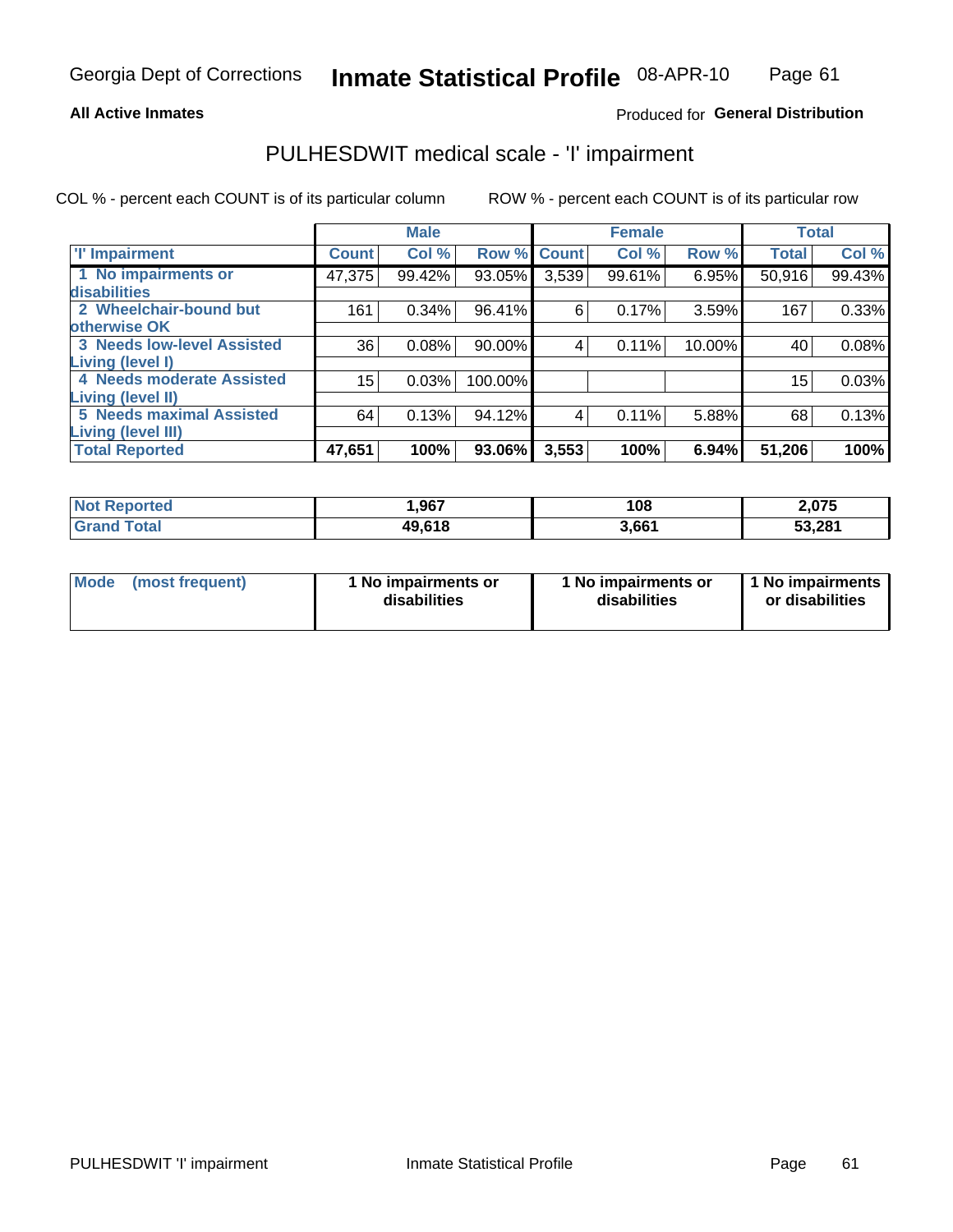## **All Active Inmates**

# Produced fo General Distribution

# PULHESDWIT medical scale - 'T' transportability

COL % - percent each COUNT is of its particular column

|                              |              | <b>Male</b> |         |              | <b>Female</b> |       |              | <b>Total</b> |
|------------------------------|--------------|-------------|---------|--------------|---------------|-------|--------------|--------------|
| <b>T' Transportability</b>   | <b>Count</b> | Col %       | Row %   | <b>Count</b> | Col %         | Row % | <b>Total</b> | Col %        |
| 1 Can be transported in any  | 47,468       | 99.63%      | 93.07%  | 3,534        | 99.72%        | 6.93% | 51,004       | 99.64%       |
| ordinary approved vehicle    |              |             |         |              |               |       |              |              |
| 2 Wheelchair-bound, not      | 65           | 0.14%       | 91.55%  | 6            | 0.17%         | 8.45% | 71           | 0.14%        |
| needing special vehicle      |              |             |         |              |               |       |              |              |
| 3 Wheelchair-bound, requires | 19           | 0.04%       | 95.00%  |              | 0.03%         | 5.00% | 20           | 0.04%        |
| special vehicle              |              |             |         |              |               |       |              |              |
| 4 Needs specially-equipped   |              | 0.01%       | 100.00% |              |               |       |              | 0.01%        |
| medical vehicle              |              |             |         |              |               |       |              |              |
| <b>5 Requires ambulance</b>  | 84           | 0.18%       | 96.55%  | 3            | 0.08%         | 3.45% | 87           | 0.17%        |
| transport                    |              |             |         |              |               |       |              |              |
| <b>Total Reported</b>        | 47,643       | 100%        | 93.07%  | 3,544        | 100%          | 6.92% | 51,189       | 100%         |

| $'$ Not $_1$ .<br>Reported   | 975. ا | 147<br>. | 2,092  |
|------------------------------|--------|----------|--------|
| <b>Total</b><br><b>Grand</b> | 49,618 | 3,661    | 53,281 |

|  | Mode (most frequent) | 1 Can be transported in any 1 Can be transported in any<br>ordinary approved vehicle   ordinary approved vehicle   transported in any |  | 1 Can be<br>  ordinary approved  <br>vehicle |
|--|----------------------|---------------------------------------------------------------------------------------------------------------------------------------|--|----------------------------------------------|
|--|----------------------|---------------------------------------------------------------------------------------------------------------------------------------|--|----------------------------------------------|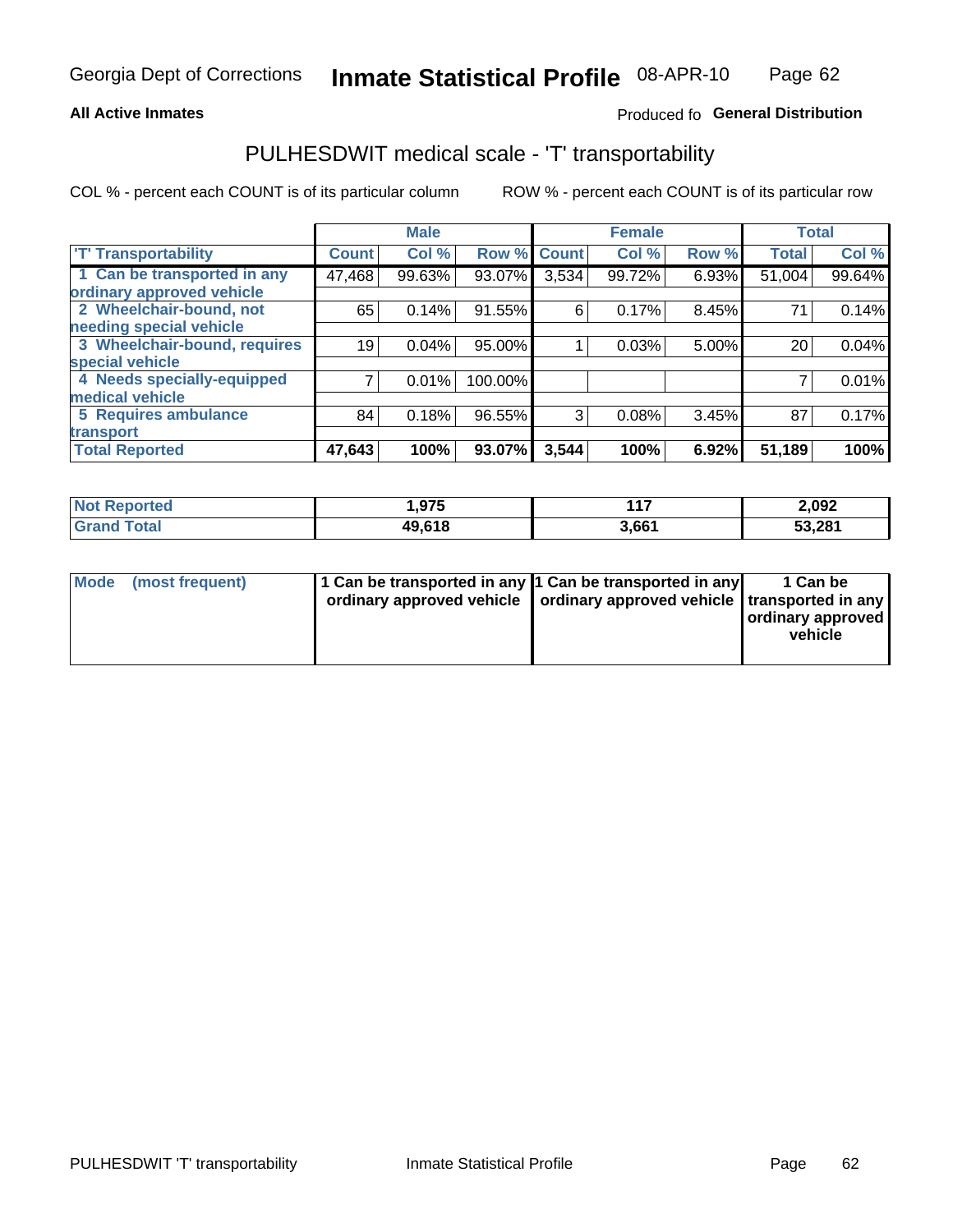## **All Active Inmates**

# Produced for General Distribution

# Criminality in family, self-reported

COL % - percent each COUNT is of its particular column

|                              |              | <b>Male</b> |        |              | <b>Female</b> |       |               | Total  |
|------------------------------|--------------|-------------|--------|--------------|---------------|-------|---------------|--------|
| <b>Criminality In Family</b> | <b>Count</b> | Col%        | Row %  | <b>Count</b> | Col %         | Row % | <b>Total</b>  | Col %  |
| Yes, criminality in family   | 9.401        | $21.85\%$   | 88.53% | 1.217        | 44.06%        |       | 11.46% 10,619 | 23.19% |
| No criminality in family     | 33.624       | 78.15%      | 95.60% | 1,545        | 55.94%        |       | 4.39% 35,171  | 76.81% |
| <b>Total Reported</b>        | 43,025       | 100%        | 93.96% | 2,762        | 100%          |       | 6.03% 45,790  | 100%   |

| <b>Not Reported</b> | 6.593  | 899   | 7,492  |
|---------------------|--------|-------|--------|
| <b>Total</b>        | 49,618 | 3,661 | 53,282 |

|  | Mode (most frequent) | No criminality in family | No criminality in family | No criminality in<br>family |
|--|----------------------|--------------------------|--------------------------|-----------------------------|
|--|----------------------|--------------------------|--------------------------|-----------------------------|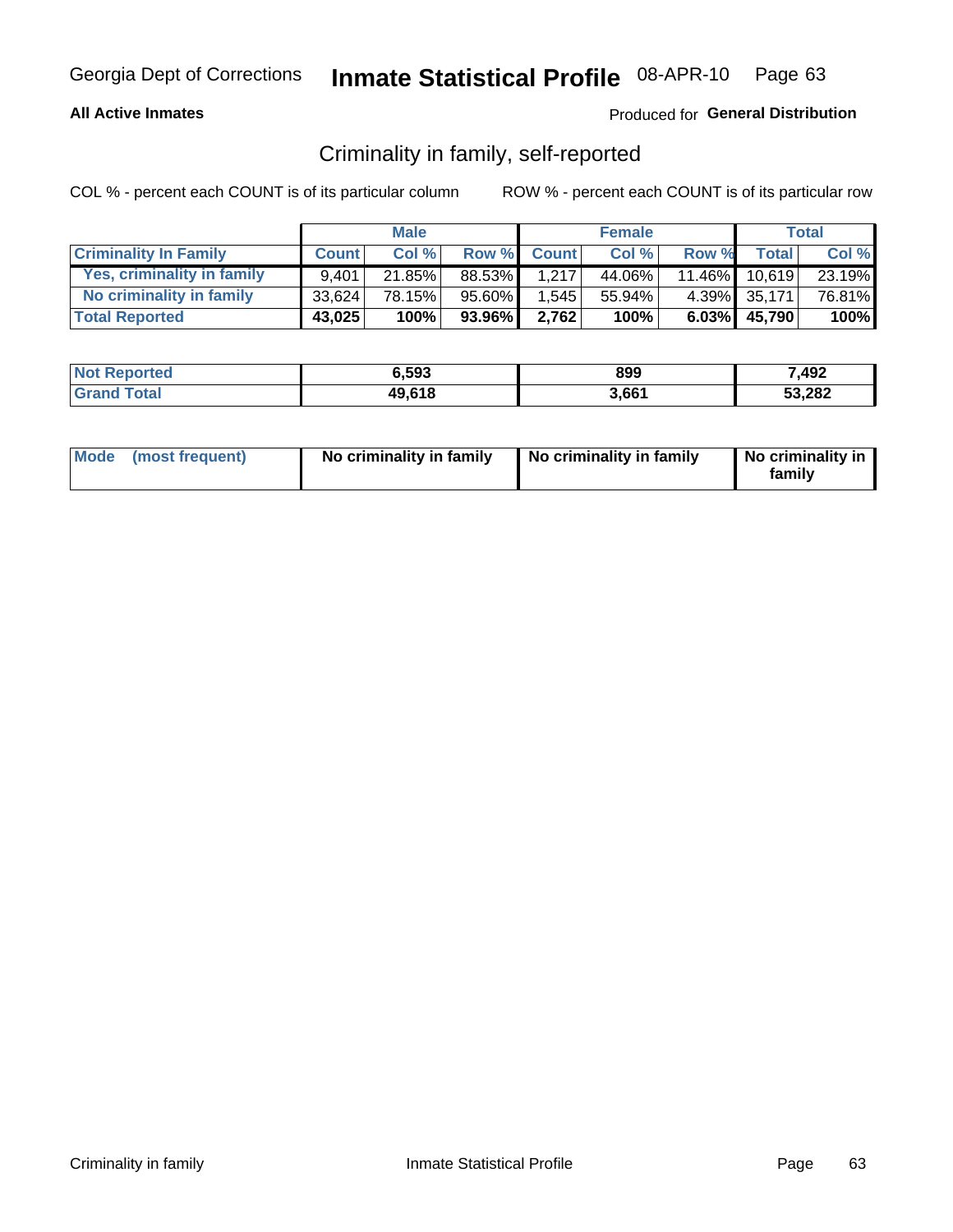## **All Active Inmates**

# Produced for General Distribution

# Alcoholism in family, self-reported

COL % - percent each COUNT is of its particular column

|                             |              | <b>Male</b> |         |              | <b>Female</b> |           |                 | Total   |
|-----------------------------|--------------|-------------|---------|--------------|---------------|-----------|-----------------|---------|
| <b>Alcoholism In Family</b> | <b>Count</b> | Col %       | Row %   | <b>Count</b> | Col %         | Row %     | <b>Total</b>    | Col %   |
| Yes, alcoholism in family   | 6.100        | 14.18%      | 89.50%I | 716          | 25.92%        | $10.50\%$ | 6.816           | 14.89%  |
| No alcoholism in family     | 36,925       | 85.82%      | 94.74%  | 2,046        | 74.08%        |           | 5.25% 38,974    | 85.11%  |
| <b>Total Reported</b>       | 43,025       | 100%        | 93.96%  | 2,762        | 100%          |           | $6.03\%$ 45,790 | $100\%$ |

| <b>Not Reported</b> | 6,593  | 899   | 7,492  |
|---------------------|--------|-------|--------|
| <i>i</i> otal       | 49,618 | 3,661 | 53,282 |

|  | Mode (most frequent) | No alcoholism in family | No alcoholism in family | No alcoholism in<br>family |
|--|----------------------|-------------------------|-------------------------|----------------------------|
|--|----------------------|-------------------------|-------------------------|----------------------------|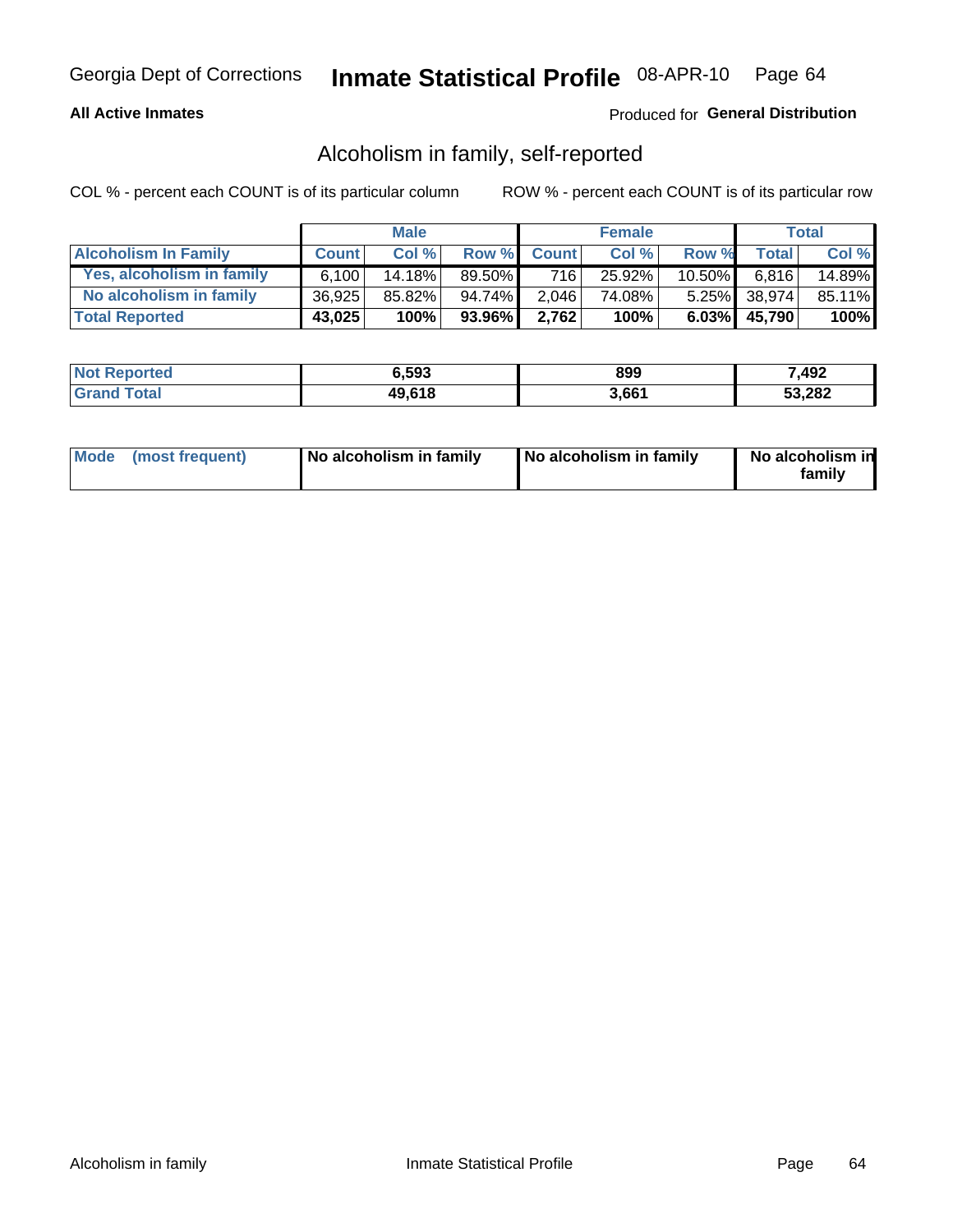## **All Active Inmates**

Produced for General Distribution

# Drug abuse in family, self-reported

COL % - percent each COUNT is of its particular column

|                           |              | <b>Male</b> |        |              | <b>Female</b> |           |        | <b>Total</b> |
|---------------------------|--------------|-------------|--------|--------------|---------------|-----------|--------|--------------|
| Drug Abuse In Family      | <b>Count</b> | Col%        | Row %  | <b>Count</b> | Col%          | Row %     | Total  | Col %        |
| Yes, drug abuse in family | 3.361        | 7.81%       | 83.69% | 654          | 23.68%        | $16.28\%$ | 4.016  | 8.77%        |
| No drug abuse in family   | 39.664       | 92.19%      | 94.95% | 2,108        | 76.32%        | $5.05\%$  | 41.774 | 91.23%       |
| <b>Total Reported</b>     | 43,025       | 100%        | 93.96% | 2.762        | 100%          | $6.03\%$  | 45,790 | 100%         |

| <b>Not Reported</b> | 6.593  | 899   | 7,492  |
|---------------------|--------|-------|--------|
| <b>Total</b>        | 49,618 | 3,661 | 53,282 |

|  | Mode (most frequent) | No drug abuse in family | No drug abuse in family | No drug abuse in<br>familv |
|--|----------------------|-------------------------|-------------------------|----------------------------|
|--|----------------------|-------------------------|-------------------------|----------------------------|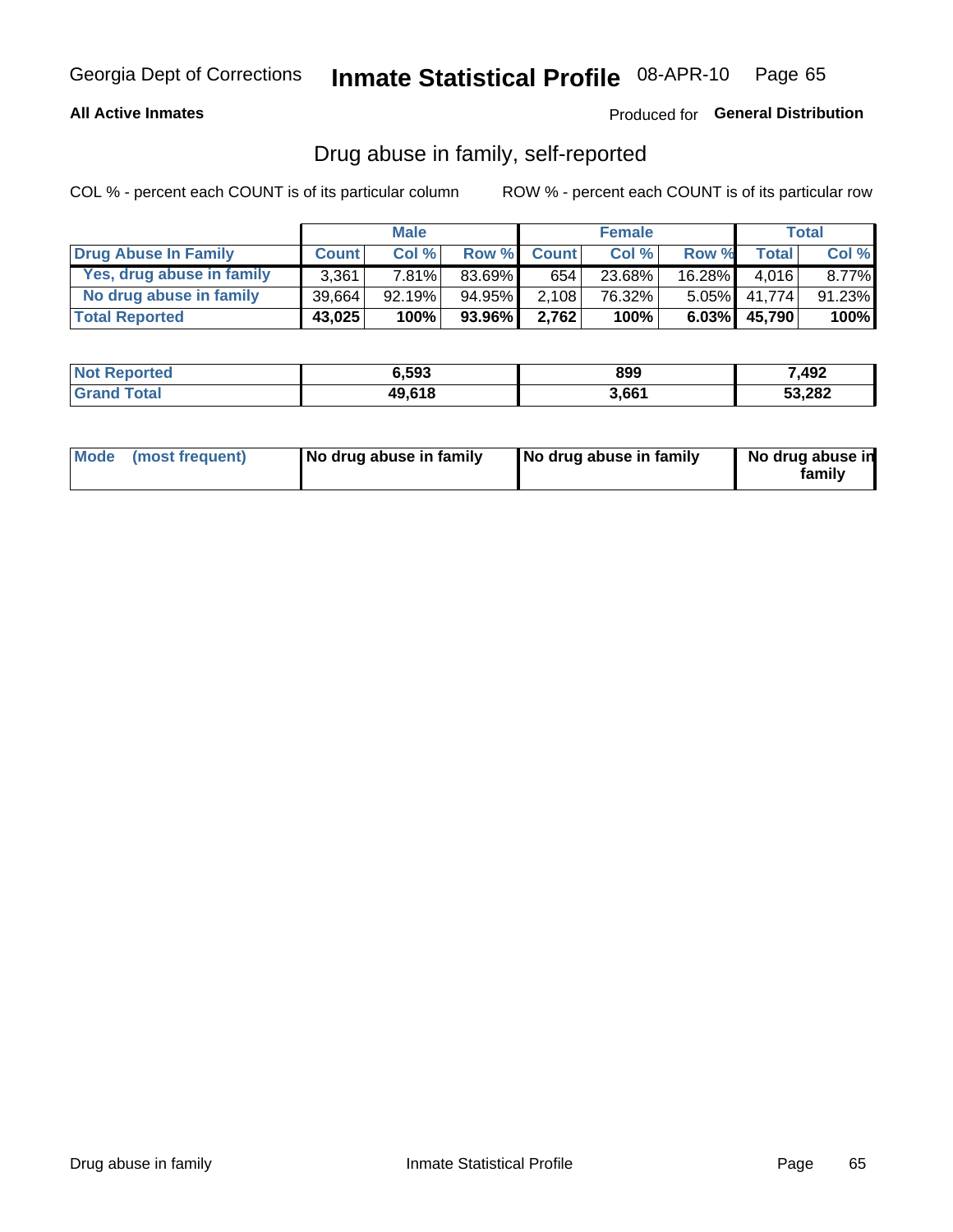## **All Active Inmates**

# Produced for General Distribution

# Subjected to frequent beatings, self-reported

COL % - percent each COUNT is of its particular column

|                            |              | <b>Male</b> |        |              | <b>Female</b> |          |              | Total  |
|----------------------------|--------------|-------------|--------|--------------|---------------|----------|--------------|--------|
| <b>Frequent beatings</b>   | <b>Count</b> | Col %       | Row %  | <b>Count</b> | Col %         | Row %    | <b>Total</b> | Col%   |
| Yes, subjected to frequent | .682         | 3.91%       | 80.48% | 408          | $14.77\%$     | 19.52%   | 2,090        | 4.56%  |
| beatings                   |              |             |        |              |               |          |              |        |
| Not subjected to frequent  | 41.343       | 96.09%      | 94.61% | 2,354        | 85.23%        | $5.39\%$ | 43,700       | 95.44% |
| beatings                   |              |             |        |              |               |          |              |        |
| <b>Total Reported</b>      | 43,025       | 100%        | 93.96% | 2,762        | 100%          | 6.03%    | 45,790       | 100%   |

| <b>Not Reported</b> | 6,593  | 899   | 7,492  |
|---------------------|--------|-------|--------|
| <b>Grand Total</b>  | 49,618 | 3,661 | 53,282 |

| Mode (most frequent) | Not subjected to frequent<br>beatings | Not subjected to frequent<br>beatings | Not subjected to<br><b>frequent beatings</b> |
|----------------------|---------------------------------------|---------------------------------------|----------------------------------------------|
|                      |                                       |                                       |                                              |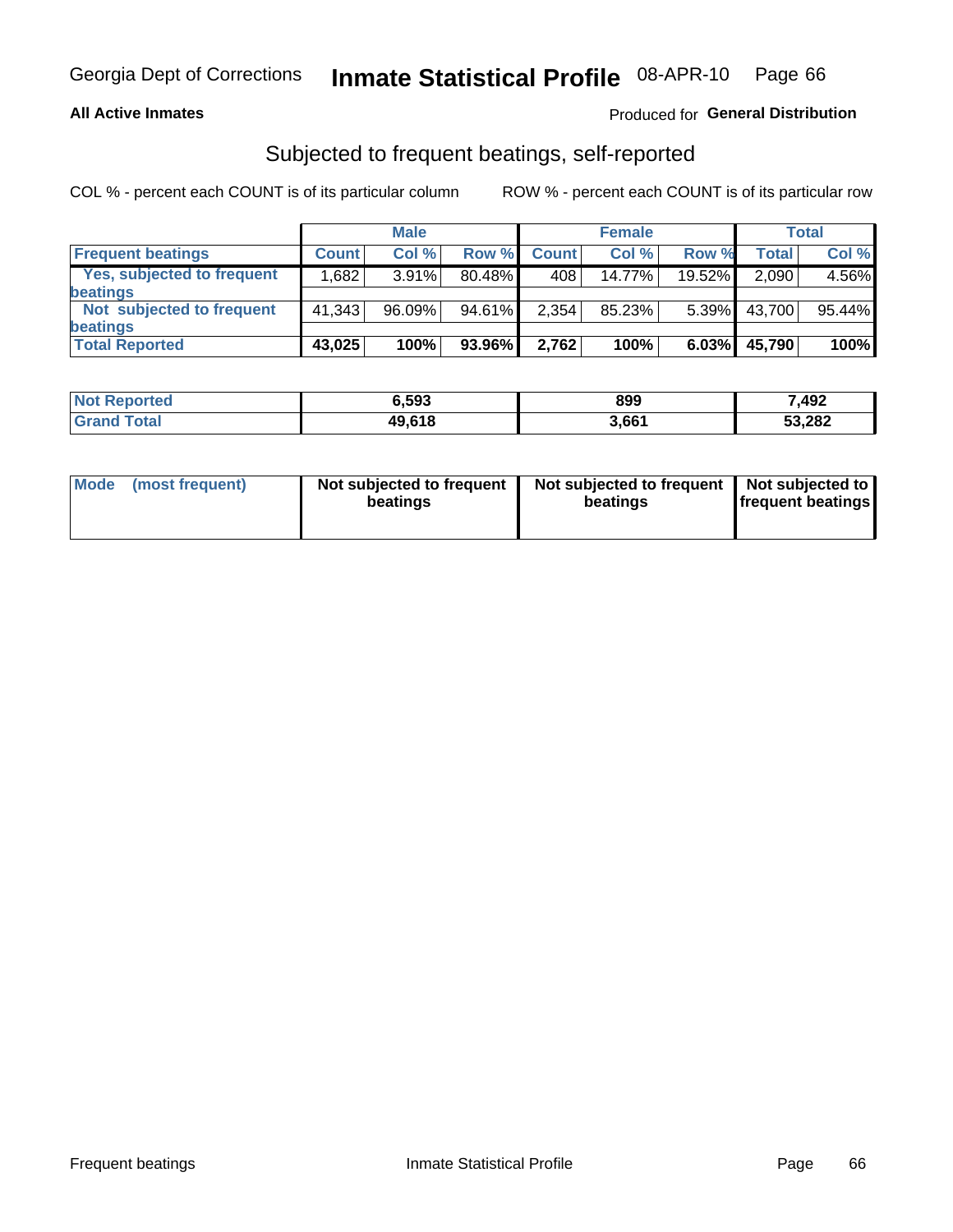## **All Active Inmates**

# **Produced for General Distribution**

# Father absent during inmate's childhood

COL % - percent each COUNT is of its particular column

|                           |              | <b>Male</b> |           |              | <b>Female</b> |          |              | Total  |
|---------------------------|--------------|-------------|-----------|--------------|---------------|----------|--------------|--------|
| <b>Father Absent</b>      | <b>Count</b> | Col%        | Row %     | <b>Count</b> | Col %         | Row %    | <b>Total</b> | Col %  |
| Yes, father was absent    | 21.157       | 49.17%      | 95.39%    | 1.022        | 37.00%        |          | 4.61% 22.179 | 48.44% |
| No, father was not absent | 21,868       | 50.83%      | $92.62\%$ | 1.740        | 63.00%        |          | 7.37% 23,611 | 51.56% |
| <b>Total Reported</b>     | 43,025       | 100%        | 93.96%    | 2,762        | 100%          | $6.03\%$ | 45,790       | 100%   |

| <b>Not Reported</b> | 6.593  | 899   | 7,492  |
|---------------------|--------|-------|--------|
| <b>Total</b>        | 49,618 | 3,661 | 53,282 |

|  | Mode (most frequent) | No, father was not absent No, father was not absent |  | No, father was not<br>absent |
|--|----------------------|-----------------------------------------------------|--|------------------------------|
|--|----------------------|-----------------------------------------------------|--|------------------------------|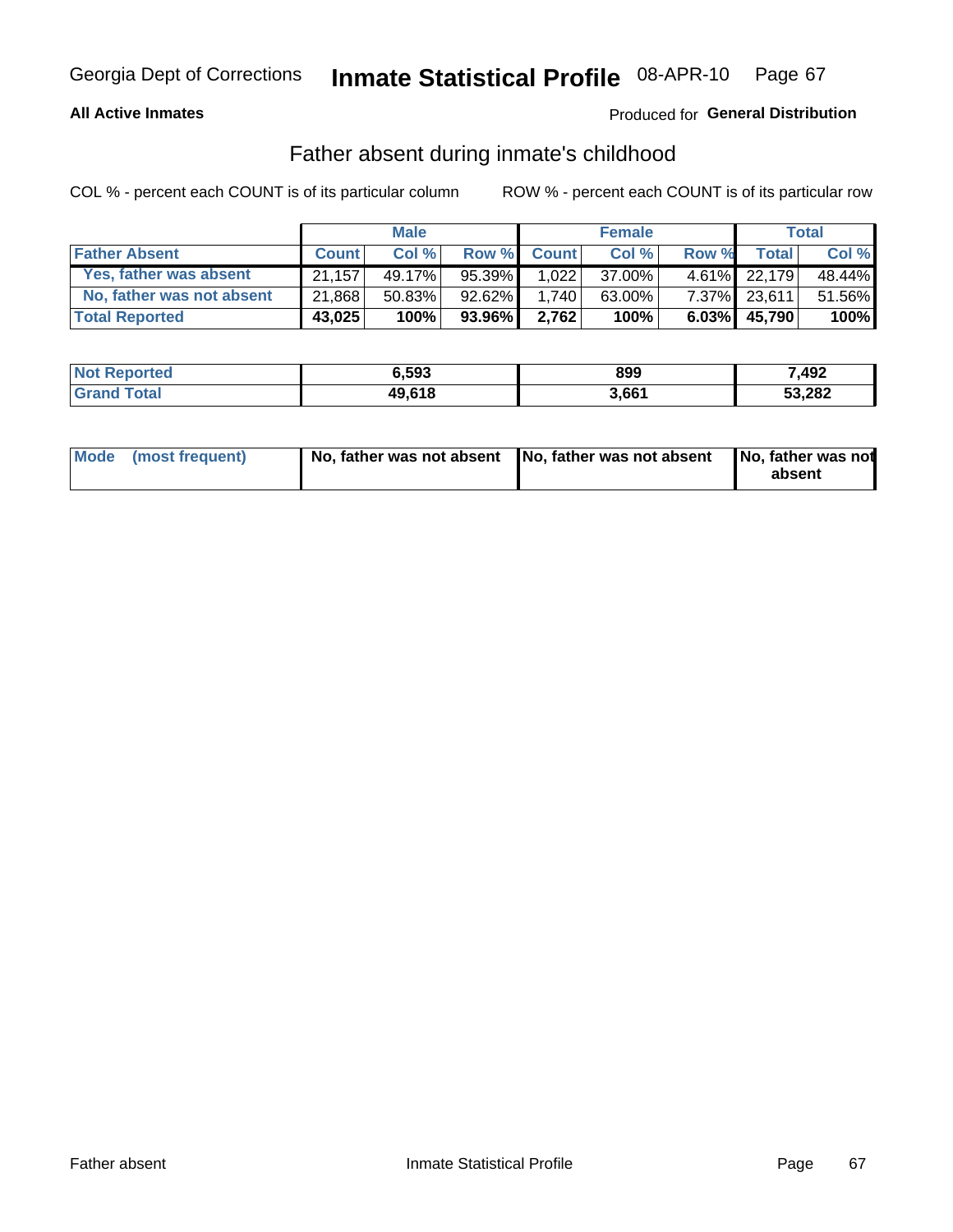## **All Active Inmates**

# Produced for General Distribution

# Mother absent during inmate's childhood

COL % - percent each COUNT is of its particular column

|                           |              | <b>Male</b> |        |              | <b>Female</b> |          |              | Total  |
|---------------------------|--------------|-------------|--------|--------------|---------------|----------|--------------|--------|
| <b>Mother Absent</b>      | <b>Count</b> | Col%        | Row %  | <b>Count</b> | Col %         | Row %    | <b>Total</b> | Col %  |
| Yes, mother was absent    | 5.601        | 13.02%      | 93.46% | 392          | 14.19%        | $6.54\%$ | 5,993        | 13.09% |
| No, mother was not absent | 37.424       | 86.98%      | 94.04% | 2,370        | 85.81%        |          | 5.96% 39,797 | 86.91% |
| <b>Total Reported</b>     | 43,025       | 100%        | 93.96% | 2,762        | 100%          | $6.03\%$ | 45,790       | 100%   |

| <b>Not Reported</b> | 6.593  | 899   | 7,492  |
|---------------------|--------|-------|--------|
| Total<br>l Grand T  | 49,618 | 3.661 | 53,282 |

| Mode (most frequent) | No, mother was not absent   No, mother was not absent   No, mother was | not absent |
|----------------------|------------------------------------------------------------------------|------------|
|                      |                                                                        |            |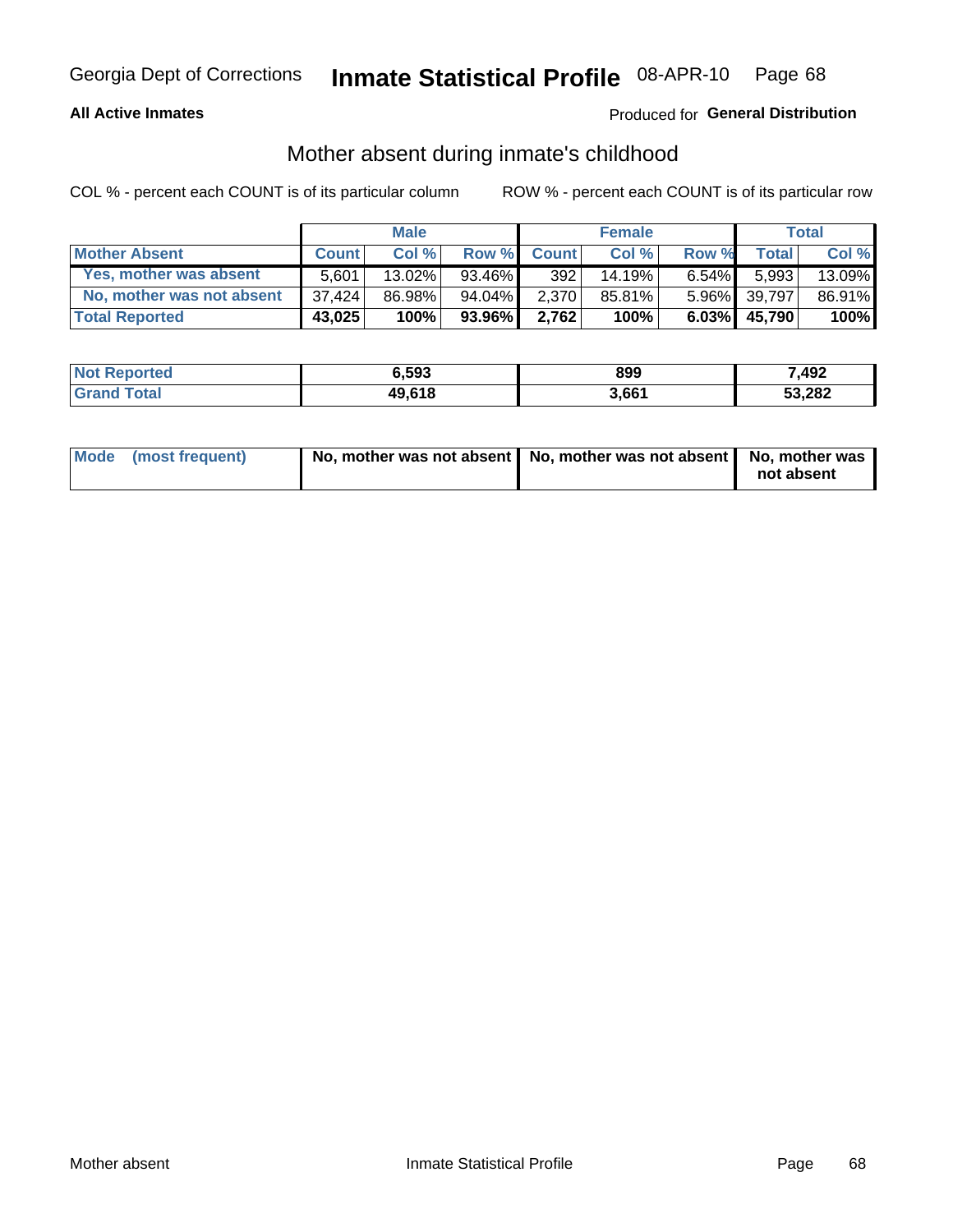## **All Active Inmates**

# Produced for General Distribution

# Inmate diagnosed as manipulative

COL % - percent each COUNT is of its particular column

|                       |              | <b>Male</b> |        |                 | <b>Female</b> |          |              | Total  |
|-----------------------|--------------|-------------|--------|-----------------|---------------|----------|--------------|--------|
| <b>Manipulative</b>   | <b>Count</b> | Col %       | Row %  | <b>Count</b>    | Col%          | Row %    | <b>Total</b> | Col %  |
| Yes, manipulative     | 8.296        | 20.68%      | 99.57% | 36 <sup>1</sup> | 1.31%         | 0.43%    | 8.332        | 19.44% |
| No, not manipulative  | 31.824       | 79.32%      | 92.14% | 2,710           | 98.69%        | 7.85%    | 34.537       | 80.56% |
| <b>Total Reported</b> | 40,120       | 100%        | 93.59% | 2.746           | 100%          | $6.41\%$ | 42,869       | 100%   |

| <b>Not Reported</b> | 9,498  | 915   | 10,413 |
|---------------------|--------|-------|--------|
| <b>Grand Total</b>  | 49,618 | 3,661 | 53,282 |

| Mode | (most frequent) | No, not manipulative | No, not manipulative | No. not<br><b>I</b> manipulative |
|------|-----------------|----------------------|----------------------|----------------------------------|
|------|-----------------|----------------------|----------------------|----------------------------------|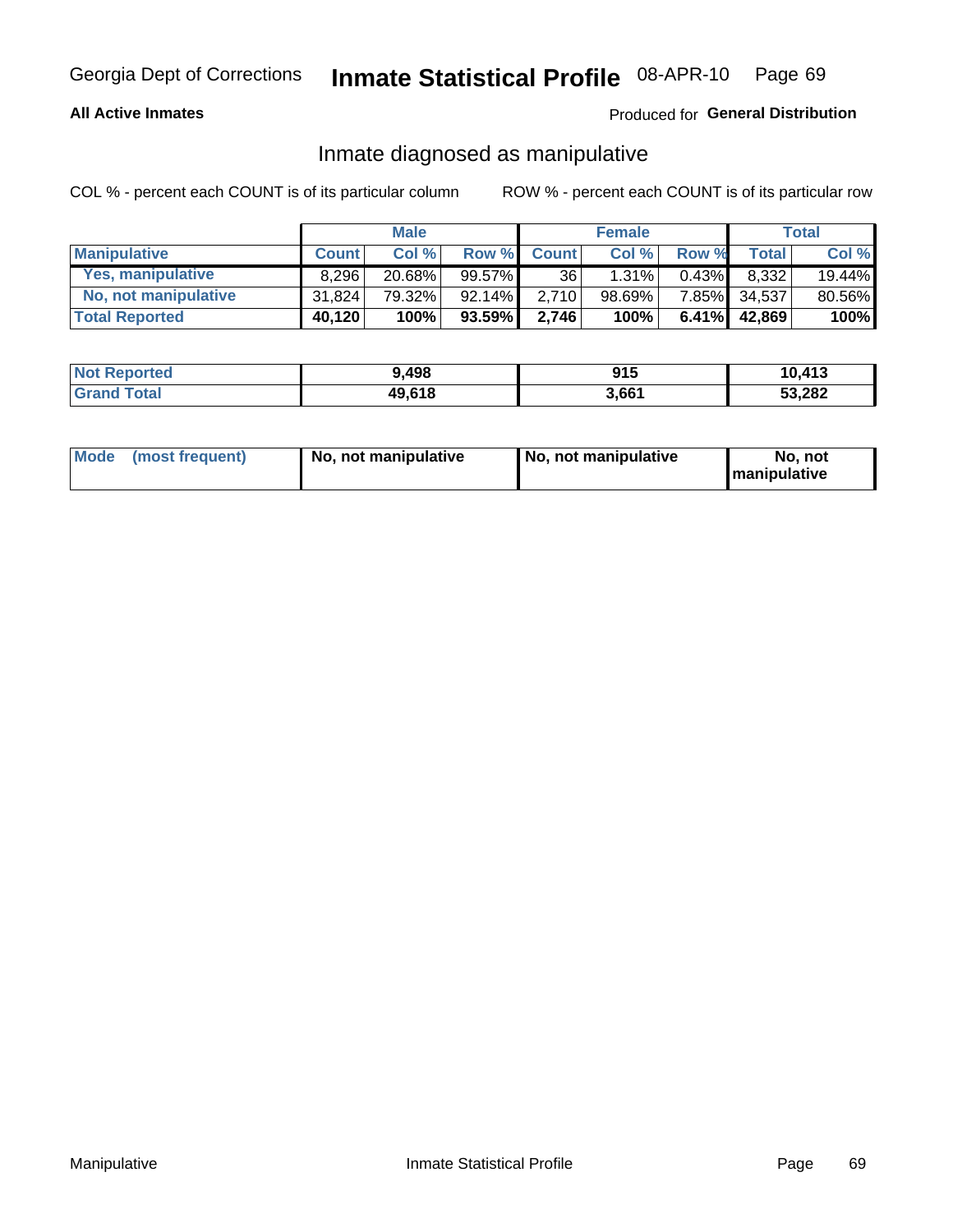## **All Active Inmates**

Produced for General Distribution

# Inmate diagnosed as assaultive

COL % - percent each COUNT is of its particular column

|                       |              | <b>Male</b> |           |              | <b>Female</b> |          |              | Total  |
|-----------------------|--------------|-------------|-----------|--------------|---------------|----------|--------------|--------|
| <b>Assaultive</b>     | <b>Count</b> | Col%        | Row %     | <b>Count</b> | Col %         | Row %    | Total        | Col %  |
| Yes, assaultive       | 18.835       | 46.95%      | 94.95%    | 1,002        | 36.49%        | $5.05\%$ | 19,837       | 46.27% |
| No, not assaultive    | 21.285       | 53.05%      | 92.41%    | 1.744        | 63.51%        |          | 7.57% 23,032 | 53.73% |
| <b>Total Reported</b> | 40,120       | 100%        | $93.59\%$ | 2.746        | 100%          |          | 6.41% 42,869 | 100%   |

| <b>Not Reported</b> | 9,498  | 915   | 10.413 |
|---------------------|--------|-------|--------|
| <b>Grand Total</b>  | 49,618 | 3,661 | 53,282 |

|  | Mode (most frequent) | No, not assaultive | No, not assaultive | No, not assaultive |
|--|----------------------|--------------------|--------------------|--------------------|
|--|----------------------|--------------------|--------------------|--------------------|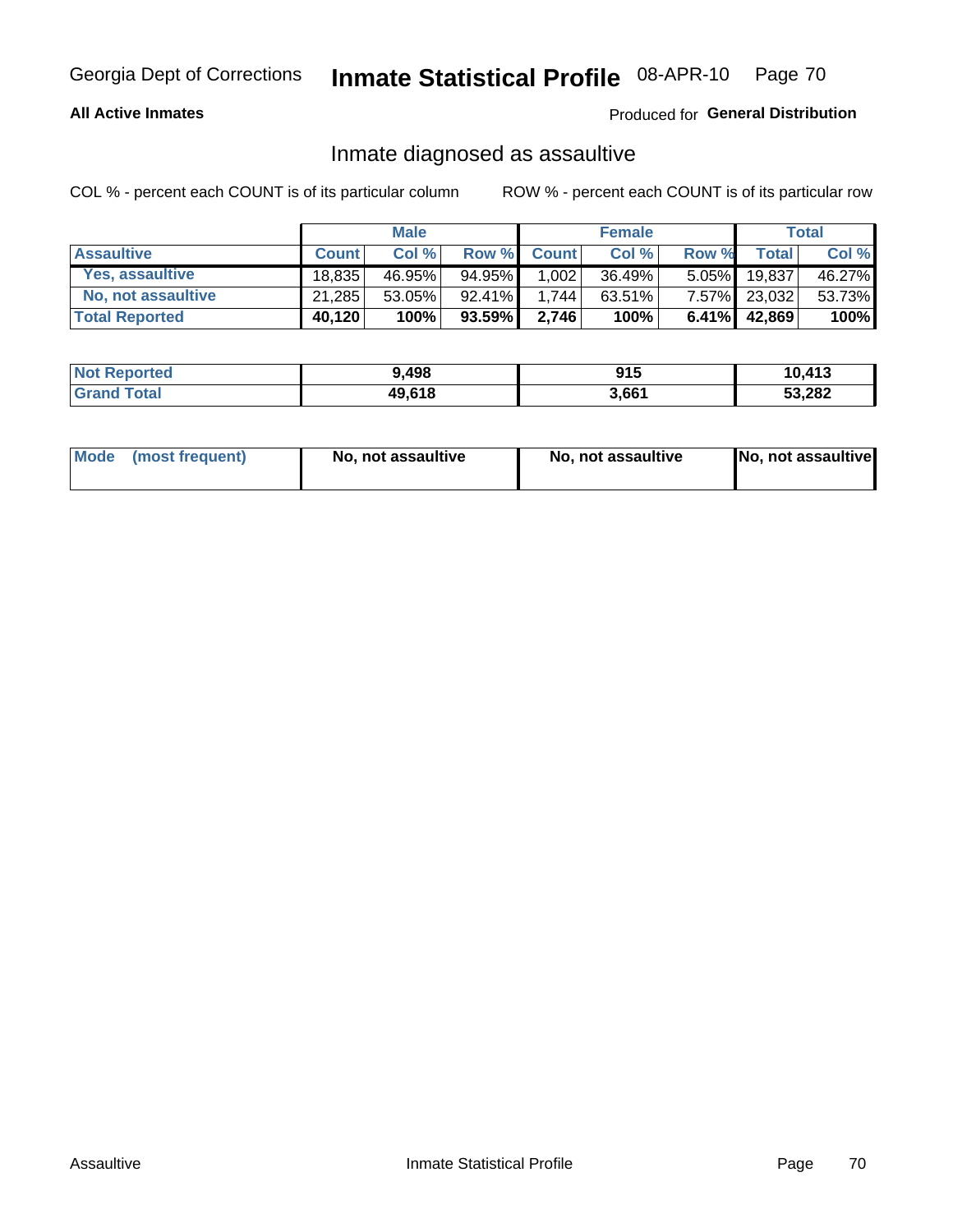### Inmate Statistical Profile 08-APR-10 Page 71

**All Active Inmates** 

## **Produced for General Distribution**

# Number of prior Georgia incarcerations

COL % - percent each COUNT is of its particular column

|                                       |              | <b>Male</b> |             |       | <b>Female</b> |       |        | <b>Total</b> |
|---------------------------------------|--------------|-------------|-------------|-------|---------------|-------|--------|--------------|
| <b>Num of Prior GA Incarcerations</b> | <b>Count</b> | Col %       | Row % Count |       | Col %         | Row % | Total  | Col %        |
|                                       | 28,712       | 57.87%      | 91.84%      | 2,548 | 69.60%        | 8.15% | 31,262 | 58.67%       |
|                                       | 8,755        | 17.64%      | 94.63%      | 496   | 13.55%        | 5.36% | 9,252  | 17.36%       |
| $\overline{2}$                        | 4,862        | 9.80%       | 94.37%      | 290   | 7.92%         | 5.63% | 5,152  | 9.67%        |
| 3                                     | 2,955        | 5.96%       | 95.85%      | 128   | 3.50%         | 4.15% | 3,083  | 5.79%        |
| $\boldsymbol{4}$                      | 1,799        | 3.63%       | 95.59%      | 83    | 2.27%         | 4.41% | 1,882  | 3.53%        |
| 5                                     | 1,083        | 2.18%       | 96.27%      | 42'   | 1.15%         | 3.73% | 1,125  | 2.11%        |
| <b>More Than 5</b>                    | 1,452        | 2.93%       | 95.15%      | 74    | 2.02%         | 4.85% | 1,526  | 2.86%        |
| <b>Total Reported</b>                 | 49,618       | 100%        | 93.12%      | 3,661 | 100.0%        | 6.87% | 53,282 | 100%         |

| orted<br>NO: |            |       |        |
|--------------|------------|-------|--------|
| `otal<br>Gr  | $AQ$ $619$ | 3,661 | 53,282 |

| Mean (average)       | l.01 | .69 | .99 |
|----------------------|------|-----|-----|
| Median (middle)      |      |     |     |
| Mode (most frequent) |      |     |     |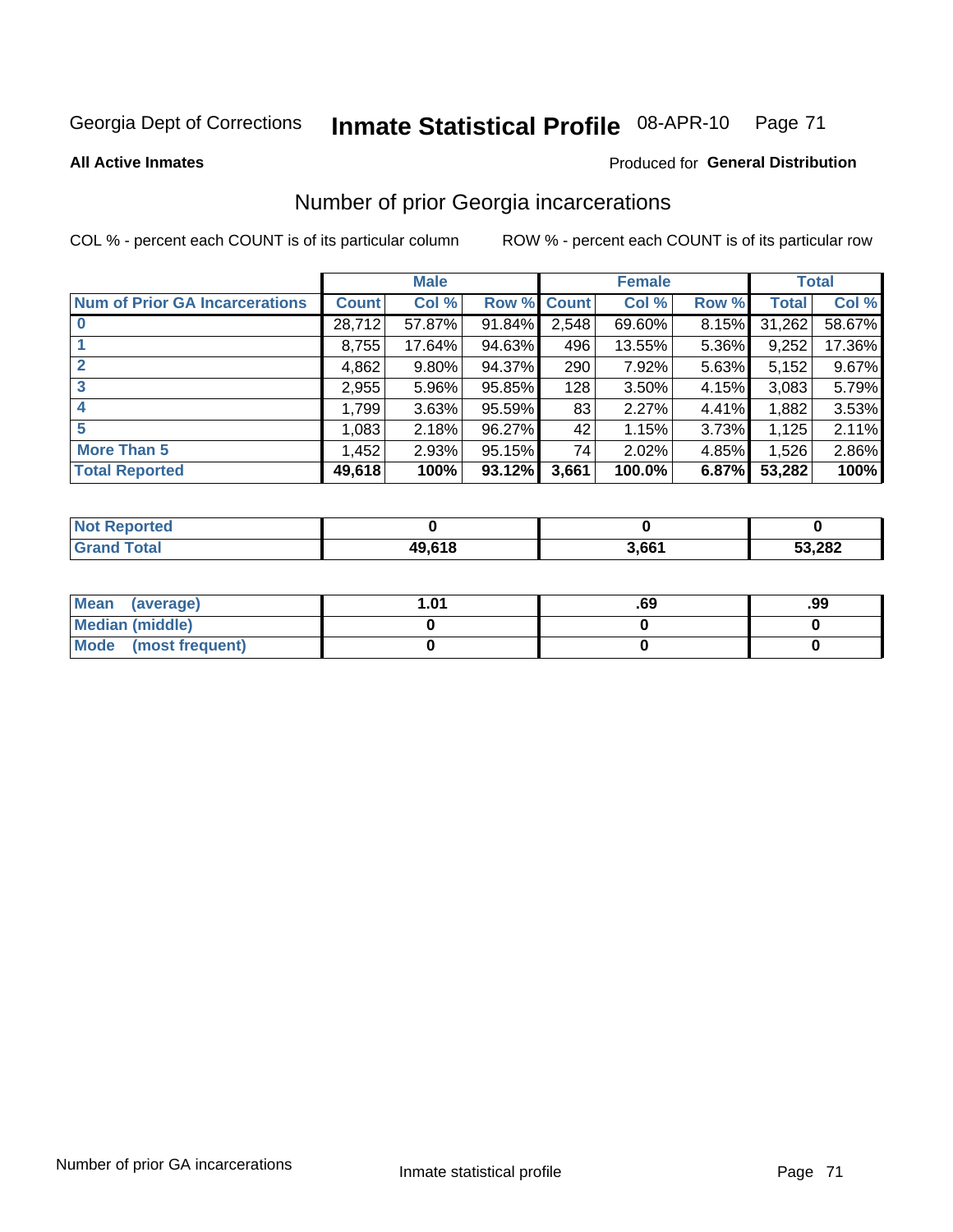#### Inmate Statistical Profile 08-APR-10 Page 72

### **All Active Inmates**

### Produced for General Distribution

# Prison sentence in years

COL % - percent each COUNT is of its particular column

ROW % - percent each COUNT is of its particular row

|                                 |              | <b>Male</b> |         |              | <b>Female</b> |        |              | <b>Total</b> |
|---------------------------------|--------------|-------------|---------|--------------|---------------|--------|--------------|--------------|
| <b>Prison Sentence In Years</b> | <b>Count</b> | Col %       | Row %   | <b>Count</b> | Col %         | Row %  | <b>Total</b> | Col %        |
| $0 - 1$                         | 1,226        | 2.47%       | 88.65%  | 157          | 4.29%         | 11.35% | 1,383        | 2.60%        |
| $1.1 - 2$                       | 3,529        | 7.11%       | 88.98%  | 436          | 11.91%        | 10.99% | 3,966        | 7.44%        |
| $2.1 - 3$                       | 3,962        | 7.99%       | 88.12%  | 532          | 14.53%        | 11.83% | 4,496        | 8.44%        |
| $3.1 - 4$                       | 2,836        | 5.72%       | 90.96%  | 282          | 7.70%         | 9.04%  | 3,118        | 5.85%        |
| $4.1 - 5$                       | 5,233        | 10.55%      | 90.57%  | 545          | 14.89%        | 9.43%  | 5,778        | 10.84%       |
| $5.1 - 6$                       | 2,034        | 4.10%       | 92.04%  | 176          | 4.81%         | 7.96%  | 2,210        | 4.15%        |
| $6.1 - 7$                       | 1,958        | 3.95%       | 92.27%  | 164          | 4.48%         | 7.73%  | 2,122        | 3.98%        |
| $7.1 - 8$                       | 1,793        | 3.61%       | 93.58%  | 123          | 3.36%         | 6.42%  | 1,916        | 3.60%        |
| $8.1 - 9$                       | 767          | 1.55%       | 93.20%  | 56           | 1.53%         | 6.80%  | 823          | 1.54%        |
| $9.1 - 10$                      | 6,091        | 12.28%      | 94.22%  | 374          | 10.22%        | 5.78%  | 6,465        | 12.13%       |
| $10.1 - 12$                     | 2,429        | 4.90%       | 95.37%  | 118          | 3.22%         | 4.63%  | 2,547        | 4.78%        |
| $12.1 - 15$                     | 3,843        | 7.75%       | 95.84%  | 167          | 4.56%         | 4.16%  | 4,010        | 7.53%        |
| $15.1 - 20$                     | 3,699        | 7.45%       | 96.33%  | 141          | 3.85%         | 3.67%  | 3,840        | 7.21%        |
| 20.1 - Over                     | 3,007        | 6.06%       | 97.35%  | 82           | 2.24%         | 2.65%  | 3,089        | 5.80%        |
| <b>Life</b>                     | 6,543        | 13.19%      | 95.69%  | 295          | 8.06%         | 4.31%  | 6,838        | 12.83%       |
| <b>Life Without Parole</b>      | 566          | 1.14%       | 97.92%  | 12           | 0.33%         | 2.08%  | 578          | 1.08%        |
| <b>Death</b>                    | 99           | 0.20%       | 99.00%  |              | 0.03%         | 1.00%  | 100          | 0.19%        |
| <b>Youthful Offenders</b>       | 3            | 0.01%       | 100.00% |              |               |        | 3            | 0.01%        |
| <b>Total Reported</b>           | 49,618       | 100%        | 93.12%  | 3,661        | 100.0%        | 6.87%  | 53,282       | 100%         |

| <b>Not Reported</b> |        |       |        |
|---------------------|--------|-------|--------|
| int<br>Crr          | IN 640 | 3,661 | 53,282 |

### **Determinate (numeric) sentences only**

| Mea | .<br>11.J <i>i</i> | 11.20 |
|-----|--------------------|-------|
|     |                    |       |

All sentences (including determinate), with life, life without parole, and death sentences figured at 45 years

| M | $\rightarrow$ $\rightarrow$ $\rightarrow$<br>יטכ.<br>____ | .<br>13.ZJ<br>___ | . .-<br>. |
|---|-----------------------------------------------------------|-------------------|-----------|
|   |                                                           |                   |           |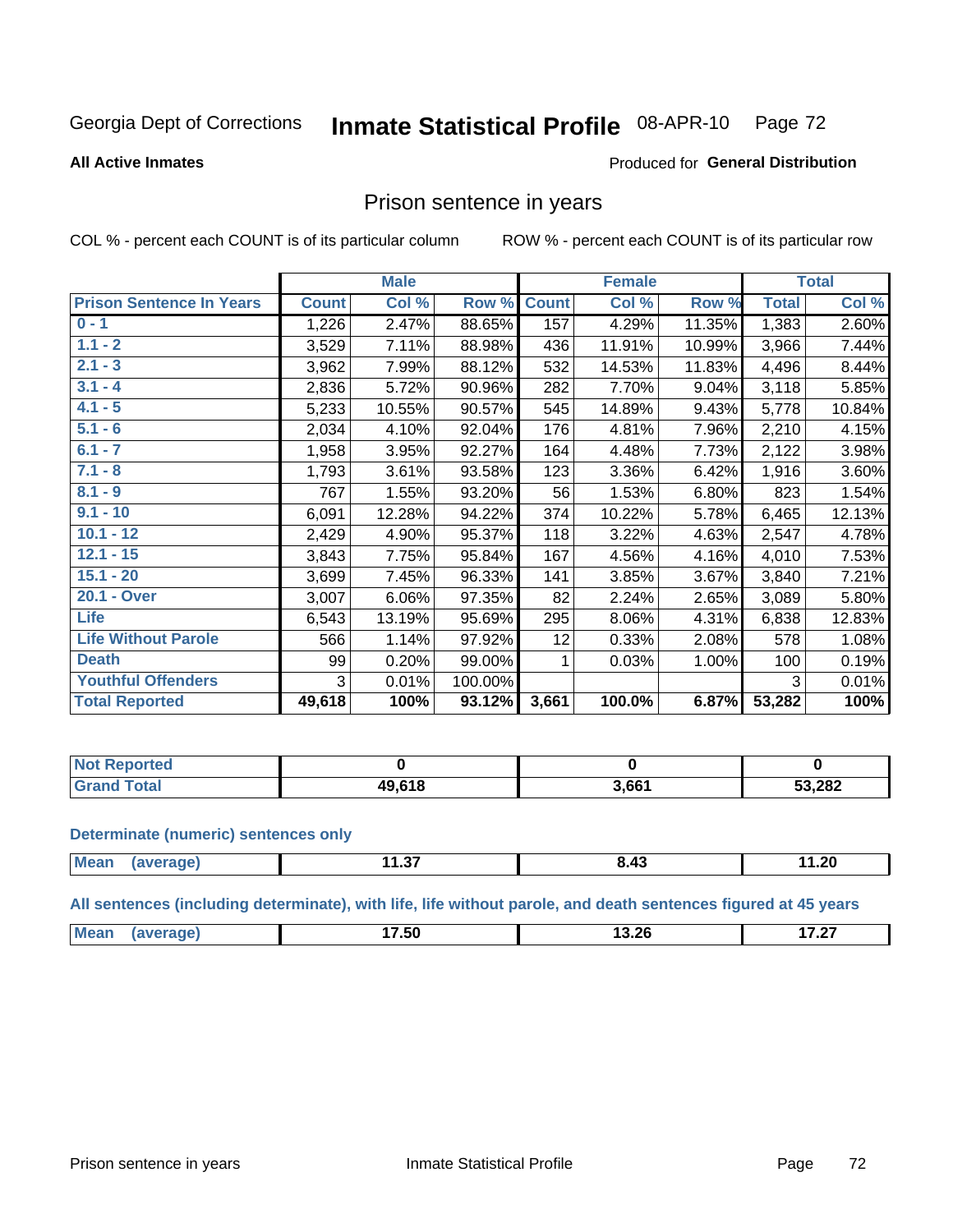#### Inmate Statistical Profile 08-APR-10 Georgia Dept of Corrections Page 73

### **All Active Inmates**

### Produced for General Distribution

# Primary offense, broken out into felonies vs misdemeanors

COL % - percent each COUNT is of its particular column

|                                  |              | <b>Male</b> |              | <b>Female</b> |          |              | Total   |
|----------------------------------|--------------|-------------|--------------|---------------|----------|--------------|---------|
| <b>Felonies and Misdemeanors</b> | <b>Count</b> | Col %       | Row % Count  | Col%          | Row %    | <b>Total</b> | Col %   |
| <b>Felonies</b>                  | 49,587       | 100.00%     | 93.13% 3.657 | 100.00%       | $6.87\%$ | 53.244       | 100.00% |
| <b>Total Reported</b>            | 49,587       | 100% i      | 93.13% 3.657 | 100%          | $6.87\%$ | 53.244       | 100%    |

| <b>Not Reported</b> |                        |        | vu     |
|---------------------|------------------------|--------|--------|
| Grar                | $AO$ $619$<br>19.V I O | 49.591 | 53,279 |

| <b>Mode</b><br>frequent)<br>nies<br>≧ (most tr.<br>. | onies<br>. | lonies<br>ею<br>____ |
|------------------------------------------------------|------------|----------------------|
|------------------------------------------------------|------------|----------------------|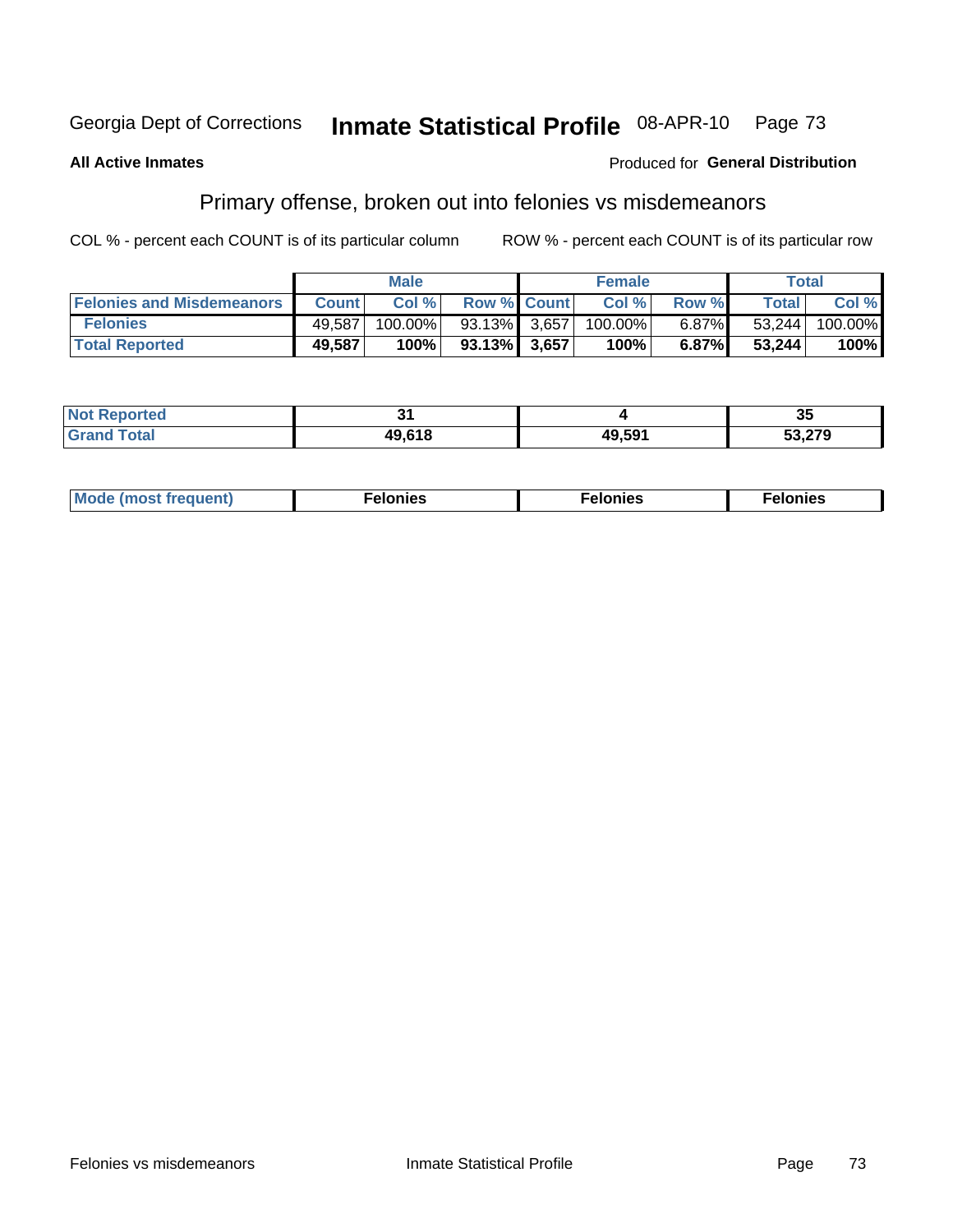#### Inmate Statistical Profile 08-APR-10 Page 74

#### **All Active Inmates**

### **Produced for General Distribution**

### Primary offense, broken out into six broad crime categories

COL % - percent each COUNT is of its particular column

|                                 |              | <b>Male</b> |        |             | <b>Female</b> |        |              | <b>Total</b> |
|---------------------------------|--------------|-------------|--------|-------------|---------------|--------|--------------|--------------|
| <b>Crime Categories</b>         | <b>Count</b> | Col %       |        | Row % Count | Col %         | Row %  | <b>Total</b> | Col %        |
| <b>Violent</b>                  | 22,705       | 45.79%      | 94.27% | 1,380       | 37.74%        | 5.73%  | 24,085       | 45.24%       |
| <b>Sex Crime</b><br>2           | 7,642        | 15.41%      | 98.62% | 107         | 2.93%         | 1.38%  | 7,749        | 14.55%       |
| $\mathbf{3}$<br><b>Property</b> | 9,335        | 18.83%      | 88.63% | 1,198       | 32.76%        | 11.37% | 10,533       | 19.78%       |
| <b>Drug</b><br>4                | 7,759        | 15.65%      | 90.26% | 837         | 22.89%        | 9.74%  | 8,596        | 16.14%       |
| <b>Habit/DUI</b><br>5           | 106          | .21%        | 92.98% | 8           | .22%          | 7.02%  | 114          | .21%         |
| <b>Other</b><br>6               | 2,040        | 4.11%       | 94.14% | 127         | 3.47%         | 5.86%  | 2,167        | 4.07%        |
| <b>Total Reported</b>           | 49,587       | 100%        | 93.13% | 3,657       | 100%          | 6.87%  | 53,244       | 100%         |

| Reported<br><b>Not</b> |        |       | - -<br>ູບປ |
|------------------------|--------|-------|------------|
| <b>Total</b>           | 49,618 | 3,661 | 53,279     |

| <b>Mode (most frequent)</b> | .<br><b>iolent</b> | 'iolent | ---<br>Violent |
|-----------------------------|--------------------|---------|----------------|
|                             |                    |         |                |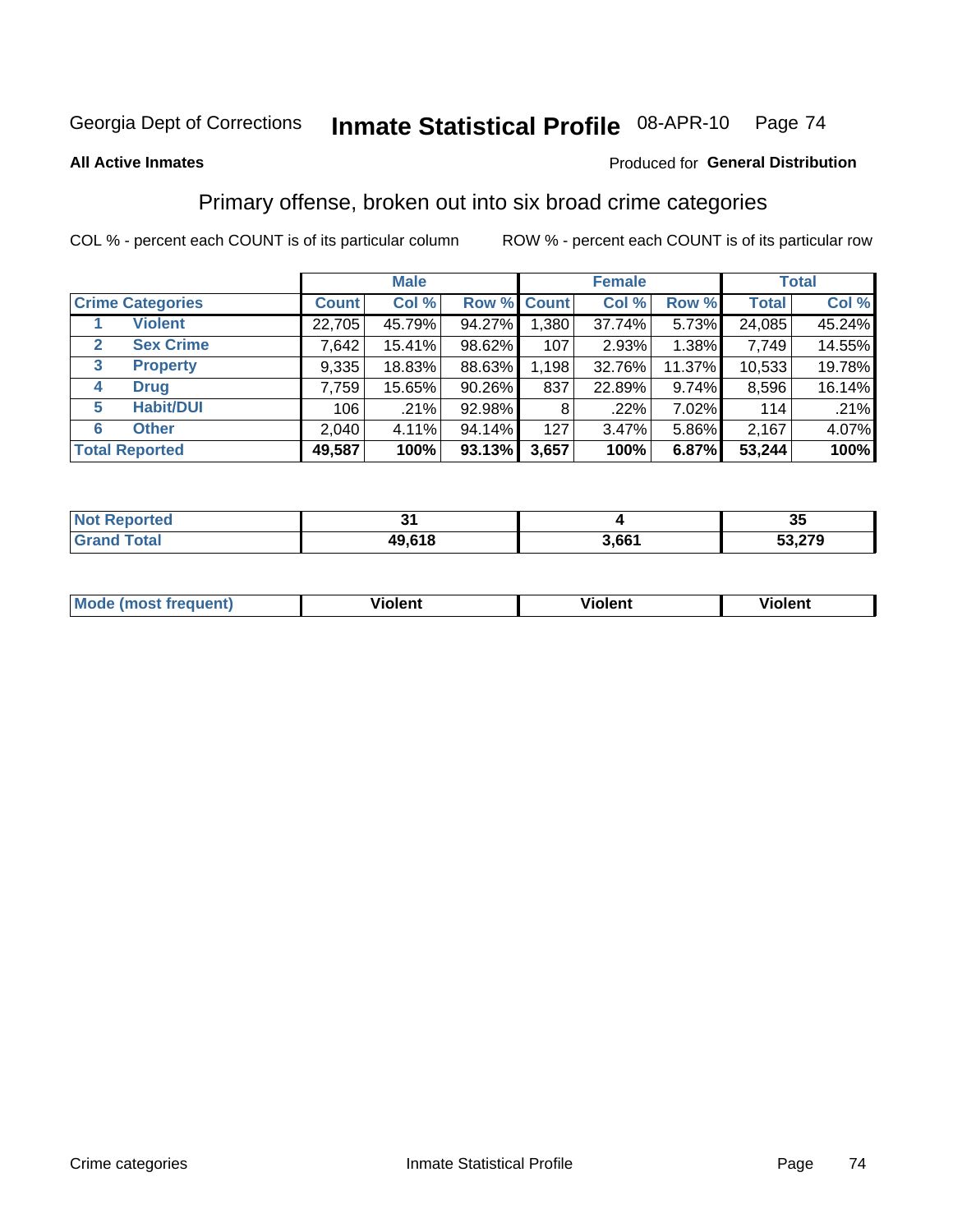#### Inmate Statistical Profile 08-APR-10 Page 75

#### **All Active Inmates**

#### Produced for General Distribution

# Primary offense, detailed offense code

COL % - percent each COUNT is of its particular column

|      |                                             |              | <b>Male</b> |         |                | <b>Female</b> |        |                | <b>Total</b> |
|------|---------------------------------------------|--------------|-------------|---------|----------------|---------------|--------|----------------|--------------|
|      | <b>Primary Offense</b>                      | <b>Count</b> | Col %       | Row %   | <b>Count</b>   | Col %         | Row %  | <b>Total</b>   | Col %        |
| 1100 | <b>Misc Homicide Offense</b>                | 11           | .02%        | 78.57%  | $\overline{3}$ | .08%          | 21.43% | 14             | .03%         |
| 1101 | <b>Murder</b>                               | 4,850        | 9.78%       | 94.47%  | 284            | 7.77%         | 5.53%  | 5,134          | 9.64%        |
| 1102 | <b>Voluntary Manslaughter</b>               | 1,033        | 2.08%       | 88.59%  | 133            | 3.64%         | 11.41% | 1,166          | 2.19%        |
| 1103 | <b>Involuntary Manslaughter</b>             | 117          | .24%        | 82.39%  | 25             | .68%          | 17.61% | 142            | .27%         |
| 1118 | <b>Feticide By Vehicle</b>                  | 1            | .01%        | 25.00%  | 3              | .08%          | 75.00% | 4              | .01%         |
| 1120 | <b>Reckless Abandonment</b>                 | 1            | .01%        | 100.00% |                |               |        | 1              | .01%         |
| 1121 | <b>Feticide</b>                             | 5            | .01%        | 100.00% |                |               |        | 5              | .01%         |
| 1123 | <b>Vehicular Homicide</b>                   | 329          | .66%        | 88.44%  | 43             | 1.18%         | 11.56% | 372            | .70%         |
| 1124 | <b>Homicide By Vessel</b>                   | 11           | .02%        | 91.67%  | 1              | .03%          | 8.33%  | 12             | .02%         |
| 1125 | <b>Conceal Death Of</b>                     | 17           | .03%        | 89.47%  | $\overline{2}$ | .05%          | 10.53% | 19             | .04%         |
|      | <b>Another</b>                              |              |             |         |                |               |        |                |              |
| 1190 | <b>Atmpt Murder</b>                         | 15           | .03%        | 100.00% |                |               |        | 15             | .03%         |
| 1191 | <b>Murder, Conspire To</b><br><b>Commit</b> | 2            | .01%        | 28.57%  | 5              | .14%          | 71.43% | $\overline{7}$ | .01%         |
| 1300 | <b>Misc Assault/Battery</b>                 | 15           | .03%        | 93.75%  | 1              | .03%          | 6.25%  | 16             | .03%         |
| 1301 | <b>Family Violence Battery</b>              | 98           | .20%        | 100.00% |                |               |        | 98             | .18%         |
| 1302 | <b>Aggrav Assault</b>                       | 4,394        | 8.86%       | 94.15%  | 273            | 7.47%         | 5.85%  | 4,667          | 8.77%        |
| 1303 | <b>Atmpt Aggrav Assault</b>                 | 8            | .02%        | 100.00% |                |               |        | 8              | .02%         |
| 1304 | <b>Aggravated Assault On</b>                | 3            | .01%        | 100.00% |                |               |        | 3              | .01%         |
|      | $65+$                                       |              |             |         |                |               |        |                |              |
| 1305 | <b>Aggrav Battery</b>                       | 820          | 1.65%       | 92.97%  | 62             | 1.70%         | 7.03%  | 882            | 1.66%        |
| 1306 | <b>Misc Family Violence</b>                 | 6            | .01%        | 100.00% |                |               |        | 6              | .01%         |
| 1307 | <b>Terrorist Threats &amp; Acts</b>         | 354          | .71%        | 94.15%  | 22             | .60%          | 5.85%  | 376            | .71%         |
| 1308 | <b>False Imprisonment</b>                   | 197          | .40%        | 97.52%  | 5              | .14%          | 2.48%  | 202            | .38%         |
| 1309 | <b>False Impris Color Legal</b>             | 1            | .01%        | 100.00% |                |               |        | 1              | .01%         |
| 1311 | <b>Kidnapping</b>                           | 1,565        | 3.16%       | 96.90%  | 50             | 1.37%         | 3.10%  | 1,615          | 3.03%        |
| 1312 | <b>Interference With</b><br><b>Custody</b>  | 12           | .02%        | 100.00% |                |               |        | 12             | .02%         |
| 1314 | <b>Aggrav Assault Peace</b><br><b>Ofcr</b>  | 303          | .61%        | 94.98%  | 16             | .44%          | 5.02%  | 319            | .60%         |
| 1315 | <b>Aggrav Battery Peace</b><br><b>Ofcr</b>  | 20           | .04%        | 95.24%  | $\mathbf{1}$   | .03%          | 4.76%  | 21             | .04%         |
| 1316 | <b>Simple Battery</b>                       | 14           | .03%        | 93.33%  | 1              | .03%          | 6.67%  | 15             | .03%         |
| 1317 | <b>Reck Cond Infected</b><br><b>Person</b>  | 13           | .03%        | 76.47%  | 4 <sup>1</sup> | .11%          | 23.53% | 17             | .03%         |
| 1318 | <b>Injury By Vehicle</b>                    | 98           | .20%        | 93.33%  | $\overline{7}$ | .19%          | 6.67%  | 105            | .20%         |
| 1320 | <b>Stalking</b>                             | 4            | .01%        | 100.00% |                |               |        | 4              | .01%         |
| 1321 | <b>Aggrav Stalking</b>                      | 269          | .54%        | 97.82%  | 6              | .16%          | 2.18%  | 275            | .52%         |
| 1390 | <b>Atmpt Kidnap</b>                         | 3            | .01%        | 100.00% |                |               |        | 3              | .01%         |
| 1400 | <b>Arson Misc</b>                           | 1            | .01%        | 100.00% |                |               |        | $\mathbf{1}$   | .01%         |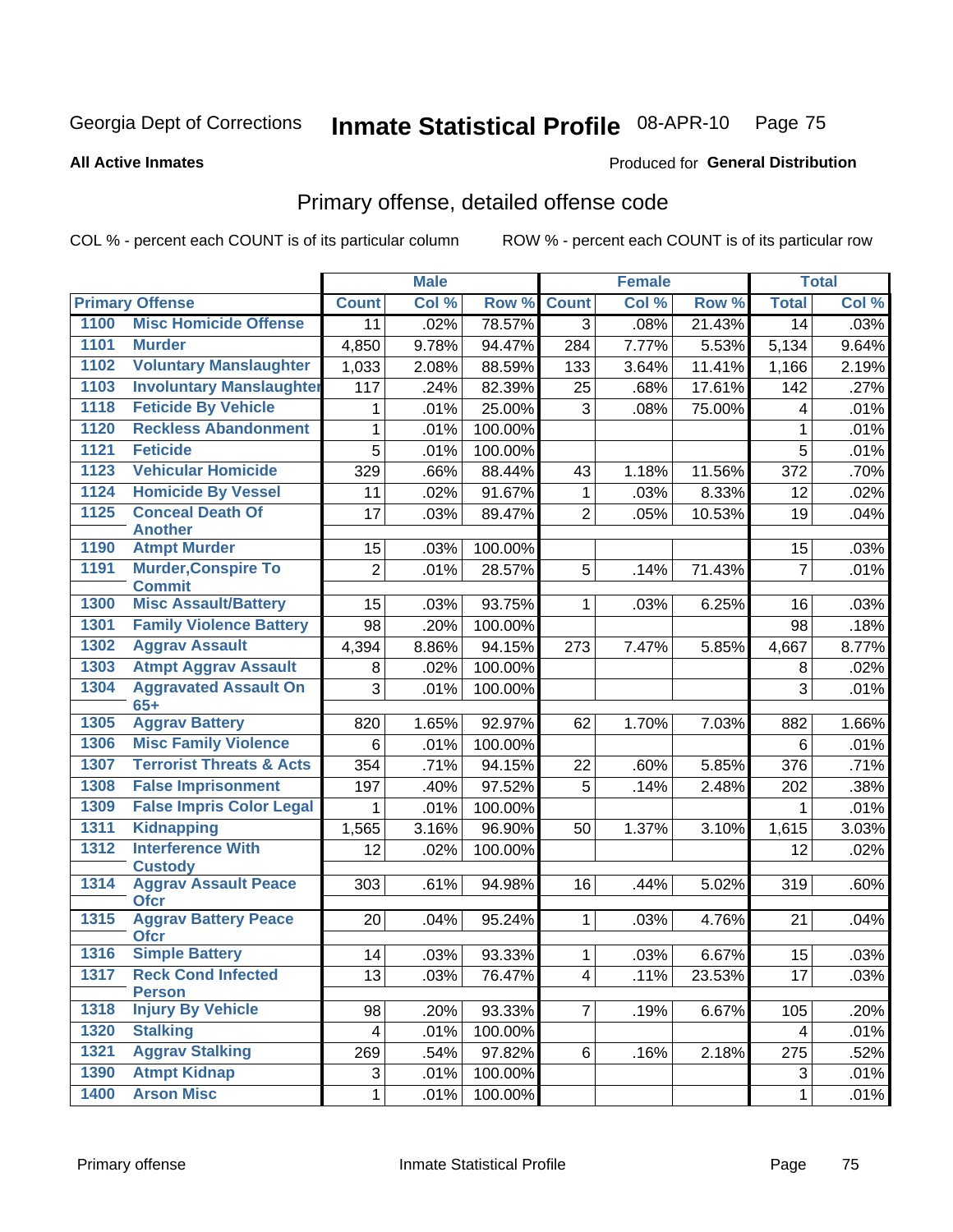#### Inmate Statistical Profile 08-APR-10 Page 76

**All Active Inmates** 

#### Produced for General Distribution

# Primary offense, detailed offense code

COL % - percent each COUNT is of its particular column

|      |                                           |                 | <b>Male</b> |         |                | <b>Female</b> |                |                 | <b>Total</b> |
|------|-------------------------------------------|-----------------|-------------|---------|----------------|---------------|----------------|-----------------|--------------|
|      | <b>Primary Offense</b>                    | <b>Count</b>    | Col %       | Row %   | <b>Count</b>   | Col %         | Row %          | <b>Total</b>    | Col %        |
| 1401 | <b>Arson 1st Degree</b>                   | 104             | .21%        | 85.25%  | 18             | .49%          | 14.75%         | 122             | .23%         |
| 1402 | <b>Arson 2nd Degree</b>                   | 18              | .04%        | 81.82%  | 4              | .11%          | 18.18%         | 22              | .04%         |
| 1403 | <b>Arson 3rd Degree</b>                   | 3               | .01%        | 75.00%  | 1              | .03%          | 25.00%         | $\overline{4}$  | .01%         |
| 1501 | <b>Crmnl Damage 1st</b>                   | 28              | .06%        | 87.50%  | 4              | .11%          | 12.50%         | 32              | .06%         |
|      | <b>Degree</b>                             |                 |             |         |                |               |                |                 |              |
| 1502 | <b>Crmnl Damage 2nd</b><br><b>Degree</b>  | 122             | .25%        | 96.83%  | $\overline{4}$ | .11%          | 3.17%          | 126             | .24%         |
| 1504 | <b>Damage, Destroy Secr</b>               | 1               | .01%        | 100.00% |                |               |                | 1               | .01%         |
|      | <b>Prop</b>                               |                 |             |         |                |               |                |                 |              |
| 1506 | <b>Alter Id</b>                           | $\overline{2}$  | .01%        | 100.00% |                |               |                | $\overline{2}$  | .01%         |
| 1601 | <b>Burglary</b>                           | 5,088           | 10.26%      | 96.27%  | 197            | 5.39%         | 3.73%          | 5,285           | 9.93%        |
| 1602 | <b>Poss Tools Commit</b><br><b>Crime</b>  | 36              | .07%        | 97.30%  | 1              | .03%          | 2.70%          | 37              | .07%         |
| 1690 | <b>Atmpt Burglary</b>                     | 33              | .07%        | 94.29%  | $\overline{2}$ | .05%          | 5.71%          | 35              | .07%         |
| 1700 | <b>Misc Forgery</b>                       |                 |             |         | 1              | .03%          | 100.00%        | $\mathbf 1$     | .01%         |
| 1701 | <b>Forgery 1st Degree</b>                 | 1,044           | 2.11%       | 71.31%  | 420            | 11.48%        | 28.69%         | 1,464           | 2.75%        |
| 1702 | <b>Forgery 2nd Degree</b>                 | 29              | .06%        | 78.38%  | 8              | .22%          | 21.62%         | 37              | .07%         |
| 1704 | <b>Bad Checks</b>                         | 6               | .01%        | 85.71%  | 1              | .03%          | 14.29%         | $\overline{7}$  | .01%         |
| 1750 | <b>Fraudulent Checks</b>                  | 4               | .01%        | 80.00%  | 1              | .03%          | 20.00%         | 5               | .01%         |
| 1751 | <b>Theft Credit Card</b>                  | 21              | .04%        | 65.63%  | 11             | .30%          | 34.38%         | 32              | .06%         |
| 1752 | <b>Forgery Credit Card</b>                | 1               | .01%        | 50.00%  | 1              | .03%          | 50.00%         | $\overline{2}$  | .01%         |
| 1753 | <b>Fraudulent Credit Card</b>             | 50              | .10%        | 62.50%  | 30             | .82%          | 37.50%         | 80              | .15%         |
| 1755 | <b>Recv Gds, Srvs Fraud</b>               |                 |             |         | 1              | .03%          | 100.00%        | $\mathbf{1}$    | .01%         |
|      | <b>Obtnd</b>                              |                 |             |         |                |               |                |                 |              |
| 1756 | <b>Financial Identity Fraud</b>           | 54              | .11%        | 59.34%  | 37             | 1.01%         | 40.66%         | 91              | .17%         |
| 1759 | <b>Telecommunications</b><br><b>Fraud</b> | $\overline{2}$  | .01%        | 100.00% |                |               |                | $\overline{2}$  | .01%         |
| 1760 | <b>Computer Pornography</b>               | 14              | .03%        | 100.00% |                |               |                | 14              | .03%         |
| 1761 | <b>Computer Theft</b>                     | 4               | .01%        | 36.36%  | $\overline{7}$ | .19%          | 63.64%         | 11              | .02%         |
| 1762 | <b>Computer Trespass</b>                  | 1               | .01%        | 50.00%  | 1              | .03%          | 50.00%         | $\overline{2}$  | .01%         |
| 1790 | <b>Atmpt Forgery</b>                      | 1               | .01%        | 100.00% |                |               |                | $\mathbf{1}$    | .01%         |
| 1796 | <b>Fraudulent Access</b>                  |                 |             |         | 1              | .03%          | 100.00%        | $\mathbf{1}$    | .01%         |
|      | <b>Compute</b>                            |                 |             |         |                |               |                |                 |              |
| 1799 | <b>Misc Fraud</b>                         | $\overline{15}$ | .03%        | 65.22%  | $\overline{8}$ |               | $.22\%$ 34.78% | $\overline{23}$ | .04%         |
| 1802 | <b>Theft By Taking</b>                    | 928             | 1.87%       | 85.61%  | 156            | 4.27%         | 14.39%         | 1,084           | 2.04%        |
| 1803 | <b>Theft By Deception</b>                 | 37              | .07%        | 80.43%  | 9              | .25%          | 19.57%         | 46              | .09%         |
| 1804 | <b>Theft By Extortion</b>                 | 2               | .01%        | 100.00% |                |               |                | $\overline{c}$  | .01%         |
| 1805 | <b>Theft Of Lost Property</b>             | 1               | .01%        | 50.00%  | 1              | .03%          | 50.00%         | $\overline{2}$  | .01%         |
| 1806 | <b>Theft By Rec Stolen Prop</b>           | 928             | 1.87%       | 95.67%  | 42             | 1.15%         | 4.33%          | 970             | 1.82%        |
| 1807 | <b>Theft Of Services</b>                  | 3               | .01%        | 100.00% |                |               |                | 3               | .01%         |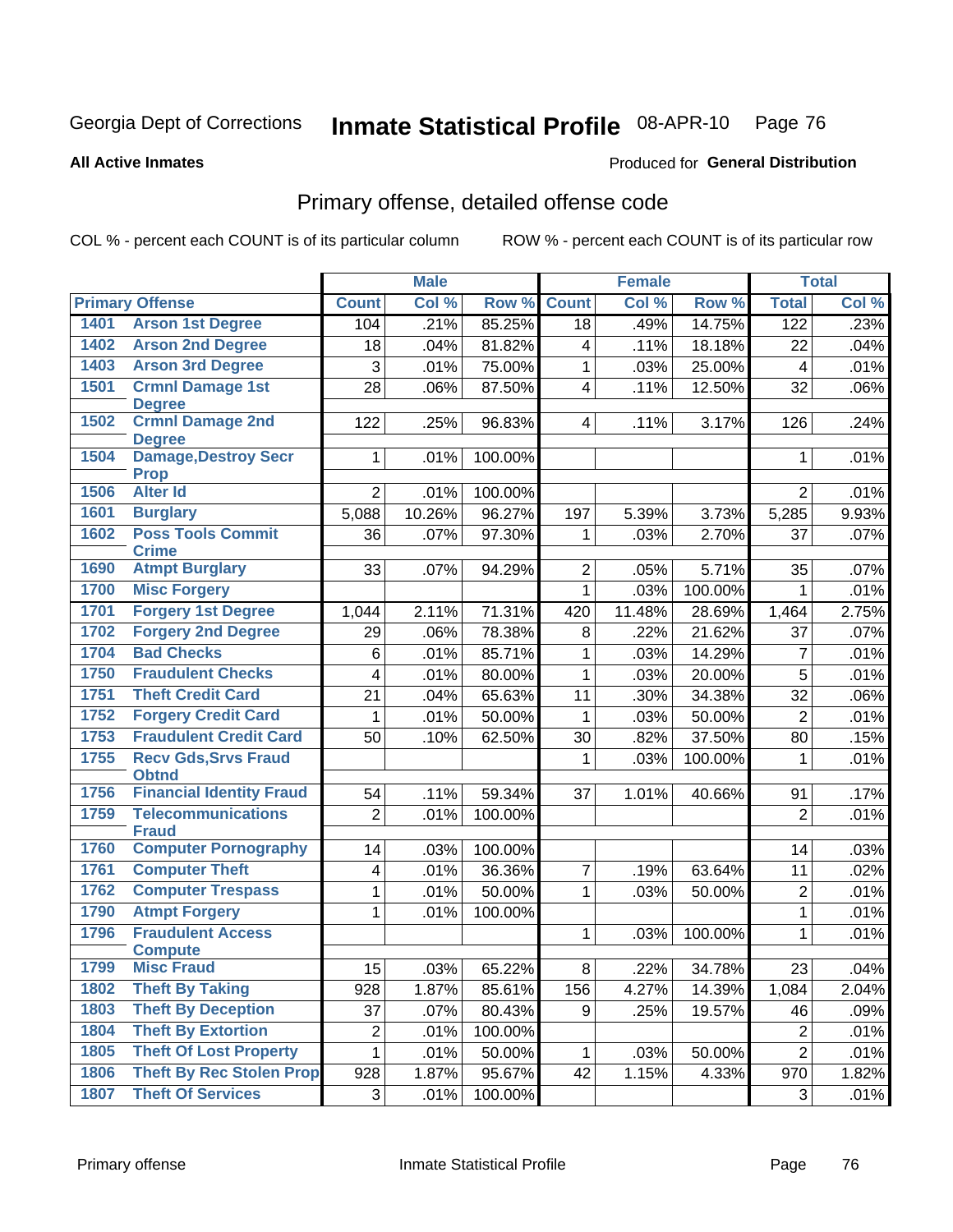#### Inmate Statistical Profile 08-APR-10 Page 77

#### **All Active Inmates**

#### Produced for General Distribution

# Primary offense, detailed offense code

COL % - percent each COUNT is of its particular column

| Col %<br>Col %<br><b>Primary Offense</b><br>Row %<br><b>Count</b><br>Row %<br><b>Total</b><br><b>Count</b><br>1808<br><b>Theft By Conversion</b><br>70.83%<br>.07%<br>.38%<br>29.17%<br>.09%<br>34<br>14<br>48<br><b>Convsn Paymnts Real</b><br>1811<br>100.00%<br>.01%<br>1<br>.01%<br>1<br><b>Propy</b><br><b>Atmpt Theft By Taking</b><br>1812<br>11<br>.02%<br>100.00%<br>.02%<br>11<br><b>Theft Motorveh Or Part</b><br>1813<br>115<br>90.55%<br>.23%<br>12<br>127<br>.33%<br>9.45%<br>.24%<br>1815<br><b>Theft Bring Prop In State</b><br>11<br>100.00%<br>.02%<br>11<br>.02%<br>1816<br><b>Theft Recv Prop Out</b><br>.01%<br>80.00%<br>5<br>.01%<br>4<br>1<br>.03%<br>20.00%<br><b>State</b><br><b>Theft By Shoplifting</b><br>1821<br>1.12%<br>411<br>.83%<br>69.08%<br>5.03%<br>30.92%<br>595<br>184<br><b>Entering Vehicle</b><br>1880<br>141<br>.28%<br>97.92%<br>3<br>.27%<br>.08%<br>2.08%<br>144<br>1901<br><b>Robbery</b><br>3.42%<br>94.53%<br>1,694<br>98<br>2.68%<br>5.47%<br>1,792<br>3.37%<br><b>Armed Robbery</b><br>1902<br>5,069<br>10.22%<br>96.76%<br>170<br>5,239<br>9.84%<br>4.65%<br>3.24%<br>1903<br><b>Robbery By Force</b><br>213<br>.43%<br>93.01%<br>.44%<br>16<br>6.99%<br>229<br>.43%<br><b>Robbery By Intimidation</b><br>1904<br>.55%<br>265<br>.53%<br>90.75%<br>27<br>9.25%<br>.74%<br>292<br><b>Robbery By Sudden</b><br>1905<br>.26%<br>128<br>.26%<br>92.75%<br>10<br>.27%<br>7.25%<br>138<br><b>Snatch</b><br><b>Hijacking Motor Vehicle</b><br>1911<br>97.67%<br>2.33%<br>.08%<br>42<br>.08%<br>1<br>.03%<br>43<br>1912<br><b>Carjacking, Attempted</b><br>$\overline{2}$<br>$\overline{2}$<br>.01%<br>100.00%<br>.01%<br><b>Atmpt Robbery</b><br>1991<br>39<br>92.86%<br>$\mathfrak{S}$<br>7.14%<br>42<br>.08%<br>.08%<br>.08%<br><b>Atmpt Armed Robbery</b><br>$\overline{2}$<br>1992<br>68<br>.14%<br>97.14%<br>.05%<br>2.86%<br>70<br>.13%<br><b>Misc Sexual Offense</b><br>2000<br>29<br>.06%<br>100.00%<br>29<br>.05%<br>2001<br>3.36%<br><b>Rape</b><br>3.60%<br>99.78%<br>.22%<br>1,791<br>1,787<br>4<br>.11%<br>2002<br><b>Sodomy</b><br>25<br>100.00%<br>.05%<br>.05%<br>25<br>2003<br><b>Aggrav Sodomy</b><br>214<br>.43%<br>99.53%<br>215<br>.03%<br>.47%<br>.40%<br>1<br>2004<br><b>Bestiality</b><br>$\overline{2}$<br>.01%<br>100.00%<br>$\overline{2}$<br>.01%<br>2006<br><b>Incest</b><br>.32%<br>.31%<br>160<br>97.56%<br>2.44%<br>.11%<br>164<br>4<br>2007<br>$\mathbf{1}$<br><b>Bigamy</b><br>.03%<br>100.00%<br>.01%<br>1<br>2009<br><b>Aggrav Sexual Battery</b><br>99.45%<br>.03%<br>180<br>.36%<br>1<br>.55%<br>181<br>.34%<br><b>Sexual Battery</b><br>2011<br>99<br>.20%<br>99.00%<br>1<br>1.00%<br>.19%<br>.03%<br>100<br><b>Pimping A Minor Under</b><br>2016<br>$\overline{2}$<br>.01%<br>66.67%<br>1<br>.03%<br>33.33%<br>3<br>.01%<br>18<br><b>Pandering By</b><br>2017<br>3<br>100.00%<br>3<br>.01%<br>.01%<br><b>Compulsion</b><br><b>Statutory Rape</b><br>2018<br>1.56%<br>820<br>1.65%<br>98.80%<br>10<br>.27%<br>1.20%<br>830<br><b>Child Molestation</b><br>2019<br>2,467<br>2,412<br>4.86%<br>97.77%<br>55<br>2.23%<br>4.63%<br>1.50%<br>2020<br><b>Enticing Child-Indec</b><br>99<br>.20%<br>96.12%<br>.11%<br>3.88%<br>103<br>.19%<br>4<br><b>Purp</b><br><b>Aggrav Child Molestation</b><br>2021<br>1,296<br>2.47%<br>2.61%<br>98.56%<br>19<br>.52%<br>1.44%<br>1,315<br>Sexl/Asslt/Agn/Pers/Cstd<br>2023<br>$\overline{c}$<br>.01%<br>100.00%<br>$\overline{2}$<br>.01%<br><b>Solicit Sodomy From</b> |      |                | <b>Male</b> |        |              | <b>Female</b> |        |          | <b>Total</b> |
|-----------------------------------------------------------------------------------------------------------------------------------------------------------------------------------------------------------------------------------------------------------------------------------------------------------------------------------------------------------------------------------------------------------------------------------------------------------------------------------------------------------------------------------------------------------------------------------------------------------------------------------------------------------------------------------------------------------------------------------------------------------------------------------------------------------------------------------------------------------------------------------------------------------------------------------------------------------------------------------------------------------------------------------------------------------------------------------------------------------------------------------------------------------------------------------------------------------------------------------------------------------------------------------------------------------------------------------------------------------------------------------------------------------------------------------------------------------------------------------------------------------------------------------------------------------------------------------------------------------------------------------------------------------------------------------------------------------------------------------------------------------------------------------------------------------------------------------------------------------------------------------------------------------------------------------------------------------------------------------------------------------------------------------------------------------------------------------------------------------------------------------------------------------------------------------------------------------------------------------------------------------------------------------------------------------------------------------------------------------------------------------------------------------------------------------------------------------------------------------------------------------------------------------------------------------------------------------------------------------------------------------------------------------------------------------------------------------------------------------------------------------------------------------------------------------------------------------------------------------------------------------------------------------------------------------------------------------------------------------------------------------------------------------------------------------------------------------------------------------------------------------------------------------------------------------------------------------------------------------------------------------------------------------------------------------------------------------------------------------------------------------------------------------------------------------------------------------------------------------------------|------|----------------|-------------|--------|--------------|---------------|--------|----------|--------------|
|                                                                                                                                                                                                                                                                                                                                                                                                                                                                                                                                                                                                                                                                                                                                                                                                                                                                                                                                                                                                                                                                                                                                                                                                                                                                                                                                                                                                                                                                                                                                                                                                                                                                                                                                                                                                                                                                                                                                                                                                                                                                                                                                                                                                                                                                                                                                                                                                                                                                                                                                                                                                                                                                                                                                                                                                                                                                                                                                                                                                                                                                                                                                                                                                                                                                                                                                                                                                                                                                                               |      |                |             |        |              |               |        |          | Col %        |
|                                                                                                                                                                                                                                                                                                                                                                                                                                                                                                                                                                                                                                                                                                                                                                                                                                                                                                                                                                                                                                                                                                                                                                                                                                                                                                                                                                                                                                                                                                                                                                                                                                                                                                                                                                                                                                                                                                                                                                                                                                                                                                                                                                                                                                                                                                                                                                                                                                                                                                                                                                                                                                                                                                                                                                                                                                                                                                                                                                                                                                                                                                                                                                                                                                                                                                                                                                                                                                                                                               |      |                |             |        |              |               |        |          |              |
|                                                                                                                                                                                                                                                                                                                                                                                                                                                                                                                                                                                                                                                                                                                                                                                                                                                                                                                                                                                                                                                                                                                                                                                                                                                                                                                                                                                                                                                                                                                                                                                                                                                                                                                                                                                                                                                                                                                                                                                                                                                                                                                                                                                                                                                                                                                                                                                                                                                                                                                                                                                                                                                                                                                                                                                                                                                                                                                                                                                                                                                                                                                                                                                                                                                                                                                                                                                                                                                                                               |      |                |             |        |              |               |        |          |              |
|                                                                                                                                                                                                                                                                                                                                                                                                                                                                                                                                                                                                                                                                                                                                                                                                                                                                                                                                                                                                                                                                                                                                                                                                                                                                                                                                                                                                                                                                                                                                                                                                                                                                                                                                                                                                                                                                                                                                                                                                                                                                                                                                                                                                                                                                                                                                                                                                                                                                                                                                                                                                                                                                                                                                                                                                                                                                                                                                                                                                                                                                                                                                                                                                                                                                                                                                                                                                                                                                                               |      |                |             |        |              |               |        |          |              |
|                                                                                                                                                                                                                                                                                                                                                                                                                                                                                                                                                                                                                                                                                                                                                                                                                                                                                                                                                                                                                                                                                                                                                                                                                                                                                                                                                                                                                                                                                                                                                                                                                                                                                                                                                                                                                                                                                                                                                                                                                                                                                                                                                                                                                                                                                                                                                                                                                                                                                                                                                                                                                                                                                                                                                                                                                                                                                                                                                                                                                                                                                                                                                                                                                                                                                                                                                                                                                                                                                               |      |                |             |        |              |               |        |          |              |
|                                                                                                                                                                                                                                                                                                                                                                                                                                                                                                                                                                                                                                                                                                                                                                                                                                                                                                                                                                                                                                                                                                                                                                                                                                                                                                                                                                                                                                                                                                                                                                                                                                                                                                                                                                                                                                                                                                                                                                                                                                                                                                                                                                                                                                                                                                                                                                                                                                                                                                                                                                                                                                                                                                                                                                                                                                                                                                                                                                                                                                                                                                                                                                                                                                                                                                                                                                                                                                                                                               |      |                |             |        |              |               |        |          |              |
|                                                                                                                                                                                                                                                                                                                                                                                                                                                                                                                                                                                                                                                                                                                                                                                                                                                                                                                                                                                                                                                                                                                                                                                                                                                                                                                                                                                                                                                                                                                                                                                                                                                                                                                                                                                                                                                                                                                                                                                                                                                                                                                                                                                                                                                                                                                                                                                                                                                                                                                                                                                                                                                                                                                                                                                                                                                                                                                                                                                                                                                                                                                                                                                                                                                                                                                                                                                                                                                                                               |      |                |             |        |              |               |        |          |              |
|                                                                                                                                                                                                                                                                                                                                                                                                                                                                                                                                                                                                                                                                                                                                                                                                                                                                                                                                                                                                                                                                                                                                                                                                                                                                                                                                                                                                                                                                                                                                                                                                                                                                                                                                                                                                                                                                                                                                                                                                                                                                                                                                                                                                                                                                                                                                                                                                                                                                                                                                                                                                                                                                                                                                                                                                                                                                                                                                                                                                                                                                                                                                                                                                                                                                                                                                                                                                                                                                                               |      |                |             |        |              |               |        |          |              |
|                                                                                                                                                                                                                                                                                                                                                                                                                                                                                                                                                                                                                                                                                                                                                                                                                                                                                                                                                                                                                                                                                                                                                                                                                                                                                                                                                                                                                                                                                                                                                                                                                                                                                                                                                                                                                                                                                                                                                                                                                                                                                                                                                                                                                                                                                                                                                                                                                                                                                                                                                                                                                                                                                                                                                                                                                                                                                                                                                                                                                                                                                                                                                                                                                                                                                                                                                                                                                                                                                               |      |                |             |        |              |               |        |          |              |
|                                                                                                                                                                                                                                                                                                                                                                                                                                                                                                                                                                                                                                                                                                                                                                                                                                                                                                                                                                                                                                                                                                                                                                                                                                                                                                                                                                                                                                                                                                                                                                                                                                                                                                                                                                                                                                                                                                                                                                                                                                                                                                                                                                                                                                                                                                                                                                                                                                                                                                                                                                                                                                                                                                                                                                                                                                                                                                                                                                                                                                                                                                                                                                                                                                                                                                                                                                                                                                                                                               |      |                |             |        |              |               |        |          |              |
|                                                                                                                                                                                                                                                                                                                                                                                                                                                                                                                                                                                                                                                                                                                                                                                                                                                                                                                                                                                                                                                                                                                                                                                                                                                                                                                                                                                                                                                                                                                                                                                                                                                                                                                                                                                                                                                                                                                                                                                                                                                                                                                                                                                                                                                                                                                                                                                                                                                                                                                                                                                                                                                                                                                                                                                                                                                                                                                                                                                                                                                                                                                                                                                                                                                                                                                                                                                                                                                                                               |      |                |             |        |              |               |        |          |              |
|                                                                                                                                                                                                                                                                                                                                                                                                                                                                                                                                                                                                                                                                                                                                                                                                                                                                                                                                                                                                                                                                                                                                                                                                                                                                                                                                                                                                                                                                                                                                                                                                                                                                                                                                                                                                                                                                                                                                                                                                                                                                                                                                                                                                                                                                                                                                                                                                                                                                                                                                                                                                                                                                                                                                                                                                                                                                                                                                                                                                                                                                                                                                                                                                                                                                                                                                                                                                                                                                                               |      |                |             |        |              |               |        |          |              |
|                                                                                                                                                                                                                                                                                                                                                                                                                                                                                                                                                                                                                                                                                                                                                                                                                                                                                                                                                                                                                                                                                                                                                                                                                                                                                                                                                                                                                                                                                                                                                                                                                                                                                                                                                                                                                                                                                                                                                                                                                                                                                                                                                                                                                                                                                                                                                                                                                                                                                                                                                                                                                                                                                                                                                                                                                                                                                                                                                                                                                                                                                                                                                                                                                                                                                                                                                                                                                                                                                               |      |                |             |        |              |               |        |          |              |
|                                                                                                                                                                                                                                                                                                                                                                                                                                                                                                                                                                                                                                                                                                                                                                                                                                                                                                                                                                                                                                                                                                                                                                                                                                                                                                                                                                                                                                                                                                                                                                                                                                                                                                                                                                                                                                                                                                                                                                                                                                                                                                                                                                                                                                                                                                                                                                                                                                                                                                                                                                                                                                                                                                                                                                                                                                                                                                                                                                                                                                                                                                                                                                                                                                                                                                                                                                                                                                                                                               |      |                |             |        |              |               |        |          |              |
|                                                                                                                                                                                                                                                                                                                                                                                                                                                                                                                                                                                                                                                                                                                                                                                                                                                                                                                                                                                                                                                                                                                                                                                                                                                                                                                                                                                                                                                                                                                                                                                                                                                                                                                                                                                                                                                                                                                                                                                                                                                                                                                                                                                                                                                                                                                                                                                                                                                                                                                                                                                                                                                                                                                                                                                                                                                                                                                                                                                                                                                                                                                                                                                                                                                                                                                                                                                                                                                                                               |      |                |             |        |              |               |        |          |              |
|                                                                                                                                                                                                                                                                                                                                                                                                                                                                                                                                                                                                                                                                                                                                                                                                                                                                                                                                                                                                                                                                                                                                                                                                                                                                                                                                                                                                                                                                                                                                                                                                                                                                                                                                                                                                                                                                                                                                                                                                                                                                                                                                                                                                                                                                                                                                                                                                                                                                                                                                                                                                                                                                                                                                                                                                                                                                                                                                                                                                                                                                                                                                                                                                                                                                                                                                                                                                                                                                                               |      |                |             |        |              |               |        |          |              |
|                                                                                                                                                                                                                                                                                                                                                                                                                                                                                                                                                                                                                                                                                                                                                                                                                                                                                                                                                                                                                                                                                                                                                                                                                                                                                                                                                                                                                                                                                                                                                                                                                                                                                                                                                                                                                                                                                                                                                                                                                                                                                                                                                                                                                                                                                                                                                                                                                                                                                                                                                                                                                                                                                                                                                                                                                                                                                                                                                                                                                                                                                                                                                                                                                                                                                                                                                                                                                                                                                               |      |                |             |        |              |               |        |          |              |
|                                                                                                                                                                                                                                                                                                                                                                                                                                                                                                                                                                                                                                                                                                                                                                                                                                                                                                                                                                                                                                                                                                                                                                                                                                                                                                                                                                                                                                                                                                                                                                                                                                                                                                                                                                                                                                                                                                                                                                                                                                                                                                                                                                                                                                                                                                                                                                                                                                                                                                                                                                                                                                                                                                                                                                                                                                                                                                                                                                                                                                                                                                                                                                                                                                                                                                                                                                                                                                                                                               |      |                |             |        |              |               |        |          |              |
|                                                                                                                                                                                                                                                                                                                                                                                                                                                                                                                                                                                                                                                                                                                                                                                                                                                                                                                                                                                                                                                                                                                                                                                                                                                                                                                                                                                                                                                                                                                                                                                                                                                                                                                                                                                                                                                                                                                                                                                                                                                                                                                                                                                                                                                                                                                                                                                                                                                                                                                                                                                                                                                                                                                                                                                                                                                                                                                                                                                                                                                                                                                                                                                                                                                                                                                                                                                                                                                                                               |      |                |             |        |              |               |        |          |              |
|                                                                                                                                                                                                                                                                                                                                                                                                                                                                                                                                                                                                                                                                                                                                                                                                                                                                                                                                                                                                                                                                                                                                                                                                                                                                                                                                                                                                                                                                                                                                                                                                                                                                                                                                                                                                                                                                                                                                                                                                                                                                                                                                                                                                                                                                                                                                                                                                                                                                                                                                                                                                                                                                                                                                                                                                                                                                                                                                                                                                                                                                                                                                                                                                                                                                                                                                                                                                                                                                                               |      |                |             |        |              |               |        |          |              |
|                                                                                                                                                                                                                                                                                                                                                                                                                                                                                                                                                                                                                                                                                                                                                                                                                                                                                                                                                                                                                                                                                                                                                                                                                                                                                                                                                                                                                                                                                                                                                                                                                                                                                                                                                                                                                                                                                                                                                                                                                                                                                                                                                                                                                                                                                                                                                                                                                                                                                                                                                                                                                                                                                                                                                                                                                                                                                                                                                                                                                                                                                                                                                                                                                                                                                                                                                                                                                                                                                               |      |                |             |        |              |               |        |          |              |
|                                                                                                                                                                                                                                                                                                                                                                                                                                                                                                                                                                                                                                                                                                                                                                                                                                                                                                                                                                                                                                                                                                                                                                                                                                                                                                                                                                                                                                                                                                                                                                                                                                                                                                                                                                                                                                                                                                                                                                                                                                                                                                                                                                                                                                                                                                                                                                                                                                                                                                                                                                                                                                                                                                                                                                                                                                                                                                                                                                                                                                                                                                                                                                                                                                                                                                                                                                                                                                                                                               |      |                |             |        |              |               |        |          |              |
|                                                                                                                                                                                                                                                                                                                                                                                                                                                                                                                                                                                                                                                                                                                                                                                                                                                                                                                                                                                                                                                                                                                                                                                                                                                                                                                                                                                                                                                                                                                                                                                                                                                                                                                                                                                                                                                                                                                                                                                                                                                                                                                                                                                                                                                                                                                                                                                                                                                                                                                                                                                                                                                                                                                                                                                                                                                                                                                                                                                                                                                                                                                                                                                                                                                                                                                                                                                                                                                                                               |      |                |             |        |              |               |        |          |              |
|                                                                                                                                                                                                                                                                                                                                                                                                                                                                                                                                                                                                                                                                                                                                                                                                                                                                                                                                                                                                                                                                                                                                                                                                                                                                                                                                                                                                                                                                                                                                                                                                                                                                                                                                                                                                                                                                                                                                                                                                                                                                                                                                                                                                                                                                                                                                                                                                                                                                                                                                                                                                                                                                                                                                                                                                                                                                                                                                                                                                                                                                                                                                                                                                                                                                                                                                                                                                                                                                                               |      |                |             |        |              |               |        |          |              |
|                                                                                                                                                                                                                                                                                                                                                                                                                                                                                                                                                                                                                                                                                                                                                                                                                                                                                                                                                                                                                                                                                                                                                                                                                                                                                                                                                                                                                                                                                                                                                                                                                                                                                                                                                                                                                                                                                                                                                                                                                                                                                                                                                                                                                                                                                                                                                                                                                                                                                                                                                                                                                                                                                                                                                                                                                                                                                                                                                                                                                                                                                                                                                                                                                                                                                                                                                                                                                                                                                               |      |                |             |        |              |               |        |          |              |
|                                                                                                                                                                                                                                                                                                                                                                                                                                                                                                                                                                                                                                                                                                                                                                                                                                                                                                                                                                                                                                                                                                                                                                                                                                                                                                                                                                                                                                                                                                                                                                                                                                                                                                                                                                                                                                                                                                                                                                                                                                                                                                                                                                                                                                                                                                                                                                                                                                                                                                                                                                                                                                                                                                                                                                                                                                                                                                                                                                                                                                                                                                                                                                                                                                                                                                                                                                                                                                                                                               |      |                |             |        |              |               |        |          |              |
|                                                                                                                                                                                                                                                                                                                                                                                                                                                                                                                                                                                                                                                                                                                                                                                                                                                                                                                                                                                                                                                                                                                                                                                                                                                                                                                                                                                                                                                                                                                                                                                                                                                                                                                                                                                                                                                                                                                                                                                                                                                                                                                                                                                                                                                                                                                                                                                                                                                                                                                                                                                                                                                                                                                                                                                                                                                                                                                                                                                                                                                                                                                                                                                                                                                                                                                                                                                                                                                                                               |      |                |             |        |              |               |        |          |              |
|                                                                                                                                                                                                                                                                                                                                                                                                                                                                                                                                                                                                                                                                                                                                                                                                                                                                                                                                                                                                                                                                                                                                                                                                                                                                                                                                                                                                                                                                                                                                                                                                                                                                                                                                                                                                                                                                                                                                                                                                                                                                                                                                                                                                                                                                                                                                                                                                                                                                                                                                                                                                                                                                                                                                                                                                                                                                                                                                                                                                                                                                                                                                                                                                                                                                                                                                                                                                                                                                                               |      |                |             |        |              |               |        |          |              |
|                                                                                                                                                                                                                                                                                                                                                                                                                                                                                                                                                                                                                                                                                                                                                                                                                                                                                                                                                                                                                                                                                                                                                                                                                                                                                                                                                                                                                                                                                                                                                                                                                                                                                                                                                                                                                                                                                                                                                                                                                                                                                                                                                                                                                                                                                                                                                                                                                                                                                                                                                                                                                                                                                                                                                                                                                                                                                                                                                                                                                                                                                                                                                                                                                                                                                                                                                                                                                                                                                               |      |                |             |        |              |               |        |          |              |
|                                                                                                                                                                                                                                                                                                                                                                                                                                                                                                                                                                                                                                                                                                                                                                                                                                                                                                                                                                                                                                                                                                                                                                                                                                                                                                                                                                                                                                                                                                                                                                                                                                                                                                                                                                                                                                                                                                                                                                                                                                                                                                                                                                                                                                                                                                                                                                                                                                                                                                                                                                                                                                                                                                                                                                                                                                                                                                                                                                                                                                                                                                                                                                                                                                                                                                                                                                                                                                                                                               |      |                |             |        |              |               |        |          |              |
|                                                                                                                                                                                                                                                                                                                                                                                                                                                                                                                                                                                                                                                                                                                                                                                                                                                                                                                                                                                                                                                                                                                                                                                                                                                                                                                                                                                                                                                                                                                                                                                                                                                                                                                                                                                                                                                                                                                                                                                                                                                                                                                                                                                                                                                                                                                                                                                                                                                                                                                                                                                                                                                                                                                                                                                                                                                                                                                                                                                                                                                                                                                                                                                                                                                                                                                                                                                                                                                                                               |      |                |             |        |              |               |        |          |              |
|                                                                                                                                                                                                                                                                                                                                                                                                                                                                                                                                                                                                                                                                                                                                                                                                                                                                                                                                                                                                                                                                                                                                                                                                                                                                                                                                                                                                                                                                                                                                                                                                                                                                                                                                                                                                                                                                                                                                                                                                                                                                                                                                                                                                                                                                                                                                                                                                                                                                                                                                                                                                                                                                                                                                                                                                                                                                                                                                                                                                                                                                                                                                                                                                                                                                                                                                                                                                                                                                                               |      |                |             |        |              |               |        |          |              |
|                                                                                                                                                                                                                                                                                                                                                                                                                                                                                                                                                                                                                                                                                                                                                                                                                                                                                                                                                                                                                                                                                                                                                                                                                                                                                                                                                                                                                                                                                                                                                                                                                                                                                                                                                                                                                                                                                                                                                                                                                                                                                                                                                                                                                                                                                                                                                                                                                                                                                                                                                                                                                                                                                                                                                                                                                                                                                                                                                                                                                                                                                                                                                                                                                                                                                                                                                                                                                                                                                               |      |                |             |        |              |               |        |          |              |
|                                                                                                                                                                                                                                                                                                                                                                                                                                                                                                                                                                                                                                                                                                                                                                                                                                                                                                                                                                                                                                                                                                                                                                                                                                                                                                                                                                                                                                                                                                                                                                                                                                                                                                                                                                                                                                                                                                                                                                                                                                                                                                                                                                                                                                                                                                                                                                                                                                                                                                                                                                                                                                                                                                                                                                                                                                                                                                                                                                                                                                                                                                                                                                                                                                                                                                                                                                                                                                                                                               |      |                |             |        |              |               |        |          |              |
|                                                                                                                                                                                                                                                                                                                                                                                                                                                                                                                                                                                                                                                                                                                                                                                                                                                                                                                                                                                                                                                                                                                                                                                                                                                                                                                                                                                                                                                                                                                                                                                                                                                                                                                                                                                                                                                                                                                                                                                                                                                                                                                                                                                                                                                                                                                                                                                                                                                                                                                                                                                                                                                                                                                                                                                                                                                                                                                                                                                                                                                                                                                                                                                                                                                                                                                                                                                                                                                                                               |      |                |             |        |              |               |        |          |              |
|                                                                                                                                                                                                                                                                                                                                                                                                                                                                                                                                                                                                                                                                                                                                                                                                                                                                                                                                                                                                                                                                                                                                                                                                                                                                                                                                                                                                                                                                                                                                                                                                                                                                                                                                                                                                                                                                                                                                                                                                                                                                                                                                                                                                                                                                                                                                                                                                                                                                                                                                                                                                                                                                                                                                                                                                                                                                                                                                                                                                                                                                                                                                                                                                                                                                                                                                                                                                                                                                                               | 2025 | $\overline{5}$ | .01%        | 83.33% | $\mathbf{1}$ | .03%          | 16.67% | $6 \mid$ | .01%         |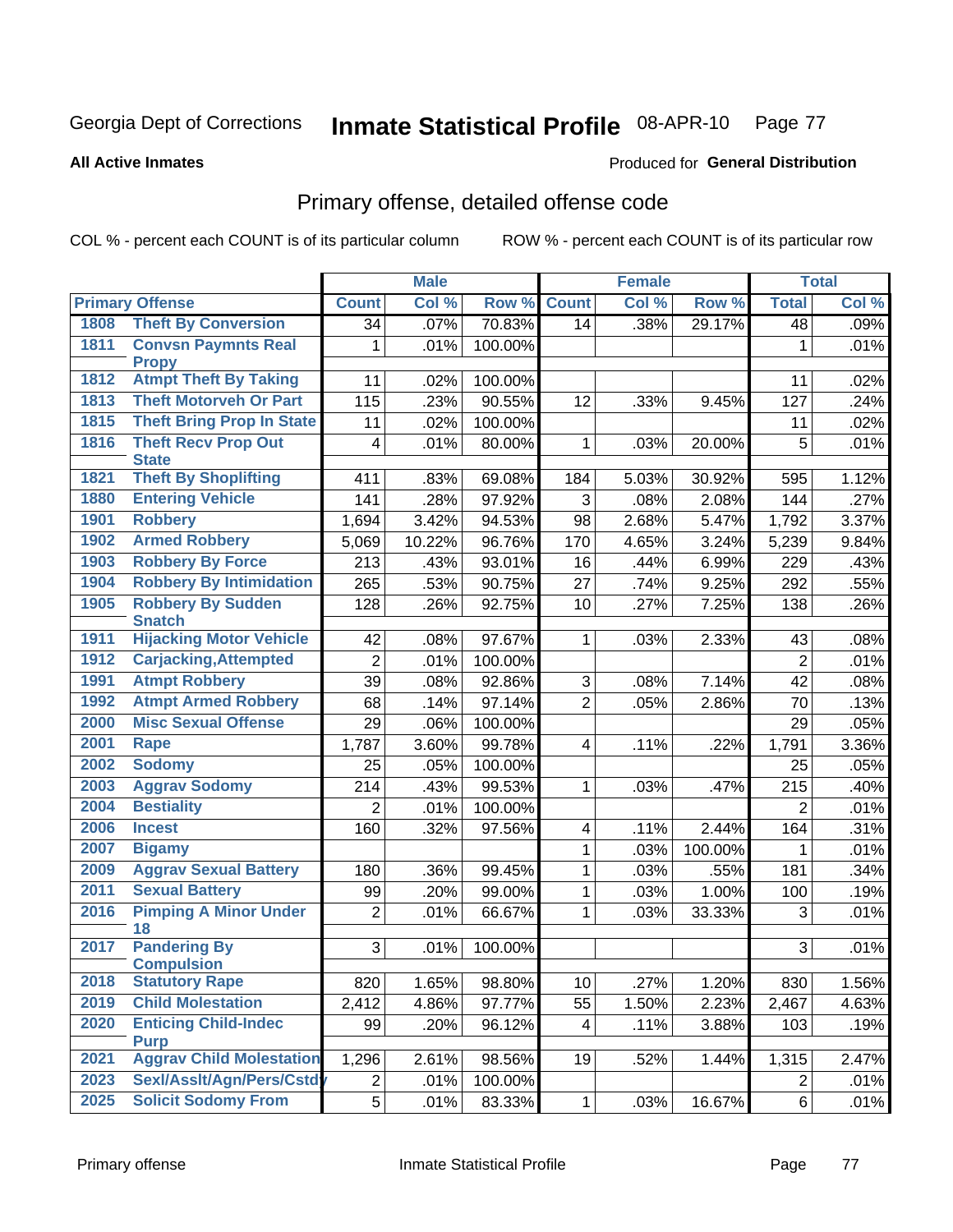#### Inmate Statistical Profile 08-APR-10 Page 78

#### **All Active Inmates**

#### Produced for General Distribution

# Primary offense, detailed offense code

COL % - percent each COUNT is of its particular column

|      |                                                  |                         | <b>Male</b>  |                   |                | <b>Female</b> |        |                | <b>Total</b> |
|------|--------------------------------------------------|-------------------------|--------------|-------------------|----------------|---------------|--------|----------------|--------------|
|      | <b>Primary Offense</b>                           | <b>Count</b>            | Col %        | Row %             | <b>Count</b>   | Col %         | Row %  | <b>Total</b>   | Col %        |
|      | <b>Minor</b>                                     |                         |              |                   |                |               |        |                |              |
| 2026 | <b>Sex Offender Fail Registr</b>                 | 265                     | .53%         | 98.51%            | 4              | .11%          | 1.49%  | 269            | .51%         |
| 2028 | <b>Sex Offender Fail To</b>                      | 3                       | .01%         | 100.00%           |                |               |        | 3              | .01%         |
|      | <b>Move</b>                                      |                         |              |                   |                |               |        |                |              |
| 2090 | <b>Entice Child, Attempted</b>                   | 4                       | .01%         | 100.00%           |                |               |        | 4              | .01%         |
| 2091 | <b>Atmpt Rape</b>                                | 24                      | .05%         | 96.00%            | 1              | .03%          | 4.00%  | 25             | .05%         |
| 2092 | <b>Atmpt Sodomy</b>                              | $\overline{2}$          | .01%         | 100.00%           |                |               |        | $\overline{2}$ | .01%         |
| 2093 | <b>Atmpt Aggrav Sodomy</b>                       | 3                       | .01%         | 100.00%           |                |               |        | 3              | .01%         |
| 2094 | <b>Atmpt Child Molestation</b>                   | 25                      | .05%         | 100.00%           |                |               |        | 25             | .05%         |
| 2095 | <b>Agg Aslt W Intnt To Rape</b>                  | 45                      | .09%         | 100.00%           |                |               |        | 45             | .08%         |
| 2096 | <b>Aggrav Ch Molest, Atmpt</b>                   | $\overline{2}$          | .01%         | 100.00%           |                |               |        | $\overline{2}$ | .01%         |
| 2097 | <b>Statutory Rape, Atmpt</b>                     | 3                       | .01%         | 100.00%           |                |               |        | 3              | .01%         |
| 2099 | <b>Agg Sex Battery Atmpt</b>                     | $\overline{2}$          | .01%         | 100.00%           |                |               |        | $\overline{2}$ | .01%         |
| 2100 | <b>Misc Obscenity</b>                            | $\overline{3}$          | .01%         | 100.00%           |                |               |        | 3              | .01%         |
| 2102 | <b>Distr Mat Depict Nudity</b>                   | $\mathbf{1}$            | .01%         | 100.00%           |                |               |        | 1              | .01%         |
| 2200 | <b>Misc Public Order</b>                         | $\mathbf{1}$            | .01%         | 100.00%           |                |               |        | 1              | .01%         |
| 2205 | <b>False Swearng Writtn</b>                      | 6                       | .01%         | 75.00%            | $\overline{2}$ | .05%          | 25.00% | 8              | .02%         |
|      | <b>Stmt</b>                                      |                         |              |                   |                |               |        |                |              |
| 2301 | <b>Bribery Govt Officer</b>                      | 3                       | .01%         | 100.00%           |                |               |        | 3              | .01%         |
| 2302 | <b>Viol Oath Public Offcr</b>                    | $\overline{2}$          | .01%         | 100.00%           |                |               |        | $\overline{2}$ | .01%         |
| 2305 | <b>Influence Govt Official</b>                   | $\mathbf{1}$            | .01%         | 100.00%           |                |               |        | $\mathbf{1}$   | .01%         |
| 2307 | <b>Defrauding State</b>                          | $\mathbf{1}$            | .01%         | 50.00%            | 1              | .03%          | 50.00% | $\overline{2}$ | .01%         |
| 2311 | <b>False Certificates</b>                        | $\overline{2}$          | .01%         | 100.00%           |                |               |        | $\overline{2}$ | .01%         |
| 2313 | <b>Influencing Witness</b>                       | $\overline{5}$          | .01%         | 71.43%            | $\overline{2}$ | .05%          | 28.57% | $\overline{7}$ | .01%         |
| 2314 | <b>Obstr Of Law Enf Officer</b>                  | 583                     | 1.18%        | 93.58%            | 40             | 1.09%         | 6.42%  | 623            | 1.17%        |
| 2315 | <b>Tampering With</b>                            | 5                       | .01%         | 55.56%            | 4              | .11%          | 44.44% | 9              | .02%         |
| 2316 | <b>Evidence</b><br><b>Fleeing/Eluding Police</b> | 180                     | .36%         | 95.74%            | 8              | .22%          | 4.26%  | 188            | .35%         |
| 2400 | <b>Misc Judicial Proceeding</b>                  | 1                       | .01%         | 100.00%           |                |               |        | 1              | .01%         |
| 2401 | <b>Perjury</b>                                   | $\overline{\mathbf{4}}$ | .01%         | 100.00%           |                |               |        | $\overline{4}$ | .01%         |
| 2402 | <b>False Swearing</b>                            | $\overline{\mathbf{4}}$ | .01%         | 80.00%            | 1              | .03%          | 20.00% | 5              | .01%         |
| 2404 | <b>Impersonation</b>                             | 3                       | .01%         | 60.00%            | $\overline{2}$ | .05%          | 40.00% | $\overline{5}$ | .01%         |
| 2405 | <b>Impersonating Officer</b>                     |                         |              |                   |                |               |        | 3              |              |
| 2408 | <b>False Statements Govt</b>                     | 3<br>23                 | .01%<br>.05% | 100.00%<br>76.67% | $\overline{7}$ |               | 23.33% | 30             | .01%<br>.06% |
| 2409 | <b>Unauth Represtn Peace</b>                     | 1                       | .01%         | 100.00%           |                | .19%          |        | 1              | .01%         |
| 2501 | <b>Escape</b>                                    | 57                      |              |                   |                |               |        |                |              |
| 2502 | <b>Aiding Escape</b>                             |                         | .11%         | 90.48%            | 6              | .16%          | 9.52%  | 63             | .12%         |
| 2503 | <b>Hindering Appreh Or Pun</b>                   | $\mathbf{1}$            | .01%         | 50.00%            | $\mathbf{1}$   | .03%          | 50.00% | $\overline{2}$ | .01%         |
|      |                                                  | $\overline{\mathbf{4}}$ | .01%         | 100.00%           |                |               |        | 4              | .01%         |
| 2507 | <b>Mutiny In Penal Inst</b>                      | 3 <sup>1</sup>          | .01%         | 100.00%           |                |               |        | 3              | .01%         |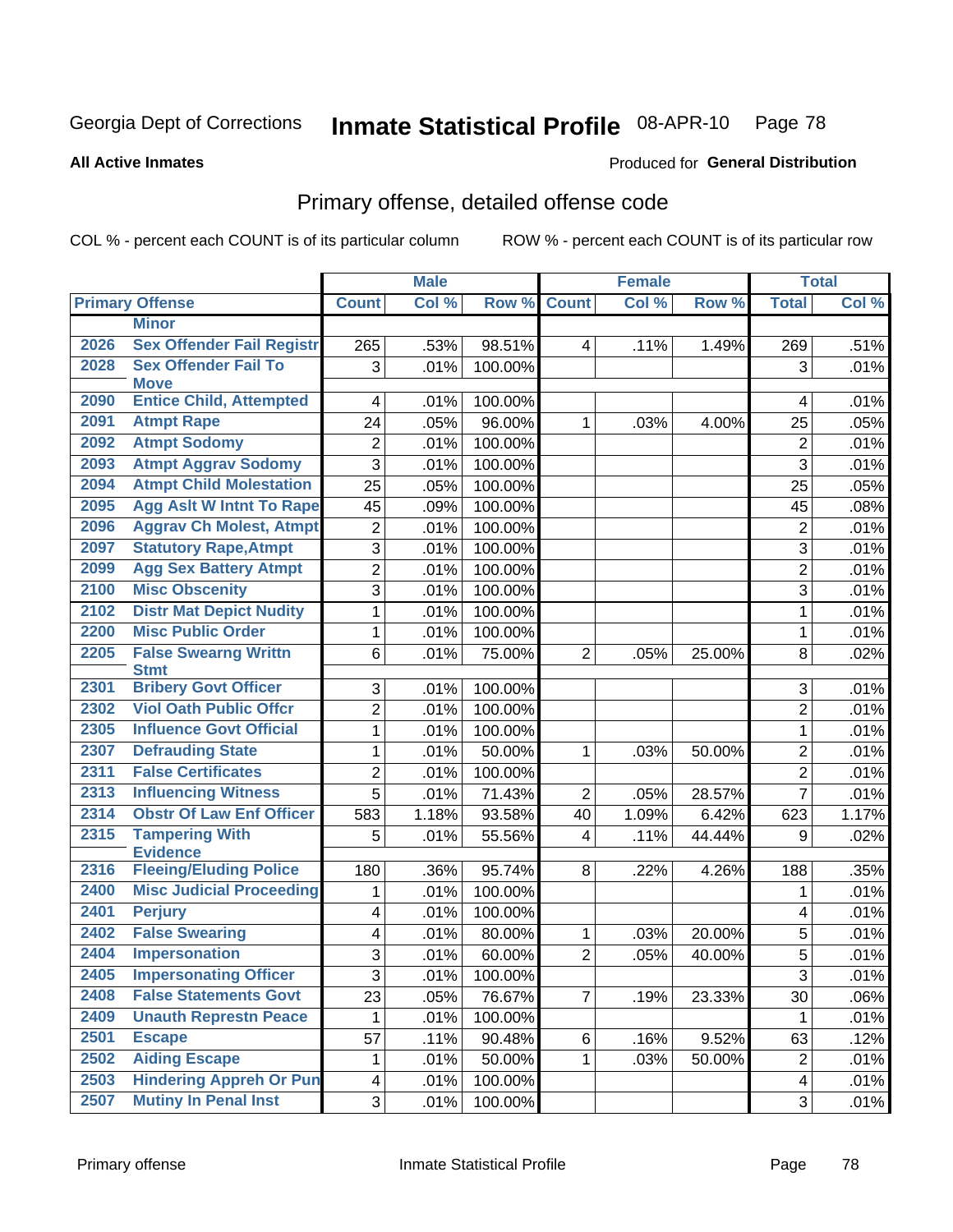#### Inmate Statistical Profile 08-APR-10 Page 79

#### **All Active Inmates**

# Produced for General Distribution

# Primary offense, detailed offense code

COL % - percent each COUNT is of its particular column

|      |                                               |                         | <b>Male</b> |         |                 | <b>Female</b> |        |                | <b>Total</b> |
|------|-----------------------------------------------|-------------------------|-------------|---------|-----------------|---------------|--------|----------------|--------------|
|      | <b>Primary Offense</b>                        | <b>Count</b>            | Col %       | Row %   | <b>Count</b>    | Col %         | Row %  | <b>Total</b>   | Col %        |
| 2508 | <b>Instigating Mutiny</b>                     | 1                       | .01%        | 100.00% |                 |               |        | 1              | .01%         |
| 2511 | <b>Bail Jumping</b>                           | $\overline{7}$          | .01%        | 87.50%  | $\mathbf{1}$    | .03%          | 12.50% | 8              | .02%         |
| 2613 | <b>Crmnl Interfere Govt</b><br><b>Prop</b>    | 34                      | .07%        | 87.18%  | 5               | .14%          | 12.82% | 39             | .07%         |
| 2718 | <b>Dogfighting</b>                            | 1                       | .01%        | 100.00% |                 |               |        | $\mathbf{1}$   | .01%         |
| 2801 | <b>Cruelty To Children</b>                    | 238                     | .48%        | 75.56%  | 77              | 2.11%         | 24.44% | 315            | .59%         |
| 2802 | <b>Atmpt Cruelty To</b><br><b>Children</b>    | 1                       | .01%        | 100.00% |                 |               |        | $\mathbf 1$    | .01%         |
| 2803 | <b>Manufact Meth Near</b><br><b>Child</b>     | 15                      | .03%        | 88.24%  | $\overline{2}$  | .05%          | 11.76% | 17             | .03%         |
| 2811 | <b>Cruelty To Elder Person</b>                | 17                      | .03%        | 62.96%  | 10 <sup>1</sup> | .27%          | 37.04% | 27             | .05%         |
| 2843 | <b>Sex Exploitation Child</b>                 | 98                      | .20%        | 98.99%  | 1               | .03%          | 1.01%  | 99             | .19%         |
| 2852 | <b>Abandonment Of Child</b>                   | 3                       | .01%        | 100.00% |                 |               |        | $\sqrt{3}$     | .01%         |
| 2900 | <b>Misc Weapon/Explosive</b><br><b>Off</b>    | $\overline{4}$          | .01%        | 100.00% |                 |               |        | 4              | .01%         |
| 2901 | <b>Carry Concealed Weapon</b>                 | $\overline{\mathbf{4}}$ | .01%        | 100.00% |                 |               |        | 4              | .01%         |
| 2903 | <b>Carry Pistl Without Licns</b>              | $\mathbf{1}$            | .01%        | 100.00% |                 |               |        | $\mathbf{1}$   | .01%         |
| 2910 | <b>Poss Of Firearm Dur</b><br><b>Crime</b>    | 331                     | .67%        | 94.84%  | 18              | .49%          | 5.16%  | 349            | .66%         |
| 2911 | <b>Poss Knife During Crime</b>                | $\overline{\mathbf{4}}$ | .01%        | 80.00%  | $\mathbf{1}$    | .03%          | 20.00% | 5              | .01%         |
| 2912 | <b>Poss Of Certain</b>                        | 41                      | .08%        | 97.62%  | $\mathbf{1}$    | .03%          | 2.38%  | 42             | .08%         |
|      | <b>Weapons</b>                                |                         |             |         |                 |               |        |                |              |
| 2913 | Poss Firearm 1st<br><b>Offender</b>           | 85                      | .17%        | 96.59%  | 3               | .08%          | 3.41%  | 88             | .17%         |
| 2914 | <b>Poss Firearm Convct</b><br><b>Felon</b>    | 811                     | 1.64%       | 97.59%  | 20              | .55%          | 2.41%  | 831            | 1.56%        |
| 2915 | <b>Carry Weapon At School</b>                 | 12                      | .02%        | 100.00% |                 |               |        | 12             | .02%         |
| 2963 | <b>Guard Line</b>                             | 4                       | .01%        | 66.67%  | $\overline{2}$  | .05%          | 33.33% | 6              | .01%         |
|      | <b>W/Weapon/Drugs</b>                         |                         |             |         |                 |               |        |                |              |
| 2965 | <b>Poss Wpn, Drugs By</b><br><b>Prisnr</b>    | 29                      | .06%        | 90.63%  | 3               | .08%          | 9.38%  | 32             | .06%         |
| 2967 | <b>Destroy/Injur Police Dog</b>               | $\mathbf{1}$            | .01%        | 100.00% |                 |               |        | 1              | .01%         |
| 2971 | <b>Cruelty To Animals</b>                     | 5                       | .01%        | 100.00% |                 |               |        | 5              | .01%         |
| 2972 | <b>Aggrav Cruelty To</b><br><b>Animals</b>    | 8                       | .02%        | 100.00% |                 |               |        | 8              | .02%         |
| 3000 | <b>Misc Invasion Of Privacy</b>               | $\overline{c}$          | .01%        | 100.00% |                 |               |        | $\overline{c}$ | .01%         |
| 3001 | <b>Eavesdrop &amp;</b><br><b>Surveillance</b> | $\mathbf{1}$            | .01%        | 100.00% |                 |               |        | $\mathbf 1$    | .01%         |
| 3002 | <b>Peeping Tom</b>                            | 13                      | .03%        | 100.00% |                 |               |        | 13             | .02%         |
| 3404 | <b>Racketeering</b>                           | 30                      | .06%        | 66.67%  | 15              | .41%          | 33.33% | 45             | .08%         |
| 4001 | <b>S/D Narcotics Opiates</b>                  | 30                      | .06%        | 81.08%  | $\overline{7}$  | .19%          | 18.92% | 37             | .07%         |
| 4002 | <b>S/D Dep Stim Cntrf Drugs</b>               | 51                      | .10%        | 86.44%  | 8               | .22%          | 13.56% | 59             | .11%         |
|      |                                               |                         |             |         |                 |               |        |                |              |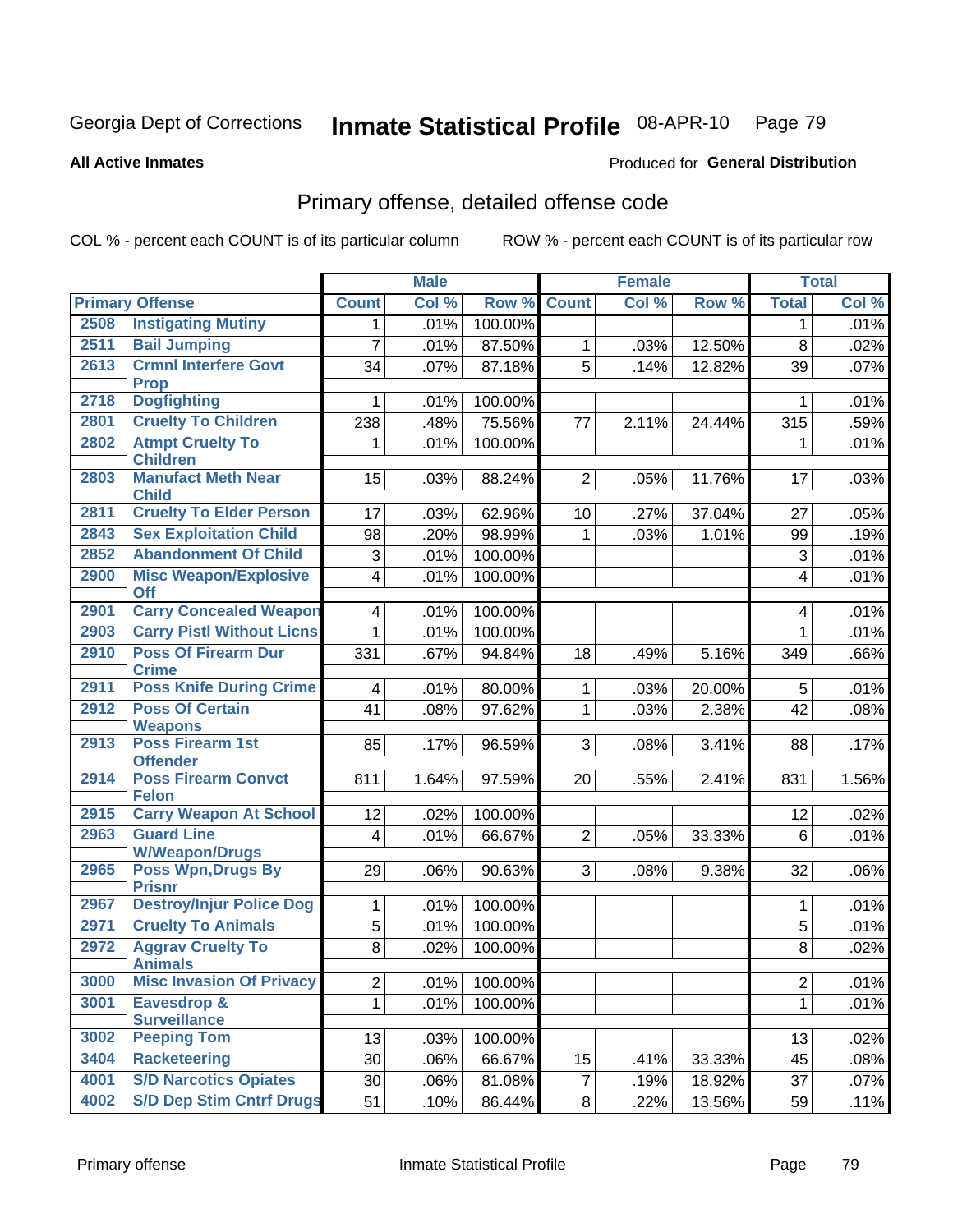**All Active Inmates** 

#### Inmate Statistical Profile 08-APR-10 Page 80

Produced for General Distribution

# Primary offense, detailed offense code

COL % - percent each COUNT is of its particular column

|      |                                            |                         | <b>Male</b>         |         |                | Female             |        |                         | <b>Total</b> |
|------|--------------------------------------------|-------------------------|---------------------|---------|----------------|--------------------|--------|-------------------------|--------------|
|      | <b>Primary Offense</b>                     | <b>Count</b>            | Col %               | Row %   | <b>Count</b>   | Col %              | Row %  | <b>Total</b>            | Col %        |
| 4003 | <b>S/D Of Lsd</b>                          | $\mathbf 1$             | .01%                | 100.00% |                |                    |        | $\mathbf 1$             | .01%         |
| 4004 | <b>S/D Of Marijuana</b>                    | 365                     | .74%                | 96.56%  | 13             | .36%               | 3.44%  | 378                     | .71%         |
| 4006 | <b>Poss Narcotics Opiates</b>              | 63                      | .13%                | 77.78%  | 18             | .49%               | 22.22% | 81                      | .15%         |
| 4007 | <b>Poss Dep Stim Cntrf</b>                 | 75                      | .15%                | 84.27%  | 14             | .38%               | 15.73% | 89                      | .17%         |
|      | <b>Drugs</b>                               |                         |                     |         |                |                    |        |                         |              |
| 4008 | <b>Poss Of Lsd</b>                         | 1                       | .01%                | 100.00% |                |                    |        | 1                       | .01%         |
| 4009 | <b>Poss Of Marijuana</b>                   | 99                      | .20%                | 93.40%  | $\overline{7}$ | .19%               | 6.60%  | 106                     | .20%         |
| 4011 | <b>Illegal Attm To Obt Drugs</b>           | 12                      | .02%                | 70.59%  | $\overline{5}$ | .14%               | 29.41% | 17                      | .03%         |
| 4012 | <b>Viol Ga Cntrl Sbst Act</b>              | 72                      | .15%                | 85.71%  | 12             | .33%               | 14.29% | 84                      | .16%         |
| 4013 | <b>Viol Dngrous Drgs Act</b>               | 50                      | .10%                | 86.21%  | 8              | .22%               | 13.79% | 58                      | .11%         |
| 4014 | <b>Uniwfl Mfg/Del/Dist N-C S</b>           | 25                      | .05%                | 92.59%  | $\overline{2}$ | .05%               | 7.41%  | 27                      | .05%         |
| 4016 | <b>Poss Drug Related Matri</b>             | 12                      | .02%                | 66.67%  | 6              | .16%               | 33.33% | 18                      | .03%         |
| 4017 | <b>S/D Cont Sub Public</b>                 | 63                      | .13%                | 92.65%  | 5              | .14%               | 7.35%  | 68                      | .13%         |
| 4018 | <b>S/D Cont Sub School</b>                 | 53                      | .11%                | 100.00% |                |                    |        | 53                      | .10%         |
| 4021 | <b>S/D Cocaine</b>                         | 1,352                   | 2.73%               | 93.43%  | 95             | 2.60%              | 6.57%  | 1,447                   | 2.72%        |
| 4022 | <b>Poss Of Cocaine</b>                     | 1,345                   | 2.71%               | 87.28%  | 196            | 5.36%              | 12.72% | 1,541                   | 2.89%        |
| 4030 | <b>Poss Ephedrine</b>                      | 11                      | .02%                | 78.57%  | 3              | .08%               | 21.43% | 14                      | .03%         |
| 4031 | <b>Poss Methamphetamine</b>                | 457                     | .92%                | 81.03%  | 107            | 2.93%              | 18.97% | 564                     | 1.06%        |
| 4032 | <b>Sale Methamphetamine</b>                | 99                      | .20%                | 79.84%  | 25             | .68%               | 20.16% | 124                     | .23%         |
| 4033 | <b>Poss Mda/Extsy</b>                      | 15                      | .03%                | 93.75%  | 1              | .03%               | 6.25%  | 16                      | .03%         |
| 4034 | <b>Sale Mda/Extsy</b>                      | 11                      | .02%                | 100.00% |                |                    |        | 11                      | .02%         |
| 4050 | <b>Poss W Int Dist Cocaine</b>             | 655                     | 1.32%               | 93.84%  | 43             | $\overline{1.18%}$ | 6.16%  | 698                     | 1.31%        |
| 4051 | <b>Poss W Int Dist</b>                     | 703                     | 1.42%               | 95.91%  | 30             | .82%               | 4.09%  | 733                     | 1.38%        |
|      | <b>Marijuana</b>                           |                         |                     |         |                |                    |        |                         |              |
| 4052 | <b>Poss W Int Dist Meth</b>                | 236                     | .48%                | 83.39%  | 47             | 1.29%              | 16.61% | 283                     | .53%         |
| 4053 | <b>Poss W Int Dis Other</b>                | 81                      | .16%                | 84.38%  | 15             | .41%               | 15.63% | 96                      | .18%         |
| 4090 | <b>Drug</b><br><b>Atmpt Viol Substance</b> | 23                      | .05%                | 92.00%  | $\overline{2}$ | .05%               | 8.00%  | 25                      | .05%         |
|      | <b>Act</b>                                 |                         |                     |         |                |                    |        |                         |              |
| 4100 | <b>Misc Drugs Trafficking</b>              | 53                      | .11%                | 92.98%  | 4              | .11%               | 7.02%  | 57                      | .11%         |
| 4101 | <b>Traf Cocaine Less 200</b>               | 559                     | $\overline{1.13\%}$ | 97.05%  | 17             | .46%               | 2.95%  | 576                     | 1.08%        |
|      | Gm                                         |                         |                     |         |                |                    |        |                         |              |
| 4102 | <b>Traf Cocaine 201-400</b>                | 176                     | .35%                | 91.19%  | 17             | .46%               | 8.81%  | 193                     | .36%         |
| 4103 | Gm<br><b>Traf Cocaine 401+ Gm</b>          | 146                     | .29%                | 96.05%  | 6              | .16%               | 3.95%  | 152                     | .29%         |
| 4111 | <b>Traf Narcotic Less 14 Gm</b>            | 10                      | .02%                | 100.00% |                |                    |        | 10                      | .02%         |
| 4112 | <b>Traf Narcotic 15-28 Gm</b>              | 3                       | .01%                | 100.00% |                |                    |        | 3                       | .01%         |
| 4113 | <b>Traf Narcotic 29+ Gm</b>                | $\overline{\mathbf{4}}$ | .01%                | 100.00% |                |                    |        | $\overline{\mathbf{4}}$ | .01%         |
| 4121 | <b>Traf Marijna 10-2000 Lb</b>             | 95                      |                     |         | 5              |                    |        |                         |              |
| 4122 | Traf Marijna 2001-10k Lb                   |                         | .19%                | 95.00%  |                | .14%               | 5.00%  | 100                     | .19%         |
|      |                                            | $\overline{2}$          | .01%                | 100.00% |                |                    |        | $\overline{2}$          | .01%         |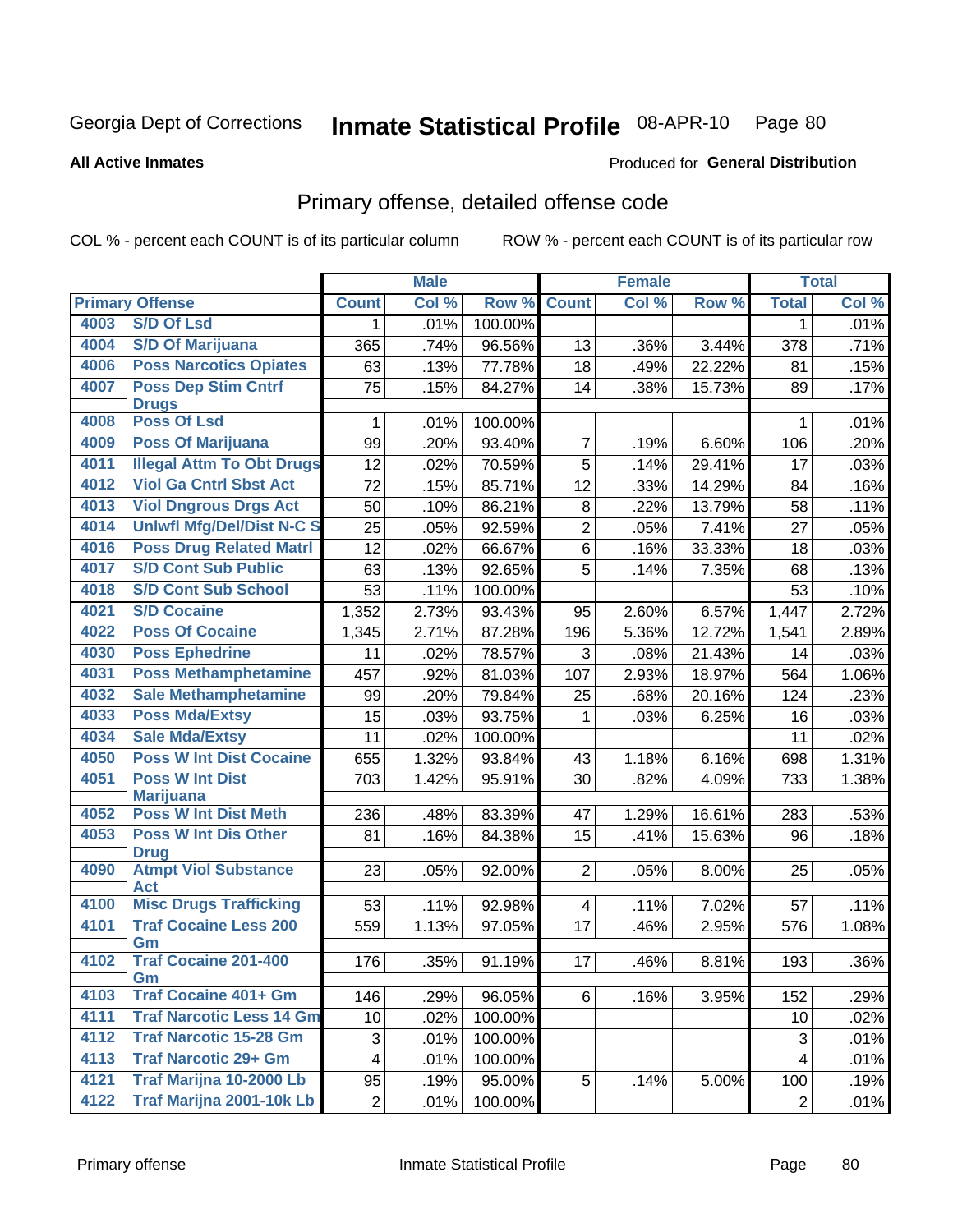#### Inmate Statistical Profile 08-APR-10 Page 81

**All Active Inmates** 

### **Produced for General Distribution**

# Primary offense, detailed offense code

COL % - percent each COUNT is of its particular column

|      |                                            |                         | <b>Male</b> |         | <b>Female</b>    |       | <b>Total</b> |                |       |
|------|--------------------------------------------|-------------------------|-------------|---------|------------------|-------|--------------|----------------|-------|
|      | <b>Primary Offense</b>                     | <b>Count</b>            | Col %       | Row %   | <b>Count</b>     | Col % | Row %        | <b>Total</b>   | Col % |
| 4123 | Traf Marijna 10001+ Lb                     | $\overline{2}$          | .01%        | 100.00% |                  |       |              | $\overline{2}$ | .01%  |
| 4126 | <b>Traf Amphtmine 28-199</b><br>Gm         | 6                       | .01%        | 66.67%  | 3                | .08%  | 33.33%       | 9              | .02%  |
| 4127 | <b>Traf Amphtmine 200-399</b><br>Gm        | 2                       | .01%        | 100.00% |                  |       |              | 2              | .01%  |
| 4128 | Traf Amphtmine 400+ Gm                     | $\overline{\mathbf{4}}$ | .01%        | 100.00% |                  |       |              | 4              | .01%  |
| 4130 | <b>Cnspire Traffic Cntrl Sub</b>           | 9                       | .02%        | 75.00%  | 3                | .08%  | 25.00%       | 12             | .02%  |
| 4133 | <b>Use Comm Facity Vio C</b><br><b>Sub</b> | $\mathbf{1}$            | .01%        | 100.00% |                  |       |              | 1              | .01%  |
| 4134 | <b>Att/Consprcy Commt</b><br>C/S/Of        | 44                      | .09%        | 78.57%  | 12               | .33%  | 21.43%       | 56             | .11%  |
| 4140 | <b>Traf Methamph 28-199</b><br>Gm          | 251                     | .51%        | 83.39%  | 50               | 1.37% | 16.61%       | 301            | .57%  |
| 4141 | Traf Methamph 200-399<br>Gm                | 79                      | .16%        | 91.86%  | $\overline{7}$   | .19%  | 8.14%        | 86             | .16%  |
| 4142 | Traf Methamph 400+ Gm                      | 71                      | .14%        | 97.26%  | $\overline{2}$   | .05%  | 2.74%        | 73             | .14%  |
| 4143 | <b>Manf Methamph 28-199</b><br>Gm          | 23                      | .05%        | 79.31%  | $6\phantom{1}$   | .16%  | 20.69%       | 29             | .05%  |
| 4144 | <b>Manf Methamph 200-399</b><br>Gm         | 5 <sup>1</sup>          | .01%        | 83.33%  | $\mathbf{1}$     | .03%  | 16.67%       | 6              | .01%  |
| 4145 | Manf Methamph 400+ Gm                      | $\overline{2}$          | .01%        | 100.00% |                  |       |              | 2              | .01%  |
| 4146 | <b>Traf Methamph Unspec</b><br><b>Amt</b>  | 83                      | .17%        | 90.22%  | $\boldsymbol{9}$ | .25%  | 9.78%        | 92             | .17%  |
| 4147 | <b>Manf Methamph Unspec</b><br><b>Amt</b>  | 131                     | .26%        | 87.92%  | 18               | .49%  | 12.08%       | 149            | .28%  |
| 4150 | <b>Traf Mda/Extsy 28-199gm</b>             | 18                      | .04%        | 75.00%  | 6                | .16%  | 25.00%       | 24             | .05%  |
| 4151 | <b>Traf Mda/Extsy 200-</b><br><b>399gm</b> | 3                       | .01%        | 100.00% |                  |       |              | 3              | .01%  |
| 4152 | Traf Mda/Extsy 400+Gm                      | $\overline{2}$          | .01%        | 100.00% |                  |       |              | $\overline{2}$ | .01%  |
| 5001 | <b>Viol Motor Vehicle Laws</b>             | 28                      | .06%        | 87.50%  | $\overline{4}$   | .11%  | 12.50%       | 32             | .06%  |
| 5003 | <b>Chop Shop Violation</b>                 | $\mathbf 1$             | .01%        | 100.00% |                  |       |              | $\mathbf{1}$   | .01%  |
| 5004 | <b>Drvng Habtl Violator</b>                | 28                      | .06%        | 93.33%  | $\overline{2}$   | .05%  | 6.67%        | 30             | .06%  |
| 5005 | <b>Habit Traf Viol/Impaired</b>            | 19                      | .04%        | 100.00% |                  |       |              | 19             | .04%  |
| 5006 | <b>Habit Traf Viol/Other</b>               | 27                      | .05%        | 100.00% |                  |       |              | 27             | .05%  |
| 5007 | <b>Hit-Run W/Injury/Fatality</b>           | $\overline{\mathbf{4}}$ | .01%        | 66.67%  | $\overline{2}$   | .05%  | 33.33%       | 6              | .01%  |
| 6000 | <b>Misc Mrals/Pblic H/Safty</b>            | 15                      | .03%        | 75.00%  | 5                | .14%  | 25.00%       | 20             | .04%  |
| 6200 | <b>Misc CorrectionI Inst Off</b>           | 9                       | .02%        | 81.82%  | $\overline{2}$   | .05%  | 18.18%       | 11             | .02%  |
| 8001 | <b>Violatn Othr States Law</b>             | 5                       | .01%        | 100.00% |                  |       |              | 5              | .01%  |
| 9901 | <b>Conspiracy</b>                          | 39                      | .08%        | 81.25%  | 9                | .25%  | 18.75%       | 48             | .09%  |
| 9905 | <b>Crmnl Atmpt</b>                         | 1                       | .01%        | 100.00% |                  |       |              | 1              | .01%  |
| 9907 | <b>Unauth Dist Recrd</b><br><b>Devices</b> | 5                       | .01%        | 83.33%  | 1                | .03%  | 16.67%       | 6              | .01%  |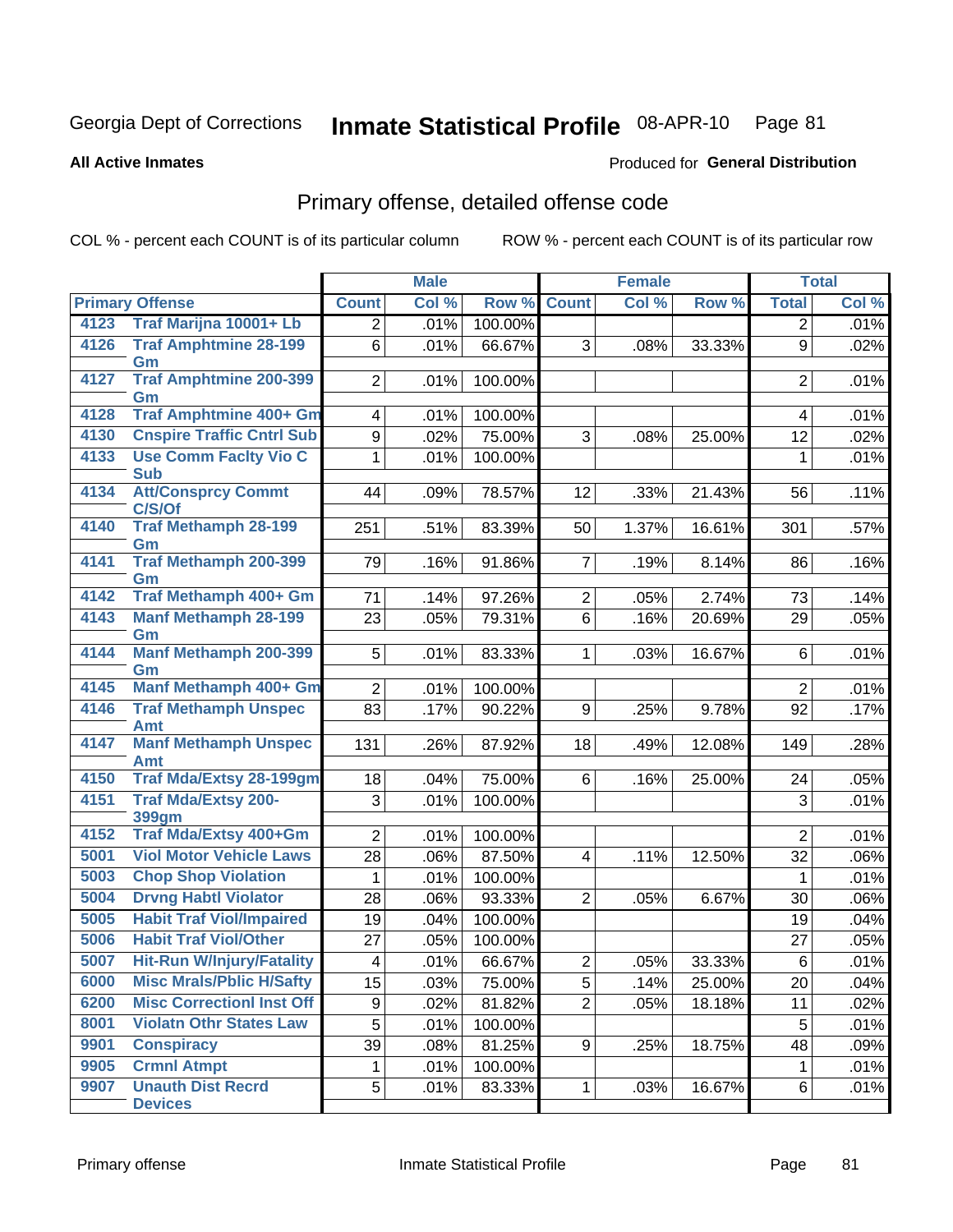#### Inmate Statistical Profile 08-APR-10 Page 82

**All Active Inmates** 

#### Produced for General Distribution

# Primary offense, detailed offense code

COL % - percent each COUNT is of its particular column

|                                   |              | <b>Male</b> |                    |       | <b>Female</b> |           |        | <b>Total</b> |
|-----------------------------------|--------------|-------------|--------------------|-------|---------------|-----------|--------|--------------|
| <b>Primary Offense</b>            | <b>Count</b> | Col%        | <b>Row % Count</b> |       | Col %         | Row %     | Total  | Col %        |
| <b>Crmnl Solicitation</b><br>9910 |              | ا %01.      | 100.00%            |       |               |           |        | .01%         |
| <b>Gang Participation</b><br>9914 | 23           | .05%        | 95.83%             |       | .03%          | 4.17%     | 24     | .05%         |
| 9999<br><b>Unknown Offense</b>    |              | .02%        | 88.89%             |       | $.03\%$       | $11.11\%$ |        | $.02\%$      |
| <b>Total Rported</b>              | 49,587       | 100%        | 93.13%             | 3,657 | 100%          | 6.87%     | 53,244 | 101%         |

| $'$ No <sub>1</sub><br><b>Reported</b> | . .    |       | 21<br>ູບປ                |
|----------------------------------------|--------|-------|--------------------------|
| <b>Total</b>                           | 49,618 | 3.661 | 53.279<br>JJ. <i>lij</i> |

| Mode (most frequent) | 1601 Burglary | 1701 Forgery 1st Degree | 1601 Burglary |
|----------------------|---------------|-------------------------|---------------|
|----------------------|---------------|-------------------------|---------------|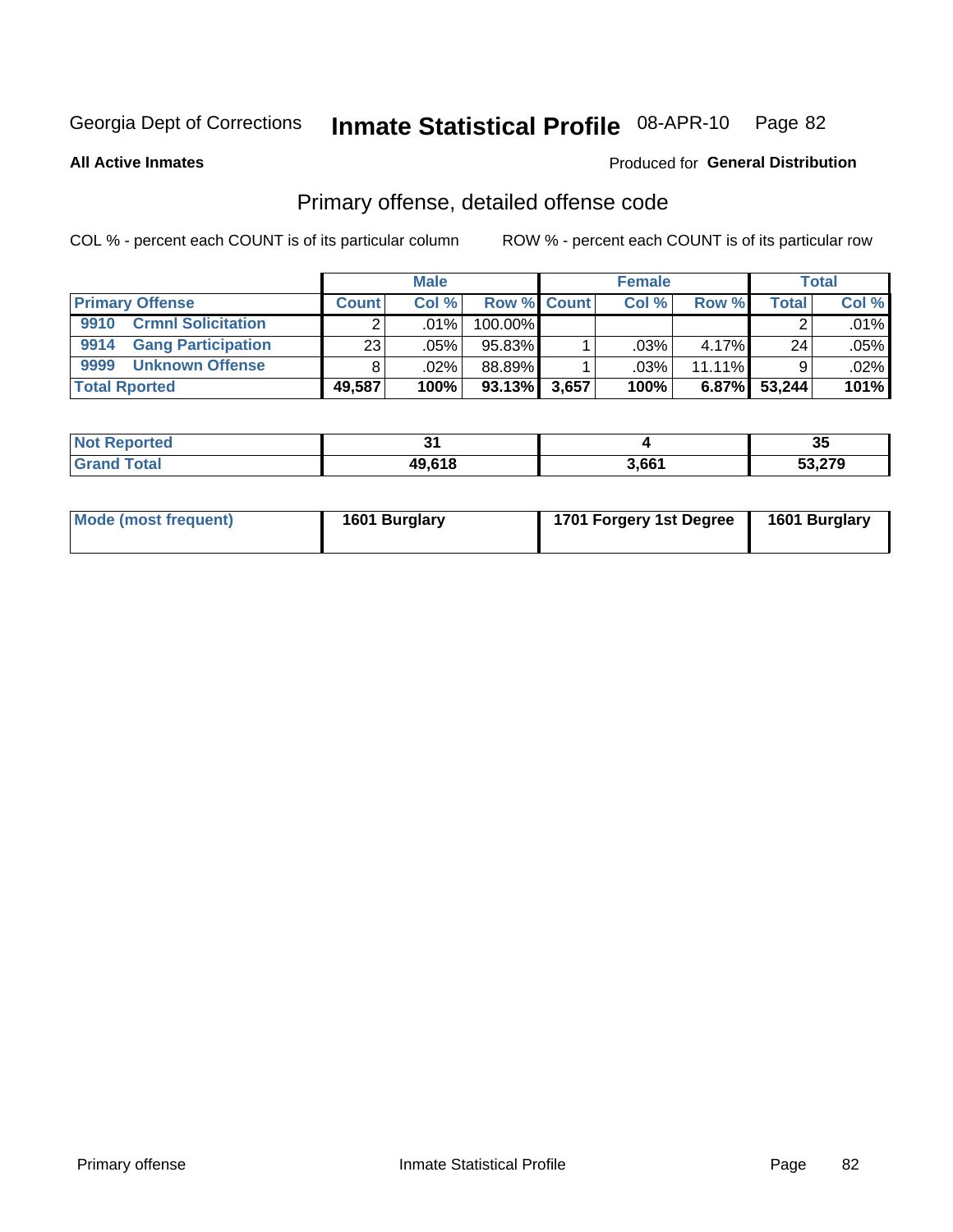# Inmate Statistical Profile 08-APR-10 Page 83

**All Active Inmates** 

#### Produced for General Distribution

# County of conviction of primary offense

COL % - percent each COUNT is of its particular column

|                         |                             |                 | <b>Male</b> |        |                           | <b>Female</b> |        |              | <b>Total</b> |
|-------------------------|-----------------------------|-----------------|-------------|--------|---------------------------|---------------|--------|--------------|--------------|
|                         | <b>County of Conviction</b> | <b>Count</b>    | Col %       | Row %  | <b>Count</b>              | Col %         | Row %  | <b>Total</b> | Col %        |
| $\overline{1}$          | <b>Appling</b>              | 98              | .20%        | 91.59% | 9                         | .25%          | 8.41%  | 107          | .20%         |
| $\overline{2}$          | <b>Atkinson</b>             | 44              | .09%        | 97.78% | 1                         | .03%          | 2.22%  | 45           | .08%         |
| $\overline{\mathbf{3}}$ | <b>Bacon</b>                | 53              | .11%        | 96.36% | $\overline{2}$            | .05%          | 3.64%  | 55           | .10%         |
| 4                       | <b>Baker</b>                | 12              | .02%        | 92.31% | $\mathbf{1}$              | .03%          | 7.69%  | 13           | .02%         |
| 5                       | <b>Baldwin</b>              | 306             | .62%        | 94.15% | 19                        | .52%          | 5.85%  | 325          | .61%         |
| $6\overline{6}$         | <b>Banks</b>                | 56              | .11%        | 93.33% | 4                         | .11%          | 6.67%  | 60           | .11%         |
| 7                       | <b>Barrow</b>               | 265             | .53%        | 93.64% | 18                        | .49%          | 6.36%  | 283          | .53%         |
| 8                       | <b>Bartow</b>               | 609             | 1.23%       | 89.69% | 70                        | 1.91%         | 10.31% | 679          | 1.28%        |
| $\overline{9}$          | <b>Ben Hill</b>             | 259             | .52%        | 93.84% | 17                        | .46%          | 6.16%  | 276          | .52%         |
| 10                      | <b>Berrien</b>              | 86              | .17%        | 96.63% | $\ensuremath{\mathsf{3}}$ | .08%          | 3.37%  | 89           | .17%         |
| $\overline{11}$         | <b>Bibb</b>                 | 1,021           | 2.06%       | 95.60% | 47                        | 1.29%         | 4.40%  | 1,068        | 2.01%        |
| $\overline{12}$         | <b>Bleckley</b>             | 75              | .15%        | 87.21% | 11                        | .30%          | 12.79% | 86           | .16%         |
| 13                      | <b>Brantley</b>             | $\overline{57}$ | .11%        | 95.00% | $\sqrt{3}$                | .08%          | 5.00%  | 60           | .11%         |
| $\overline{14}$         | <b>Brooks</b>               | 58              | .12%        | 92.06% | 5                         | .14%          | 7.94%  | 63           | .12%         |
| $\overline{15}$         | <b>Bryan</b>                | 85              | .17%        | 93.41% | 6                         | .16%          | 6.59%  | 91           | .17%         |
| 16                      | <b>Bulloch</b>              | 488             | .98%        | 92.08% | 42                        | 1.15%         | 7.92%  | 530          | 1.00%        |
| $\overline{17}$         | <b>Burke</b>                | 198             | .40%        | 96.12% | 8                         | .22%          | 3.88%  | 206          | .39%         |
| 18                      | <b>Butts</b>                | 166             | .33%        | 95.95% | $\overline{7}$            | .19%          | 4.05%  | 173          | .32%         |
| 19                      | <b>Calhoun</b>              | 35              | .07%        | 89.74% | 4                         | .11%          | 10.26% | 39           | .07%         |
| 20                      | <b>Camden</b>               | 151             | .30%        | 92.64% | 12                        | .33%          | 7.36%  | 163          | .31%         |
| $\overline{21}$         | <b>Candler</b>              | 92              | .19%        | 87.62% | 13                        | .36%          | 12.38% | 105          | .20%         |
| $\overline{22}$         | <b>Carroll</b>              | 601             | 1.21%       | 90.38% | 64                        | 1.75%         | 9.62%  | 665          | 1.25%        |
| 23                      | <b>Catoosa</b>              | 303             | .61%        | 92.10% | 26                        | .71%          | 7.90%  | 329          | .62%         |
| 24                      | <b>Charlton</b>             | 55              | .11%        | 93.22% | $\overline{\mathbf{4}}$   | .11%          | 6.78%  | 59           | .11%         |
| 25                      | <b>Chatham</b>              | 2,423           | 4.89%       | 95.28% | 120                       | 3.28%         | 4.72%  | 2,543        | 4.78%        |
| 26                      | <b>Chattahoochee</b>        | 27              | .05%        | 93.10% | $\overline{2}$            | .05%          | 6.90%  | 29           | .05%         |
| $\overline{27}$         | <b>Chattooga</b>            | 244             | .49%        | 90.04% | 27                        | .74%          | 9.96%  | 271          | .51%         |
| 28                      | <b>Cherokee</b>             | 607             | 1.22%       | 90.46% | 64                        | 1.75%         | 9.54%  | 671          | 1.26%        |
| 29                      | <b>Clarke</b>               | 380             | .77%        | 93.60% | 26                        | .71%          | 6.40%  | 406          | .76%         |
| 30                      | <b>Clay</b>                 | 33              | .07%        | 89.19% | 4                         | .11%          | 10.81% | 37           | .07%         |
| $\overline{31}$         | <b>Clayton</b>              | 1,563           | 3.15%       | 92.76% | 122                       | 3.34%         | 7.24%  | 1,685        | 3.16%        |
| 32                      | <b>Clinch</b>               | 59              | .12%        | 95.16% | 3                         | .08%          | 4.84%  | 62           | .12%         |
| 33                      | <b>Cobb</b>                 | 2,775           | 5.60%       | 90.78% | 282                       | 7.71%         | 9.22%  | 3,057        | 5.74%        |
| 34                      | <b>Coffee</b>               | 261             | .53%        | 93.21% | 19                        | .52%          | 6.79%  | 280          | .53%         |
| 35                      | <b>Colquitt</b>             | 299             | .60%        | 95.53% | 14                        | .38%          | 4.47%  | 313          | .59%         |
| 36                      | <b>Columbia</b>             | 278             | .56%        | 94.24% | 17                        | .46%          | 5.76%  | 295          | .55%         |
| 37                      | <b>Cook</b>                 | 136             | .27%        | 95.77% | 6                         | .16%          | 4.23%  | 142          | .27%         |
| 38                      | <b>Coweta</b>               | 496             | 1.00%       | 92.71% | 39                        | 1.07%         | 7.29%  | 535          | 1.00%        |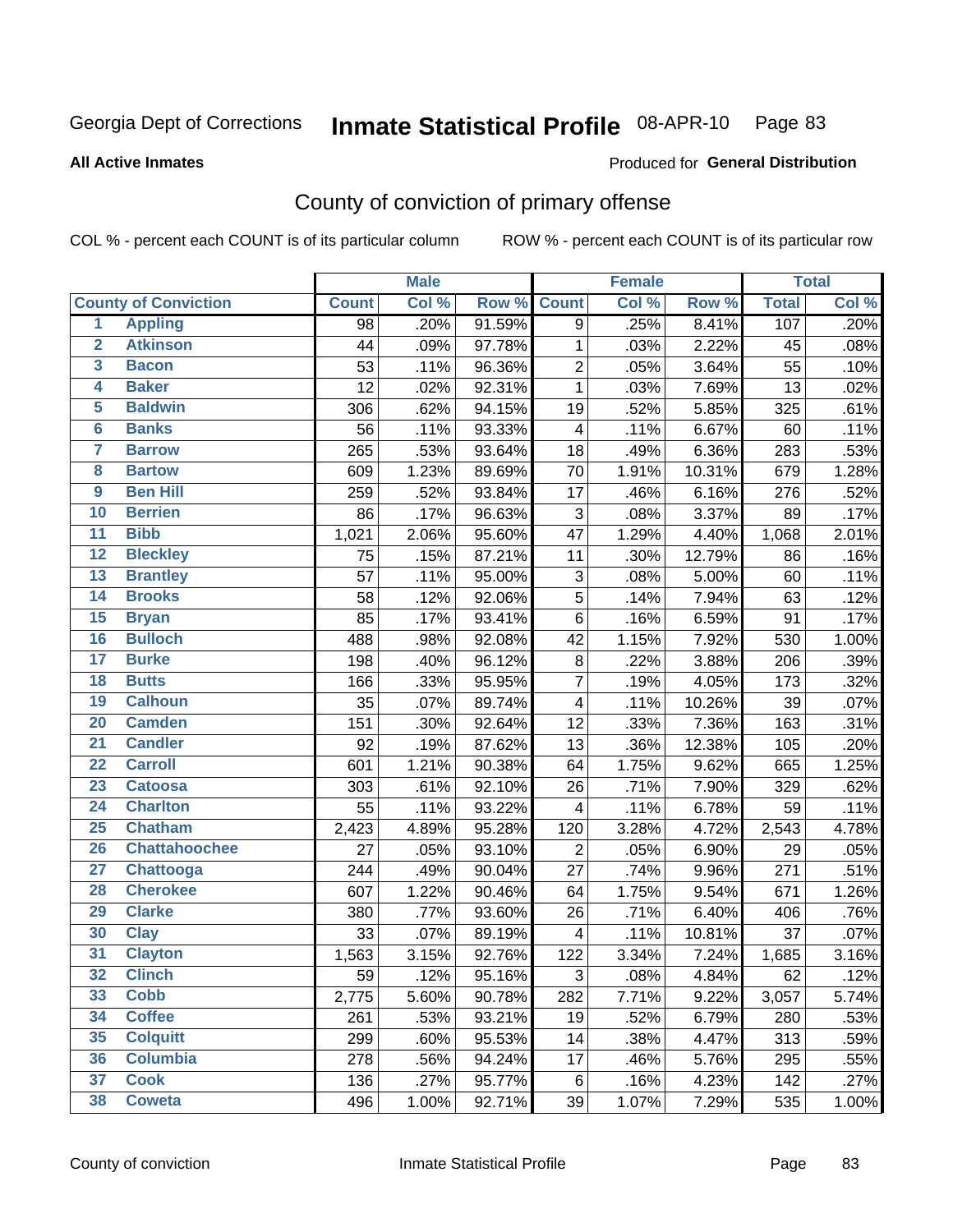# Inmate Statistical Profile 08-APR-10 Page 84

**All Active Inmates** 

#### Produced for General Distribution

# County of conviction of primary offense

COL % - percent each COUNT is of its particular column

|                 |                             |                 | <b>Male</b> |         |                         | <b>Female</b> |        |                 | <b>Total</b> |
|-----------------|-----------------------------|-----------------|-------------|---------|-------------------------|---------------|--------|-----------------|--------------|
|                 | <b>County of Conviction</b> | <b>Count</b>    | Col %       | Row %   | <b>Count</b>            | Col %         | Row %  | <b>Total</b>    | Col %        |
| 39              | <b>Crawford</b>             | $\overline{23}$ | .05%        | 88.46%  | 3                       | .08%          | 11.54% | $\overline{26}$ | .05%         |
| 40              | <b>Crisp</b>                | 292             | .59%        | 92.41%  | 24                      | .66%          | 7.59%  | 316             | .59%         |
| 41              | <b>Dade</b>                 | 128             | .26%        | 96.97%  | $\overline{\mathbf{4}}$ | .11%          | 3.03%  | 132             | .25%         |
| 42              | <b>Dawson</b>               | 112             | .23%        | 91.06%  | 11                      | .30%          | 8.94%  | 123             | .23%         |
| 43              | <b>Decatur</b>              | 363             | .73%        | 92.84%  | 28                      | .77%          | 7.16%  | 391             | .73%         |
| 44              | <b>Dekalb</b>               | 2,967           | 5.98%       | 95.04%  | 155                     | 4.24%         | 4.96%  | 3,122           | 5.86%        |
| 45              | <b>Dodge</b>                | 148             | .30%        | 91.36%  | 14                      | .38%          | 8.64%  | 162             | .30%         |
| 46              | <b>Dooly</b>                | 98              | .20%        | 92.45%  | 8                       | .22%          | 7.55%  | 106             | .20%         |
| 47              | <b>Dougherty</b>            | 956             | 1.93%       | 94.47%  | 56                      | 1.53%         | 5.53%  | 1,012           | 1.90%        |
| 48              | <b>Douglas</b>              | 1,129           | 2.28%       | 90.39%  | 120                     | 3.28%         | 9.61%  | 1,249           | 2.35%        |
| 49              | <b>Early</b>                | 83              | .17%        | 96.51%  | 3                       | .08%          | 3.49%  | 86              | .16%         |
| 50              | <b>Echols</b>               | 10              | .02%        | 100.00% |                         |               |        | 10              | .02%         |
| $\overline{51}$ | <b>Effingham</b>            | 164             | .33%        | 93.71%  | 11                      | .30%          | 6.29%  | 175             | .33%         |
| 52              | <b>Elbert</b>               | 157             | .32%        | 98.13%  | 3                       | .08%          | 1.88%  | 160             | .30%         |
| 53              | <b>Emanuel</b>              | 175             | .35%        | 95.63%  | $\bf 8$                 | .22%          | 4.37%  | 183             | .34%         |
| 54              | <b>Evans</b>                | 93              | .19%        | 94.90%  | 5                       | .14%          | 5.10%  | 98              | .18%         |
| 55              | <b>Fannin</b>               | 100             | .20%        | 91.74%  | $\boldsymbol{9}$        | .25%          | 8.26%  | 109             | .20%         |
| 56              | <b>Fayette</b>              | 337             | .68%        | 89.63%  | 39                      | 1.07%         | 10.37% | 376             | .71%         |
| $\overline{57}$ | <b>Floyd</b>                | 798             | 1.61%       | 89.86%  | 90                      | 2.46%         | 10.14% | 888             | 1.67%        |
| 58              | <b>Forsyth</b>              | 293             | .59%        | 88.79%  | 37                      | 1.01%         | 11.21% | 330             | .62%         |
| 59              | <b>Franklin</b>             | 134             | .27%        | 93.06%  | 10                      | .27%          | 6.94%  | 144             | .27%         |
| 60              | <b>Fulton</b>               | 4,610           | 9.30%       | 96.30%  | 177                     | 4.84%         | 3.70%  | 4,787           | 8.99%        |
| 61              | Gilmer                      | 134             | .27%        | 92.41%  | 11                      | .30%          | 7.59%  | 145             | .27%         |
| 62              | <b>Glascock</b>             | 6               | .01%        | 85.71%  | 1                       | .03%          | 14.29% | $\overline{7}$  | .01%         |
| 63              | <b>Glynn</b>                | 413             | .83%        | 95.38%  | 20                      | .55%          | 4.62%  | 433             | .81%         |
| 64              | <b>Gordon</b>               | 313             | .63%        | 90.99%  | 31                      | .85%          | 9.01%  | 344             | .65%         |
| 65              | <b>Grady</b>                | 210             | .42%        | 95.02%  | 11                      | .30%          | 4.98%  | 221             | .42%         |
| 66              | <b>Greene</b>               | 152             | .31%        | 95.00%  | $\,8\,$                 | .22%          | 5.00%  | 160             | .30%         |
| 67              | <b>Gwinnett</b>             | 2,069           | 4.17%       | 92.45%  | 169                     | 4.62%         | 7.55%  | 2,238           | 4.20%        |
| 68              | <b>Habersham</b>            | 123             | .25%        | 92.48%  | 10                      | .27%          | 7.52%  | 133             | .25%         |
| 69              | <b>Hall</b>                 | 699             | 1.41%       | 91.97%  | 61                      | 1.67%         | 8.03%  | 760             | 1.43%        |
| 70              | <b>Hancock</b>              | 32              | .06%        | 96.97%  | $\mathbf{1}$            | .03%          | 3.03%  | 33              | .06%         |
| $\overline{71}$ | <b>Haralson</b>             | 99              | .20%        | 96.12%  | 4                       | .11%          | 3.88%  | 103             | .19%         |
| 72              | <b>Harris</b>               | 110             | .22%        | 92.44%  | 9                       | .25%          | 7.56%  | 119             | .22%         |
| 73              | <b>Hart</b>                 | 114             | .23%        | 96.61%  | 4                       | .11%          | 3.39%  | 118             | .22%         |
| 74              | <b>Heard</b>                | 64              | .13%        | 96.97%  | $\overline{2}$          | .05%          | 3.03%  | 66              | .12%         |
| 75              | <b>Henry</b>                | 533             | 1.07%       | 89.58%  | 62                      | 1.70%         | 10.42% | 595             | 1.12%        |
| 76              | <b>Houston</b>              | 612             | 1.23%       | 93.72%  | 41                      | 1.12%         | 6.28%  | 653             | 1.23%        |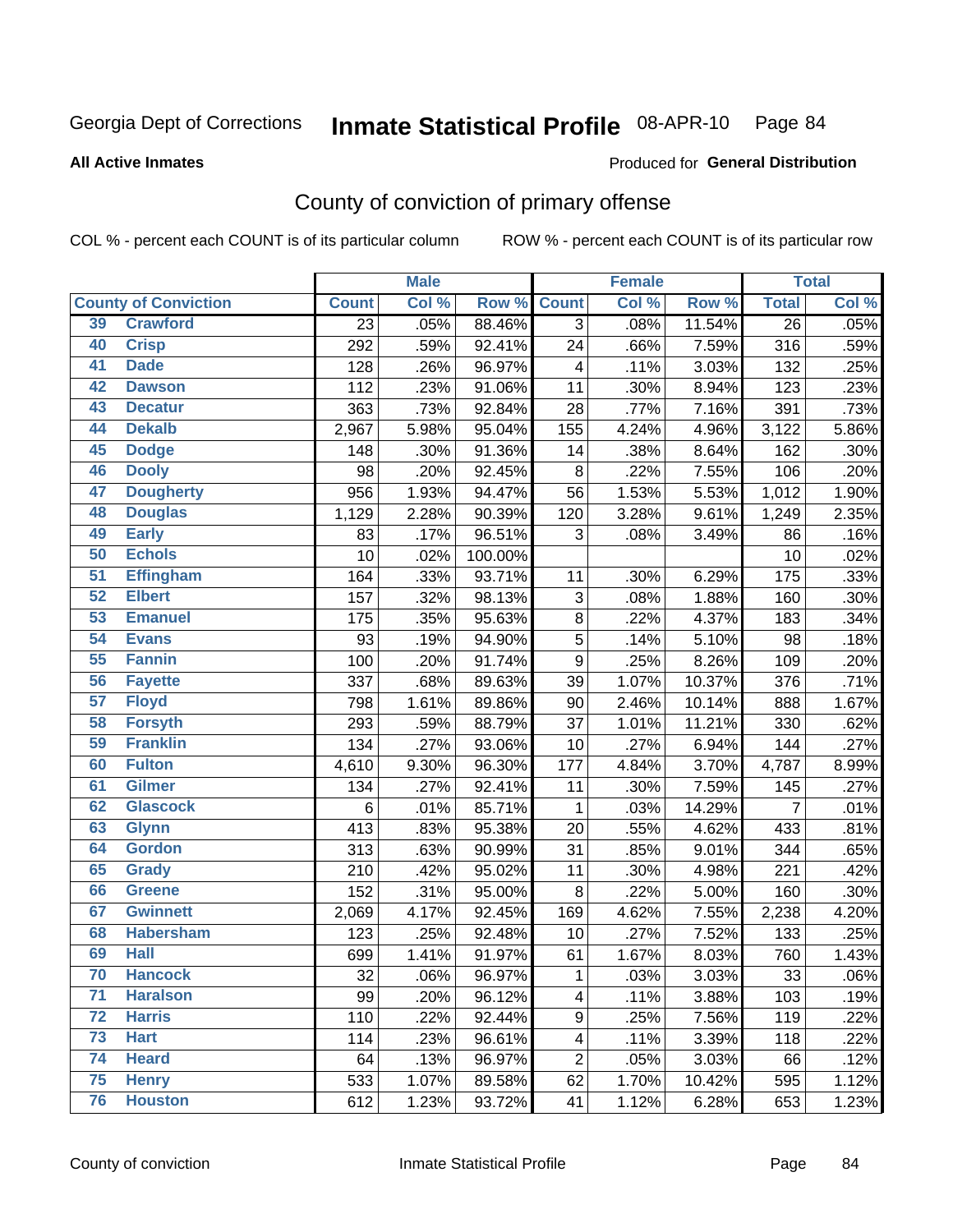# Inmate Statistical Profile 08-APR-10 Page 85

#### **All Active Inmates**

### Produced for General Distribution

# County of conviction of primary offense

COL % - percent each COUNT is of its particular column

|                                     |              | <b>Male</b> |        |                | <b>Female</b> |        |              | <b>Total</b> |
|-------------------------------------|--------------|-------------|--------|----------------|---------------|--------|--------------|--------------|
| <b>County of Conviction</b>         | <b>Count</b> | Col %       | Row %  | <b>Count</b>   | Col %         | Row %  | <b>Total</b> | Col %        |
| 77<br><b>Irwin</b>                  | 62           | .13%        | 96.88% | $\overline{2}$ | .05%          | 3.13%  | 64           | .12%         |
| 78<br><b>Jackson</b>                | 204          | .41%        | 93.15% | 15             | .41%          | 6.85%  | 219          | .41%         |
| 79<br><b>Jasper</b>                 | 53           | .11%        | 98.15% | 1              | .03%          | 1.85%  | 54           | .10%         |
| <b>Jeff Davis</b><br>80             | 79           | .16%        | 91.86% | 7              | .19%          | 8.14%  | 86           | .16%         |
| $\overline{81}$<br><b>Jefferson</b> | 124          | .25%        | 98.41% | $\overline{2}$ | .05%          | 1.59%  | 126          | .24%         |
| <b>Jenkins</b><br>82                | 71           | .14%        | 95.95% | $\overline{3}$ | .08%          | 4.05%  | 74           | .14%         |
| 83<br><b>Johnson</b>                | 52           | .10%        | 92.86% | 4              | .11%          | 7.14%  | 56           | .11%         |
| 84<br><b>Jones</b>                  | 154          | .31%        | 90.59% | 16             | .44%          | 9.41%  | 170          | .32%         |
| 85<br><b>Lamar</b>                  | 71           | .14%        | 93.42% | 5              | .14%          | 6.58%  | 76           | .14%         |
| 86<br><b>Lanier</b>                 | 41           | .08%        | 97.62% | 1              | .03%          | 2.38%  | 42           | .08%         |
| 87<br><b>Laurens</b>                | 328          | .66%        | 93.18% | 24             | .66%          | 6.82%  | 352          | .66%         |
| 88<br>Lee                           | 74           | .15%        | 94.87% | 4              | .11%          | 5.13%  | 78           | .15%         |
| 89<br><b>Liberty</b>                | 274          | .55%        | 92.26% | 23             | .63%          | 7.74%  | 297          | .56%         |
| <b>Lincoln</b><br>90                | 30           | .06%        | 96.77% | 1              | .03%          | 3.23%  | 31           | .06%         |
| 91<br>Long                          | 89           | .18%        | 93.68% | 6              | .16%          | 6.32%  | 95           | .18%         |
| <b>Lowndes</b><br>92                | 544          | 1.10%       | 92.99% | 41             | 1.12%         | 7.01%  | 585          | 1.10%        |
| 93<br><b>Lumpkin</b>                | 93           | .19%        | 88.57% | 12             | .33%          | 11.43% | 105          | .20%         |
| 94<br><b>Macon</b>                  | 67           | .14%        | 97.10% | $\overline{2}$ | .05%          | 2.90%  | 69           | .13%         |
| <b>Madison</b><br>95                | 120          | .24%        | 90.23% | 13             | .36%          | 9.77%  | 133          | .25%         |
| <b>Marion</b><br>96                 | 42           | .08%        | 95.45% | $\overline{2}$ | .05%          | 4.55%  | 44           | .08%         |
| 97<br><b>Mcduffie</b>               | 175          | .35%        | 96.15% | $\overline{7}$ | .19%          | 3.85%  | 182          | .34%         |
| 98<br><b>Mcintosh</b>               | 62           | .13%        | 98.41% | $\mathbf{1}$   | .03%          | 1.59%  | 63           | .12%         |
| 99<br><b>Meriwether</b>             | 220          | .44%        | 95.65% | 10             | .27%          | 4.35%  | 230          | .43%         |
| 100<br><b>Miller</b>                | 30           | .06%        | 93.75% | $\overline{2}$ | .05%          | 6.25%  | 32           | .06%         |
| 101<br><b>Mitchell</b>              | 192          | .39%        | 91.00% | 19             | .52%          | 9.00%  | 211          | .40%         |
| 102<br><b>Monroe</b>                | 134          | .27%        | 90.54% | 14             | .38%          | 9.46%  | 148          | .28%         |
| 103<br><b>Montgomery</b>            | 61           | .12%        | 89.71% | $\overline{7}$ | .19%          | 10.29% | 68           | .13%         |
| 104<br><b>Morgan</b>                | 150          | .30%        | 93.17% | 11             | .30%          | 6.83%  | 161          | .30%         |
| 105<br><b>Murray</b>                | 181          | .37%        | 90.50% | 19             | .52%          | 9.50%  | 200          | .38%         |
| 106<br><b>Muscogee</b>              | 1,757        | 3.54%       | 94.82% | 96             | 2.63%         | 5.18%  | 1,853        | 3.48%        |
| 107<br><b>Newton</b>                | 627          | 1.26%       | 91.00% | 62             | 1.70%         | 9.00%  | 689          | 1.29%        |
| 108<br><b>Oconee</b>                | 56           | .11%        | 98.25% | 1              | .03%          | 1.75%  | 57           | .11%         |
| 109<br><b>Oglethorpe</b>            | 53           | .11%        | 98.15% | $\mathbf{1}$   | .03%          | 1.85%  | 54           | .10%         |
| <b>Paulding</b><br>110              | 252          | .51%        | 91.97% | 22             | .60%          | 8.03%  | 274          | .51%         |
| 111<br><b>Peach</b>                 | 86           | .17%        | 96.63% | 3              | .08%          | 3.37%  | 89           | .17%         |
| <b>Pickens</b><br>112               | 86           | .17%        | 92.47% | 7              | .19%          | 7.53%  | 93           | .17%         |
| 113<br><b>Pierce</b>                | 64           | .13%        | 95.52% | 3              | .08%          | 4.48%  | 67           | .13%         |
| <b>Pike</b><br>$\frac{114}{114}$    | 59           | .12%        | 95.16% | 3              | .08%          | 4.84%  | 62           | .12%         |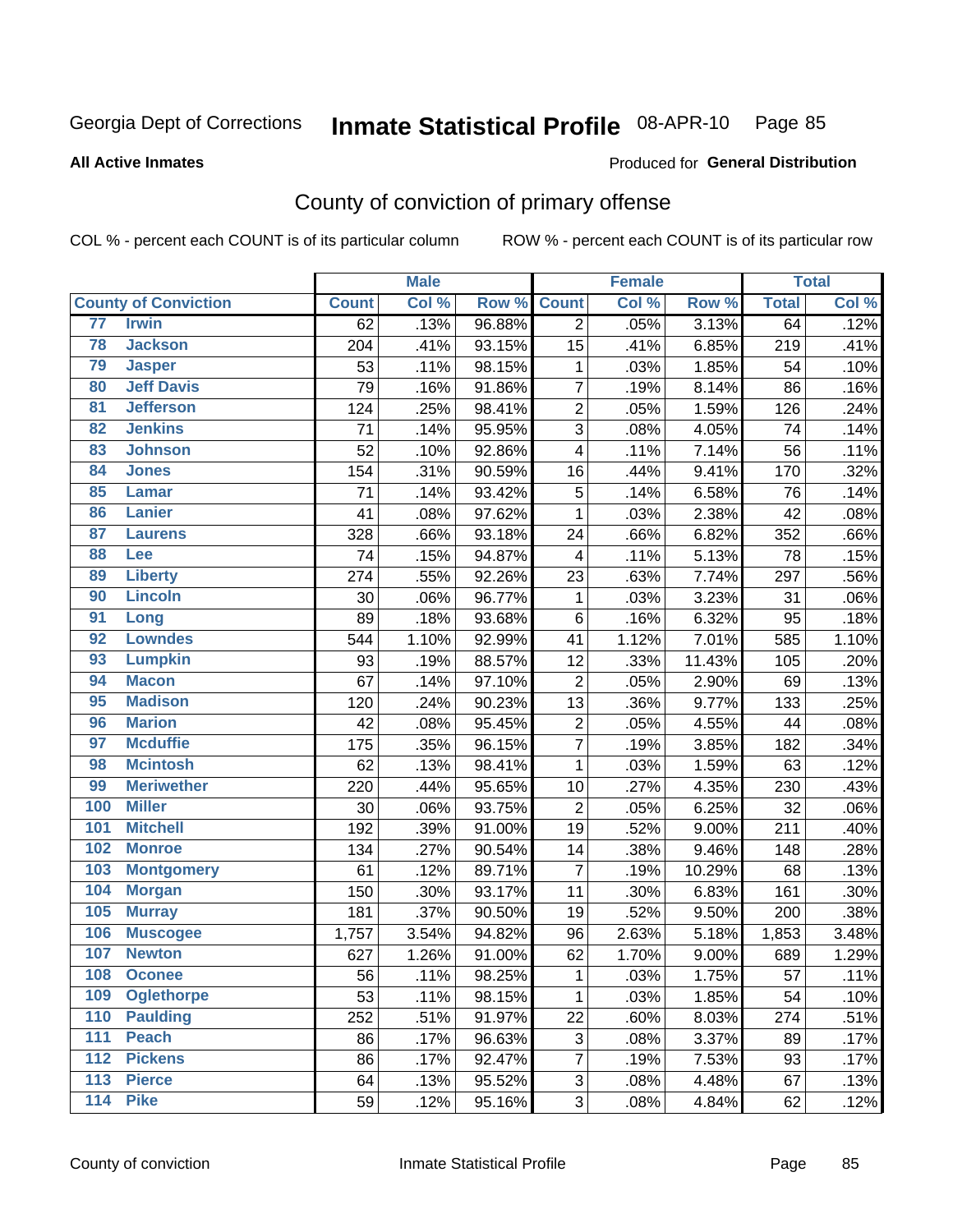# Inmate Statistical Profile 08-APR-10 Page 86

#### **All Active Inmates**

### Produced for General Distribution

# County of conviction of primary offense

COL % - percent each COUNT is of its particular column

|                                    |              | <b>Male</b> |         |                         | <b>Female</b> |        |              | <b>Total</b> |
|------------------------------------|--------------|-------------|---------|-------------------------|---------------|--------|--------------|--------------|
| <b>County of Conviction</b>        | <b>Count</b> | Col %       | Row %   | <b>Count</b>            | Col %         | Row %  | <b>Total</b> | Col %        |
| 115 Polk                           | 143          | .29%        | 90.51%  | 15                      | .41%          | 9.49%  | 158          | .30%         |
| <b>Pulaski</b><br>116              | 86           | .17%        | 89.58%  | 10                      | .27%          | 10.42% | 96           | .18%         |
| 117<br><b>Putnam</b>               | 148          | .30%        | 94.27%  | $\boldsymbol{9}$        | .25%          | 5.73%  | 157          | .29%         |
| 118<br>Quitman                     | 18           | .04%        | 90.00%  | $\overline{2}$          | .05%          | 10.00% | 20           | .04%         |
| 119<br><b>Rabun</b>                | 55           | .11%        | 83.33%  | 11                      | .30%          | 16.67% | 66           | .12%         |
| 120<br><b>Randolph</b>             | 61           | .12%        | 93.85%  | $\overline{\mathbf{4}}$ | .11%          | 6.15%  | 65           | .12%         |
| 121<br><b>Richmond</b>             | 1,702        | 3.43%       | 93.67%  | 115                     | 3.14%         | 6.33%  | 1,817        | 3.41%        |
| 122<br><b>Rockdale</b>             | 457          | .92%        | 91.58%  | 42                      | 1.15%         | 8.42%  | 499          | .94%         |
| 123<br><b>Schley</b>               | 27           | .05%        | 96.43%  | $\mathbf 1$             | .03%          | 3.57%  | 28           | .05%         |
| $\overline{124}$<br><b>Screven</b> | 120          | .24%        | 93.75%  | $\bf 8$                 | .22%          | 6.25%  | 128          | .24%         |
| 125<br><b>Seminole</b>             | 58           | .12%        | 86.57%  | $\mathsf g$             | .25%          | 13.43% | 67           | .13%         |
| <b>Spalding</b><br>126             | 586          | 1.18%       | 91.85%  | 52                      | 1.42%         | 8.15%  | 638          | 1.20%        |
| 127<br><b>Stephens</b>             | 183          | .37%        | 91.04%  | 18                      | .49%          | 8.96%  | 201          | .38%         |
| 128<br><b>Stewart</b>              | 31           | .06%        | 91.18%  | 3                       | .08%          | 8.82%  | 34           | .06%         |
| 129<br><b>Sumter</b>               | 241          | .49%        | 96.79%  | $\bf 8$                 | .22%          | 3.21%  | 249          | .47%         |
| 130<br><b>Talbot</b>               | 54           | .11%        | 94.74%  | 3                       | .08%          | 5.26%  | 57           | .11%         |
| 131<br><b>Taliaferro</b>           | 21           | .04%        | 91.30%  | $\overline{2}$          | .05%          | 8.70%  | 23           | .04%         |
| 132<br><b>Tattnall</b>             | 183          | .37%        | 91.96%  | 16                      | .44%          | 8.04%  | 199          | .37%         |
| 133<br><b>Taylor</b>               | 86           | .17%        | 97.73%  | $\overline{c}$          | .05%          | 2.27%  | 88           | .17%         |
| <b>Telfair</b><br>134              | 119          | .24%        | 93.70%  | $\bf 8$                 | .22%          | 6.30%  | 127          | .24%         |
| 135<br><b>Terrell</b>              | 75           | .15%        | 97.40%  | $\overline{2}$          | .05%          | 2.60%  | 77           | .14%         |
| 136<br><b>Thomas</b>               | 267          | .54%        | 94.35%  | 16                      | .44%          | 5.65%  | 283          | .53%         |
| 137<br><b>Tift</b>                 | 323          | .65%        | 94.72%  | 18                      | .49%          | 5.28%  | 341          | .64%         |
| <b>Toombs</b><br>138               | 302          | .61%        | 92.35%  | 25                      | .68%          | 7.65%  | 327          | .61%         |
| 139<br><b>Towns</b>                | 45           | .09%        | 90.00%  | $\sqrt{5}$              | .14%          | 10.00% | 50           | .09%         |
| 140<br><b>Treutlen</b>             | 75           | .15%        | 93.75%  | 5                       | .14%          | 6.25%  | 80           | .15%         |
| 141<br><b>Troup</b>                | 669          | 1.35%       | 91.14%  | 65                      | 1.78%         | 8.86%  | 734          | 1.38%        |
| 142<br><b>Turner</b>               | 74           | .15%        | 97.37%  | 2                       | .05%          | 2.63%  | 76           | .14%         |
| 143<br><b>Twiggs</b>               | 67           | .14%        | 90.54%  | $\overline{7}$          | .19%          | 9.46%  | 74           | .14%         |
| 144<br><b>Union</b>                | 80           | .16%        | 82.47%  | 17                      | .46%          | 17.53% | 97           | .18%         |
| 145<br><b>Upson</b>                | 210          | .42%        | 92.11%  | 18                      | .49%          | 7.89%  | 228          | .43%         |
| <b>Walker</b><br>146               | 408          | .82%        | 88.70%  | 52                      | 1.42%         | 11.30% | 460          | $.86\%$      |
| <b>Walton</b><br>147               | 452          | .91%        | 91.13%  | 44                      | 1.20%         | 8.87%  | 496          | .93%         |
| 148<br><b>Ware</b>                 | 312          | .63%        | 95.12%  | 16                      | .44%          | 4.88%  | 328          | .62%         |
| 149<br><b>Warren</b>               | 44           | .09%        | 93.62%  | 3                       | .08%          | 6.38%  | 47           | .09%         |
| 150<br><b>Washington</b>           | 123          | .25%        | 91.79%  | 11                      | .30%          | 8.21%  | 134          | .25%         |
| 151<br><b>Wayne</b>                | 168          | .34%        | 88.42%  | 22                      | .60%          | 11.58% | 190          | .36%         |
| <b>Webster</b><br>152              | 3            | .01%        | 100.00% |                         |               |        | 3            | .01%         |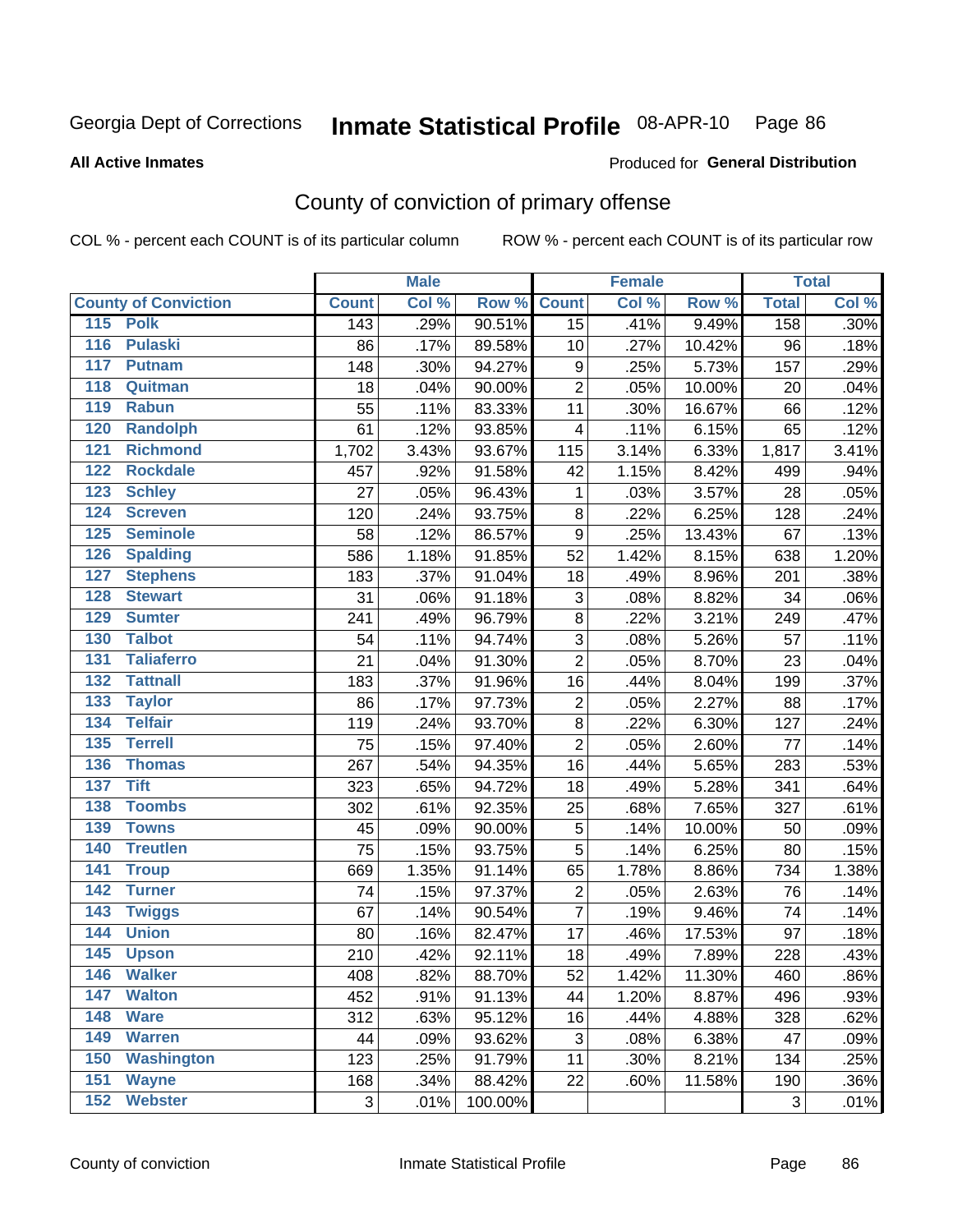# Inmate Statistical Profile 08-APR-10 Page 87

#### **All Active Inmates**

### Produced for General Distribution

# County of conviction of primary offense

COL % - percent each COUNT is of its particular column

|                             |              | <b>Male</b> |                    |       | <b>Female</b> |        |              | <b>Total</b> |
|-----------------------------|--------------|-------------|--------------------|-------|---------------|--------|--------------|--------------|
| <b>County of Conviction</b> | <b>Count</b> | Col %       | <b>Row % Count</b> |       | Col %         | Row %  | <b>Total</b> | Col %        |
| <b>Wheeler</b><br>153       | 29           | $.06\%$     | 87.88%             | 4     | $.11\%$       | 12.12% | 33           | .06%         |
| <b>White</b><br>154         | 120          | .24%        | 90.23%             | 13    | .36%          | 9.77%  | 133          | .25%         |
| <b>Whitfield</b><br>155     | 617          | 1.24%       | 88.52%             | 80    | 2.19%         | 11.48% | 697          | 1.31%        |
| <b>Wilcox</b><br>156        | 62           | .13%        | 87.32%             | 9     | .25%          | 12.68% | 71           | .13%         |
| <b>Wilkes</b><br>157        | 83           | .17%        | 97.65%             | 2     | .05%          | 2.35%  | 85           | .16%         |
| <b>Wilkinson</b><br>158     | 56           | .11%        | 94.92%             | 3     | .08%          | 5.08%  | 59           | .11%         |
| <b>Worth</b><br>159         | 119          | .24%        | 94.44%             |       | .19%          | 5.56%  | 126          | .24%         |
| <b>Total Rported</b>        | 49,586       | 100%        | 93.13%             | 3,657 | 100%          | 6.87%  | 53,243       | 100%         |

| eported?<br>Nt | $\sim$<br>32 |       | 36     |
|----------------|--------------|-------|--------|
| <b>Fotal</b>   | 49,618       | 3,661 | 53,279 |

| <b>Mode</b><br>---<br>luent)<br>nost tren | ™ulton | ;obb | Fulto |
|-------------------------------------------|--------|------|-------|
|                                           |        |      |       |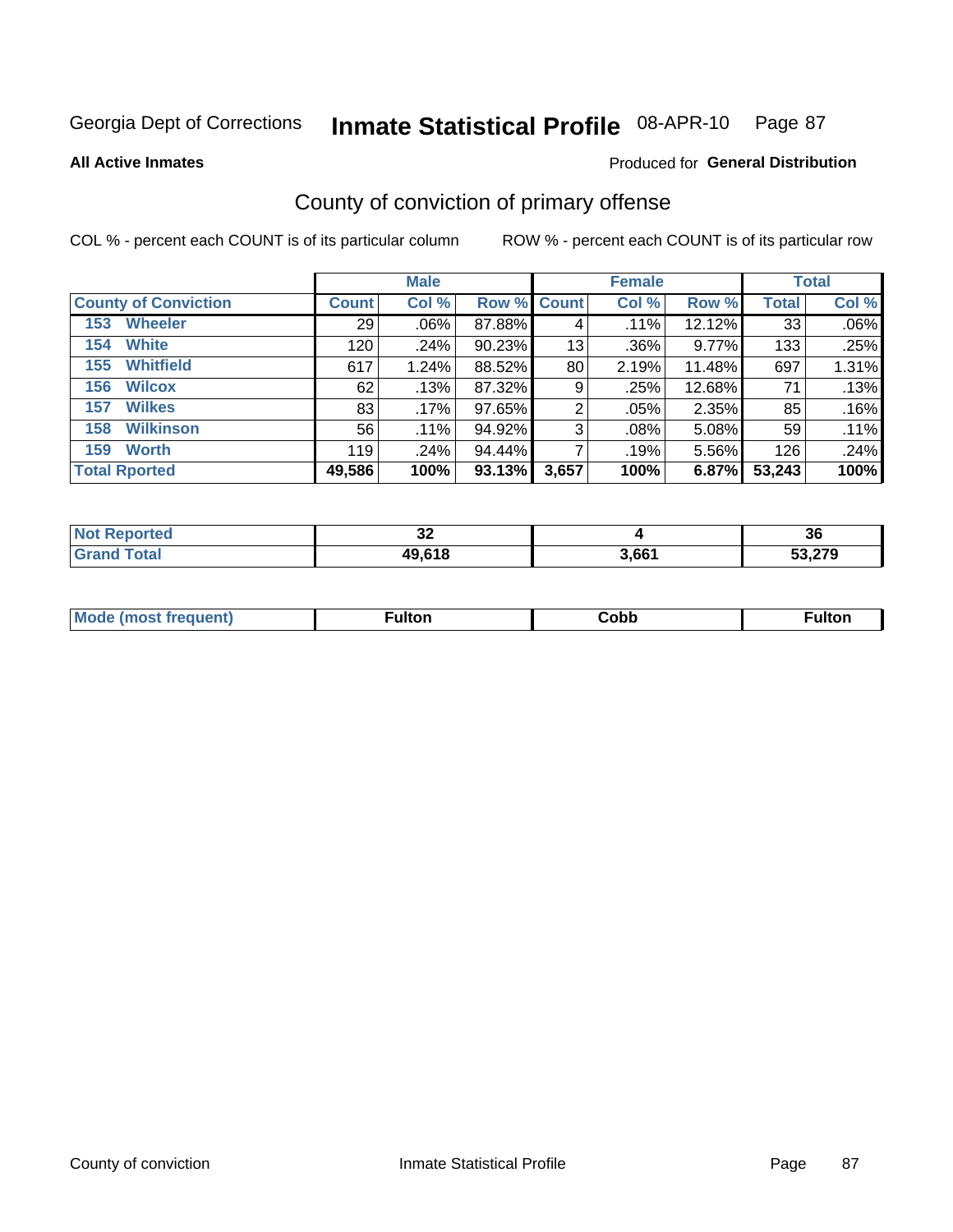# Inmate Statistical Profile 08-APR-10 Page 88

**All Active Inmates** 

### **Produced for General Distribution**

# Circuit of conviction of primary offense

COL % - percent each COUNT is of its particular column

|                 |                                 |              | <b>Male</b> |        |              | <b>Female</b> |        |              | <b>Total</b> |
|-----------------|---------------------------------|--------------|-------------|--------|--------------|---------------|--------|--------------|--------------|
|                 | <b>Circuit of Conviction</b>    | <b>Count</b> | Col %       | Row %  | <b>Count</b> | Col %         | Row %  | <b>Total</b> | Col %        |
| $\overline{1}$  | <b>Alapaha Circuit</b>          | 366          | .74%        | 96.32% | 14           | .38%          | 3.68%  | 380          | .71%         |
| $\overline{2}$  | <b>Alcovy Circuit</b>           | 1,079        | 2.18%       | 91.05% | 106          | 2.90%         | 8.95%  | 1,185        | 2.23%        |
| 3               | <b>Atlanta Circuit</b>          | 4,610        | 9.30%       | 96.30% | 177          | 4.84%         | 3.70%  | 4,787        | 8.99%        |
| 4               | <b>Atlantic Circuit</b>         | 786          | 1.59%       | 93.24% | 57           | 1.56%         | 6.76%  | 843          | 1.58%        |
| 5               | <b>Augusta Circuit</b>          | 2,178        | 4.39%       | 93.96% | 140          | 3.83%         | 6.04%  | 2,318        | 4.35%        |
| $6\phantom{a}$  | <b>Blue Ridge Circuit</b>       | 607          | 1.22%       | 90.46% | 64           | 1.75%         | 9.54%  | 671          | 1.26%        |
| 7               | <b>Brunswick Circuit</b>        | 909          | 1.83%       | 92.85% | 70           | 1.91%         | 7.15%  | 979          | 1.84%        |
| 8               | <b>Chattahoochee Circuit</b>    | 2,076        | 4.19%       | 94.79% | 114          | 3.12%         | 5.21%  | 2,190        | 4.11%        |
| $\overline{9}$  | <b>Cherokee Circuit</b>         | 922          | 1.86%       | 90.13% | 101          | 2.76%         | 9.87%  | 1,023        | 1.92%        |
| 10              | <b>Clayton Circuit</b>          | 1,563        | 3.15%       | 92.76% | 122          | 3.34%         | 7.24%  | 1,685        | 3.16%        |
| 11              | <b>Cobb Circuit</b>             | 2,775        | 5.60%       | 90.78% | 282          | 7.71%         | 9.22%  | 3,057        | 5.74%        |
| $\overline{12}$ | <b>Conasauga Circuit</b>        | 798          | 1.61%       | 88.96% | 99           | 2.71%         | 11.04% | 897          | 1.68%        |
| $\overline{13}$ | <b>Cordele Circuit</b>          | 711          | 1.43%       | 92.46% | 58           | 1.59%         | 7.54%  | 769          | 1.44%        |
| $\overline{14}$ | <b>Coweta Circuit</b>           | 2,050        | 4.13%       | 91.93% | 180          | 4.92%         | 8.07%  | 2,230        | 4.19%        |
| 15              | <b>Dougherty Circuit</b>        | 956          | 1.93%       | 94.47% | 56           | 1.53%         | 5.53%  | 1,012        | 1.90%        |
| 16              | <b>Dublin Circuit</b>           | 522          | 1.05%       | 92.88% | 40           | 1.09%         | 7.12%  | 562          | 1.06%        |
| $\overline{17}$ | <b>Eastern Circuit</b>          | 2,423        | 4.89%       | 95.28% | 120          | 3.28%         | 4.72%  | 2,543        | 4.78%        |
| 18              | <b>Flint Circuit</b>            | 533          | 1.07%       | 89.58% | 62           | 1.70%         | 10.42% | 595          | 1.12%        |
| 19              | <b>Griffin Circuit</b>          | 1,192        | 2.40%       | 91.41% | 112          | 3.06%         | 8.59%  | 1,304        | 2.45%        |
| 20              | <b>Gwinnett Circuit</b>         | 2,069        | 4.17%       | 92.45% | 169          | 4.62%         | 7.55%  | 2,238        | 4.20%        |
| $\overline{21}$ | <b>Houston Circuit</b>          | 612          | 1.23%       | 93.72% | 41           | 1.12%         | 6.28%  | 653          | 1.23%        |
| $\overline{22}$ | <b>Lookout Mountain Circuit</b> | 1,083        | 2.18%       | 90.86% | 109          | 2.98%         | 9.14%  | 1,192        | 2.24%        |
| 23              | <b>Macon Circuit</b>            | 1,130        | 2.28%       | 95.52% | 53           | 1.45%         | 4.48%  | 1,183        | 2.22%        |
| $\overline{24}$ | <b>Middle Circuit</b>           | 816          | 1.65%       | 93.26% | 59           | 1.61%         | 6.74%  | 875          | 1.64%        |
| 25              | <b>Mountain Circuit</b>         | 361          | .73%        | 90.25% | 39           | 1.07%         | 9.75%  | 400          | .75%         |
| 26              | <b>Northeastern Circuit</b>     | 811          | 1.64%       | 91.85% | 72           | 1.97%         | 8.15%  | 883          | 1.66%        |
| 27              | <b>Northern Circuit</b>         | 578          | 1.17%       | 94.91% | 31           | .85%          | 5.09%  | 609          | 1.14%        |
| 28              | <b>Ocmulgee Circuit</b>         | 1,051        | 2.12%       | 93.92% | 68           | 1.86%         | 6.08%  | 1,119        | 2.10%        |
| 29              | <b>Oconee Circuit</b>           | 518          | 1.04%       | 90.56% | 54           | 1.48%         | 9.44%  | 572          | 1.07%        |
| 30              | <b>Ogeechee Circuit</b>         | 843          | 1.70%       | 92.94% | 64           | 1.75%         | 7.06%  | 907          | 1.70%        |
| $\overline{31}$ | <b>Pataula Circuit</b>          | 358          | .72%        | 93.23% | 26           | .71%          | 6.77%  | 384          | .72%         |
| 32              | <b>Piedmont Circuit</b>         | 525          | 1.06%       | 93.42% | 37           | 1.01%         | 6.58%  | 562          | 1.06%        |
| 33              | <b>Rome Circuit</b>             | 798          | 1.61%       | 89.86% | 90           | 2.46%         | 10.14% | 888          | 1.67%        |
| 34              | <b>South Georgia Circuit</b>    | 812          | 1.64%       | 92.80% | 63           | 1.72%         | 7.20%  | 875          | 1.64%        |
| 35              | <b>Southern Circuit</b>         | 1,178        | 2.38%       | 93.94% | 76           | 2.08%         | 6.06%  | 1,254        | 2.36%        |
| 36              | <b>Southwestern Circuit</b>     | 443          | .89%        | 96.10% | 18           | .49%          | 3.90%  | 461          | .87%         |
| 37              | <b>Stone Mountain Circuit</b>   | 2,967        | 5.98%       | 95.04% | 155          | 4.24%         | 4.96%  | 3,122        | 5.86%        |
| 38              | <b>Tallapoosa Circuit</b>       | 242          | .49%        | 92.72% | 19           | .52%          | 7.28%  | 261          | .49%         |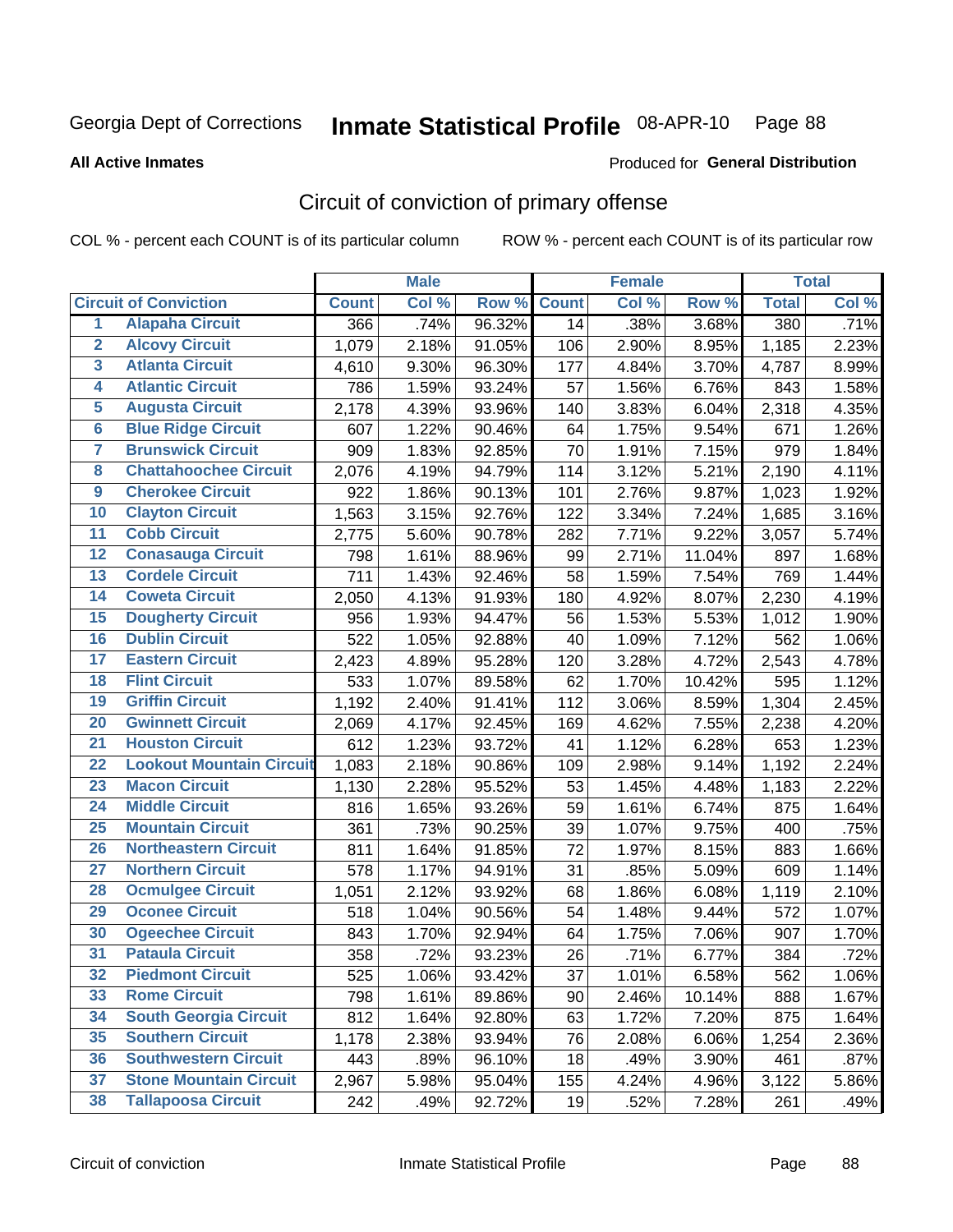#### Inmate Statistical Profile 08-APR-10 Page 89

**All Active Inmates** 

### Produced for General Distribution

# Circuit of conviction of primary offense

COL % - percent each COUNT is of its particular column

|                                   |              | <b>Male</b> |        |              | <b>Female</b> |        |              | <b>Total</b> |
|-----------------------------------|--------------|-------------|--------|--------------|---------------|--------|--------------|--------------|
| <b>Circuit of Conviction</b>      | <b>Count</b> | Col %       | Row %  | <b>Count</b> | Col %         | Row %  | <b>Total</b> | Col %        |
| <b>Tifton Circuit</b><br>39       | 578          | 1.17%       | 95.22% | 29           | .79%          | 4.78%  | 607          | 1.14%        |
| <b>Toombs Circuit</b><br>40       | 359          | .72%        | 95.73% | 16           | .44%          | 4.27%  | 375          | .70%         |
| <b>Waycross Circuit</b><br>41     | 802          | 1.62%       | 94.46% | 47           | 1.29%         | 5.54%  | 849          | 1.59%        |
| <b>Western Circuit</b><br>42      | 436          | .88%        | 94.17% | 27           | .74%          | 5.83%  | 463          | $.87\%$      |
| <b>Rockdale Circuit</b><br>43     | 457          | .92%        | 91.58% | 42           | 1.15%         | 8.42%  | 499          | .94%         |
| <b>Douglas Circuit</b><br>44      | 1,129        | 2.28%       | 90.39% | 120          | 3.28%         | 9.61%  | 1,249        | 2.35%        |
| <b>Appalachian Circuit</b><br>45  | 320          | .65%        | 92.22% | 27           | .74%          | 7.78%  | 347          | .65%         |
| <b>Enotah Circuit</b><br>46       | 338          | .68%        | 87.79% | 47           | 1.29%         | 12.21% | 385          | .72%         |
| 47<br><b>Bell-Forsyth Circuit</b> | 293          | .59%        | 88.79% | 37           | 1.01%         | 11.21% | 330          | .62%         |
| <b>Towaliga Circuit</b><br>48     | 371          | .75%        | 93.45% | 26           | .71%          | 6.55%  | 397          | .75%         |
| <b>Paulding Circuit</b><br>49     | 252          | .51%        | 91.97% | 22           | .60%          | 8.03%  | 274          | .51%         |
| <b>Total Rported</b>              | 49,586       | 100%        | 93.13% | 3,657        | 100%          | 6.87%  | 53,243       | 100%         |

| rted       | $\sim$                    |       | 00              |
|------------|---------------------------|-------|-----------------|
| <b>Not</b> | ◡▵                        |       | ಀ               |
| $\sim$     | <b>10 612</b><br>19.V I O | 3,661 | ^~^<br>วง.z เ ฯ |

| M<br>- - -<br>.<br>.<br>⊂opp<br>нс |
|------------------------------------|
|------------------------------------|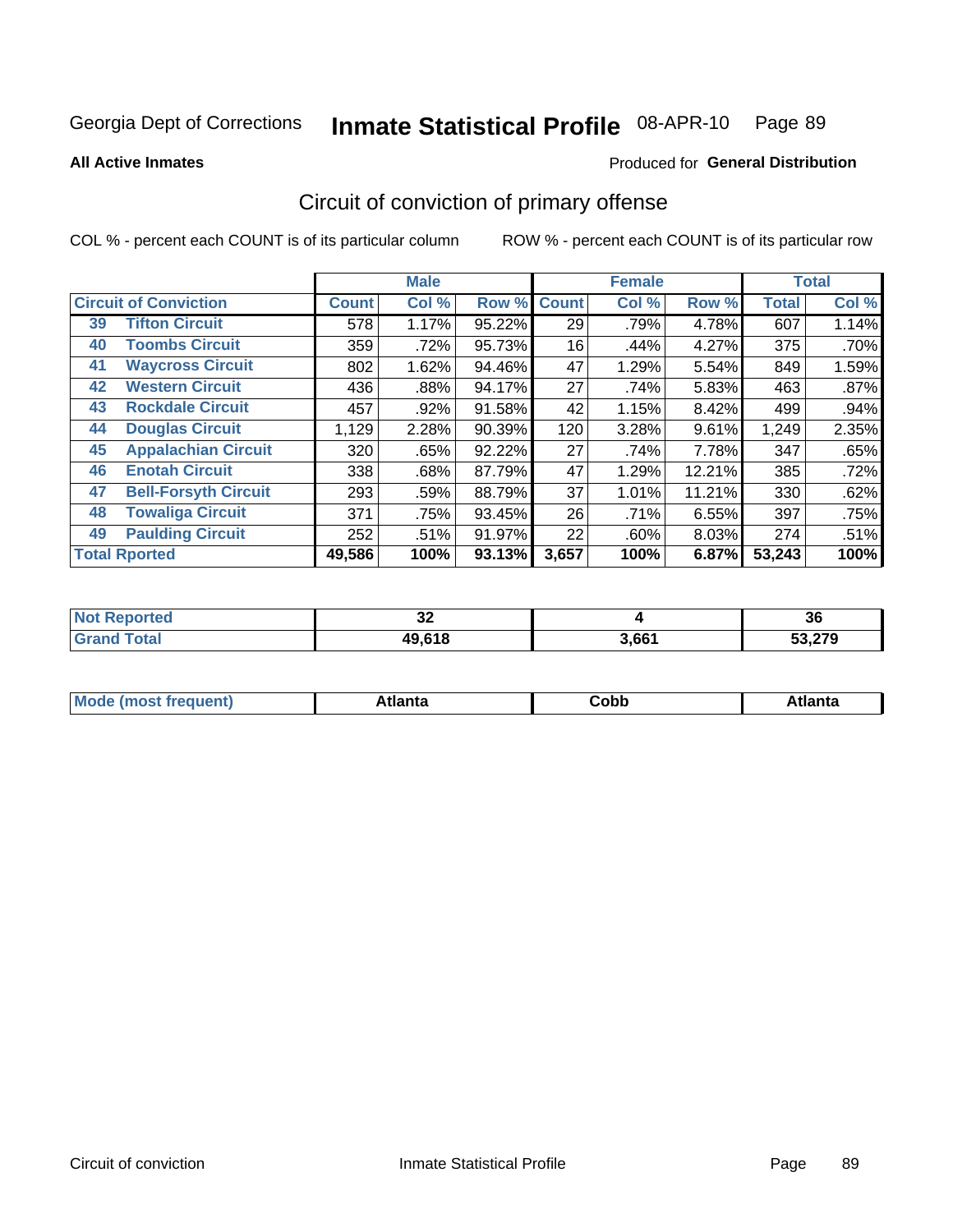### **All Active Inmates**

### Produced for General Distribution

### Years served (jail + prison) in this incarceration

COL % - percent each COUNT is of its particular column

|                              |              | <b>Male</b> |         |                | <b>Female</b> |                  |              | <b>Total</b> |
|------------------------------|--------------|-------------|---------|----------------|---------------|------------------|--------------|--------------|
| <b>Years Served</b>          | <b>Count</b> | Col %       | Row %   | <b>Count</b>   | Col %         | Row <sup>%</sup> | <b>Total</b> | Col %        |
| Less than one year           | 8,379        | 16.91%      | 88.91%  | 1,044          | 28.52%        | 11.08%           | 9,424        | 17.70%       |
| 1 to 1.99 years              | 9,944        | 20.06%      | 90.67%  | 1,021          | 27.90%        | 9.31%            | 10,967       | 20.60%       |
| 2 to 2.99 years              | 7,054        | 14.23%      | 93.42%  | 497            | 13.58%        | 6.58%            | 7,551        | 14.19%       |
| $3$ to $3.99$ years          | 4,453        | 8.98%       | 94.08%  | 280            | 7.65%         | 5.92%            | 4,733        | 8.89%        |
| $\overline{4}$ to 4.99 years | 3,093        | 6.24%       | 94.67%  | 174            | 4.75%         | 5.33%            | 3,267        | 6.14%        |
| $\overline{5}$ to 5.99 years | 2,070        | 4.18%       | 95.74%  | 92             | 2.51%         | 4.26%            | 2,162        | 4.06%        |
| $6$ to $6.99$ years          | 1,848        | 3.73%       | 95.55%  | 86             | 2.35%         | 4.45%            | 1,934        | 3.63%        |
| 7 to 7.99 years              | 1,684        | 3.40%       | 95.63%  | 77             | 2.10%         | 4.37%            | 1,761        | 3.31%        |
| 8 to 8.99 years              | 1,457        | 2.94%       | 95.67%  | 66             | 1.80%         | 4.33%            | 1,523        | 2.86%        |
| 9 to 9.99 years              | 1,349        | 2.72%       | 96.29%  | 52             | 1.42%         | 3.71%            | 1,401        | 2.63%        |
| 10 to 10.99 years            | 1,005        | 2.03%       | 95.90%  | 43             | 1.17%         | 4.10%            | 1,048        | 1.97%        |
| 11 to 11.99 years            | 908          | 1.83%       | 95.78%  | 40             | 1.09%         | 4.22%            | 948          | 1.78%        |
| 12 to 12.99 years            | 911          | 1.84%       | 97.12%  | 27             | 0.74%         | 2.88%            | 938          | 1.76%        |
| 13 to 13.99 years            | 859          | 1.73%       | 96.95%  | 27             | 0.74%         | 3.05%            | 886          | 1.66%        |
| 14 to 14.99 years            | 722          | 1.46%       | 97.44%  | 19             | 0.52%         | 2.56%            | 741          | 1.39%        |
| 15 to 15.99 years            | 573          | 1.16%       | 96.46%  | 21             | 0.57%         | 3.54%            | 594          | 1.12%        |
| 16 to 16.99 years            | 541          | 1.09%       | 96.09%  | 22             | 0.60%         | 3.91%            | 563          | 1.06%        |
| 17 to 17.99 years            | 428          | 0.86%       | 96.61%  | 15             | 0.41%         | 3.39%            | 443          | 0.83%        |
| 18 to 18.99 years            | 417          | 0.84%       | 97.43%  | 11             | 0.30%         | 2.57%            | 428          | 0.80%        |
| 19 to 19.99 years            | 347          | 0.70%       | 96.12%  | 14             | 0.38%         | 3.88%            | 361          | 0.68%        |
| 20 to 20.99 years            | 250          | 0.50%       | 98.04%  | 5              | 0.14%         | 1.96%            | 255          | 0.48%        |
| 21 to 21.99 years            | 213          | 0.43%       | 97.71%  | 5              | 0.14%         | 2.29%            | 218          | 0.41%        |
| 22 to 22.99 years            | 189          | 0.38%       | 94.97%  | 10             | 0.27%         | 5.03%            | 199          | 0.37%        |
| 23 to 23.99 years            | 151          | 0.30%       | 99.34%  | 1              | 0.03%         | 0.66%            | 152          | 0.29%        |
| 24 to 24.99 years            | 138          | 0.28%       | 97.87%  | 3              | 0.08%         | 2.13%            | 141          | 0.26%        |
| 25 to 25.99 years            | 104          | 0.21%       | 97.20%  | $\overline{3}$ | 0.08%         | 2.80%            | 107          | 0.20%        |
| 26 to 26.99 years            | 91           | 0.18%       | 97.85%  | $\overline{2}$ | 0.05%         | 2.15%            | 93           | 0.17%        |
| 27 to 27.99 years            | 61           | 0.12%       | 100.00% |                |               |                  | 61           | 0.11%        |
| 28 to 28.99 years            | 66           | 0.13%       | 100.00% |                |               |                  | 66           | 0.12%        |
| 29 to 29.99 years            | 43           | 0.09%       | 97.73%  | $\mathbf{1}$   | 0.03%         | 2.27%            | 44           | 0.08%        |
| Thirty + years               | 217          | 0.44%       | 99.09%  | $\overline{2}$ | 0.05%         | 0.91%            | 219          | 0.41%        |
| <b>Total Reported</b>        | 49,565       | 100%        | 93.12%  | 3,660          | 100%          | 6.88%            | 53,228       | 100%         |

| <b>Not Reported</b>    | 53                 |                    | 54            |
|------------------------|--------------------|--------------------|---------------|
| <b>Grand Total</b>     | 49.618             | 3,661              | 53,282        |
|                        |                    |                    |               |
| Mean<br>(average)      | 5.24               | 3.23               | 5.1           |
| <b>Median (middle)</b> | 2.89               | 1.71               | 2.79          |
| Mode (most frequent)   | Less than one year | Less than one year | Less than one |
|                        |                    |                    | vear          |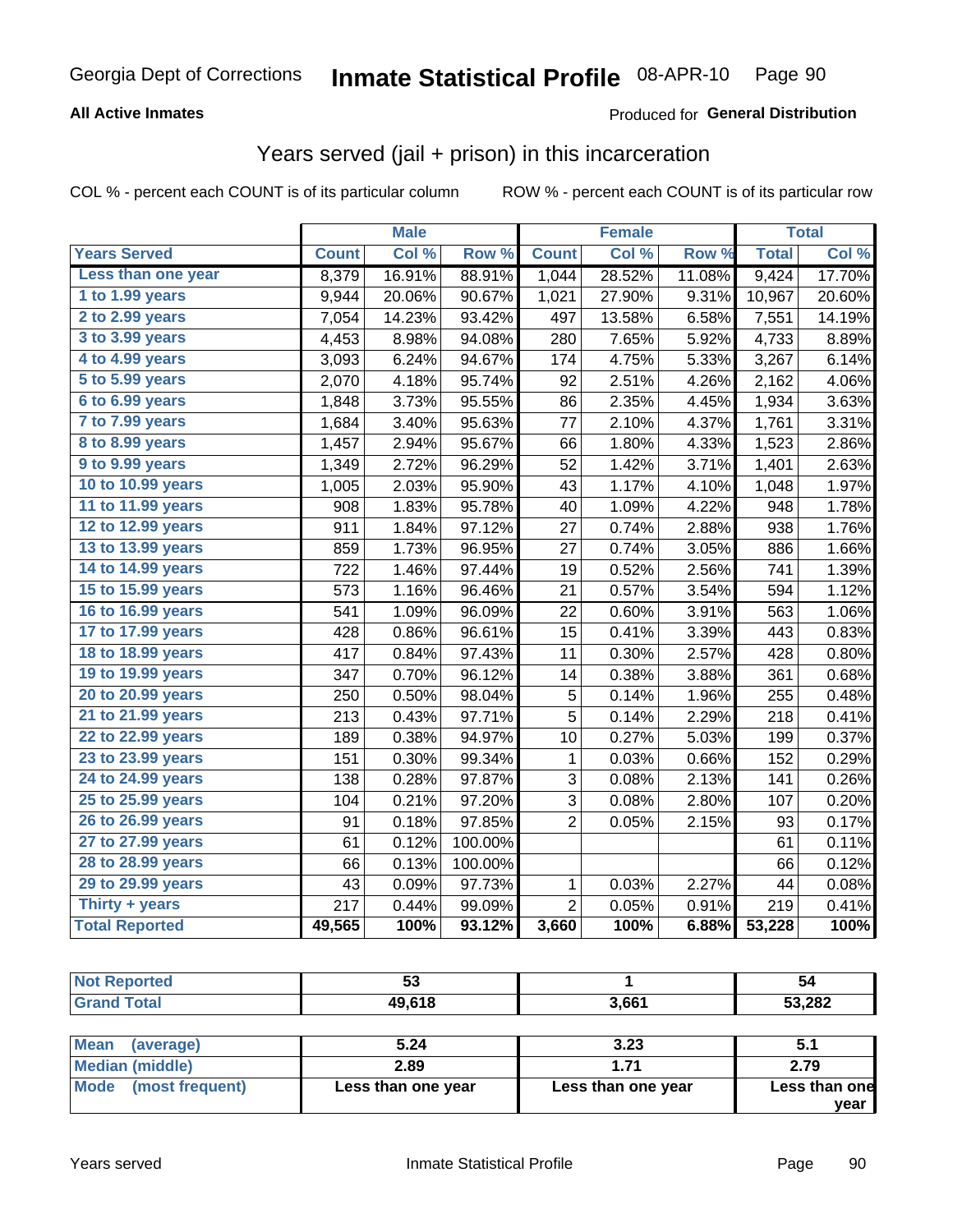# Inmate Statistical Profile 08-APR-10 Page 91

### **All Active Inmates**

Produced for General Distribution

### Results of most recent HIV tests

COL % - percent each COUNT is of its particular column

|                         |              | <b>Male</b> |           |              | <b>Female</b> |          |              | <b>Total</b> |
|-------------------------|--------------|-------------|-----------|--------------|---------------|----------|--------------|--------------|
| <b>HIV Test Results</b> | <b>Count</b> | Col %       | Row %I    | <b>Count</b> | Col %         | Row %    | <b>Total</b> | Col %        |
| <b>Positive</b>         | 851          | 1.75%       | 91.60%    | 78           | 2.21%         | $8.40\%$ | 929          | 1.78%        |
| <b>Negative</b>         | 47,758       | 98.23%      | $93.24\%$ | 3,459        | 97.79%        | 6.75%    | 51,219       | 98.20%       |
| Indeterminate           | 9            | 0.02%       | 100.00%   |              |               |          |              | 0.02%        |
| <b>Refused</b>          |              | 0.01%       | 100.00%   |              |               |          |              | 0.01%        |
| <b>Total Reported</b>   | 48,619       | 100%        | $93.21\%$ | 3,537        | 100%          | 6.78%    | 52,158       | 100.0%       |

| <b>Not Reported</b> | 999    | 124   | ,123   |
|---------------------|--------|-------|--------|
| <b>Grand Total</b>  | 49.618 | 3,661 | 53,281 |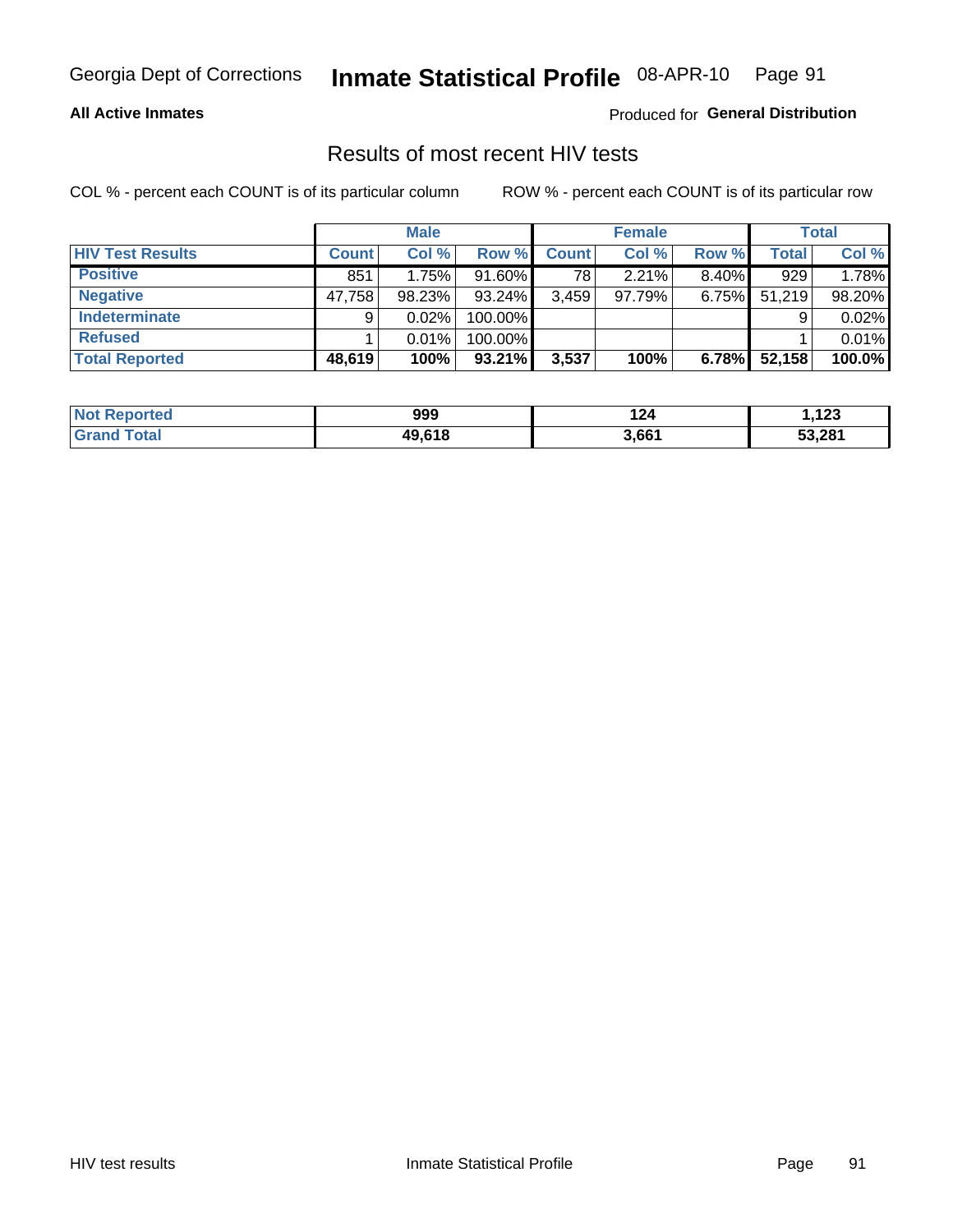#### Inmate Statistical Profile 08-APR-10 Page 92

### **All Active Inmates**

### Produced for General Distribution

### Results of most recent tuberculosis test

COL % - percent each COUNT is of its particular column

|                                  | <b>Male</b>  |        | <b>Female</b> |              |           | Total    |              |        |
|----------------------------------|--------------|--------|---------------|--------------|-----------|----------|--------------|--------|
| <b>Tuberculosis Test Results</b> | <b>Count</b> | Col %  | Row %         | <b>Count</b> | Col %     | Row %    | <b>Total</b> | Col %  |
| <b>Positive on current test</b>  | 9.410        | 19.20% | 97.65%        | 225          | 6.31%     | $2.33\%$ | 9,636        | 18.33% |
| <b>Positive on previous test</b> | 309          | 0.63%  | 97.48%        |              | 0.22%     | $2.52\%$ | 317          | 0.60%  |
| <b>Negative</b>                  | 39.289       | 80.17% | $92.18\%$     | 3,331        | $93.46\%$ | $7.82\%$ | 42,622       | 81.07% |
| <b>Total Reported</b>            | 49,008       | 100%   | $93.22\%$     | 3,564        | 100%      | 6.78%    | 52,575       | 100%   |

| <b>Not Reported</b>     | 610    | ~-<br>J. | 707    |
|-------------------------|--------|----------|--------|
| <b>c</b> otal<br>. Grar | 49,618 | 3,661    | 53,282 |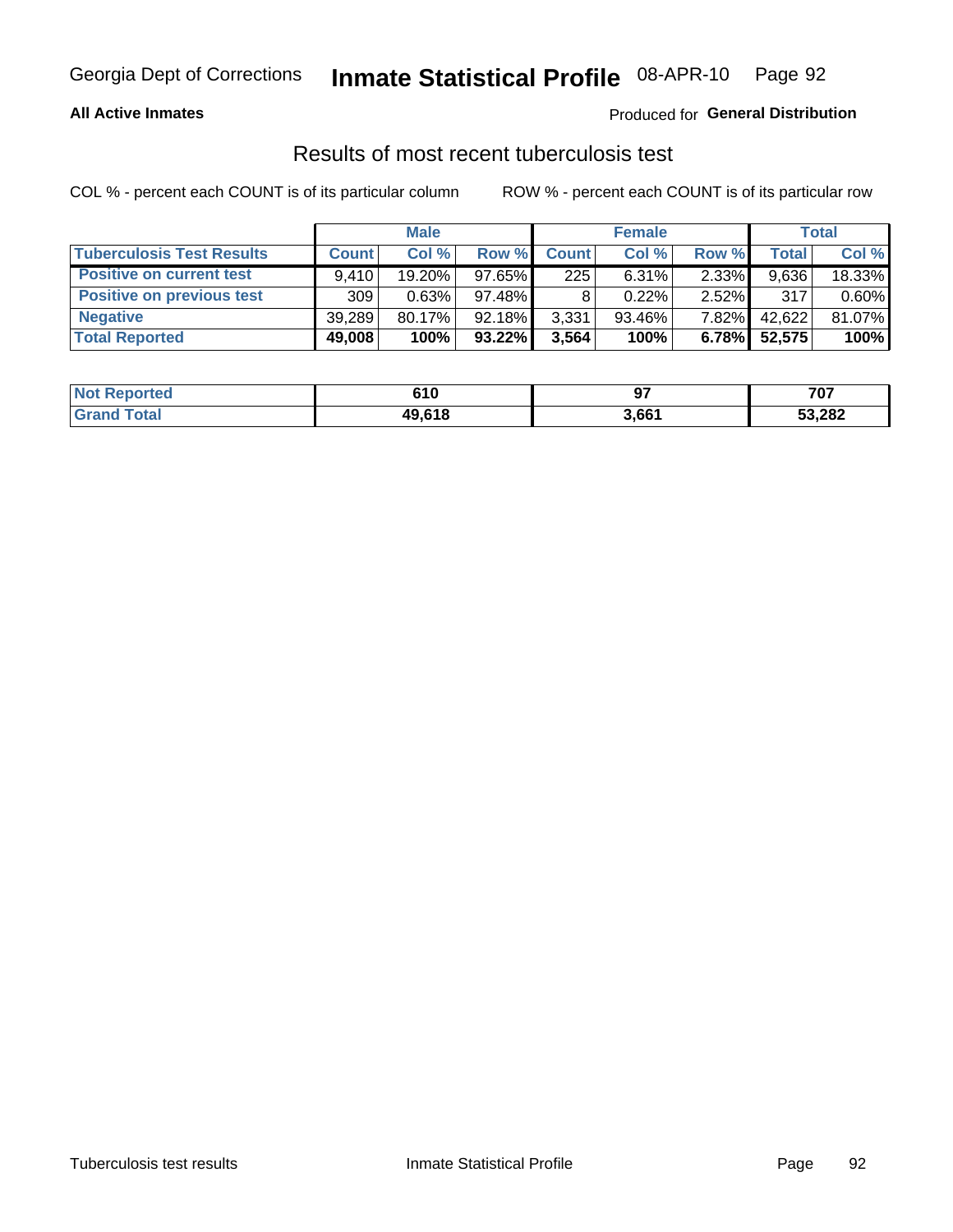# Georgia Dept of Corrections **Inmate Statistical Profile** 08-APR-10 Page 93

### **All Active Inmates**

Produced for **General Distribution**

### Results of most recent syphilis test

COL % - percent each COUNT is of its particular column ROW % - percent each COUNT is of its particular row

|                                 | <b>Male</b>  |           |           | <b>Female</b> |          |           | Total        |        |
|---------------------------------|--------------|-----------|-----------|---------------|----------|-----------|--------------|--------|
| <b>Syphilis Test Results</b>    | <b>Count</b> | Col%      | Row %     | <b>Count</b>  | Col %    | Row %     | Total I      | Col %  |
| <b>Positive on current test</b> | 752          | $1.56\%$  | 89.42%    | 88            | $2.51\%$ | $10.46\%$ | 841          | 1.62%  |
| <b>Negative</b>                 | 47.507       | $98.44\%$ | 93.28%    | 3,423         | 97.49%   | $6.72\%$  | 50,932       | 98.38% |
| <b>Total Reported</b>           | 48,259       | 100%      | $93.21\%$ | 3,511         | 100%     |           | 6.78% 51,773 | 100%   |

| <b>Not Reported</b> | 359, ا | 150   | 1,509  |
|---------------------|--------|-------|--------|
| <b>Grand Total</b>  | 49,618 | 3,661 | 53,282 |